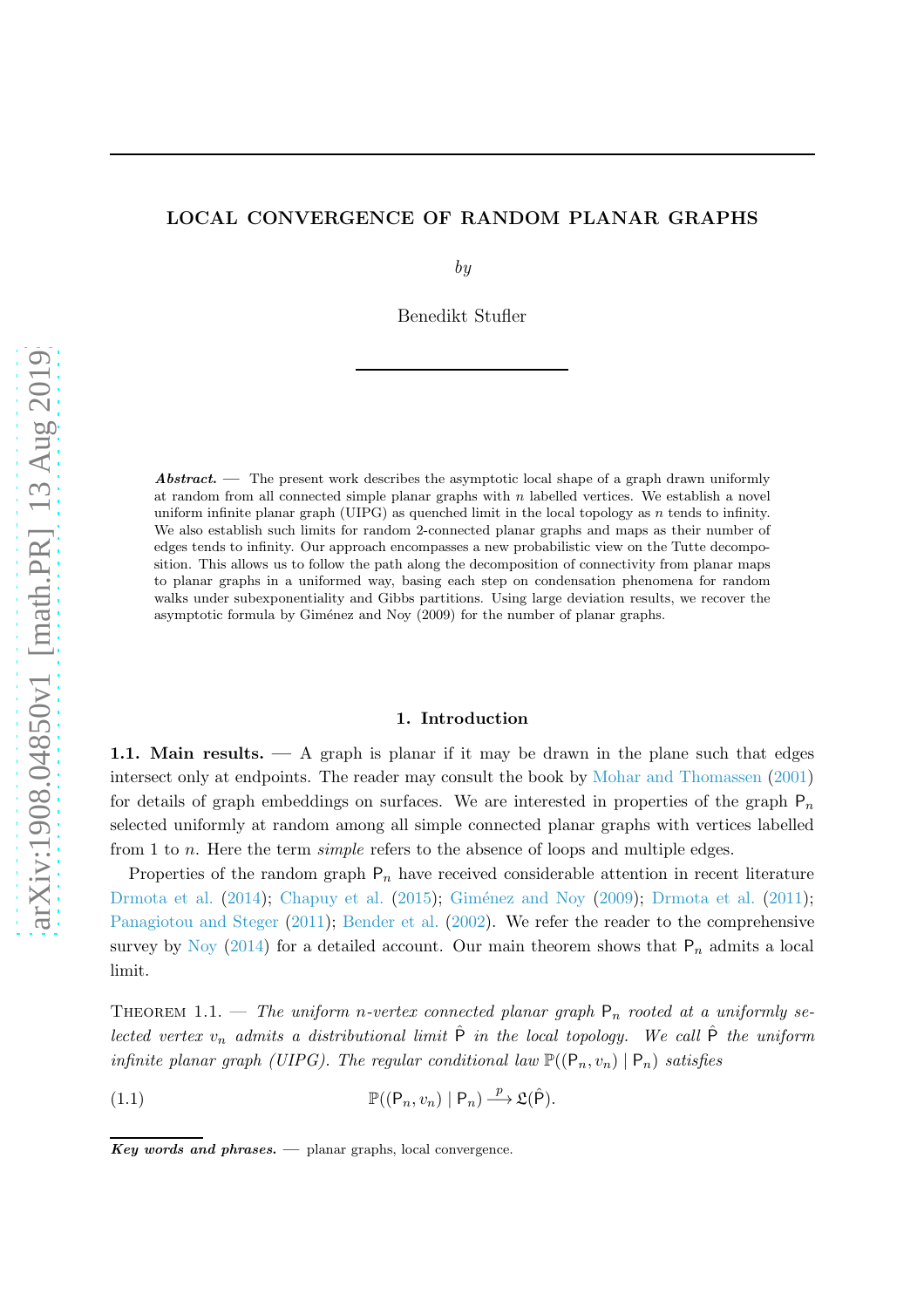### 2 BENEDIKT STUFLER

The quenched convergence in [\(1.1\)](#page-0-0) implies the annealed convergence  $P_n \stackrel{d}{\longrightarrow} \hat{P}$ . See Section [2](#page-4-0) for details on these forms of convergence. The root degree of  $\hat{P}$  follows the asymptotic degree distribution of  $P_n$  established by [Drmota et al.](#page-58-1) [\(2011\)](#page-60-1) and [Panagiotou and Steger](#page-60-1) (2011). We also prove a version of this theorem (with a different limit object) where  $v_n$  is chosen according to the stationary distribution instead. By a celebrated result of [Gurel-Gurevich and Nachmias](#page-59-1) [\(2013,](#page-59-1) Thm. 1.1), this implies that the limit  $\hat{P}$  is almost surely recurrent. Milestones in the proof of our main result include local limits for 2-connected planar structures:

THEOREM 1.2. — Let  $v_n^{\mathcal{B}}$  denote a uniformly selected vertex of the uniform 2-connected planar graph  $B_n$  with n edges. There is a uniform infinite planar graph  $\hat{B}$  with

(1.2) 
$$
\mathbb{P}((B_n, v_n^{\mathcal{B}}) | B_n) \xrightarrow{p} \mathfrak{L}(\hat{B}).
$$

We call  $\hat{B}$  the uniform infinite 2-connected planar graph (UI2PG).

In fact, we prove a more general vertex-weighted version, see Theorem [9.11.](#page-52-0) There is a natural coupling where  $\hat{P}$  is obtained from  $\hat{B}$  by attaching i.i.d. Boltzmann distributed connected vertex-marked planar graphs at the non-root vertices of Bˆ, and a Boltzmann distributed doubly vertex-marked connected planar graph at the root of  $\hat{B}$ . (See Section [4.1](#page-10-0) for the definition of the Boltzmann distribution of a class of structures.)

THEOREM 1.3. — Let  $v_n^{\mathcal{V}}$  denote a uniformly selected corner of the random non-separable planar map  $V_n$  with n edges. There is uniform infinite planar map  $\hat{V}$  with

(1.3) 
$$
\mathbb{P}((V_n, v_n^{\mathcal{V}}) | V_n) \xrightarrow{p} \mathfrak{L}(\hat{V}).
$$

We call  $\hat{V}$  the uniform infinite 2-connected planar map (UI2PM).

Again, we actually prove a more general version with vertex-weights, see Theorem [9.9.](#page-45-0) The degree distribution of the non-separable case has been studied by [Drmota and Panagiotou](#page-58-2) [\(2013\)](#page-58-2). The well-known uniform infinite planar map has received considerable attention in the literature, see [Stephenson](#page-61-0) [\(2018](#page-61-0)); Björnberg and Stefánsson [\(2014](#page-57-2)); [Curien et al.](#page-58-3) [\(2013](#page-58-3)); Ménard and Nolin [\(2014\)](#page-60-3) (and also [Angel and Schramm](#page-57-3) [\(2003\)](#page-57-3); [Krikun](#page-59-2) [\(2005](#page-59-2))). It may be obtained from  $\hat{V}$  by attaching i.i.d. Boltzmann distributed planar maps at each non-root corner, and a Boltzmann distributed doubly corner rooted planar map at its root-corner.

The methods we develop in this paper yield a novel probabilistic view on the Tutte decomposition of these objects, see Sections [6](#page-15-0) and [7.](#page-18-0) We do not prove or build upon local convergence of uniform 3-connected planar maps and graphs with  $n$  edges. This highly relevant result was established by [Addario-Berry](#page-57-4) [\(2014](#page-57-4)) using a different approach. As a further mayor application we recover a celebrated result in enumerative combinatorics by Giménez and Noy:

THEOREM 1.4 (GIMÉNEZ AND NOY [\(2009](#page-59-0), THM. 1)). — The number  $p_n$  of labelled simple planar graphs with n vertices satisfies the asymptotic

<span id="page-1-0"></span>
$$
(1.4) \t\t\t p_n \sim c_{\mathcal{G}} \rho_{\mathcal{C}}^{-n} n^{-7/2},
$$

with the constants  $c_G$  and  $\rho_C$  admitting analytic expressions given in Equation [\(8.8\)](#page-22-0) and [\(8.10\)](#page-22-1).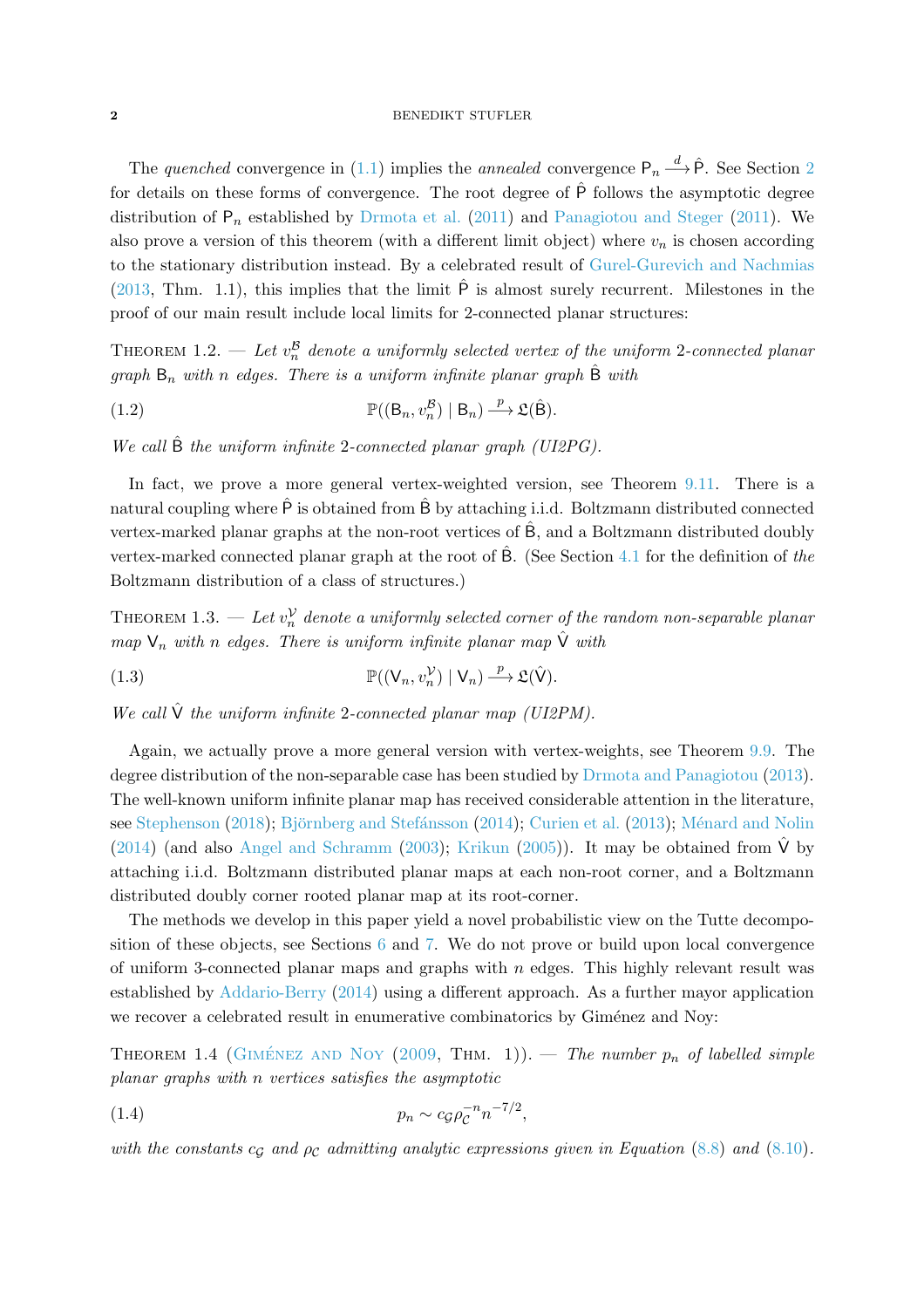See Section [8,](#page-20-0) in particular Subsection [8.1,](#page-21-0) for a detailed proof. Giménez and Noy obtained this result (resolving a history of rougher estimates by [Bender et al.](#page-57-1) [\(2002\)](#page-57-1); [Osthus et al.](#page-60-4) [\(2003\)](#page-60-4); [Gerke and McDiarmid](#page-59-3) [\(2004](#page-59-3)); [Denise et al.](#page-58-4) [\(1996\)](#page-58-4)) by performing analytic integration and man

m la using analytic methods and results by [Bender et al.](#page-57-1) [\(2002](#page-57-1)) on the number of 2-connected graphs. An approach employing "combinatorial integration" was given by [Chapuy et al.](#page-57-5) [\(2008\)](#page-57-5). We reprove Equation  $(1.4)$  by different methods, without any integration step at all, deducing the asymptotic number of connected graphs from the number of 2-connected graphs using results for the big-jump domain by [Denisov et al.](#page-58-5) [\(2008](#page-58-5), Cor. 2.1) and properties of subexponential probability distributions, see [Foss et al.](#page-58-6)  $(2013)$  $(2013)$ . We emphasize that the approach by Giménez and Noy additionally yields singular expansions for the involved generating series, and our proof does not. Hence the methods of Giménez and Noy [\(2009](#page-59-0)) yield stronger results, and the methods employed here work under weaker assumptions.

Theorem [1.1](#page-0-1) has applications concerning subgraph count asymptotics. By a general result of [Kurauskas](#page-59-4) [\(2015](#page-59-4), Lem. 4.3) and using the asymptotic degree distribution of  $P_n$  established by [Drmota et al.](#page-58-1) [\(2011](#page-58-1)), it follows that:

COROLLARY 1.5. — For any finite connected graph H the number  $emb(H, P_n)$  of occurrences of H in  $P_n$  as a subgraph satisfies

(1.5) 
$$
\frac{\text{emb}(H, \mathsf{P}_n)}{n} \stackrel{p}{\longrightarrow} \mathbb{E}[\text{emb}^{\bullet}(H^{\bullet}, \hat{\mathsf{P}})].
$$

Here H<sup>•</sup> denotes any fixed vertex rooted version of H, and  $emb^{\bullet}(H^{\bullet}, \hat{P})$  counts the number of root-preserving embeddings of  $H^{\bullet}$  into  $\hat{P}$ .

The study of the number of *pendant* copies (or *appearances*) of a fixed graph in  $P_n$  was initiated by [McDiarmid et al.](#page-60-5) [\(2005](#page-60-5)), and a normal central limit theorem was established by Giménez et al. [\(2013](#page-59-5), Sec. 4.3). The difficulty of studying  $emb(H, P_n)$  stems from the fact that it requires us to look inside the giant 2-connected component of  $P_n$ , whereas pendant copies lie with high probability in the components attached to it. It is natural to conjecture convergence to a normal limit law for the fluctuations of  $emb(H, \mathsf{P}_n)$  around  $n \mathbb{E}[\text{emb}^{\bullet}(H^{\bullet}, \hat{\mathsf{P}})]$  at the scale  $\sqrt{n}$ . Such a result has recently been established for the number of triangles in random cubic planar graphs by [Noy et al.](#page-60-6) [\(2018](#page-60-6)), and the number of double triangles in random planar maps by [Drmota and Yu](#page-58-7) [\(2018\)](#page-58-7). In light of [Kurauskas](#page-59-4) [\(2015](#page-59-4)), it would be interesting to know whether such a central limit theorem may be established in a way that applies to general sequences of random graphs that are locally convergent in some strengthened sense.

1.2. Summary of the main theorem's proof. — A quenched local limit for the random planar map  $M_n^t$  with n edges and weight  $t > 0$  at vertices was established in Stuffer [\(2019b](#page-61-1)). We pass this convergence down to a quenched limit for the non-separable core  $\mathcal{V}(\mathsf{M}_{n}^{t})$ . For this, we employ a quenched version of an inductive argument discovered by [Stufler](#page-61-2) [\(2016](#page-61-2), Thm. 6.59). The idea is that we have full information about the components attached to the core. The neighbourhood of a uniformly selected corner of  $M_n^t$  gets patched together from a connected component containing it, a neighbourhood in the core, and neighbourhoods in components attached to the core neighbourhood. Expressing this yields a recursive equation, which by an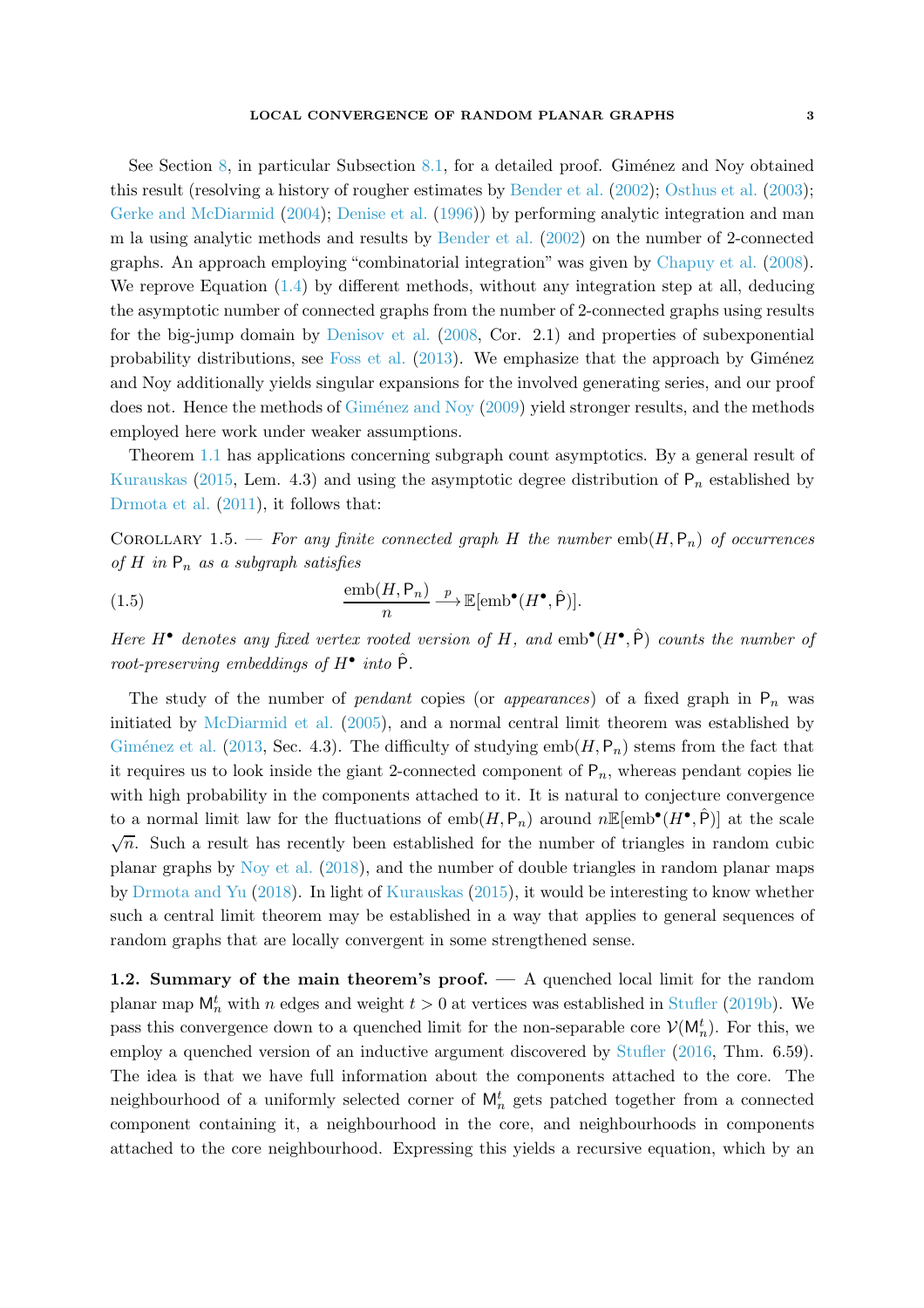inductive arguments allows us to prove convergence of  $\mathcal{V}(\mathsf{M}_n^t)$ . It is important to note that  $\mathcal{V}(\mathsf{M}_n^t)$  has a random size, hence a priori properties of  $\mathcal{V}(\mathsf{M}_n^t)$  do not carry over automatically to properties of the uniform non-separable planar map  $\mathsf{V}_n^t$  with n edges and weight t at vertices.

We reduce the study of the non-separable core to the study of non-serial networks using a Gibbs partition result of Stufler (2018). We proceed to establish a novel fully recursive tree-like combinatorial encoding for non-serial networks in terms of a complex construct that we call  $\mathcal{R}$ -networks. This allows us to generate a non-serial network by starting with a random network  $\bar{R}$  where one edge is marked as "terminal". The process proceeds recursively by substituting non-terminal edges by independent copies of  $\overline{R}$  until only terminal edges are left. This allows us to apply recent results by [Stufler](#page-61-3) [\(2019a](#page-61-3)) on subcritical branching processes. This yields a local limit theorem for the number of edges in a giant  $\bar{\mathcal{R}}$ -core  $\bar{\mathcal{R}}(\mathsf{M}_n^t)$  of the V-core  $\mathcal{V}(\mathsf{M}_n^t)$ , and implies that the network  $\mathcal{V}(\mathsf{M}_n^t)$  has vanishing total variational distance from a network obtained from the  $\bar{\mathcal{R}}$ -core  $\bar{\mathcal{R}}(\mathsf{M}_n^t)$  by substituting all but a negligible number of edges by independent copies of the Boltzmann distributed  $\bar{\mathcal{R}}$ -network R. If we choose any fixed number of corners independently and uniformly at random, the corresponding  $R$ -components containing them will follow sizebiased distributions by the famous waiting time paradox. This gives us full information on the  $\overline{\mathcal{R}}$ -components in the vicinity of these components. Since we substitute at edges, the resulting recursive equation for the probability of neighbourhoods in  $\mathcal{V}(\mathsf{M}_n^t)$  to have a fixed shape do *not* allow for the same inductive argument as before. The reason for this problem is that the event for a radius r neighbourhood in  $\mathcal{V}(\mathsf{M}_n^t)$  to have a fixed shape with k edges may correspond to configurations with more than k edges in an r-neighbourhood in  $\bar{\mathcal{R}}(\mathsf{M}_n^t)$ , since components of edges between vertices of distance  $r$  from the center do not always contribute to the  $r$ neighbourhood in  $V(\mathsf{M}_n^t)$ . We solve bis problem by abstraction, working with a more general convergence determining family of events (instead of shapes of neighbourhoods we look at shapes of what we call communities, see the proof of Lemma [9.6\)](#page-33-0) that allows the induction step to work.

Having arrived at a quenched local limit for the  $R$ -core, we again apply the Gibbs partition result of Stufler (2018) to deduce convergence of what we call the  $\bar{\mathcal{O}}$ -core  $\bar{\mathcal{O}}(\mathsf{M}_n^t)$  and is a randomly sized map obtained from a 3-connected planar map by blowing up edges into paths. As we have a local limit theorem at hand for the number of edges of  $\bar{\mathcal{O}}(\mathsf{M}_n^t)$ , we may transfer properties of  $\bar{\mathcal{O}}(\mathsf{M}_n^t)$  to other randomly sized  $\bar{\mathcal{O}}$ -networks satisfying a similar local limit theorem (but with possibly different constants). For example, we may define similarly the  $\bar{\mathcal{O}}$ -core  $\bar{\mathcal{O}}(\mathsf{V}_n^t)$ of  $\mathsf{V}_n^t$ . The quenched convergence of  $\bar{\mathcal{O}}(\mathsf{M}_n^t)$  transfers to quenched local convergence of  $\bar{\mathcal{O}}(\mathsf{V}_n^t)$ . The arguments we used to pass convergence from  $\mathcal{V}(\mathsf{M}_n^t)$  to  $\overline{\mathcal{O}}(\mathsf{M}_n^t)$  may be reversed to pass convergence from  $\bar{\mathcal{O}}(\mathsf{V}_n^t)$  to  $\mathsf{V}_n^t$ , yielding a quenched local limit for  $\mathsf{V}_n^t$ .

Whitney's theorem ensures that we may group  $\overline{\mathcal{O}}$ -maps into pairs such that each pair corresponds to a unique graph. We call such graphs  $\mathcal{O}$ -graphs.  $\bar{\mathcal{O}}$ -networks and  $\mathcal{O}$ -graphs form the link between planar maps and planar graphs in our proof. We could have proceeded further to work with 3-connected planar maps / graphs instead, but this detour is not necessary for our arguments.

Networks that encode 2-connected planar graphs differ from the networks that encode 2 connected planar maps, since we do not allow multiple edges and do not care about the order in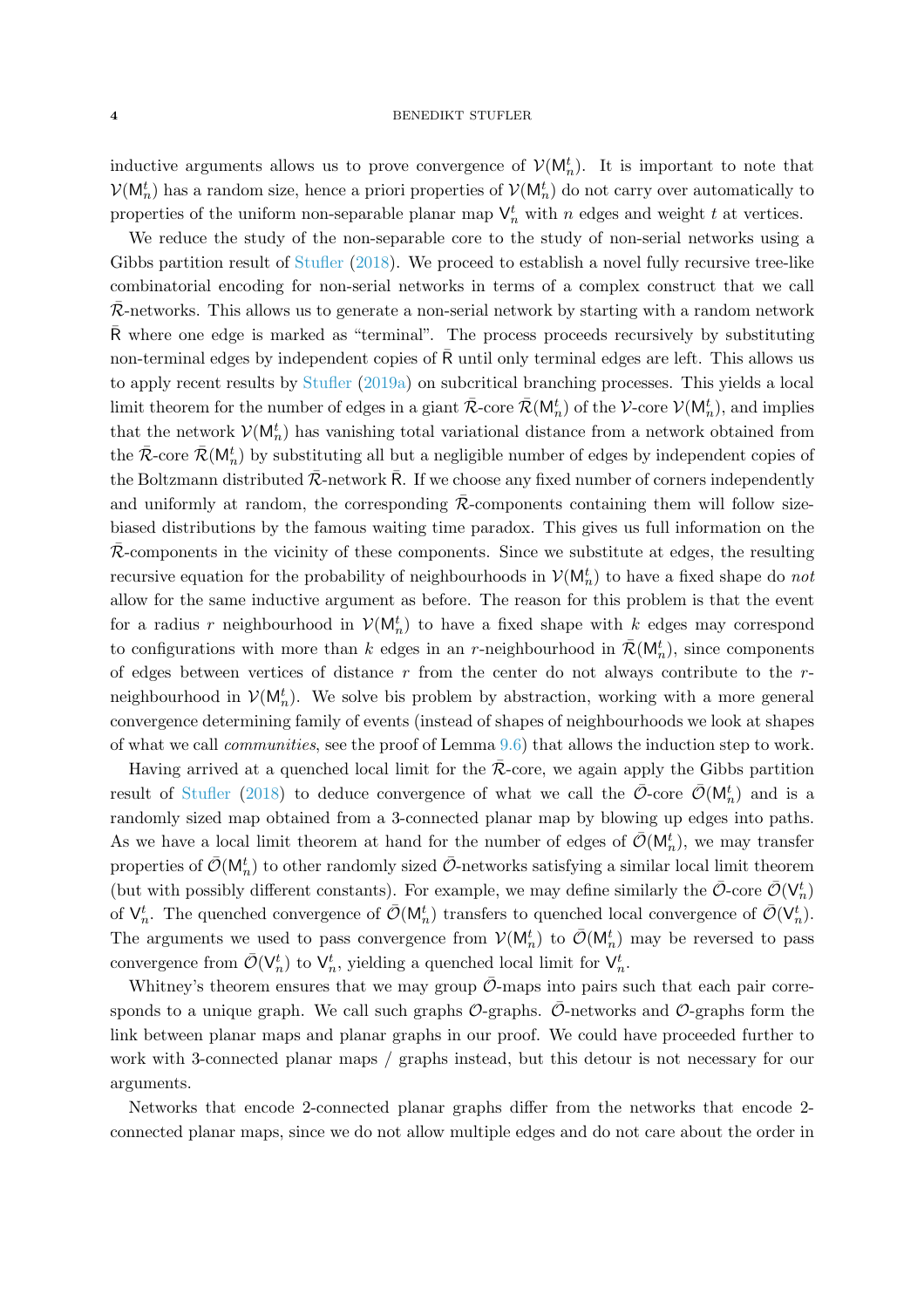parallel compositions. But guided by the fully recursive decomposition for non-serial networks encoding maps, we establish a somewhat more technical novel fully recursive decomposition for non-serial networks encoding graphs. The price we have to pay is that this decomposition is no longer isomorphism preserving. We stress this point in Subsubsection [6.3.2.](#page-17-0) This constitutes no issue or downside for the present work, which concerns itself exclusively with labelled planar graphs. However, future applications to random unlabelled planar graphs will require careful consideration and further study of how this step affects the symmetries. The decomposition allows us to argue analogously as for planar maps (again using repeated application of the authors' results on Gibbs partitions Stufler (2018) and subcritical branching processes [Stufler](#page-61-3) [\(2019a](#page-61-3))). Hence quenched local convergence of the random 2-connected planar graph  $\mathsf{B}_n^t$  with n edges and weight t at vertices follows from the corresponding convergence of a giant  $\mathcal{O}$ -core  $\mathcal{O}(\mathsf{B}_n^t)$ , obtained via a transfer from the core  $\bar{\mathcal{O}}(\mathsf{M}_n^t)$ .

If we condition the 2-connected core of the random planar graph  $P_n$  to have a fixed number  $m$  of edges, we do not obtain the uniform distribution on the 2-connected planar graphs with  $m$ edges. This effect does not go away as n tends to infinity. Instead, a result by Giménez et al. [\(2013\)](#page-59-5) shows that the 2-connected core has a vanishing total variational distance from a mixture of  $(\mathsf{B}_n^t)_{n\geq 1}$  for the special case of vertex weight  $t = \rho_{\mathcal{B}}$ , the radius of convergence of the generating series for 2-connected planar graphs. This allows us to deduce quenched local convergence of the 2-connected core  $\mathcal{B}(\mathsf{P}_n)$  of the random connected planar graph  $\mathsf{P}_n$ . A quenched extension of a result by [Stufler](#page-61-2) [\(2016](#page-61-2), Thm. 6.39) then yields quenched convergence of  $P_n$ , completing the proof of Theorem [1.1.](#page-0-1)

1.3. Notation. — All unspecified limits are as  $n \to \infty$ . For any Polish space S we let  $\mathbb{M}_1(S)$ denote the collection of probability measures on the Borel  $\sigma$ -algebra  $\mathfrak{B}(S)$ . We equip  $\mathbb{M}_1(S)$ with the weak convergence topology, making it a Polish space itself. Given an S-valued random variable X that is defined on some probability space  $(\Omega, \mathfrak{F}, \mathbb{P})$ , we let  $\mathfrak{L}(X) \in \mathbb{M}_1(S)$  denote its law. If  $Y : \Omega \to T$  is a random variable with values in some Polish space T, we let  $\mathbb{P}(X | Y)$ denote the conditional law of  $X$  given  $Y$ .

For two sequences  $(X_n)_n$  and  $(Y_n)_n$  of random variables with values in S we write  $X_n \stackrel{d}{\approx} Y_n$  if their total variation distance  $d_{\text{TV}}(X_n, Y_n) = \sup_{A \in \mathfrak{B}(S)} |\mathbb{P}(X_n \in A) - \mathbb{P}(Y_n \in A)|$  tends to zero. We say an event holds with high probability if its probability tends to 1 as  $n$  becomes large. Convergence in probability and distribution are denoted by  $\stackrel{p}{\longrightarrow}$  and  $\stackrel{d}{\longrightarrow}$ . For any sequence  $a_n > 0$  we let  $o_p(a_n)$  denote an unspecified random variable  $Z_n$  such that  $Z_n/a_n \stackrel{p}{\longrightarrow} 0$ . Likewise  $O_p(a_n)$  is a random variable  $Z_n$  such that  $Z_n/a_n$  is stochastically bounded.

# 2. Local convergence

<span id="page-4-0"></span>2.1. The local topology. — The local topology quantifies how similar two rooted graphs are in the vicinity of the root vertices. We briefly recall relevant notions and refer the reader to the elegant presentations by [Curien](#page-58-8) [\(2018](#page-58-8)) for details.

Let  $\mathfrak G$  denote the collection of (representatives of) vertex-rooted locally finite connected simple graphs viewed up to root-preserving graph isomorphism. For any integer  $k \geq 0$  we may consider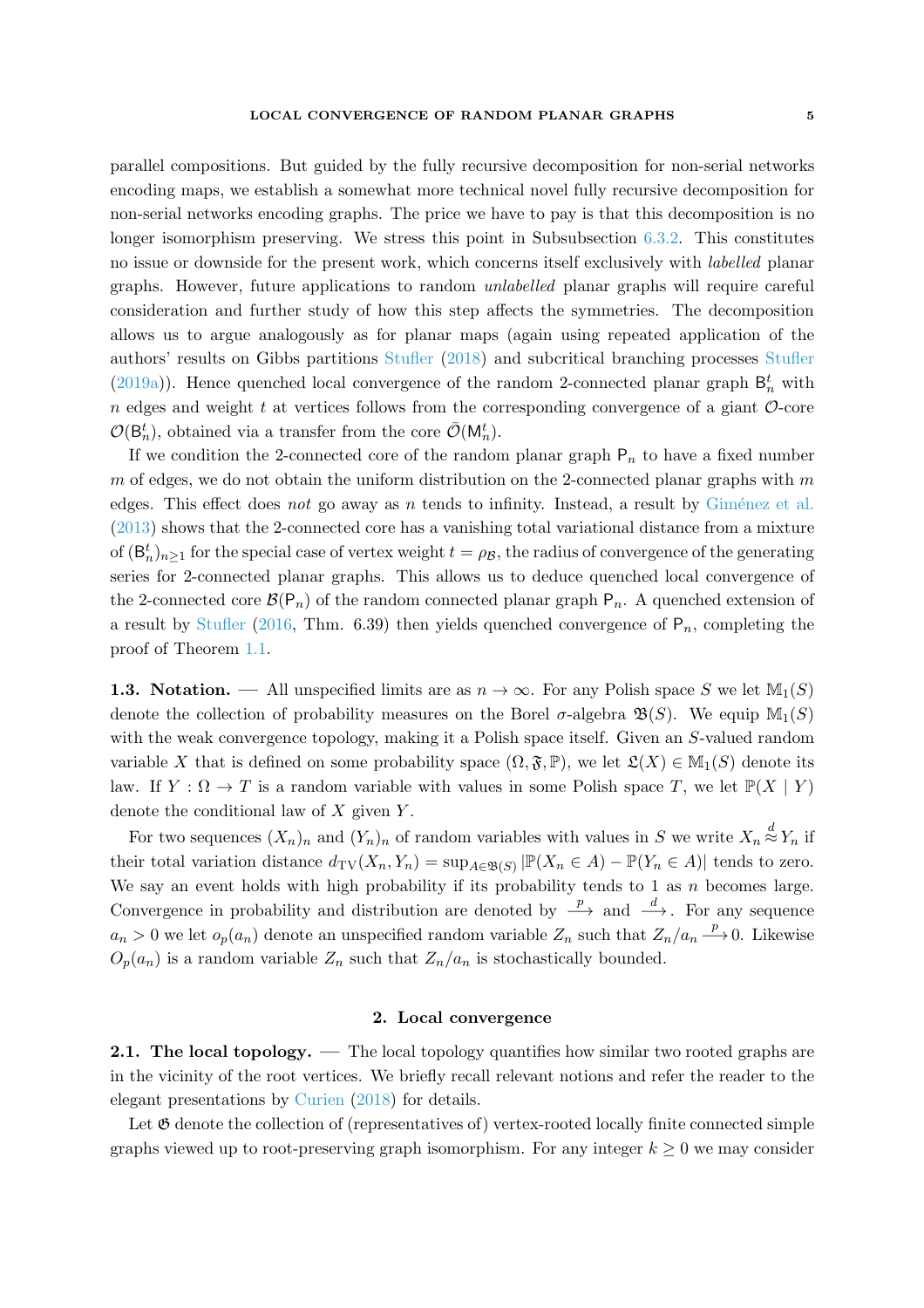### 6 BENEDIKT STUFLER

the subset  $\mathfrak{G}_k \subset \mathfrak{G}$  of graphs with radius at most k, equipped with the discrete topology. The projection  $U_k$ :  $\mathfrak{G} \to \mathfrak{G}_k$  maps a rooted graph  $G^{\bullet}$  to the k-neighbourhood  $U_k(G^{\bullet})$  of its root vertex. The local topology on  $\mathfrak G$  is the coarsest topology that makes these projections continuous. This projective limit topology is metrizable by

$$
d_{\rm loc}(G^{\bullet}, H^{\bullet}) = \frac{1}{1 + \sup\{k \ge 0 \mid U_k(G^{\bullet}) = U_k(H^{\bullet})\}}, \qquad G^{\bullet}, H^{\bullet} \in \mathfrak{G},
$$

making  $(\mathfrak{G}, d_{\text{loc}})$  a Polish space. Analogously, the collection  $\mathfrak{M}$  of corner-rooted locally finite planar maps may be endowed with a local metric. We will always implicitly refer to convergence in M when talking about local convergence of random maps, so that the limit preserves the embedding. Distributional convergence of a sequence  $(\mathsf{G}_n^{\bullet})_{n\geq 0}$  of random elements of  $\mathfrak G$  or  $\mathfrak M$ is equivalent to distributional convergence of each neighbourhood  $U_k(\mathsf{G}_n^{\bullet}), k \geq 0$ , as n tends to infinity.

Given a finite graph or finite planar map  $G$  there are two natural ways to select a random root vertex, either uniformly or with probability proportional to the vertex degree. The latter is called the stationary distribution, and also corresponds to selecting a uniform corner of a planar maps.

**2.2.** Convergence of random probability measures. — The set  $\mathbb{M}_1(\mathfrak{G})$  of probability measures on the Borel sigma algebra of  $\mathfrak{G}$  is a Polish space with respect to the weak convergence topology. Given a random finite connected simple graph G, we may view the law of the rooted graph obtained via the uniform distribution or stationary distribution on the vertex set of G as a random probability measure. That is, it is a random element of the space  $\mathbb{M}_1(\mathfrak{G})$ . Convergence in probability of such random probability measures may be characterized as follows.

<span id="page-5-0"></span>PROPOSITION 2.1. — Let  $\mu, \mu_1, \mu_2, \ldots$  be random Borel probability measures on  $\mathfrak{G}$ , defined on a common probability space  $(\Omega, \mathfrak{F}, \mathbb{P})$ . The following statements are equivalent.

- 1.  $\mu_n \stackrel{p}{\longrightarrow} \mu$ , that is  $d_P(\mu_n, \mu) \stackrel{p}{\longrightarrow} 0$  for the Prokhorov distance  $d_P$ .
- 2.  $\mathbb{E}_{\mu_n}[f] \stackrel{p}{\longrightarrow} \mathbb{E}_{\mu}[f]$  for each bounded continuous function  $f : \mathfrak{G} \to \mathbb{R}$ .
- 3. Each subsequence  $(n')$  has a subsequence  $(n'')$  with  $\mu_{n''}(\omega) \to \mu(\omega)$  for almost all  $\omega \in \Omega$ .
- 4.  $\mu_n(U_k(\cdot) = H^{\bullet}) \xrightarrow{p} \mu(U_k(\cdot) = H^{\bullet})$  for each  $k \geq 0$  and finite simple rooted graph  $H^{\bullet}$ .

An analogous statement holds for random planar maps and random measures on M.

*Proof.* — The equivalence of the first three conditions is a classical property of general random measures, and the fourth condition is a special case of the second. It remains to show that the fourth condition already implies one of the others.

Any open set in  $\mathfrak G$  is the countable union of pre-image sets  $U_k^{-1}(H^{\bullet})$  with  $k \geq 0$  and  $H^{\bullet} \in \mathfrak G$ a graph with radius at most k. Hence the indicator random variables  $(1_{U_k(\cdot)=H^{\bullet}})_{k,H^{\bullet}}$  form a countable convergence determining family by [Billingsley](#page-57-6) [\(1999,](#page-57-6) Thm. 2.2). Letting  $(f_i)_{i\geq 1}$ denote a fixed ordering of this family, it follows that the metric

$$
d_1(\nu,\nu')=\sum_{i\geq 1}\frac{1}{2^i}\left|\mathbb{E}_{\nu}[f_i]-\mathbb{E}_{\nu'}[f_i]\right|,\qquad \nu,\nu'\in\mathbb{M}_1(\mathfrak{G})
$$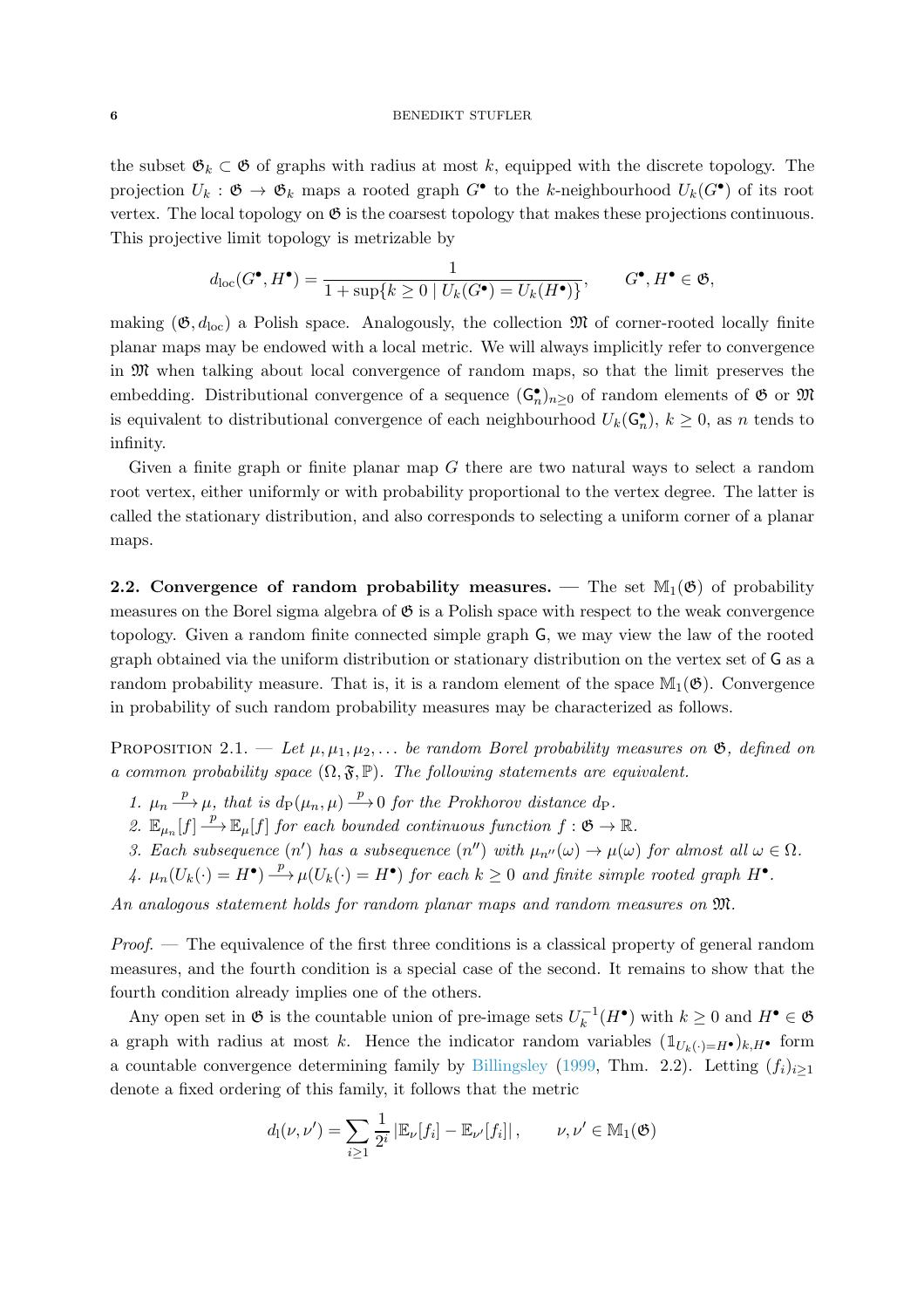induces the weak convergence topology on  $\mathbb{M}_{1}(\mathfrak{G})$ , see Rassoul-Agha and Seppäläinen [\(2015,](#page-61-4) Ex. B.9).

Suppose that the fourth condition holds. It follows by a diagonalizing argument that any subsequence  $(n')$  has a subsequence  $(n'')$  such that almost all  $\omega \in \Omega$  have the property that  $\mathbb{E}_{\mu_{n''}(\omega)}[f_i] \to \mathbb{E}_{\mu(\omega)}[f_i]$  for all  $i \geq 1$ . Thus  $d_1(\mu_{n''}(\omega), \mu(\omega)) \to 0$  and consequently  $\mu_{n''}(\omega) \to \mu(\omega)$  $\Box$ for almost all  $\omega \in \Omega$ .

For example, if  $\mu_n$  is the uniform rooting of a random simple finite connected graph, then  $\mu_n(U_k(\cdot) = H^{\bullet})$  equals the percentage of vertices whose k-neighbourhood equals  $H^{\bullet}$ . If  $\mu_n$  is the stationary distribution, it equals the percentage of oriented edges with the  $k$ -neighbourhood of the origin being equal to  $H^{\bullet}$ .

<span id="page-6-0"></span>PROPOSITION 2.2. — Let  $G_n$  be sequence of random finite simple connected graphs. Let  $v_n, v_n^{(1)}, v_n^{(2)}$  denote i.i.d. random vertices of  $\mathsf{G}_n$ , and let  $\hat{\mathsf{G}}, \hat{\mathsf{G}}^{(1)}, \hat{\mathsf{G}}^{(2)}$  be i.i.d. random elements of G. The following statements are equivalent.

- 1.  $\mathfrak{L}((\mathsf{G}_n, v_n) | \mathsf{G}_n) \xrightarrow{p} \mathfrak{L}(\hat{\mathsf{G}}).$
- 2.  $((G_n, v_n^{(1)}), (G_n, v_n^{(2)})) \stackrel{d}{\longrightarrow} (\hat{G}^{(1)}, \hat{G}^{(2)}).$
- 3. For any integer  $k \geq 0$  and any two graphs  $H_1^{\bullet}, H_2^{\bullet} \in \mathfrak{G}$  with radius at most k  $\mathbb{P}(U_k(\mathsf{G}_n, v_n^{(1)}) = H_1^{\bullet}, U_k(\mathsf{G}_n, v_n^{(2)}) = H_2^{\bullet}) \to \mathbb{P}(U_k(\hat{\mathsf{G}}) = H_1^{\bullet}) \mathbb{P}(U_k(\hat{\mathsf{G}}) = H_2^{\bullet}).$

An analogous statement holds for random planar maps and random measures on M.

 $Proof.$  — The equivalence of the first and second condition follows from general results by Bücher and Kojadinovic [\(2018,](#page-57-7) Lem. 2.3). In detail: Consider the bounded Lipschitz metric

$$
d_{\text{BL}}(\nu, \nu') = \sup_f |\mathbb{E}_{\nu}[f] - \mathbb{E}_{\nu'}[f]|, \qquad \nu, \nu' \in \mathbb{M}_1(\mathfrak{G}),
$$

with f ranging over all functions  $f : \mathfrak{G} \to [-1,1]$  that are Lipschitz continuous with Lipschitz constant 1. By Bücher and Kojadinovic  $(2018, \text{ Lem. } 2.3),$  $(2018, \text{ Lem. } 2.3),$ 

(2.1) 
$$
\mathfrak{L}((\mathsf{G}_n,v_n^{(1)}),(\mathsf{G}_n,v_n^{(2)})) \to \mathfrak{L}(\hat{\mathsf{G}}) \otimes \mathfrak{L}(\hat{\mathsf{G}})
$$

in the weak convergence topology is equivalent to

<span id="page-6-1"></span>(2.2) 
$$
d_{\text{BL}}(\mathfrak{L}((\mathsf{G}_n,v_n)\mid \mathsf{G}_n),\mathfrak{L}(\hat{\mathsf{G}}))\stackrel{p}{\longrightarrow}0.
$$

As  $d_{BL}$  induces the weak convergence topology on  $\mathbb{M}_1(\mathfrak{G})$  by Bücher and Kojadinovic [\(2018](#page-57-7), Lem. 2.4), it follows by Proposition [2.2](#page-6-0) that [\(2.2\)](#page-6-1) is equivalent to

(2.3) 
$$
\mathfrak{L}((\mathsf{G}_n,v_n)\mid \mathsf{G}_n) \xrightarrow{p} \mathfrak{L}(\hat{\mathsf{G}}).
$$

Hence the first and second condition stated in Proposition [2.2](#page-6-0) are equivalent. The third condition is a special case of the second. It remains to show that the third already implies the second. Since  $U_i \circ U_j = U_i$  for all integers  $j \geq i \geq 0$ , it follows from the third condition that

(2.4) 
$$
\left(U_k(\mathsf{G}_n,v_n^{(1)}),U_\ell(\mathsf{G}_n,v_n^{(2)})\right) \stackrel{d}{\longrightarrow} \left(U_k(\hat{\mathsf{G}}^{(1)}),U_\ell(\hat{\mathsf{G}}^{(2)})\right)
$$

for all  $k, \ell \geq 0$ . Hence

(2.5) 
$$
((G_n, v_n^{(1)}), (G_n, v_n^{(2)})) \xrightarrow{d} (\hat{G}^{(1)}, \hat{G}^{(2)}).
$$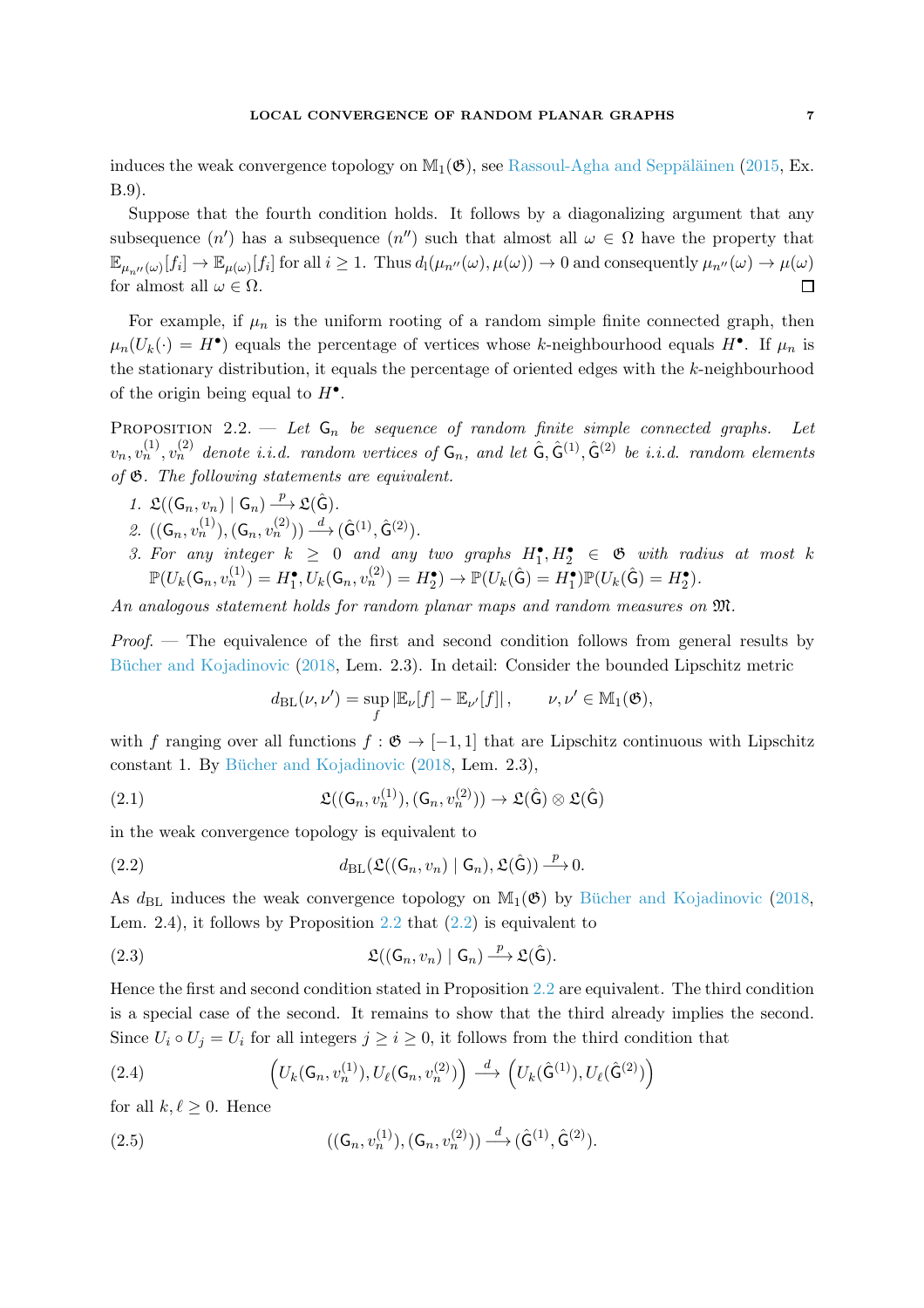### 8 BENEDIKT STUFLER

Using language from statistical physics, we may call  $(G_n, v_n) \stackrel{d}{\longrightarrow} \hat{G}$  the annealed version, and  $\mathfrak{L}((\mathsf{G}_n, v_n) \mid \mathsf{G}_n) \longrightarrow \mathfrak{L}(\hat{\mathsf{G}})$  the quenched version. See also [Janson](#page-59-6) [\(2012,](#page-59-6) Sec. 7) for similar terminology regarding fringe subtree count asymptotics. [Kurauskas](#page-59-4) [\(2015\)](#page-59-4) used the quenched version of convergence in the context of the local topology for applications concerning subgraph counts.

<span id="page-7-2"></span>The following observation is an easy exercise, that will be useful later on.

PROPOSITION 2.3. — Let  $(G_n, u_n)$  be a sequence of random finite vertex-pointed connected graphs. Let  $v_n$  be chosen according to the stationary or uniform distribution on the vertex set. Suppose that  $(G_n, v_n)$  admits a distributional limit in the local topology. If the number  $|G_n|$ of vertices satisfies  $|\mathsf{G}_n| \stackrel{d}{\longrightarrow} \infty$ , then  $d_{\mathsf{G}_n}(v_n, u_n) \stackrel{d}{\longrightarrow} \infty$ .

*Proof.* — Let  $v'_n$  be drawn independently from  $v_n$  and according to the same law. The convergence of  $(G_n, v_n)$  implies that for any integer  $r \geq 1$  the numbers of edges and vertices in the neighbourhood  $U_r(\mathsf{G}_n, v_n)$  are stochastically bounded. Since  $|\mathsf{G}_n| \stackrel{d}{\longrightarrow} \infty$ , this implies that  $v'_n$  lies outside of  $U_r(\mathsf{G}_n, v_n)$  with high probability. As  $r \geq 1$  was arbitrary, this implies  $d\mathbf{G}_n(v_n, v'_n) \stackrel{d}{\longrightarrow} \infty$ . Now suppose that  $d\mathbf{G}_n(v_n, u_n)$  does not converge in distribution to infinity. Then there is an  $\epsilon > 0$ , a constant  $r \geq 1$ , and a subsequence  $(n')$  such that along that subsequence  $\mathbb{P}(d_{\mathsf{G}_n}(v_{n'}, u_{n'}) \leq r) \geq \epsilon$ . By the triangle inequality it follows that  $\mathbb{P}(d_{\mathsf{G}_n}(v_{n'}, v'_{n'}) \leq 2r) \geq \epsilon^2$ , contradicting  $d_{\mathsf{G}_n}(v_n, v'_n) \stackrel{d}{\longrightarrow} \infty$ . Hence  $d_{\mathsf{G}_n}(v_n, u_n) \stackrel{d}{\longrightarrow} \infty$ .  $\Box$ 

All statements for random graphs in the present section hold analogously for random planar maps and random measures on the Borel sigma algebra of M.

# 3. Condensation in simply generated trees

**3.1. Trees and random walk.**  $\longrightarrow$  A detailed exposition of simply generated trees may be found in the comprehensive survey by [Janson](#page-59-6) [\(2012](#page-59-6)). A planted plane tree is a rooted unlabelled tree T, where the offspring of any vertex v is endowed with a linear order. We let  $d^+_{T}(v)$  denote the outdegree of v. The number of vertices of T is denoted by  $|T|$ . Given a weight-sequence  $\mathbf{w} = (\omega_k)_{k>0}$  with  $\omega_0 > 0$  and  $\omega_k > 0$  for at least one  $k \geq 2$ , we may form the weight  $\omega(T) = \prod_{v \in T} \omega_{d_T^+(v)}$ . The corresponding generating series for the class  $\mathcal Z$  of finite planted plane trees satisfies

$$
(3.1) \t\t\t\t\t\mathcal{Z}(z) = z\phi(\mathcal{Z}(z))
$$

with  $\phi(z) := \sum_{k \geq 0} \omega_k z^k$ . Letting  $\rho_{\phi}$  denote the radius of  $\phi(z)$ , we may form the parameter

<span id="page-7-0"></span>(3.2) 
$$
\nu = \lim_{t \nearrow \rho_{\phi}} \frac{\phi'(t)t}{\phi(t)}
$$

<span id="page-7-1"></span>For  $0 < \nu \leq 1$  we set  $\tau = \rho_{\phi}$ . For  $\nu > 1$  we let  $\tau$  denote the unique positive real number with  $\tau \phi'(\tau) = \phi(\tau)$ . We let  $\xi$  denote a random non-negative integer with probability generating function  $\mathbb{E}[z^{\xi}] = \phi(\tau z)/\phi(\tau)$ . The following result is given in [Janson](#page-59-6) [\(2012](#page-59-6), Sec. 3, 7, and 15; Cor. 18.17).

 $\Box$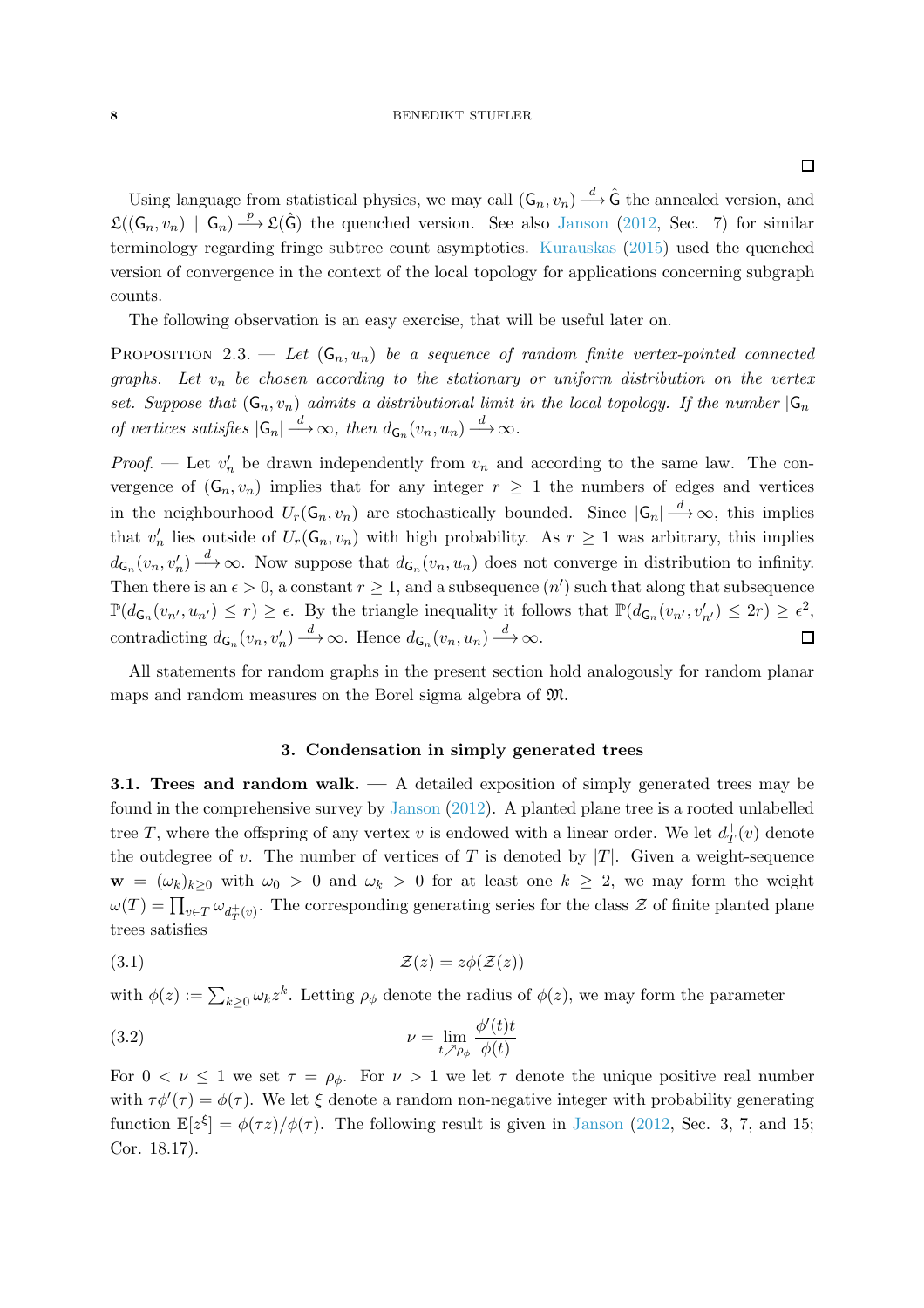LEMMA 3.1. — Suppose that  $\nu > 0$ . The simply generated tree  $T_n$  is distributed like a  $\xi$ -Galton–Watson tree T conditioned on having n vertices. It holds that  $\mathbb{E}[\xi] = \min(1, \nu)$  and  $\mathcal{Z}(z)$ evaluated at its radius of convergence  $\rho_z = \tau / \phi(\tau) < \infty$  equals  $\mathcal{Z}(\rho_z) = \tau < \infty$ . Moreover

<span id="page-8-0"></span>(3.3) 
$$
[z^n]\mathcal{Z}(z) = \left(\frac{\tau}{\phi(\tau)}\right)^{-n} \frac{\tau}{n} \mathbb{P}(\xi_1 + \ldots + \xi_n = n-1),
$$

with  $(\xi_i)_{i\geq 1}$  denoting independent copies of  $\xi$ .

It follows from results for the big-jump domain in random walk, established by [Denisov et al.](#page-58-5) [\(2008,](#page-58-5) Cor. 2.1) in a more general context, that if

<span id="page-8-1"></span>(3.4) 
$$
\mathbb{P}(\xi = n) = f(n)n^{-1-\alpha}
$$

for some constant  $\alpha > 1$  and a slowly varying function f, then for each  $\epsilon > 0$ 

<span id="page-8-4"></span>(3.5) 
$$
\lim_{n \to \infty} \sup_{x \ge \epsilon + \mathbb{E}[\xi]} \left| \frac{\mathbb{P}(\xi_1 + \dots + \xi_n = nx)}{\mathbb{P}(\xi = \lfloor n(x - \mathbb{E}[\xi]) \rfloor)} - 1 \right| = 0.
$$

Hence if  $\mathbb{E}[\xi] < 1$ , then

(3.6) 
$$
\frac{1}{n}\mathbb{P}\left(\sum_{i=1}^n \xi_i = n-1\right) \sim \mathbb{P}(\xi = \lfloor n(1-\mathbb{E}[\xi]) \rfloor) \sim \frac{f(n)}{(n(1-\mathbb{E}[\xi]))^{1+\alpha}}.
$$

Thus in this setting, Equation  $(3.3)$  simplifies to

<span id="page-8-3"></span>(3.7) 
$$
[z^n]\mathcal{Z}(z) \sim \left(\frac{\rho_{\phi}}{\phi(\rho_{\phi})}\right)^{-n} n^{-1-\alpha} \frac{\rho_{\phi}f(n)}{\left(1 - \frac{\phi'(\rho_{\phi})\rho_{\phi}}{\phi(\rho_{\phi})}\right)^{1+\alpha}}.
$$

<span id="page-8-5"></span>**3.2.** Condensation. — Setting  $\theta = \min(\alpha, 2)$ , we let X denote the  $\theta$ -stable random variable with Laplace exponent  $\mathbb{E}[\exp(-\lambda X)] = \exp(\lambda^{\theta})$ . Let h be the density of X. [Janson](#page-59-6) [\(2012,](#page-59-6) Thm. 19.34) and [Kortchemski](#page-59-7) [\(2015](#page-59-7), Thm. 1) established limits concerning the maximum degree  $\Delta(T_n)$  of the simply generated tree  $T_n$  in the condensation regime. The following extension was recently given in [Stufler](#page-61-3) [\(2019a,](#page-61-3) Thm. 1.1).

<span id="page-8-2"></span>LEMMA 3.2. — Suppose that  $\mathbb{E}[\xi] < 1$  and that [\(3.4\)](#page-8-1) holds. Then there is a slowly varying function g such that

(3.8) 
$$
\mathbb{P}(\Delta(\mathsf{T}_n) = \ell) = \frac{1}{g(n)n^{1/\theta}} \left( h\left( \frac{(1 - \mathbb{E}[\xi])n - \ell}{g(n)n^{1/\theta}} \right) + o(1) \right)
$$

uniformly for all  $\ell \in \mathbb{Z}$ . If f converges to a constant, then g may be chosen to be constant.

A marked plane tree is a (planted) plane tree with a distinguished vertex. For  $\mathbb{E}[\xi] < 1$  it holds that  $\mathbb{E}[|T|] < \infty$ . This allows us to define the size-biased tree  $T^{\bullet}$  with distribution

(3.9) 
$$
\mathbb{P}(\mathsf{T}^{\bullet}=(T,v))=\frac{\mathbb{P}(\mathsf{T}=T)}{\mathbb{E}[\|\mathsf{T}|\]}.
$$

We let  $T^{\circ}$  denote a random marked tree that is distributed like  $T^{\bullet}$  conditioned on having a marked leaf.

The fringe subtree of a plane tree at a vertex is the subtree consisting of the vertex and all its descendants. The simply generated tree  $T_n$  may be completely described by the ordered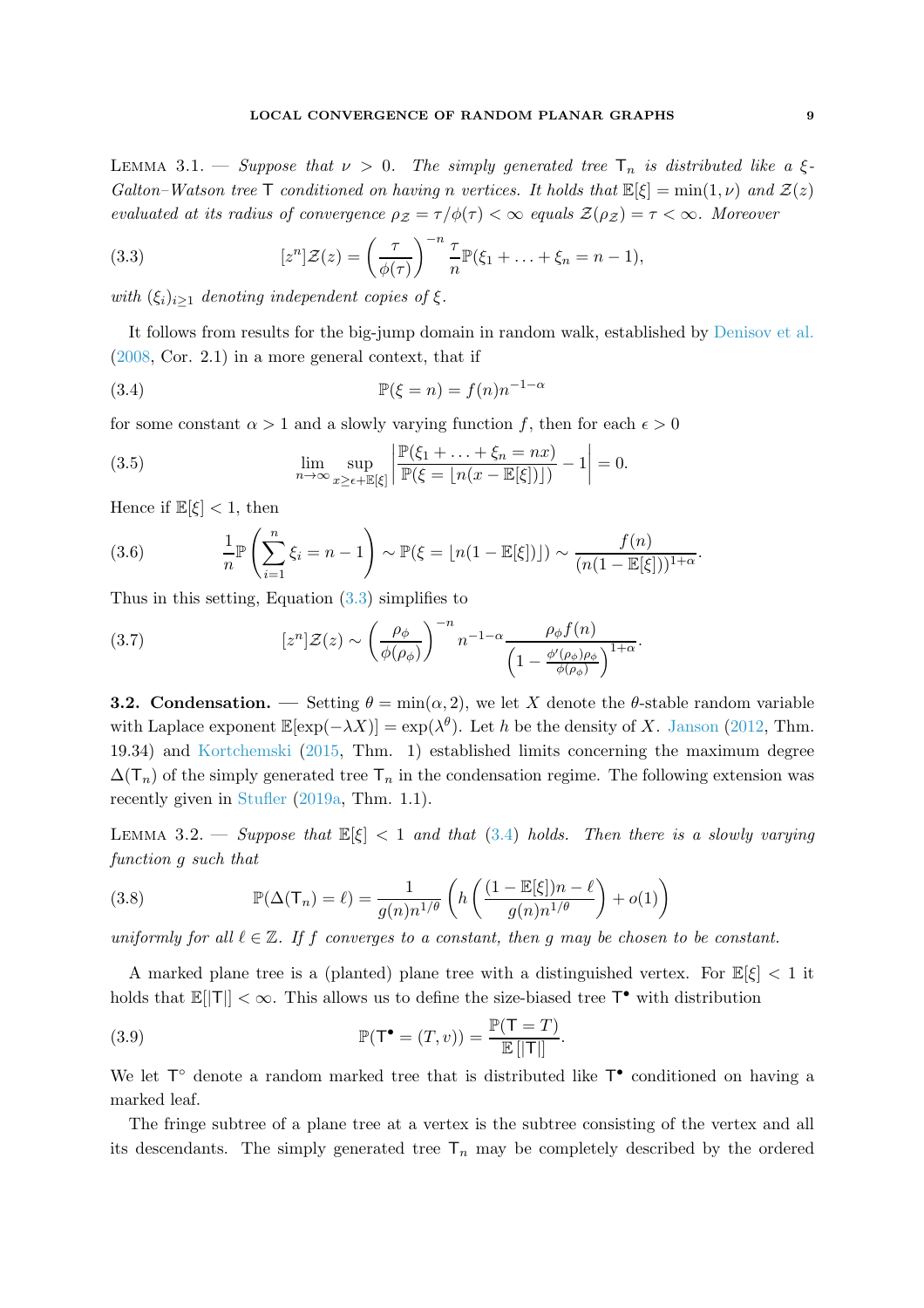list  $(F_i(\mathsf{T}_n))_{1\leq i\leq \Delta(\mathsf{T}_n)}$  of fringe subtrees dangling from the lexicographically first vertex  $v_{\Delta}$  with maximum outdegree  $\Delta(T_n)$ , and the marked tree  $F_0(T_n)$  obtained from  $T_n$  by marking the vertex  $v_{\Delta}$  [and cutting awa](#page-59-8)y all its descendants.

<span id="page-9-0"></span>Jonsson and Stefánsson [\(2011](#page-59-8)), [Janson](#page-59-6) [\(2012](#page-59-6), Thm. 20.2), [Abraham and Delmas](#page-56-0) [\(2014](#page-56-0), Thm. 1.3), and [Kortchemski](#page-59-7) [\(2015,](#page-59-7) Cor. 2.7, Thm. 2) proved limits concerning  $F_0(T_n)$  and the list  $(F_i(\mathsf{T}_n))_{1 \leq i \leq \Delta(\mathsf{T}_n)}$ . The following extension is given in [Stufler](#page-61-3) [\(2019a,](#page-61-3) Thm. 1.2).

LEMMA 3.3. — Suppose that  $\mathbb{E}[\xi] < 1$  and that [\(3.4\)](#page-8-1) holds. There is a constant  $C > 0$  such that for any sequence of integers  $(t_n)_{n\geq 1}$  with  $t_n \to \infty$  it holds that

$$
\left(F_0(\mathsf{T}_n), (F_i(\mathsf{T}_n))_{1\leq i\leq \Delta(\mathsf{T}_n)-t_n}, \mathbb{1}_{\sum_{i=\Delta(\mathsf{T}_n)-t_n}^{\Delta(\mathsf{T}_n)} |F_i(\mathsf{T}_n)| \geq Ct_n}\right) \stackrel{d}{\approx} \left(\mathsf{T}^\circ, (\mathsf{T}^i)_{1\leq i\leq \Delta(\mathsf{T}_n)-t_n}, 0\right).
$$

We are also going to require knowledge on the vicinity of some fixed number  $k \geq 1$  of uniformly and independently selected vertices  $u_1, \ldots, u_k$  of  $\mathsf{T}_n$ . For  $k = 1$  this question was answered in [Stufler](#page-61-5) [\(2019](#page-61-5)) in a very general setting. In the specific setting of Lemma [3.3](#page-9-0) it is clear that with high probability each of the randomly selected vertices falls into a distinct fringe subtree dangling from the vertex  $v_{\Delta}$ . We set  $\mathsf{T}_{n}^{\bullet(k)} = (\mathsf{T}_{n}, u_{1}, \ldots, u_{k})$  and let  $\mathsf{T}^{\bullet,1}, \mathsf{T}^{\bullet,2}, \ldots$  denote independent copies of  $\mathsf{T}^\bullet$ .

<span id="page-9-1"></span>COROLLARY 3.4. — Suppose that  $\mathbb{E}[\xi] < 1$  and that Condition [\(3.4\)](#page-8-1) is satisfied. Then for each sequence of integers  $t_n \to \infty$  with  $t_n = o(n)$  it holds that

(3.10) 
$$
\left(F_0(\mathsf{T}_n^{\bullet(k)}), (F_i(\mathsf{T}_n^{\bullet(k)}))_{1\leq i\leq \Delta(\mathsf{T}_n)-t_n}\right) \stackrel{d}{\approx} \left(\mathsf{T}^{\circ}, (\tilde{\mathsf{T}}^i)_{1\leq i\leq \Delta(\mathsf{T}_n)-t_n}\right).
$$

Here  $\tilde{\mathsf{T}}_i$  is defined by letting  $j_1,\ldots,j_k$  be a uniformly at random selected sequence of distinct integers between 1 and  $\Delta(\mathsf{T}_n) - t_n$ , and setting

$$
\tilde{\mathsf{T}}^i := \begin{cases} \mathsf{T}^i, & i \notin \{j_1, \dots, j_k\} \\ \mathsf{T}^{\bullet, r}, & i = j_r \text{ with } 1 \le r \le k. \end{cases}
$$

*Proof.* — By Lemmas [3.2](#page-8-2) and [3.3](#page-9-0) it follows that with high probability each of the  $u_1, \ldots, u_k$ falls into a distinct fringe subtree from  $(F_i(\mathsf{T}_n^{\bullet(k)}))_{1 \leq i \leq \Delta(\mathsf{T}_n)-t_n}$ . Hence the problem is reduced to understanding what happens when we select k random vertices  $v_1, \ldots, v_k$  from distinct trees in a forest  $(T<sup>i</sup>)_{1 \le i \le \ell}$  where  $\ell := \Delta(T_n) - t_n$  becomes large.

We set  $\bar{\mathsf{T}}^i = (\mathsf{T}^i, v_j)$  when  $v_j \in \mathsf{T}^i$  for some  $1 \leq j \leq k$ , and  $\bar{\mathsf{T}}^i = \mathsf{T}^i$  otherwise. For any sequence  $(T_1, \ldots, T_\ell)$  of planted plane trees among which precisely k selected trees  $T_{\ell_1}, \ldots, T_{\ell_k}$ have a marked vertex, it holds that

$$
\frac{\mathbb{P}\left((\bar{T}^i)_{1\leq i\leq \ell}=(T_1,\ldots,T_{\ell})\mid \ell\right)}{\mathbb{P}\left((\tilde{T}^i)_{1\leq i\leq \ell}=(T_1,\ldots,T_{\ell})\mid \ell\right)}=\prod_{j=1}^k\frac{(\ell-j+1)\mathbb{E}[|T|]}{\sum_{i=1}^{\ell}|T_i|-\sum_{r=1}^{j-1}|T_{\ell_r}|}.
$$

By the law of large numbers, it follows that  $(\bar{\mathsf{T}}^i)_{1 \leq i \leq \ell} \stackrel{d}{\approx} (\tilde{\mathsf{T}}^i)_{1 \leq i \leq \ell}$ . This completes the proof.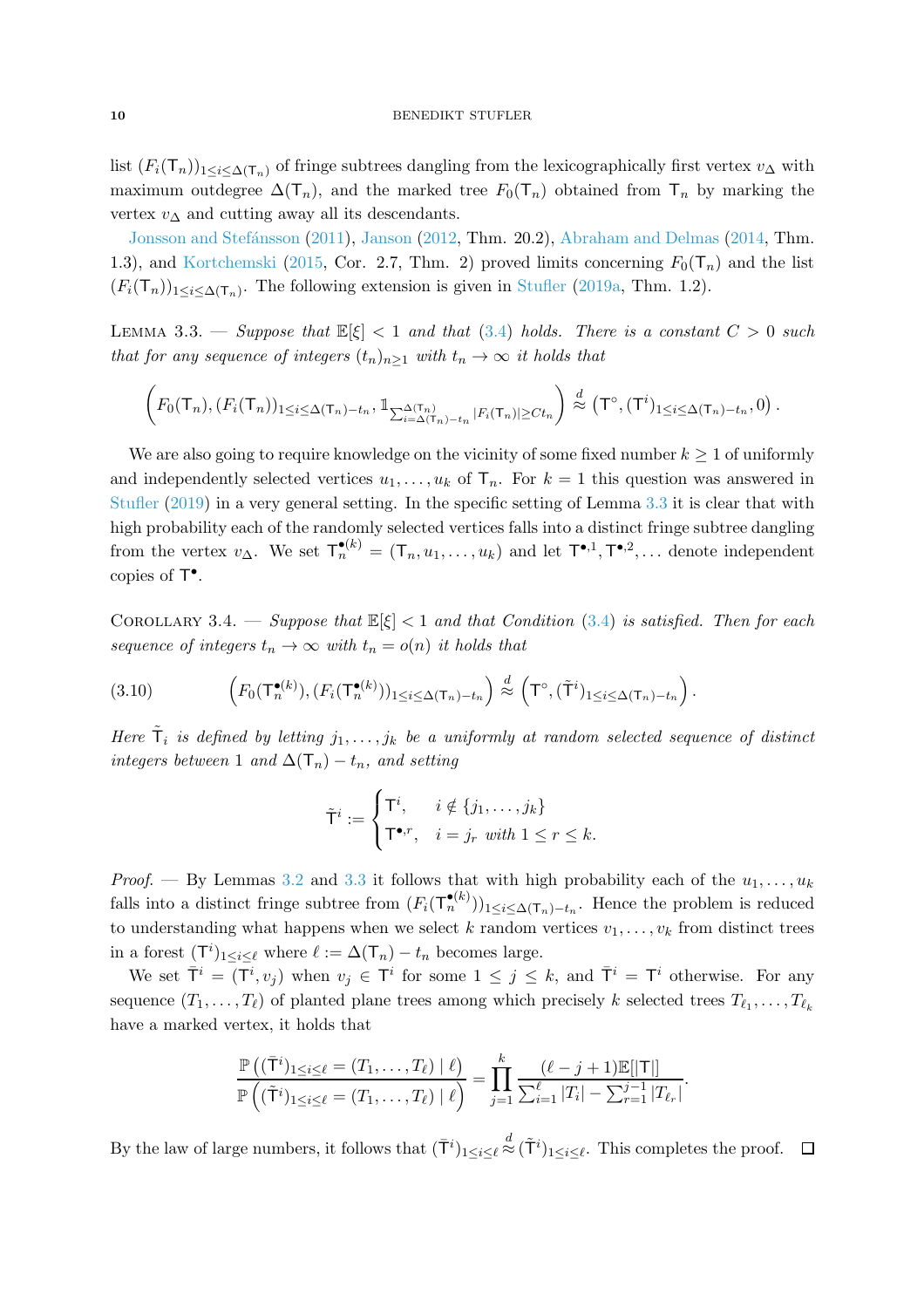### LOCAL CONVERGENCE OF RANDOM PLANAR GRAPHS 11

### 4. Enriched tree encodings and sampling procedures

Combinatorial bijections may serve to reduce the study of complex random graphs to the study of random structures that are more tractable by probabilistic methods. The notion of enriched trees in the framework of combinatorial species additionally allows for a unified view on a large class of (random) structures.

<span id="page-10-0"></span>4.1. Combinatorial species of structures. — A detailed account on combinatorial species may be found in the pioneering work by [Joyal](#page-59-9) [\(1981](#page-59-9)[\) and the comprehensive book by](#page-57-8) Bergeron et al. [\(1998\)](#page-57-8). The present sections only aims to give a brief informal recap.

Informally speaking, a weighted combinatorial species  $\mathcal F$  is a collection of labelled combinatorial structures (such as trees or graphs) which is closed under isomorphism. Any structure is assigned a weight, that for our purposes will always be a non-negative real number. The default case is where each structure receives weight 1, and we will explicitly state whenever we deviate from this.

Each structure also has an underlying finite set (such as the corners of a map or the vertices of a graph), and weight-preserving isomorphisms are obtained by relabelling along bijections between underlying sets. We refer to the elements of the set as labels or atoms.

The collection of structures over some fixed set U is denoted by  $\mathcal{F}[U]$ , and we use notation  $\mathcal{F}_n$  for the case  $U = \{1, \ldots, n\}$ . The size |F| of an F-structure F is given by the number of elements of its underlying set. We may form the exponential generating series  $\mathcal{F}(z)$  where the coefficient  $[z^n]\mathcal{F}(z)$  of  $z^n$  is given by  $1/n!$  times the sum of all weights of structures from  $\mathcal{F}_n$ . We require this number to be finite for all  $n$ .

There are special examples of species, such as the species SET with  $SET[U] = \{U\}$  for all finite sets U, yielding  $SET(z) = \exp(z)$ . The species SEQ of sequences sends a set U to the collection of all linear orderings of U, yielding  $SEQ(z) = 1/(1-z)$ .

The radius of convergence of  $\mathcal{F}(z)$  is denoted by  $\rho_{\mathcal{F}}$ . Let's say the weight of an  $\mathcal{F}\text{-object } F$ is denoted by  $\omega(F)$ . Given a parameter  $0 < t \leq \rho_F$  with  $\mathcal{F}(t) < \infty$ , the Boltzmann distribution with parameter t selects an object F from  $\bigcup_{n\geq 0} \mathcal{F}_n$  with probability  $\omega(F) t^{|F|} / \mathcal{F}(t)$ . Unless we explicitly state a parameter, we will always refer to the case  $t = \rho_{\mathcal{F}}$  as the Boltzmann distribution of F.

An unlabelled F-object is given by an isomorphism class. We may form the collection  $\tilde{\mathcal{F}}_n$ of all n-sized unlabelled  $\mathcal{F}\text{-objects}$ . For asymmetric classes of structures (such as corner-rooted planar maps or planted plane trees), where each structure over an *n*-sized set has precisely  $n!$ different labellings, the notions of labelled and unlabelled structures are equivalent.

Given weighted species  $\mathcal F$  and  $\mathcal G$  there are numerous ways to create new species such as the sum  $\mathcal{F} + \mathcal{G}$ , the product  $\mathcal{F} \cdot \mathcal{G}$ , the substitution  $\mathcal{F}(\mathcal{G})$ . There are also unary operations such as the derivative  $\mathcal{F}'$ , and the pointing  $\mathcal{F}^{\bullet}$ . It is also possible to restrict a species, for example for any integer  $k \geq 0$  the species  $\mathcal{F}_{\geq k}$  is the restriction of  $\mathcal F$  to all object of size at least k. We refer the reader to the cited sources for details on these operations.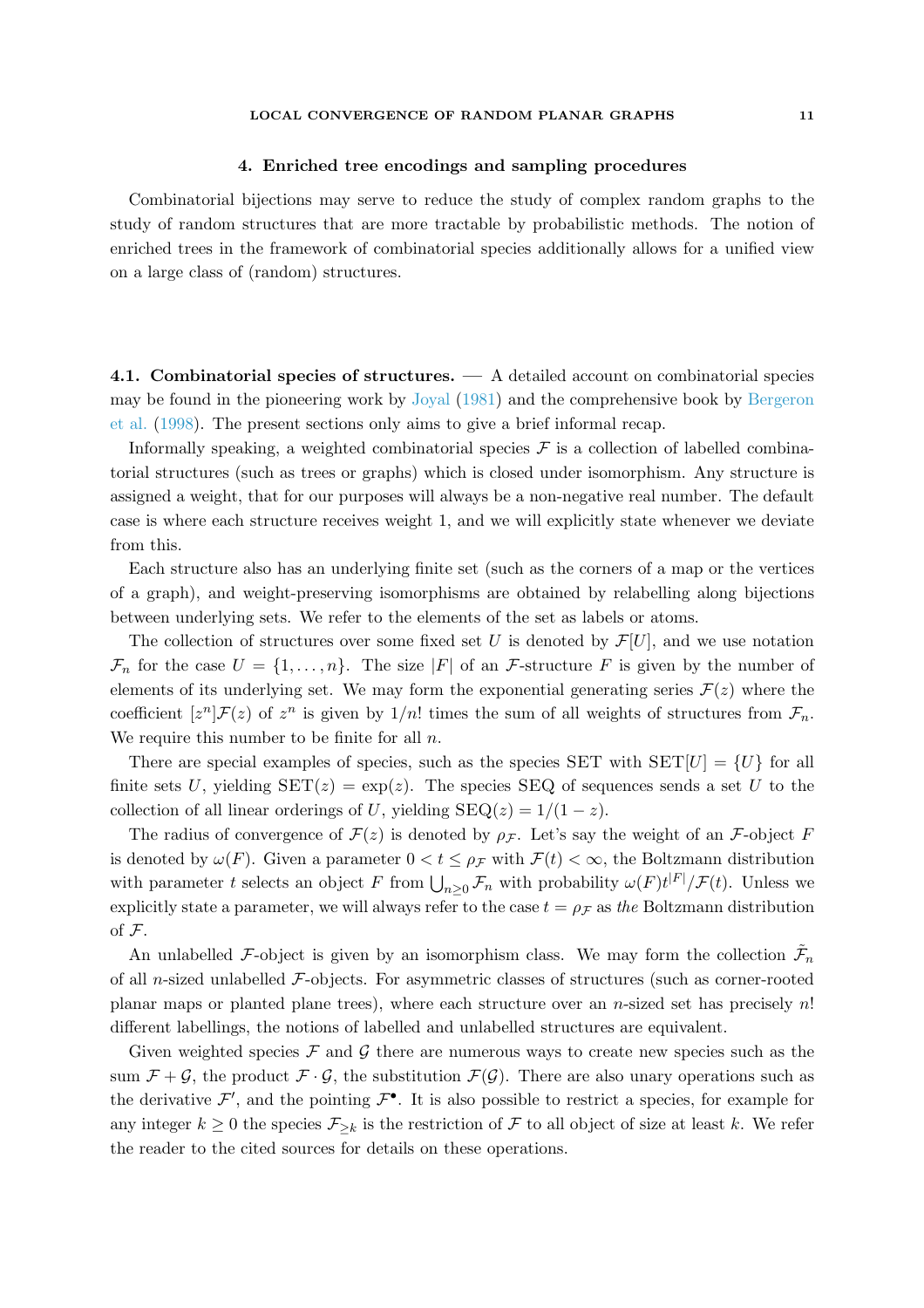The species F and G are termed isomorphic, denoted by  $\mathcal{F} \simeq \mathcal{G}$  or  $\mathcal{F} = \mathcal{G}$ , if for any finite set U there is a weight preserving bijection  $\mathcal{F}[U] \to \mathcal{G}[U]$ . This family of bijections is required to be compatible with the relabelling bijections.

The concept of species may be generalized to k-type species (with  $k \geq 1$  fixed) in a straightforward way. Rather than sets one uses k-type sets, which are tuples  $(U_1, \ldots, U_k)$  of finite sets. Multivariate generating series  $\mathcal{F}(z_1,\ldots,z_k)$  and partial derivatives  $\frac{\partial \mathcal{F}}{\partial z_i}$  are defined in an analogous manner as in the monotype case.

<span id="page-11-2"></span>4.2. Enriched trees. — The concept of enriched tree was introduced by [Labelle](#page-59-10) [\(1981\)](#page-59-10). Given a weighted class  $\mathcal R$  an  $\mathcal R$ -enriched tree consists of a rooted unordered labelled tree T together with function  $\alpha$  that assigns to vertex  $v \in T$  with offspring set  $M_v$  an element  $\alpha(v) \in \mathcal{R}[M_v]$  as decoration. In the algebra of species the class  $A_{\mathcal{R}}$  of  $\mathcal{R}$ -enriched trees may be specified by the decomposition

$$
A_{\mathcal{R}} = \mathcal{X} \cdot \mathcal{R}(A_{\mathcal{R}}),
$$

because any such elements consists of a root vertex (accounting for the factor  $\mathcal{X}$ ) together with an R-structure whose labels may be identified with the enriched fringe subtrees dangling from the root. There are two key facts that we are going to use in our proofs:

<span id="page-11-0"></span>LEMMA 4.1. — Any class of structures satisfying a decomposition of the form  $\mathcal{F} \simeq \mathcal{X} \cdot \mathcal{R}(\mathcal{F})$ admits a canonical (weight-preserving) isomorphism  $\mathcal{F} \simeq \mathcal{A}_{\mathcal{R}}$ .

In particular, if we want to sample a labelled structure from  $\mathcal{F}_n$  with probability proportional to its weight, we may sample an element from  $(\mathcal{A}_{\mathcal{R}})_n$  in this way, and apply the combinatorial bijection. Sampling a random enriched tree may be done by adorning a simply generated plane tree with independent decorations:

<span id="page-11-1"></span>LEMMA 4.2. — The following sampling procedure draws an n-sized enriched tree from  $(A_{\mathcal{R}})_{n}$ with probability proportional to its weight.

- 1. Select a random simply generated plane tree  $\mathsf{T}_n$  with weight-sequence  $([z^k]\mathcal{R}(z))_{k\geq 0}$ .
- 2. For each vertex  $v \in \mathsf{T}_n$  an R-structure  $\beta_n(v)$  from the set  $\mathcal{R}_{d_{\mathcal{T}_n}^+(v)}$  with probability proportional to its weight.
- 3. Relabel this enriched plane tree  $(T_n, \beta_n)$  by choosing a bijection from its vertex set to  $\{1, \ldots, n\}$  uniformly at random.

We are going to refer to way of chosing the random decorations in the second step as the canonical way of decorating the plane tree  $\mathsf{T}_n$ . The random decoration  $\beta_n$  is also referred to as the canonical decoration.

Lemma [4.1](#page-11-0) is a special case of Joyal's Implicit Species, given in [Joyal](#page-59-9) [\(1981,](#page-59-9) Thm. 6). The idea is to unroll the isomorphism via a recursive procedure Γ: Let's say we are given an  $\mathcal{F}\text{-object}$  $F \in \mathcal{F}[U]$  over some finite non-empty set U. Applying the bijection from the isomorphism to F yields a single atom  $a \in U$  (corresponding to the factor X), and an R-object R whose atoms correspond some collection  $M$  of  $\mathcal F$ -objects. The underlying sets of structures in  $M$  partition the set  $U \setminus \{a\}$ . If  $M = \emptyset$  we stop and return as output  $\Gamma(F)$  a tree consisting of a single root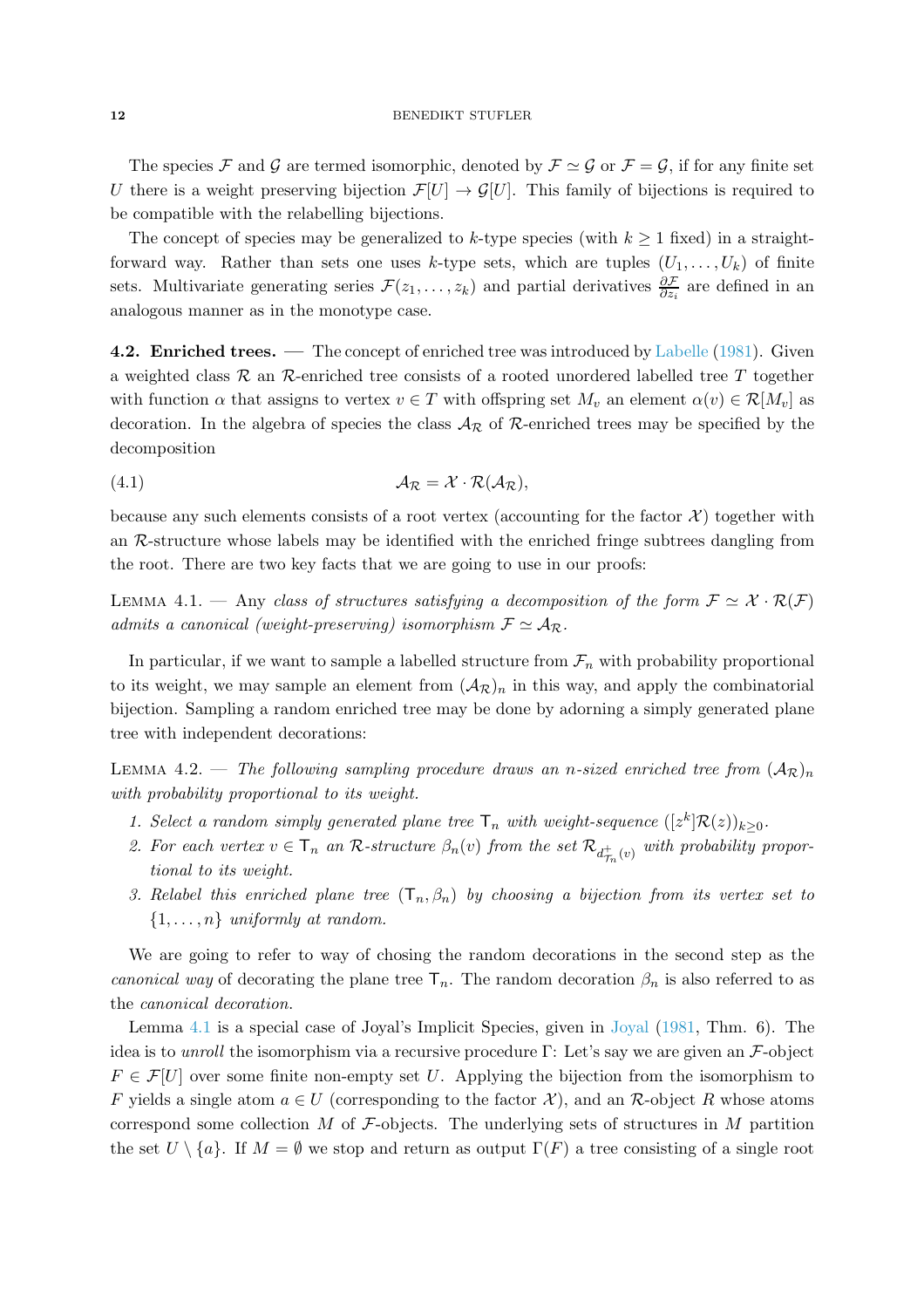vertex with label a. Otherwise we apply the procedure  $\Gamma$  recursively to each element from the collection M, resulting in a collection M' of enriched trees. The output  $\Gamma(F)$  is then formed by an enriched tree with root labelled with the atom  $a$ , with  $M$  being the collection of branches dangling from a, and the R-structure of a formed by relabelling R canonically with the labels

As for the second key fact, Lemma [4.2,](#page-11-1) such a sampling procedure was given in [Stufler](#page-61-2) [\(2016](#page-61-2), Lem. 6.1) and, in a less general setting, in [Panagiotou et al.](#page-60-7) [\(2016](#page-60-7), Prop. 3.6). If the species R is asymmetric, then so is the species  $A_{\mathcal{R}}$ . In this case, we may actually work with unlabelled  $A_{\mathcal{R}}$ -objects, that correspond bijectively to pairs  $(T, \beta)$  of a planted plane tree T and a function  $\beta$  that assigns to each vertex  $v \in T$  with outdegree  $d_T^+$  $T^+(v)$  an unlabelled  $\mathcal{R}$ -object  $\beta(v) \in \tilde{\mathcal{R}}_{d_T^+(v)}$ .

of the root vertices of the enriched trees from  $M'$ .

# 5. Giant components in random compound structures

5.1. Gibbs partitions. — Let F and G be weighted species with  $\mathcal{G}(0) = 0$ . For any integer  $n > 0$  with  $[z^n] \mathcal{F}(\mathcal{G}(z)) > 0$  we may draw an element  $\mathsf{S}_n$  from  $(\mathcal{F}(\mathcal{G}))_n$  with probability proportional to its weight. This random compound structure comes with a partition of the underlying set  $[n]$ , which is called a Gibbs partition. The term was coined in the comprehensive work [Pitman](#page-60-8) [\(2006\)](#page-60-8).

The convergent case. — If we remove one of the largest components of  $S_n$  and replace it by a placeholder, we are left with an  $\mathcal{F}'(\mathcal{G})$ -object. We let  $S'_n$  denote the corresponding unlabelled object.

Suppose that  $0 < \rho_g < \infty$  and  $\mathcal{F}'(\mathcal{G}(\rho_g)) < \infty$  (with  $\rho_g$  denoting the radius of convergence of  $\mathcal{G}(z)$  and that  $[z^n]\mathcal{F}(\mathcal{G}(z)) > 0$  for infinitely many n. We say  $\mathcal{F} \circ \mathcal{G}$  has convergent type, if  $\mathsf{S}'_n$  converges weakly to the Boltzmann distribution of  $\mathcal{F}'(\mathcal{G})$ . This implies that the size  $\Delta(\mathsf{S}_n)$ of the largest component of  $S_n$  equals  $n - O_p(1)$ .

As shown in Stufler (2018, Thm. 3.1), a sufficient condition for this behaviour is when  $\rho_{\mathcal{F}} > \mathcal{G}(\rho_{\mathcal{G}})$  and the coefficients  $g_n := [z^n] \mathcal{G}(z)$  satisfy

<span id="page-12-0"></span>(5.1) 
$$
\frac{g_n}{g_{n+1}} \to \rho g \quad \text{and} \quad \frac{1}{g_n} \sum_{i+j=n} g_i g_j \to 2\mathcal{G}(\rho g) < \infty.
$$

Condition  $(5.1)$  means that the size of a Boltzmann distributed G-object has a subexponential density [Foss et al.](#page-58-6) [\(2013](#page-58-6)). This entails (see [Chover et al.](#page-58-9) [\(1973,](#page-58-9) Thm. 1), [Embrechts and Omey](#page-58-10) [\(1984,](#page-58-10) Thm. C))

<span id="page-12-1"></span>(5.2) 
$$
[z^{n}]\mathcal{F}(\mathcal{G}(z)) \sim \mathcal{F}'(\mathcal{G}(\rho_{\mathcal{G}}))[z^{n}]\mathcal{G}(z).
$$

<span id="page-12-2"></span>Condition [\(5.1\)](#page-12-0) is satisfied when  $g_n \rho_G^n$  $\mathcal{G}$  varies regularly with an index smaller than  $-1$ . Another sufficient condition was given in Stufler (2018, Lem. 3.3):

LEMMA 5.1. — Suppose that there is a power series  $\phi(z) = \sum_{k\geq 0} \omega_k z^k$  with non-negative coefficients and positive radius of convergence such that  $G(z) = z\phi(G(z))$ , and  $\omega_0 > 0$ ,  $\omega_k > 0$  for at least one  $k \geq 2$ , and  $gcd\{k \mid \omega_k > 0\} = 1$ . Then Equation [\(5.2\)](#page-12-1) holds and  $S_n$  is convergent.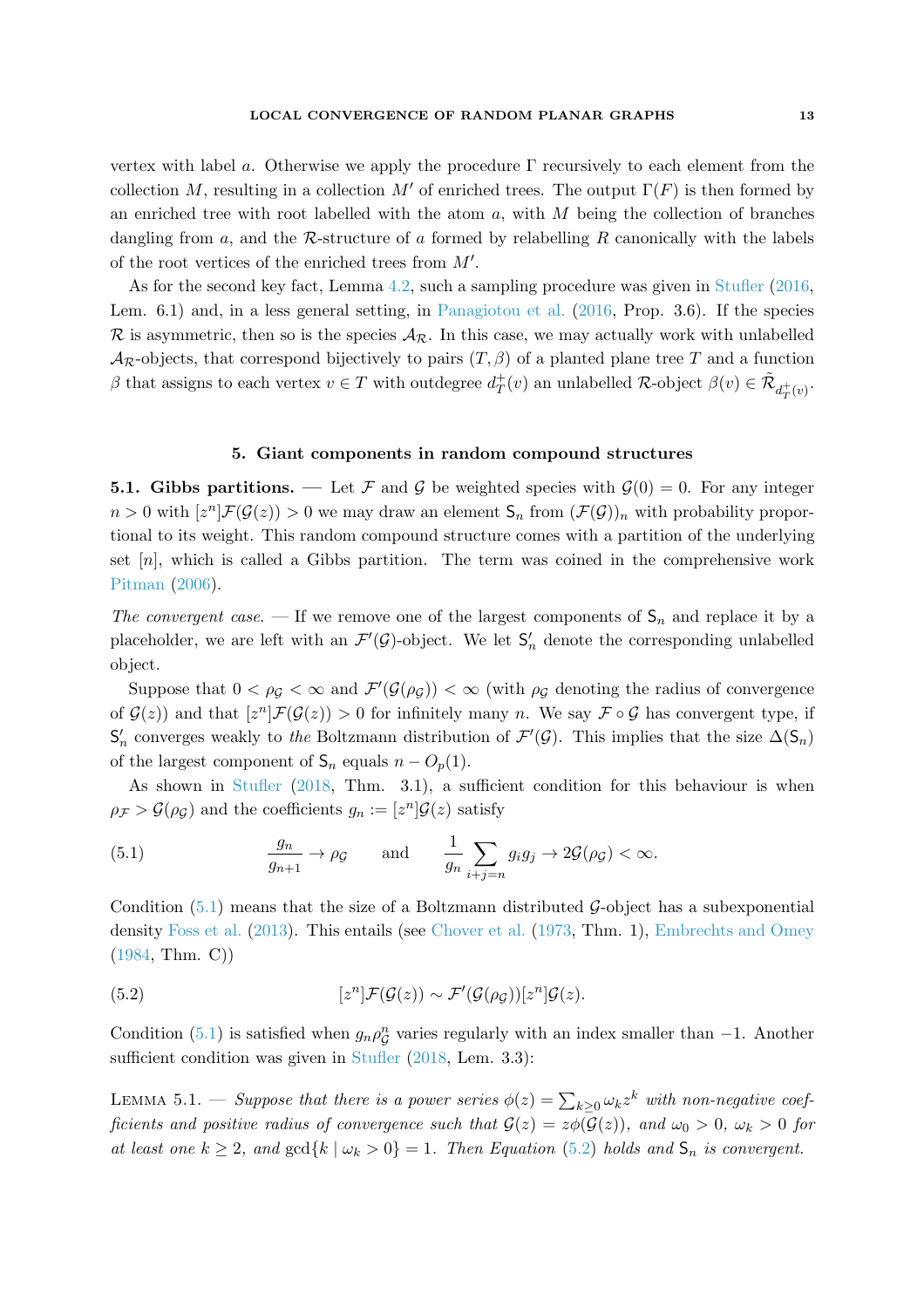### 14 BENEDIKT STUFLER

The difference  $n - \Delta(S_n)$  admits a limit distribution if  $\mathcal{F} \circ \mathcal{G}$  has convergent type. We will also require the following bound. The proof is by identical arguments as for a bound given in [Stufler](#page-61-3) [\(2019a](#page-61-3), last display before Eq. (3.15)).

<span id="page-13-5"></span>PROPOSITION 5.2. — Suppose that  $\rho_{\mathcal{F}} > \mathcal{G}(\rho_G)$  and that [\(5.1\)](#page-12-0) holds. Let X denote the size of a Boltzmann-distributed G-object. Then there are constants  $C, c > 0$  such that for all  $k \geq 0$ 

(5.3) 
$$
\mathbb{P}(n - \Delta(S_n) = k) \le C \frac{\mathbb{P}(X = n - k)\mathbb{P}(X = k)}{\mathbb{P}(X = n)} \exp\left(-c \frac{k}{n - k}\right).
$$

Convergence in the superexponential case. — Suppose that  $\rho_g = 0$  and  $\rho_f > 0$ . Furthermore, suppose that  $[z^1]\mathcal{F}(z) > 0$  and  $g_n := [z^n]\mathcal{G}(z) > 0$  for sufficiently large integers n. It follows from [Stufler](#page-61-2) [\(2016,](#page-61-2) Cor. 6.19, Eq. (6.25)) that if

<span id="page-13-0"></span>(5.4) 
$$
\sum_{i=1}^{n-1} g_i g_{n-i} = o(g_n).
$$

<span id="page-13-4"></span>then  $S_n$  consists with high probability of a single G-object. In this case we say  $S_n$  is superconvergent. A sufficient condition was given in [Stufler](#page-61-2) [\(2016](#page-61-2), Lem. 6.17):

LEMMA 5.3. – Suppose that  $\mathcal{G}(z) = z\phi(\mathcal{G}(z))$ , for a non-analytic series  $\phi(z) = \sum_{k\geq 0} \omega_k z^k$  such that  $\omega_0 > 0$ ,  $\omega_k > 0$  for at least one  $k \geq 2$ , and  $\gcd\{k \mid \omega_k > 0\} = 1$ . Then [\(5.4\)](#page-13-0) holds and  $\mathsf{S}_n$ is super-convergent.

**5.2. Random product structures.** — Let F and G denote weighted species satisfying  $f_n$ :  $[z^n]\mathcal{F}(z) > 0$  and  $g_n := [z^n]\mathcal{G}(z) > 0$  for all sufficiently large n. As before we let  $\rho_{\mathcal{F}}$  and  $\rho_{\mathcal{G}}$ denote the radii of convergence of the generating series  $\mathcal{F}(z)$  and  $\mathcal{G}(z)$ . We may draw a random pair  $S_n$  with probability proportional to its weight among all *n*-sized  $\mathcal{FG}$ -objects, and look at its  $\mathcal{F}_-$  and  $\mathcal{G}_-$  components  $\mathcal{F}(\mathsf{S}_n)$  and  $\mathcal{G}(\mathsf{S}_n)$ . We describe two observations where it is unlikely for both components to be large at the same time. Both are immediate consequences of standard properties of random variables with subexponential densities, see [Foss et al.](#page-58-6) [\(2013](#page-58-6)).

<span id="page-13-6"></span>PROPOSITION 5.4. — Suppose that the coefficients  $(g_n)_{n>0}$  satisfy Equation [\(5.1\)](#page-12-0) with  $\rho_g > 0$ . If  $f_n = o(g_n)$ , then up to relabelling the F-component  $\mathcal{F}(S_n)$  converges in distribution to a Boltzmann distributed F-object with parameter  $\rho_G$ . Moreover,

<span id="page-13-1"></span>(5.5) 
$$
[z^{n}]\mathcal{F}(z)\mathcal{G}(z) \sim \mathcal{F}(\rho_{\mathcal{G}})g_{n}.
$$

*Proof.* — Let X and Y denote the sizes of Boltzmann distributed  $\mathcal{F}$ -objects and  $\mathcal{G}$ -objects with parameter  $\rho_{\mathcal{G}}$ . In order to verify the first claim, it suffices to show that  $|\mathcal{F}(\mathsf{S}_n)| \stackrel{d}{\longrightarrow} X$ . It is elementary that

<span id="page-13-3"></span>(5.6) 
$$
(|\mathcal{F}(\mathsf{S}_n)|, |\mathcal{G}(\mathsf{S}_n)|) \stackrel{d}{=} ((X, Y) | X + Y = n).
$$

Equation [\(5.1\)](#page-12-0) ensures that  $\mathbb{P}(Y = n) \sim \mathbb{P}(Y = n + 1)$ . By the result [Foss et al.](#page-58-6) [\(2013,](#page-58-6) Thm. 4.23) it follows that

<span id="page-13-2"></span>(5.7) 
$$
\mathbb{P}(X+Y=n) \sim \mathbb{P}(Y=n).
$$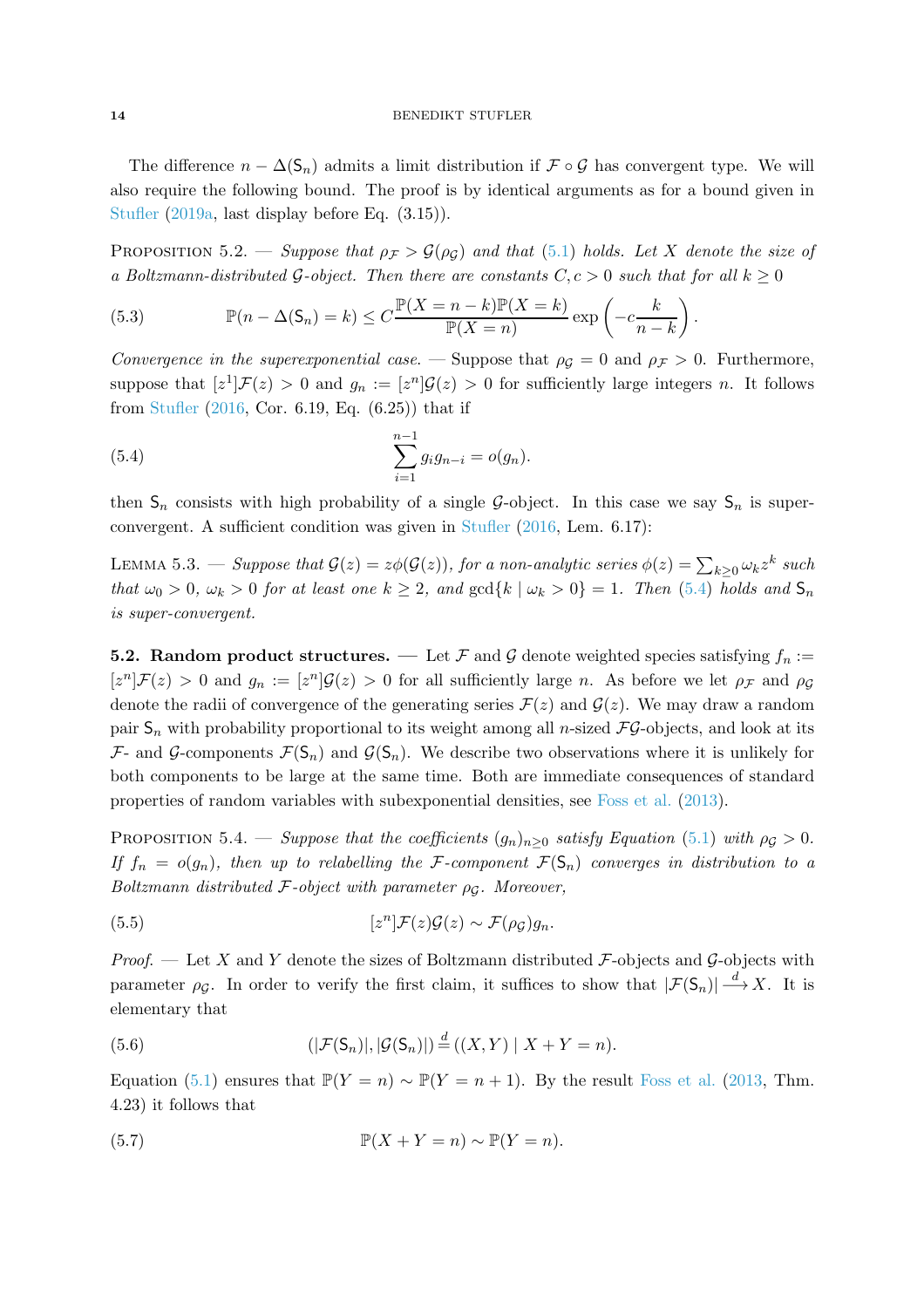### LOCAL CONVERGENCE OF RANDOM PLANAR GRAPHS 15

Hence for any constant  $k \geq 0$  we get

<span id="page-14-2"></span>(5.8) 
$$
\mathbb{P}(X = k \mid X + Y = n) = \frac{\mathbb{P}(X = k)\mathbb{P}(Y = n - k)}{\mathbb{P}(X + Y = n)} \to \mathbb{P}(X = k).
$$

This shows weak convergence of  $\mathcal{F}(\mathsf{S}_n)$  (up to relabelling). Moreover, Equation [\(5.5\)](#page-13-1) follows directly from Equation [\(5.7\)](#page-13-2).  $\Box$ 

<span id="page-14-3"></span>The following proposition describes the asymptotic behaviour of random  $\mathcal{FG}\text{-structure}$  where either the  $\mathcal{F}$ -component or the  $\mathcal{G}$ -component has macroscopic size, but not both at the same time.

PROPOSITION 5.5. — Suppose that the coefficients  $(g_n)_{n>0}$  satisfy Equation [\(5.1\)](#page-12-0) with  $\rho :=$  $\rho$ <sub>G</sub> > 0, and  $f_n/g_n \to \lambda$  for some constant  $0 < \lambda < \infty$ . Then

<span id="page-14-0"></span>(5.9) 
$$
[z^{n}]\mathcal{F}(z)\mathcal{G}(z) \sim \mathcal{F}(\rho)g_{n} + \mathcal{G}(\rho)f_{n}.
$$

Moreover,

<span id="page-14-1"></span>
$$
(5.10) \t d_{\mathrm{TV}}(\mathsf{S}_n, \hat{\mathsf{S}}_n) \to 0
$$

for a random object  $\hat{\mathsf{S}}_n$  constructed by the following procedure:

- 1. Set  $p = \mathcal{F}(\rho)/(\mathcal{F}(\rho) + \lambda \mathcal{G}(\rho))$ , and flip a biased coin that shows head with probability p.
- 2. If it shows head, sample a Boltzmann distributed F-object F with parameter  $\rho$ . If  $|F| \leq n$ and  $g_{n-|F|} > 0$ , let  $\hat{\mathsf{S}}_n$  be the FG-structure with F-component F and an  $(n-|F|)$ -sized G-component drawn with probability proportional to its weight. If  $|F| > n$  or  $g_{n-|F|} = 0$ , we set  $\hat{S}_n$  to some placeholder value  $\diamond$ .
- 3. If the coin flip shows tails, we sample a Boltzmann distributed  $\mathcal G$ -object  $\mathsf G$  with parameter  $\rho$ . If  $|G| \leq n$  and  $f_{n-|F|} > 0$ , we let  $\hat{S}_n$  be the FG-structure with G-component G and an  $(n - |G|)$ -sized F-component drawn with probability proportional to its weight. If  $|G| > n$ or  $f_{n-|\mathsf{G}|} = 0$ , we set  $\hat{\mathsf{S}}_n$  to some placeholder value  $\diamond$ .

*Proof.* — We let X and Y denote the sizes of independent Boltzmann distributed  $\mathcal{F}$ -objects and G-objects with parameter  $\rho$ . Equation [\(5.6\)](#page-13-3) reduces the entire problem to comparing the sizes

$$
(X_n, Y_n) := (|\mathcal{F}(\mathsf{S}_n)|, |\mathcal{G}(\mathsf{S}_n)|) \stackrel{d}{=} ((X, Y) | X + Y = n)
$$

with the sizes

$$
(\hat{X}_n, \hat{Y}_n) := (|\mathcal{F}(\hat{\mathsf{S}}_n)|, |\mathcal{G}(\hat{\mathsf{S}}_n)|).
$$

Note that

$$
\mathbb{P}(X=n) \sim \lambda \frac{\mathcal{G}(\rho)}{\mathcal{F}(\rho)} \mathbb{P}(Y=n).
$$

By the result [Foss et al.](#page-58-6) [\(2013,](#page-58-6) Thm. 4.23) it follows that

$$
\mathbb{P}(X+Y=n) \sim \mathbb{P}(X=n) + \mathbb{P}(Y=n).
$$

This verifies Equation [\(5.9\)](#page-14-0). Equation [\(5.1\)](#page-12-0) ensures that  $\mathbb{P}(Y = n) \sim \mathbb{P}(Y = n + 1)$ . Hence for any constant  $k \geq 0$  we get

(5.11) 
$$
\mathbb{P}(X = k \mid X + Y = n) = \frac{\mathbb{P}(X = k)\mathbb{P}(Y = n - k)}{\mathbb{P}(X + Y = n)} \sim \mathbb{P}(X = k)p \sim \mathbb{P}(\hat{X}_n = k).
$$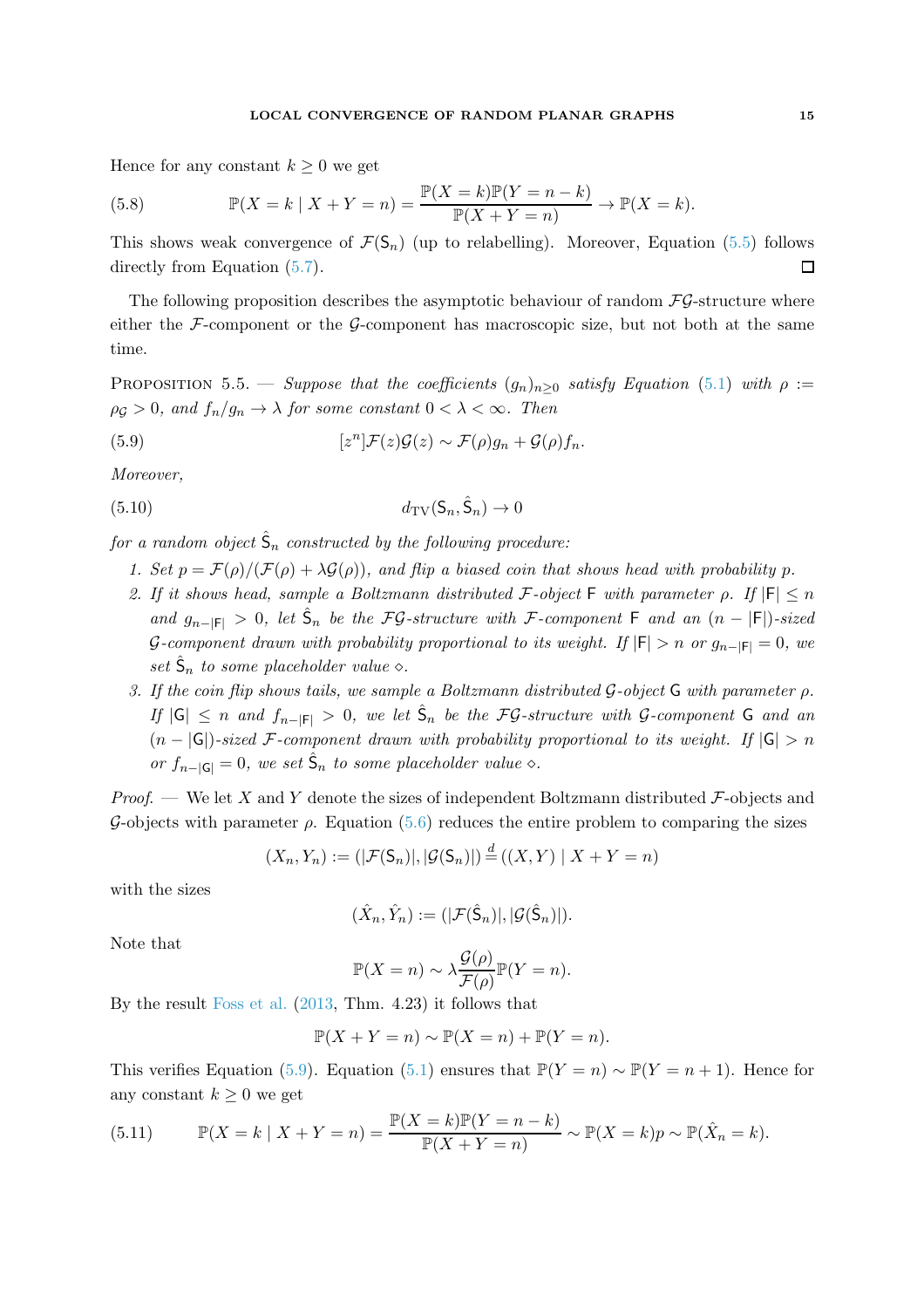Likewise,  $\mathbb{P}(X = n) \sim \mathbb{P}(X = n + 1)$  and

(5.12) 
$$
\mathbb{P}(Y = k | X + Y = n) = \frac{\mathbb{P}(Y = k)\mathbb{P}(X = n - k)}{\mathbb{P}(X + Y = n)} \sim \mathbb{P}(Y = k)(1 - p) \sim \mathbb{P}(\hat{Y}_n = k).
$$

This entails that there is a sequence  $(t_n)_n$  of integers that tends to infinity sufficiently slowly such that

(5.13) 
$$
\mathbb{P}((X_n, Y_n) = (k, n-k)) = (1+o(1))\mathbb{P}((\hat{X}_n, \hat{Y}_n) = (k, n-k))
$$

uniformly for all integers k with  $0 \le k \le t_n$  or  $n - t_n \le k \le n$ . As  $\mathbb{P}(t_n \le \hat{X}_n \le n - t_n) \to 0$  and

$$
\mathbb{P}(t_n \le X_n \le n - t_n) = O(1) \sum_{k=t_n}^{n-t_n} \frac{\mathbb{P}(X = k) \mathbb{P}(X = n - k)}{\mathbb{P}(X = n)} \to 0
$$

<span id="page-15-0"></span>by subexponentiality, this implies [\(5.10\)](#page-14-1).

#### 6. Tree-like graph decompositions and convergent Gibbs partitions

Given a class of simple graphs  $\mathcal G$ , we may form the subclass C of connected graphs in  $\mathcal G$ . Graphs in C must have at least one vertex. We let  $\beta$  denote the subclass of 2-connected graphs in C. Here we consider the graph  $K_2$  consisting of two vertices joined by a single edge as 2-connected, such that 2-connected graphs must have at least 2 vertices. We let  $\mathcal F$  denote the subclass of 3-connected graphs in B. We require 3-connected graphs to have at least 4 vertices.

Throughout this section we assume that  $\mathcal G$  [is stable under Tutte's decomposition, see](#page-58-11) Cunningham and Edmonds [\(1980](#page-58-11)); [Gagarin et al.](#page-59-11) [\(2009\)](#page-59-11); [Hopcroft and Tarjan](#page-59-12) [\(1973\)](#page-59-12); [Mac Lane](#page-60-9) [\(1937\)](#page-60-9); [Tutte](#page-61-6) [\(1961](#page-61-6), [1966,](#page-61-7) [1984\)](#page-61-8). That is, a simple graph lies in  $\mathcal G$  if and only if all 3-connected components lie in F. Note that this implies that  $K_2$  belongs to G. We also consider  $\mathcal{G} = \mathcal{G}(x, y)$ and its subclasses as 2-sort species, with  $x$  counting vertices and  $y$  edges.

6.1. Decomposition into connected components. — A graph consists of a collection of connected components. Hence the species  $\mathcal G$  and  $\mathcal C$  are related by the well-known decomposition

(6.1) G = SET(C).

Since  $\mathcal G$  is stable under Tutte's decomposition, it is also stable under taking 2-connected components in the block decomposition. Hence by Stufler (2018, Thm. 4.1) and [Stufler](#page-61-2) [\(2016,](#page-61-2) Cor. 6.33) the Gibbs partition obtained by taking a uniform random graph from  $\mathcal G$  with n vertices is convergent or super-convergent. This behaviour was established earlier for the class of planar graphs, general minor-closed addable classes, and many related classes by [McDiarmid](#page-60-10) [\(2008](#page-60-10), [2009,](#page-60-11) [2013\)](#page-60-12).

6.2. The block decomposition.  $\overline{a}$  if we root a connected graph at a vertex, then this marked vertex is contained in some set of blocks, that is, maximal 2-connected subgraphs. The entire graph may be decomposed into this collection of vertex-marked blocks and rooted graphs

 $\Box$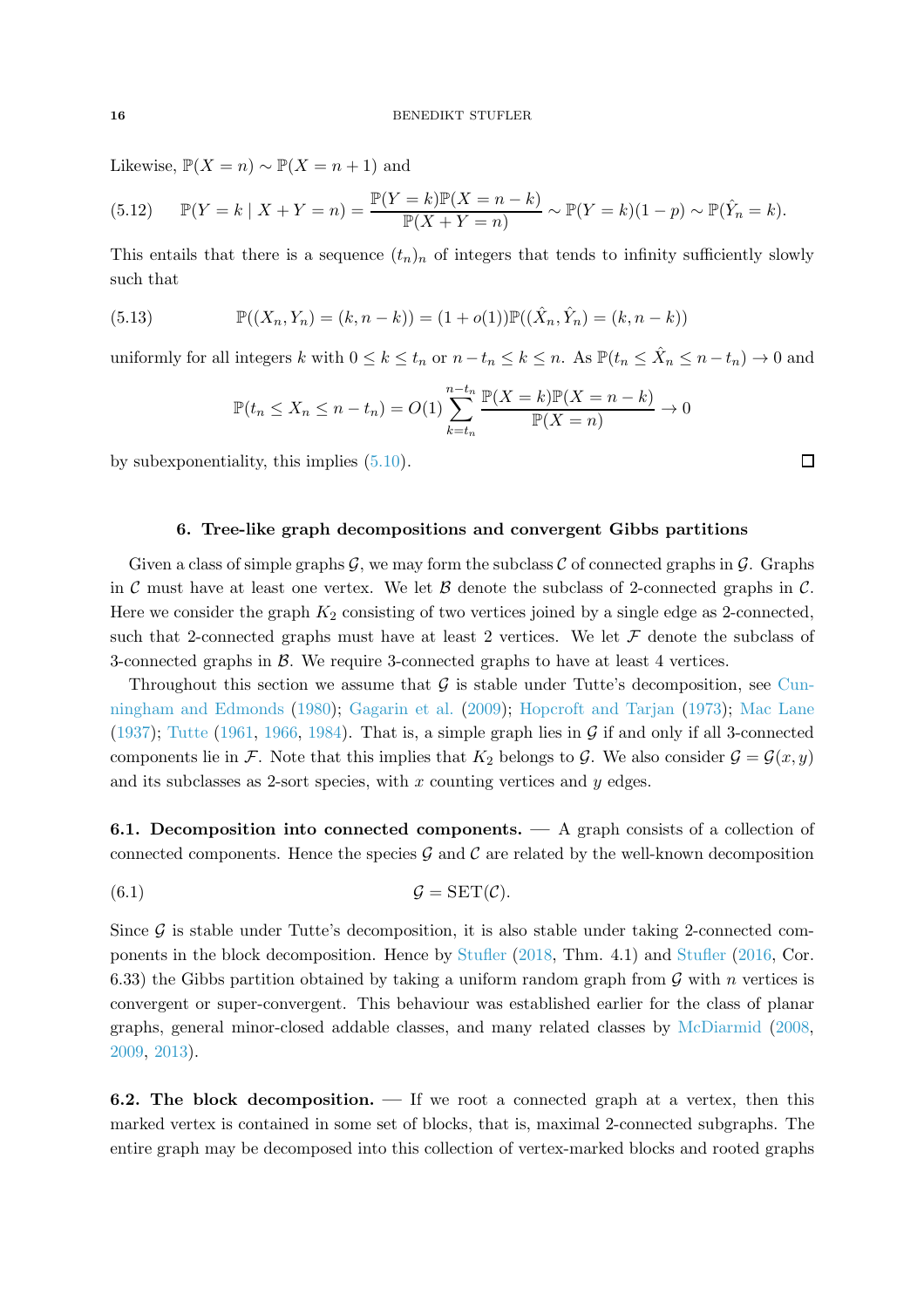attached to the non-marked vertices. This block-decomposition [Joyal](#page-59-9) [\(1981\)](#page-59-9); [Bergeron et al.](#page-57-8) [\(1998\)](#page-57-8); [Harary and Palmer](#page-59-13) [\(1973](#page-59-13)) is expressed as follows:

<span id="page-16-4"></span>(6.2) 
$$
x\frac{\partial \mathcal{C}}{\partial x} = x\text{SET}\left(\frac{\partial \mathcal{B}}{\partial x}\left(x\frac{\partial \mathcal{C}}{\partial x}, y\right)\right).
$$

Hence Lemma [4.1](#page-11-0) applies, yielding that the class  $x\frac{\partial \mathcal{C}}{\partial x}$  may be identified with SET  $(\frac{\partial \mathcal{B}}{\partial x})$ -enriched trees.

# 6.3. Tutte's decomposition. —

6.3.1. The 3-decomposition for simple graphs. — We recall the 3-decomposition grammar of simple graphs by [Gagarin et al.](#page-59-11) [\(2009\)](#page-59-11).

A network is a graph with 2 distinguished unlabelled vertices  $*_0$  and  $*_1$ , such that adding the edge  $*_{0}*_{1}$  (if absent) yields a 2-connected graph. Here we do not exclude the case that the graph was already 2-connected without this edge. For ease of reference we call  $*_0$  the south pole and  $*_1$  the north pole. We let N denote the class of all networks whose 3-connected components in the Tutte decomposition lie in  $\mathcal{F}$ , and that are not equal to the trivial network consisting of  $*_0$  and  $*_1$  without an edge between them. (However, N does contain the graph consisting of  $*_0$ and  $*_1$  joined by an edge.). Hence

<span id="page-16-3"></span>(6.3) 
$$
\mathcal{N} = (1+y)\frac{2}{x^2}\frac{\partial \mathcal{B}}{\partial y} - 1.
$$

There are three types of networks in  $N$ , yielding

<span id="page-16-0"></span>(6.4) N = S + P + H

for the following subclasses of N: Networks from  $S \subset \mathcal{N}$  are series networks, obtained by identifying the north pole of one network with the south pole of another, and labelling this vertex and the remaining non-pole vertices. Any series network may be decomposed uniquely into a sequence of non-series networks, yielding

<span id="page-16-1"></span>(6.5) 
$$
S = (\mathcal{H} + \mathcal{P}) \cdot \text{SEQ}_{\geq 1}(x(\mathcal{H} + \mathcal{P})).
$$

Networks from  $P \subset \mathcal{N}$  are parallel networks, obtained by identifying the south poles of two networks with each other, as well as the north poles. We additionally declare the network consisting of  $*_0$  and  $*_1$  joined by a single edge as a parallel network. Hence parallel networks with non-adjacent poles correspond in a unique way to an unordered collection of at least 2 non-parallel networks. Parallel networks with adjacent poles correspond to a possibly empty unordered collection of non-parallel networks. Hence

<span id="page-16-2"></span>(6.6) 
$$
\mathcal{P} = \text{SET}_{\geq 2}(\mathcal{H} + \mathcal{S}) + y\text{SET}(\mathcal{H} + \mathcal{S}).
$$

Networks from  $\mathcal{H} \subset \mathcal{N}$  are so called h-networks, obtained as follows. The class  $\mathcal{F}_{0,1}$  is formed by taking a graph from  $F$ , removing an edge, and making its endpoints poles. Thus

(6.7) 
$$
\mathcal{F}_{0,1} = \frac{2}{x^2} \frac{\partial \mathcal{F}}{\partial y}
$$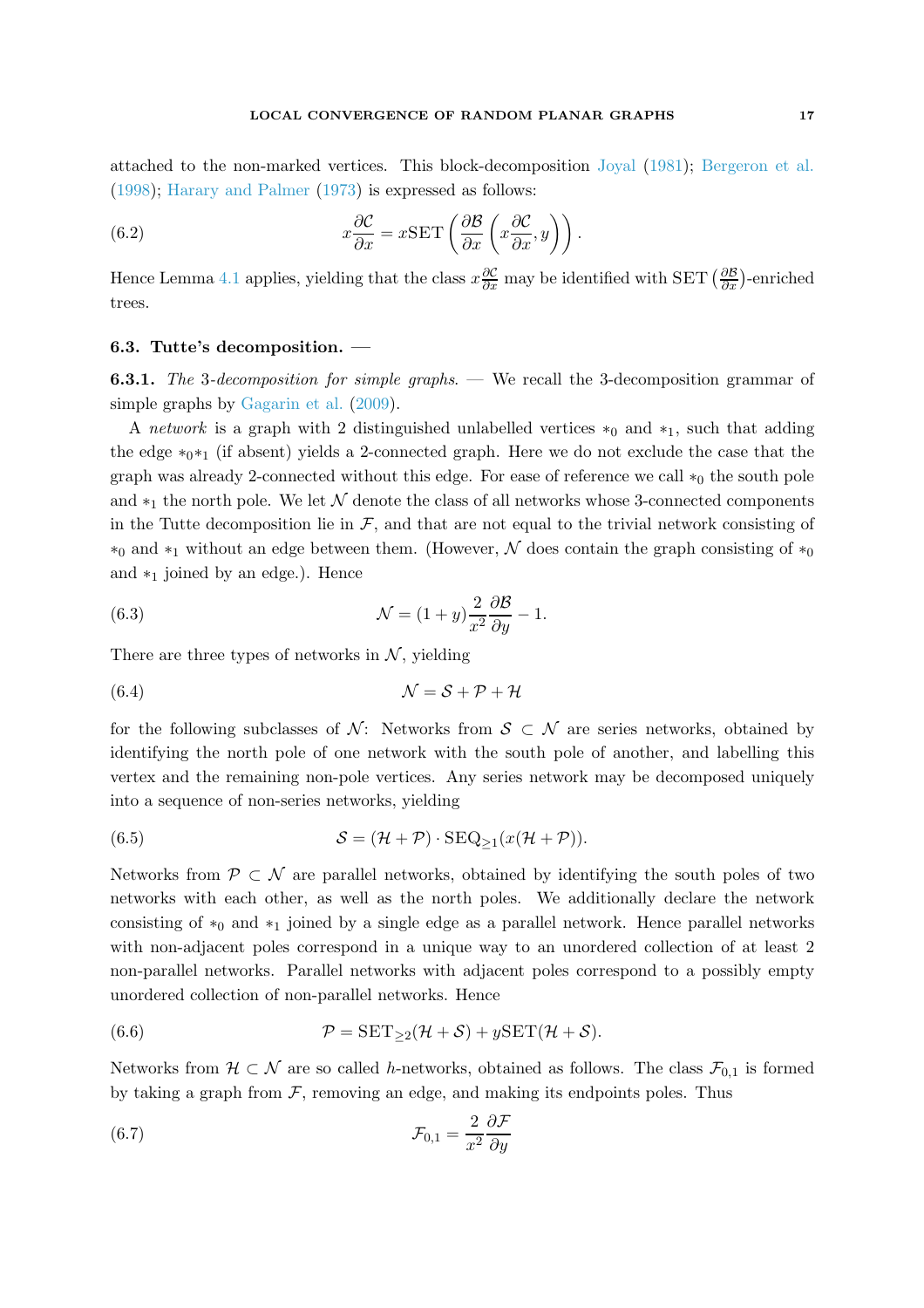The class H is obtained by taking networks from  $\mathcal{F}_{0,1}$  and replacing their edges by arbitrary networks from  $\mathcal N$  (in any possible way). Hence

<span id="page-17-2"></span>(6.8) 
$$
\mathcal{H} = \mathcal{F}_{0,1}(x,\mathcal{N}).
$$

This leads to

<span id="page-17-1"></span><span id="page-17-0"></span>(6.9) 
$$
\mathcal{N} = (1+y)\text{SET}(\mathcal{F}_{0,1}(x,\mathcal{N})+\mathcal{S})-1
$$

**6.3.2.** An enriched tree encoding. — We want to obtain an enriched tree encoding for N. The class  $S$  could be expressed by  $N$  by overcounting and substracting:

$$
(6.10)\t\t\t S = \frac{x\mathcal{N}^2}{1+x\mathcal{N}}.
$$

Applied to Equation [\(6.9\)](#page-17-1) this yields a recursive equation for  $\mathcal N$  involving substraction operations. However, we require a substraction-free decomposition. For this reason, we take a different path, and define

<span id="page-17-4"></span>
$$
K := \mathcal{H} + \mathcal{P}.
$$

Combining Equations  $(6.4)$  and  $(6.5)$  yields

<span id="page-17-3"></span>(6.12) 
$$
\mathcal{N} = \mathcal{K}\text{SEQ}(x\mathcal{K}) \quad \text{and} \quad x\mathcal{N} = \text{SEQ}_{\geq 1}(x\mathcal{K}).
$$

By Lemma [5.1,](#page-12-2) Lemma [5.3,](#page-13-4) and Equation [\(6.18\)](#page-18-1) below it follows that the corresponding Gibbs partition obtained by taking a random  $\mathcal N$ -object with n edges and weight  $x > 0$  at vertices is convergent or super-convergent. This reduces the study of  $\mathcal N$  to the study of  $\mathcal K$ .

We proceed to show that  $\mathcal K$  admits an enriched tree encoding. Equation [\(6.5\)](#page-16-1) may be rewritten by

<span id="page-17-5"></span>(6.13) 
$$
S = \mathcal{K} \text{SEQ}_{\geq 1}(x\mathcal{K}) \quad \text{and} \quad x\mathcal{S} = \text{SEQ}_{\geq 2}(x\mathcal{K}).
$$

Combining Equations  $(6.8)$  and  $(6.12)$  yields

<span id="page-17-6"></span>(6.14) 
$$
\mathcal{H} = \mathcal{F}_{0,1}(x, \mathcal{K} \text{SEQ}(x\mathcal{K})).
$$

Combining Equations  $(6.11)$ ,  $(6.6)$ ,  $(6.13)$ , and  $(6.14)$  yields

(6.15) 
$$
\mathcal{K} = \mathcal{F}_{0,1}(x, \mathcal{K}\text{SEQ}(x\mathcal{K})) + \text{SET}_{\geq 2}(\mathcal{F}_{0,1}(x, \mathcal{K}\text{SEQ}(x\mathcal{K})) + \mathcal{K}\text{SEQ}_{\geq 1}(x\mathcal{K})) + y\text{SET}(\mathcal{F}_{0,1}(x, \mathcal{K}\text{SEQ}(x\mathcal{K})) + \mathcal{K}\text{SEQ}_{\geq 1}(x\mathcal{K})).
$$

We may write this as

<span id="page-17-7"></span>(6.16) 
$$
\mathcal{K} = \mathcal{I}(x,\mathcal{K}) + y\mathcal{J}(x,\mathcal{K}),
$$

with  $\mathcal I$  and  $\mathcal J$  representing combinatorial species.

We are not done yet, but the final step that we are going to take is more delicate than it appears. Isomorphisms or identities of combinatorial species are always required to be compatible with relabelling. This is what allows us to deduce equations of cycle index sums and ordinary generating series from a single isomorphism between two combinatorial species. It is clear that, for example, an unordered collection of at least two  $K$ -objects (that is, an element of  $SET_{>2}(\mathcal{K})$ , has no canonically distinguished K-object. Hence there is no species D with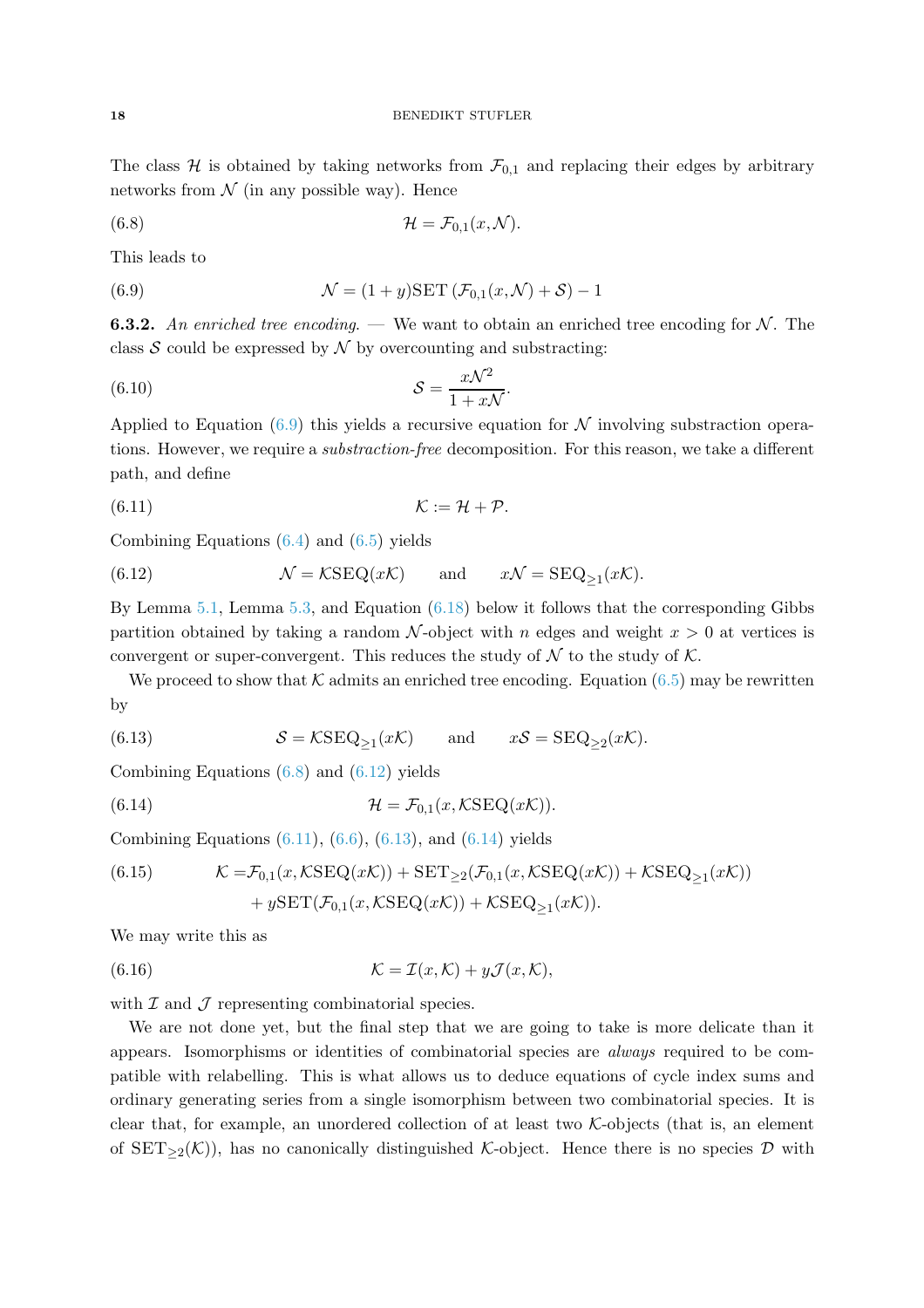an isomorphism  $SET_{\geq 2}(\mathcal{K}) = \mathcal{K}\mathcal{D}(\mathcal{K})$ . That being said, we may still define a weighted species D with a single object of size k and weight  $1/(k+1)$  for each  $k \geq 1$ . This way, the product  $\mathcal{KD}(\mathcal{K})$  of weighted species has the same exponential generating series as  $SET_{\geq 2}(\mathcal{K})$ . Moreover, for each finite set U, the objects from  $(\mathcal{KD}(\mathcal{K}))[U]$  may be grouped into disjoint subsets, such that each of these classes has sum of weights 1 and corresponds bijectively to an element from  $SET_{\geq 2}(\mathcal{K})[U]$ . We denote this fact by  $SET_{\geq 2}(\mathcal{K}) \equiv \mathcal{K}\mathcal{D}(\mathcal{K})$ . In the same way we may form a weighted species  $\mathcal{I}^*$  and an analogous correspondence

<span id="page-18-2"></span>(6.17) 
$$
\mathcal{I}(x,\mathcal{K}) \equiv \mathcal{K}\mathcal{I}^*(x,\mathcal{K}).
$$

We stress that in order to study random unlabelled objects we may not use this equation directly. Instead we would have to put additional effort into understanding the identity of cycle index sums derived from  $(6.16)$ . Since the present work concerns itself exclusively with random labelled graphs this will not be an issue at all, but we want to stress this point due to ongoing research on random unlabelled planar graphs.

Equation  $(6.17)$  allows us to unwind Equation  $(6.16)$ , yielding by induction

$$
\mathcal{K} \equiv y\mathcal{J}(x,\mathcal{K}) + \mathcal{K}\mathcal{I}^*(x,\mathcal{K})
$$
  
\n
$$
= y\mathcal{J}(x,\mathcal{K}) + (y\mathcal{J}(x,\mathcal{K}) + \mathcal{K}\mathcal{I}^*(x,\mathcal{K}))\mathcal{I}^*(x,\mathcal{K})
$$
  
\n
$$
= y\mathcal{J}(x,\mathcal{K}) + y\mathcal{J}(x,\mathcal{K})\mathcal{I}^*(x,\mathcal{K}) + \mathcal{K}\mathcal{I}^*(x,\mathcal{K})^2
$$
  
\n
$$
= \dots
$$
  
\n
$$
= y\mathcal{J}(x,\mathcal{K}) \sum_{k \ge 0} \mathcal{I}^*(x,\mathcal{K})^k.
$$

Thus

<span id="page-18-1"></span>
$$
(\text{6.18})\qquad \qquad \mathcal{K} \equiv y\mathcal{R}(x,\mathcal{K}),
$$

with

<span id="page-18-3"></span>(6.19) 
$$
\mathcal{R}(x,y) = \mathcal{J}(x,y) \text{SEQ}(\mathcal{I}^*(x,y)).
$$

Hence Lemma [4.1](#page-11-0) yields a correspondence between the class  $\mathcal K$  and the class of  $\mathcal R$ -enriched trees.

# <span id="page-18-0"></span>7. Tree-like planar map decompositions and convergent Gibbs partitions

We consider planar maps that are rooted at a corner, or equivalently a half-edge. An exception is made only for the map consisting of a single vertex and no edges. This map has no corners to be rooted at, but we count it as corner-rooted nevertheless.

Throughout this Section we let  $M$  denote a class of planar maps that is closed under rerooting and corners, and stable under Tutte's decomposition. We write  $\mathcal{M} = \mathcal{M}(x, z)$  with x marking *non-root* vertices and z marking corners.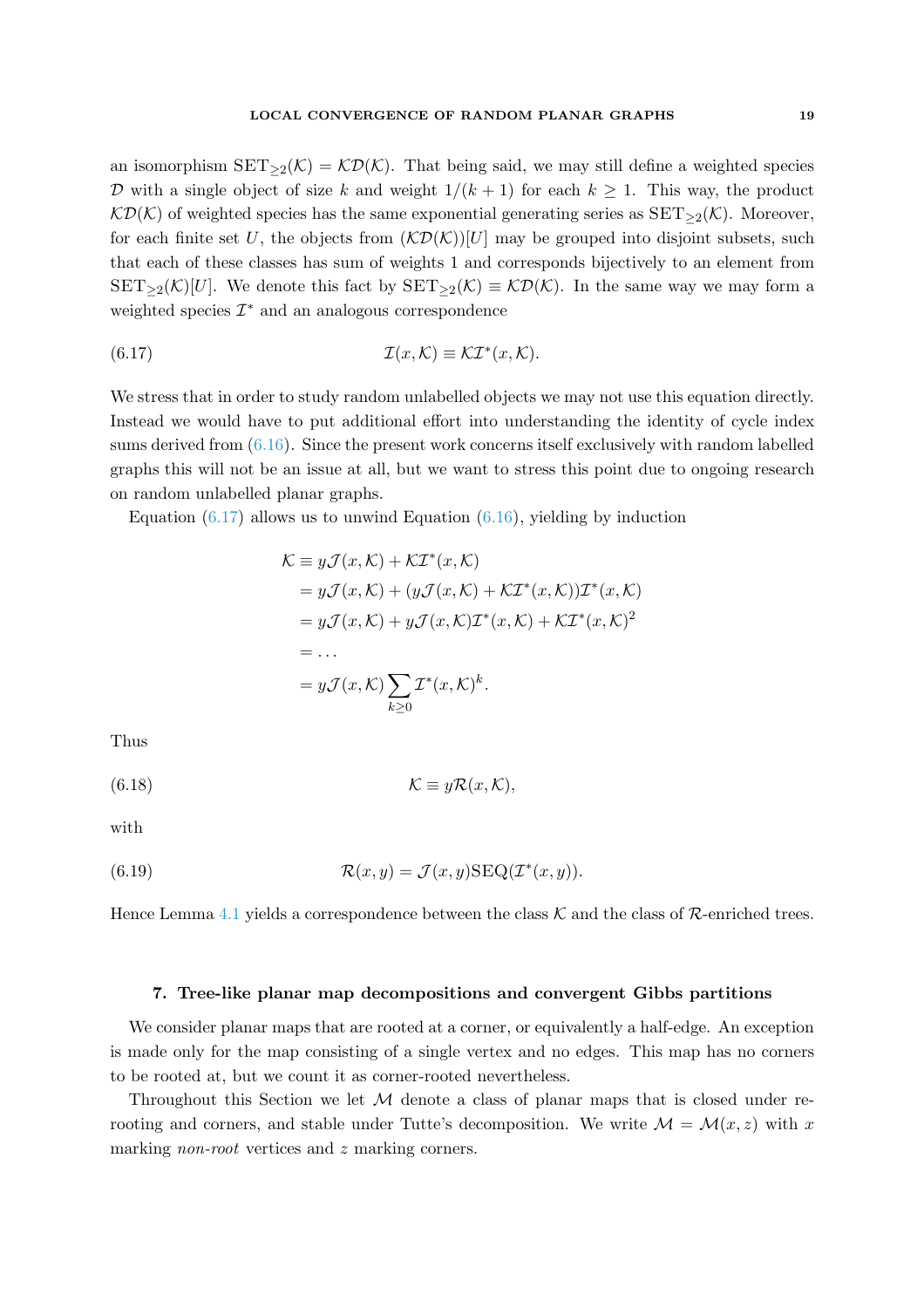7.1. From connected to non-separable. — A planar map is termed separable, if its edgeset may be partitioned into two disjoint subsets  $E_1$  and  $E_2$  such that there is precisely one vertex that is incident with both a member of  $E_1$  and a member of  $E_2$ . Note that the only non-separable map containing a loop is the map consisting of a single vertex with a loop. The [map con](#page-61-9)sisting of a single vertex with no edges is also non-separable.

Tutte [\(1963](#page-61-9), Sec. 6) described that a corner-rooted map consists of a non-separable map with arbitrary maps inserted at each corner. This may be expressed in combinatorial language. Let  $V$  denote the subclass of all non-separable maps in  $M$ . Then

<span id="page-19-6"></span>(7.1) 
$$
z\mathcal{M} = z\mathcal{V}(x, z\mathcal{M}),
$$

yielding by Lemma [4.1](#page-11-0) that the class  $z\mathcal{M}$  is isomorphic to V-enriched trees.

### 7.2. From non-separable to 3-connected. —

**7.2.1.** The 3-decomposition for maps. — Let  $\mathcal{D}$  denote the class of all plane networks obtained by taking a non-separable map from  $V$  with at least two vertices, removing the root-edge, and distinguishing its origin and destination as the south pole and north pole of the network. This way we make the original root-edge "invisible". We additionally forbid the network consisting of two poles and no edges between them. We write  $\mathcal{D} = \mathcal{D}(x, y)$  with x marking non-pole vertices and y marking edges, and likewise for any subclass of  $D$ . We let  $\bar{\mathcal{F}}_{0,1}$  denote the subclass of  $D$ obtained in the same way from all maps in  $V$  that are 3-connected (and in particular simple, as the definition of k-connectedness for multigraphs additionally requires this). The classes  $\mathcal V$  and  $\mathcal D$  are related by

<span id="page-19-7"></span>(7.2) 
$$
\mathcal{V}(x, z) = 1 + z^2 + z^2 x \mathcal{D}(x, z^2),
$$

with 1 representing the map consisting of a single vertex, and  $z^2$  representing the map with a single vertex and a loop-edge. The class  $D$  [has a known decomposition \(see](#page-58-11) Cunningham and Edmonds [\(1980\)](#page-58-11); [Hopcroft and Tarjan](#page-59-12) [\(1973](#page-59-12)); [Mac Lane](#page-60-9) [\(1937](#page-60-9)); [Tutte](#page-61-6) [\(1961](#page-61-6), [1966](#page-61-7), [1984\)](#page-61-8)) into parallel networks  $\bar{\mathcal{P}}$ , series networks  $\bar{\mathcal{S}}$ , and h-networks  $\bar{\mathcal{H}}$ :

<span id="page-19-0"></span>(7.3) 
$$
\mathcal{D} = \bar{\mathcal{S}} + \bar{\mathcal{P}} + \bar{\mathcal{H}},
$$

<span id="page-19-1"></span>(7.4) 
$$
\bar{\mathcal{S}} = (\bar{\mathcal{P}} + \bar{\mathcal{H}}) \text{SEQ}_{\geq 1}(x(\bar{\mathcal{P}} + \bar{\mathcal{H}})),
$$

<span id="page-19-5"></span>(7.5) 
$$
\overline{\mathcal{P}} = y + (y + \overline{\mathcal{H}} + \overline{\mathcal{S}})\mathcal{D},
$$

<span id="page-19-2"></span>
$$
\bar{\mathcal{H}} = \bar{\mathcal{F}}_{0,1}(x,\mathcal{D}).
$$

**7.2.2.** An enriched tree encoding. — We proceed similarly as for the enriched tree encoding of 2-connected graphs. Setting

<span id="page-19-4"></span>
$$
(\mathbf{7.7})\qquad \qquad \bar{\mathcal{K}} = \bar{\mathcal{H}} + \bar{\mathcal{P}},
$$

we obtain from Equations [\(7.3\)](#page-19-0) and [\(7.4\)](#page-19-1) that

<span id="page-19-3"></span>(7.8) 
$$
\mathcal{D} = \overline{\mathcal{K}} \text{SEQ}(x\overline{\mathcal{K}}) \quad \text{and} \quad x\mathcal{D} = \text{SEQ}_{\geq 1}(x\overline{\mathcal{K}}).
$$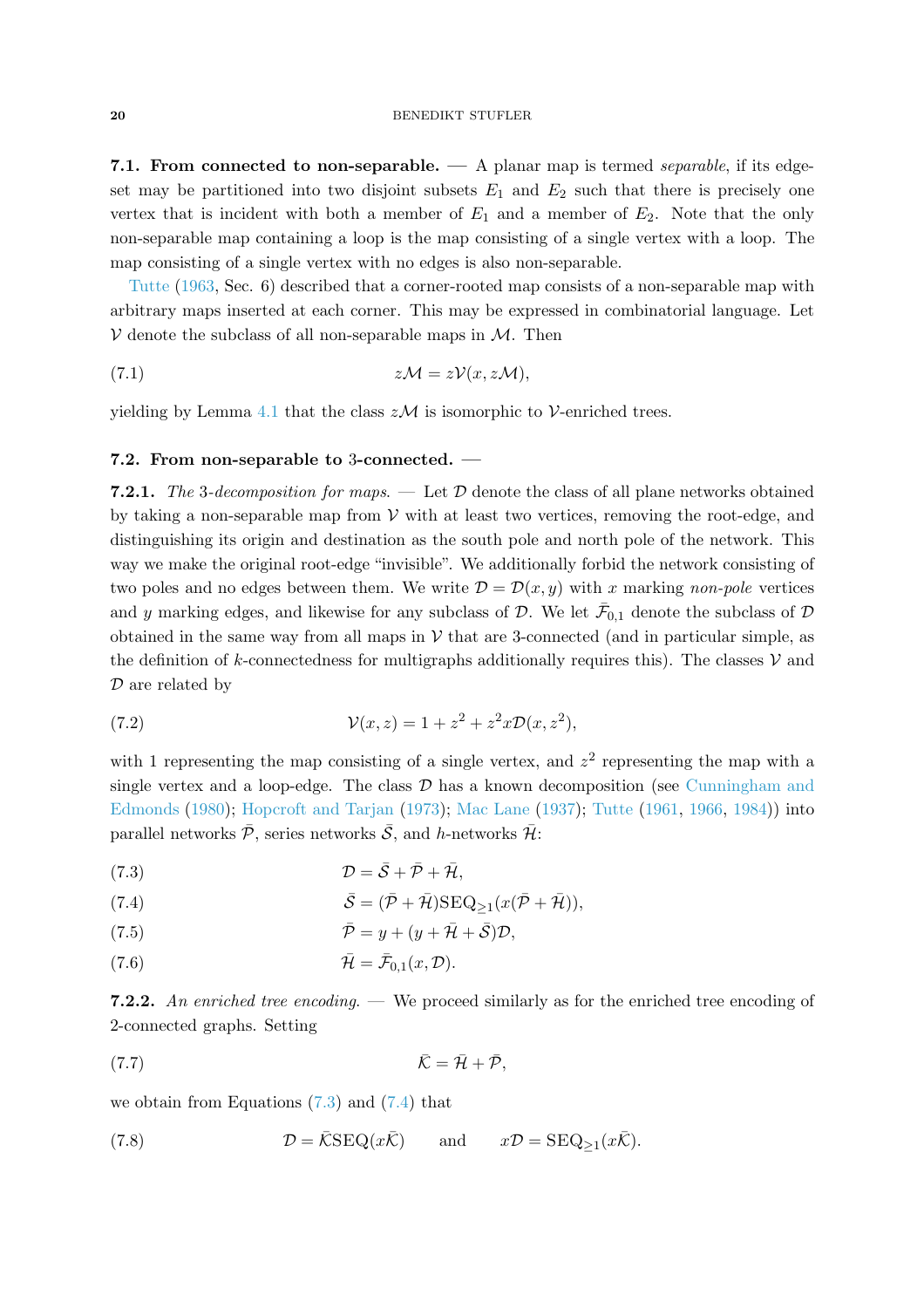Lemmas [5.1](#page-12-2) and [5.3,](#page-13-4) and Equation [\(7.14\)](#page-20-1) below imply that the corresponding Gibbs partition obtained by taking a random D-object with n edges and weight  $x > 0$  at vertices is convergent or super-convergent. This reduces the study of  $\mathcal D$  to the study of  $\overline{\mathcal K}$ .

We are going to show that  $\overline{\mathcal{K}}$  admits an enriched tree encoding. Combining Equations [\(7.4\)](#page-19-1) and [\(7.6\)](#page-19-2)–[\(7.8\)](#page-19-3) yields

(7.9) 
$$
\bar{\mathcal{H}} = \bar{\mathcal{F}}_{0,1}(x,\bar{\mathcal{K}}\text{SEQ}(x\bar{\mathcal{K}})),
$$

<span id="page-20-2"></span>(7.10) 
$$
\bar{\mathcal{S}} = \bar{\mathcal{K}} \text{SEQ}_{\geq 1}(x\bar{\mathcal{K}}).
$$

Equations  $(7.7)$  and  $(7.5)$  yield

(7.11) 
$$
\overline{\mathcal{K}} = \overline{\mathcal{S}} \mathcal{D} + \overline{\mathcal{H}} (1 + \mathcal{D}) + y(1 + \mathcal{D}).
$$

Substituting  $\mathcal{D}, \bar{\mathcal{S}},$  and  $\bar{\mathcal{H}}$  by their expressions in terms of  $\bar{\mathcal{K}}$  (Equations [\(7.8\)](#page-19-3)–[\(7.10\)](#page-20-2)) yields

(7.12)  
\n
$$
\bar{\mathcal{K}} = \bar{\mathcal{K}}^2 \text{SEQ}_{\geq 1}(x\bar{\mathcal{K}})\text{SEQ}(x\bar{\mathcal{K}}) + \bar{\mathcal{F}}_{0,1}(x,\bar{\mathcal{K}}\text{SEQ}(x\bar{\mathcal{K}}))(1 + \bar{\mathcal{K}}\text{SEQ}(x\bar{\mathcal{K}})) + y(1 + \bar{\mathcal{K}}\text{SEQ}(x\bar{\mathcal{K}})).
$$

We may write this as

$$
\bar{\mathcal{K}} = \bar{\mathcal{K}} \bar{\mathcal{I}}^*(x,\bar{\mathcal{K}}) + y \bar{\mathcal{J}}(x,\bar{\mathcal{K}}),
$$

with  $\bar{\mathcal{I}}^*$  and  $\bar{\mathcal{I}}$  representing combinatorial species. We may unroll this identity using induction, yielding

(7.13) 
$$
\bar{\mathcal{K}} = y\bar{\mathcal{J}}(x,\bar{\mathcal{K}})\text{SEQ}(\bar{\mathcal{I}}^*(x,\bar{\mathcal{K}})).
$$

and hence

<span id="page-20-1"></span>(7.14) 
$$
\bar{\mathcal{K}} = y\bar{\mathcal{R}}(x,\bar{\mathcal{K}})
$$

for

<span id="page-20-3"></span>(7.15) 
$$
\overline{\mathcal{R}} = \overline{\mathcal{J}}(x, y) \text{SEQ}(\overline{\mathcal{I}}^*(x, y)).
$$

<span id="page-20-0"></span>Hence the class  $\bar{\mathcal{K}}$  may be identified with  $\bar{\mathcal{R}}$ -enriched trees by Lemma [4.1.](#page-11-0)

### 8. Asymptotic enumeration using random walks with negative drift

From here on we let M denote the class of all planar maps, and define the subclasses considered in Section [7](#page-18-0) accordingly. Likewise  $\mathcal G$  denotes the class of all planar graphs and the subclasses of Section [6](#page-15-0) are defined accordingly. Hence by [Whitney](#page-61-10)'s theorem, given in Whitney [\(1933\)](#page-61-10),

(8.1) 
$$
\mathcal{F}_{0,1} = \frac{1}{2}\bar{\mathcal{F}}_{0,1} = \frac{2}{x^2}\frac{\partial \mathcal{F}}{\partial y}.
$$

Hence the complete grammar from the previous two sections may be summarized as follows: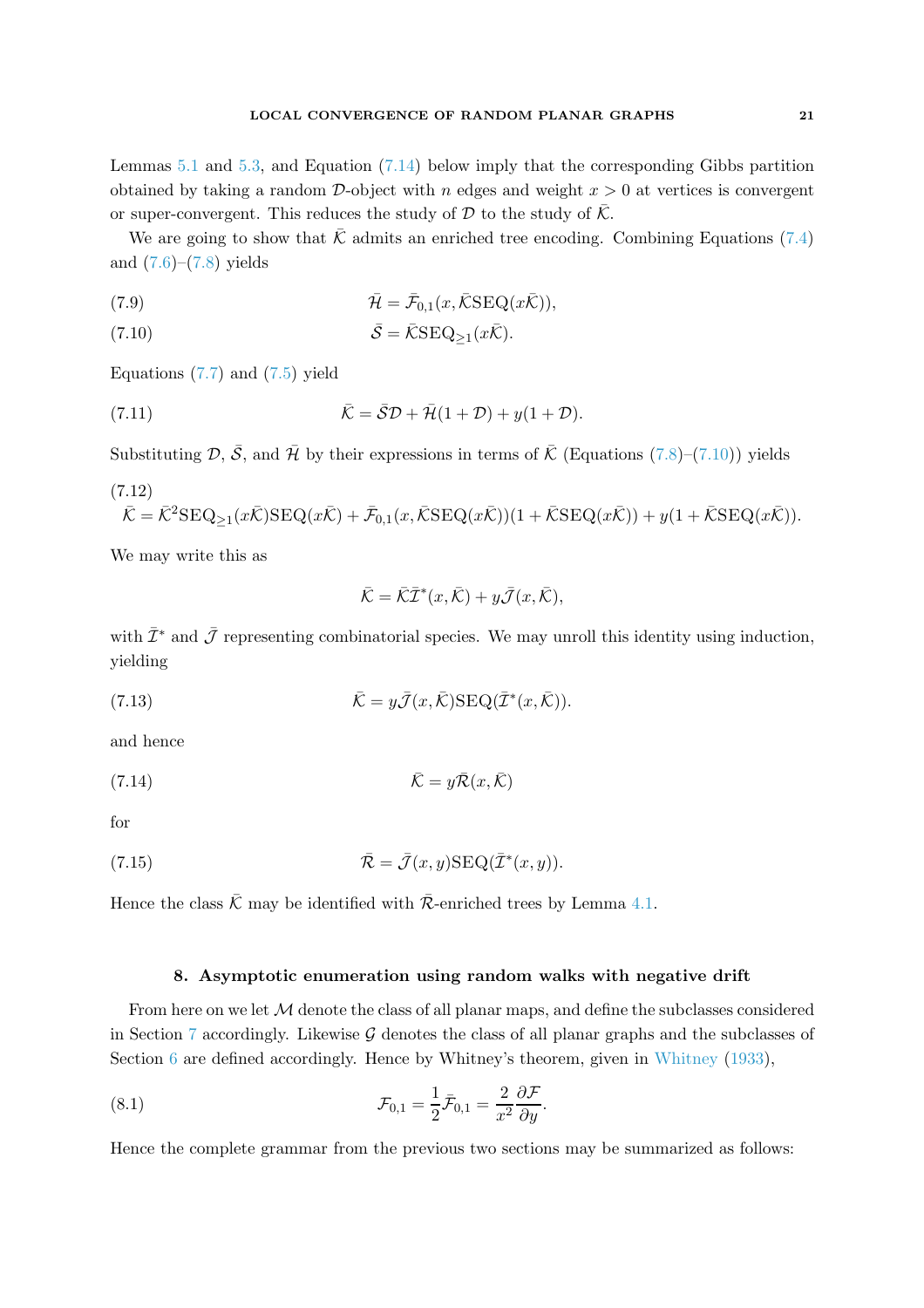$$
G = SET(C)
$$
  
\n
$$
x\frac{\partial C}{\partial x} = xSET\left(\frac{\partial B}{\partial x}\left(x\frac{\partial C}{\partial x}, y\right)\right)
$$
  
\n
$$
N = (1 + y)\frac{2}{x^2}\frac{\partial B}{\partial y} - 1
$$
  
\n
$$
N = KSEQ(xK)
$$
  
\n
$$
K = yR(x, K)
$$
  
\n
$$
T = \frac{JSEQ(T^*)}{y}.
$$
  
\n
$$
T^* = \frac{1}{y}\mathcal{F}_{0,1}(x, ySEQ(xy))
$$
  
\n
$$
T = SET(\mathcal{F}_{0,1}(x, ySEQ(xy)))
$$
  
\n
$$
T^* = \frac{1}{y}E_{0,1}(x, ySEQ(xy)) + ySEQ_{\ge 1}(xy),
$$
  
\n
$$
T^* = \frac{1}{y}E_{0,1}(x, ySEQ(xy)) + ySEQ_{\ge 1}(xy),
$$
  
\n
$$
T^* = \frac{1}{y}E_{0,1}(x, ySEQ(xy)) + ySEQ_{\ge 1}(xy),
$$
  
\n
$$
T^* = \frac{1}{y}E_{0,1}(x, ySEQ(xy)) + ySEQ_{\ge 1}(xy),
$$
  
\n
$$
T = 1 + ySEQ(xy),
$$
  
\n
$$
T^* = \frac{1}{2}\mathcal{F}_{0,1} = \frac{2}{x^2}\frac{\partial \mathcal{F}}{\partial y}.
$$

<span id="page-21-0"></span>8.1. Planar graphs. — Bender et al. [\(2002\)](#page-57-1) proved that

(8.2) 
$$
[x^{n}]\mathcal{B}(x, 1) \sim c_{\mathcal{B}}\rho_{\mathcal{B}}^{-n}n^{-7/2},
$$

with  $c_B \approx 0.37042 \cdot 10^{-5}$  and  $\rho_B \approx 0.03819$ . Setting  $\phi_C(x) := \exp\left(\frac{\partial \mathcal{B}}{\partial x}(x, 1)\right)$  it holds that

(8.3) 
$$
\nu_{\mathcal{C}} := \lim_{t \nearrow \rho_{\mathcal{B}}} \phi_{\mathcal{C}}'(x) x / \phi_{\mathcal{C}}(x) = \rho_{\mathcal{B}} \frac{\partial^2 \mathcal{B}}{\partial x^2}(\rho_{\mathcal{B}}, 1).
$$

Any connected graph with n vertices has at least  $n - 1$  edges. Using this it is elementary that

<span id="page-21-2"></span>(8.4) 
$$
\nu_C < \frac{\partial^2 \mathcal{B}}{\partial x \partial y}(\rho_{\mathcal{B}}, 1).
$$

In their proof, [Bender et al.](#page-57-1) [\(2002](#page-57-1)) also obtained a singular expansion

$$
\mathcal{N}(x,1) = D_0 + D_2 X^2 + D_3 X^3 + O(X^4), \qquad X = \sqrt{1 - x/\rho_B},
$$

with analytic expressions for the constants  $D_0 \approx 1.09417$  and  $D_2 \approx -0.13749$ .<sup>[\(1\)](#page-21-1)</sup> Together with Equation  $(6.3)$  this allows us to evaluate the upper bound in Inequality  $(8.4)$ , yielding

<span id="page-21-3"></span>(8.5) 
$$
\nu_C < \rho_B \left( \frac{1+D_0}{2} - 1 \right) - \frac{D_2 \rho_B}{4} \approx 0.041302 < 1.
$$

By Equation [\(5.2\)](#page-12-1) it follows that

<span id="page-21-4"></span>(8.6) 
$$
[x^n]\phi_{\mathcal{C}}(x) \sim \exp\left(\frac{\partial \mathcal{B}}{\partial x}(\rho_{\mathcal{B}}, 1)\right)[x^n]\frac{\partial \mathcal{B}}{\partial x}(x, 1) \sim \rho_{\mathcal{B}}^{-1}\exp\left(\frac{\partial \mathcal{B}}{\partial x}(\rho_{\mathcal{B}}, 1)\right)c_{\mathcal{B}}\rho_{\mathcal{B}}^{-n}n^{-5/2}.
$$

<span id="page-21-1"></span> $\overline{^{(1)}}$ When verifying these approximations, note that the expression for  $D_2$  in [Bender et al.](#page-57-1) [\(2002](#page-57-1)) contains a small typo: it lacks a factor  $t$ . See Giménez and Noy [\(2009\)](#page-59-0).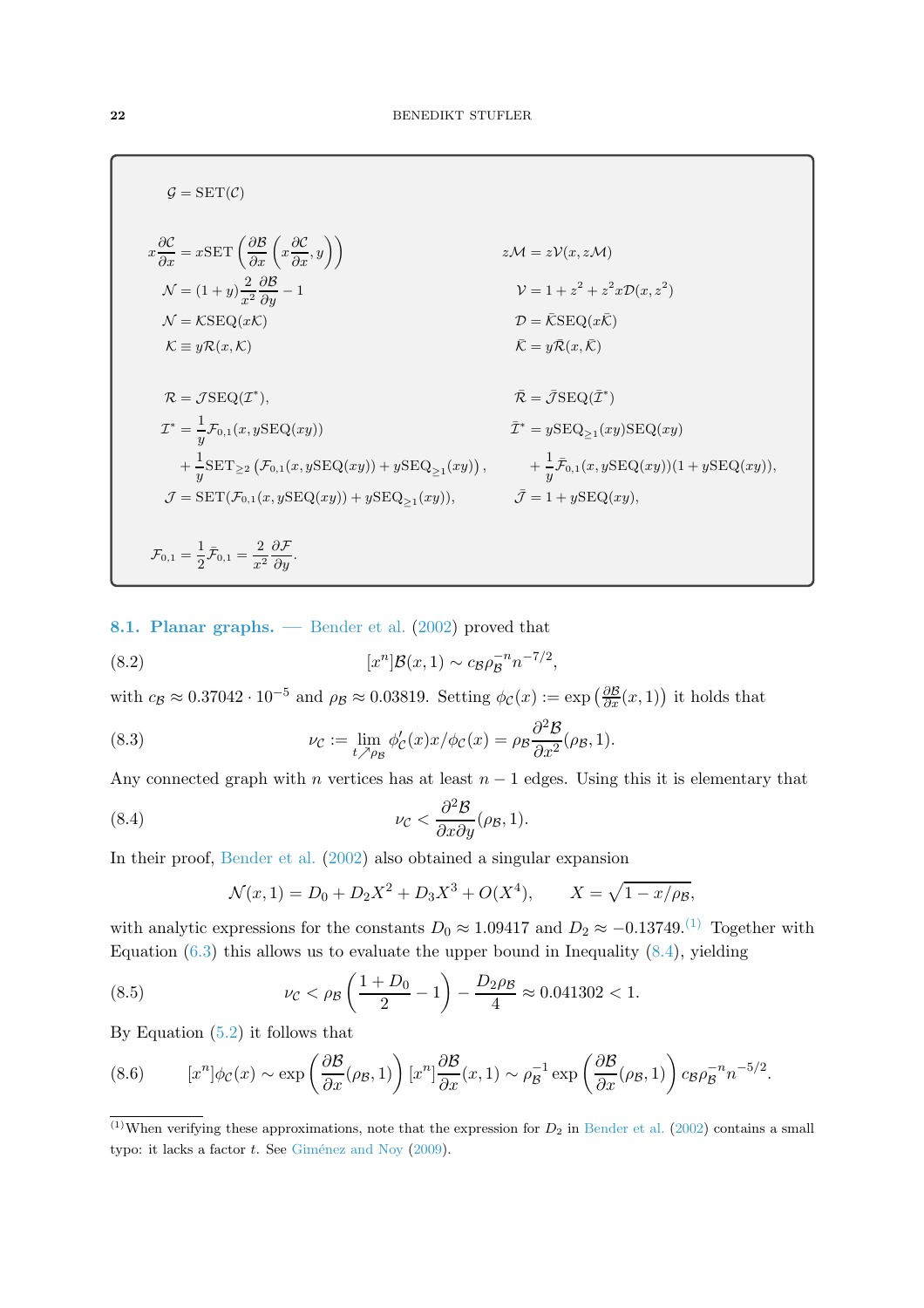<span id="page-22-2"></span>(8.7) 
$$
[x^{n}]C(x, 1) \sim c_{C}\rho_{C}^{-n}n^{-7/2}
$$

with

<span id="page-22-0"></span>
$$
\rho_{\mathcal{C}} = \rho_{\mathcal{B}}/\phi_{\mathcal{C}}(\rho_{\mathcal{B}})
$$

and  $c_{\mathcal{C}} = c_{\mathcal{B}}(1 - \nu_{\mathcal{C}})^{-5/2}$ . Equation [\(5.2\)](#page-12-1) implies

(8.9) 
$$
[x^{n}]\mathcal{G}(x, 1) \sim c_{\mathcal{G}}\rho_{\mathcal{C}}^{-n}n^{-7/2}
$$

with

<span id="page-22-1"></span>
$$
(8.10) \t\t cG = cC \exp(C(\rhoC, 1)).
$$

Equations  $(8.7)$ – $(8.10)$  were obtained by Giménez and Noy [\(2009,](#page-59-0) Thm. 1) using analytic methods, that additionally yield singular expansions of all involved generating series.

8.2. 3-connected planar networks. — Mullin and Schellenberg [\(1968\)](#page-60-13) obtained the expression

(8.11) 
$$
\bar{\mathcal{F}}_{0,1}(x,y) = y \left( \frac{1}{1+xy} + \frac{1}{1+y} - 1 - \frac{(1+u)^2(1+v)^2}{(1+u+v)^3} \right)
$$

where  $u = u(x, y)$  and  $v = (x, y)$  are specified by the system

(8.12) 
$$
u = xy(1+v)^2
$$
 and  $v = y(1+u)^2$ .

This system yields the asymptotic enumeration of 3-connected planar networks. We follow the presentation by [Drmota](#page-58-12) [\(2009](#page-58-12), Thm. 9.13). Let  $t > 0$  be a constant. Applying Drmota (2009, Thm. 2.19) yields square root singular expansions for  $y \mapsto u(t, y)$  and  $y \mapsto v(t, y)$ . This leads to the representation

<span id="page-22-3"></span>
$$
(8.13) \ \frac{(1+u)^2(1+v)^2}{(1+u+v)^3} = E_0(t) + E_2(t)Z^2 + E_3(t)Z^3 + O(Z^4) \quad \text{with} \quad Z = \sqrt{1 - \frac{y}{\rho_{\mathcal{F}}(t)}}.
$$

Here  $E_0(t)$ ,  $E_2(t)$ ,  $E_3(t)$ ,  $\rho$  $\tau$ (t) denote non-zero constants that depend only on t and admit explicit expressions. Specifically, if  $u_0$  is the positive solution of

<span id="page-22-4"></span>(8.14) 
$$
t = \frac{(1+u_0)(3u_0-1)^3}{16u_0},
$$

then

<span id="page-22-5"></span>
$$
(8.15) \quad \rho_{\mathcal{F}}(t) = \frac{1}{(u_0 + 1)(3u_0 - 1)}, \quad E_0(t) = \frac{16(3u_0 - 1)}{27u_0(u_0 + 1)}, \quad E_2(t) = \frac{16(3u_0^2 + 1)(3u_0 - 1)}{81u_0^2(u_0 + 1)^2}.
$$

Hence

<span id="page-22-6"></span>(8.16) 
$$
\bar{\mathcal{F}}_{0,1}(t,y) = F_0(t) + F_2(t)Z^2 + F_3(t)Z^3 + O(Z^4)
$$

for some non-zero constants  $F_0(t)$ ,  $F_2(t)$ ,  $F_3(t)$ ,  $\rho$   $\neq$  that depend only on t. Hence, by transfer theorems given in [Flajolet and Sedgewick](#page-58-13) [\(2009,](#page-58-13) Ch. 6),

(8.17) 
$$
[y^n]\bar{\mathcal{F}}_{0,1}(t,y) \sim c_{\mathcal{F}}(t)\rho_{\mathcal{F}}(t)^{-n}n^{-5/2},
$$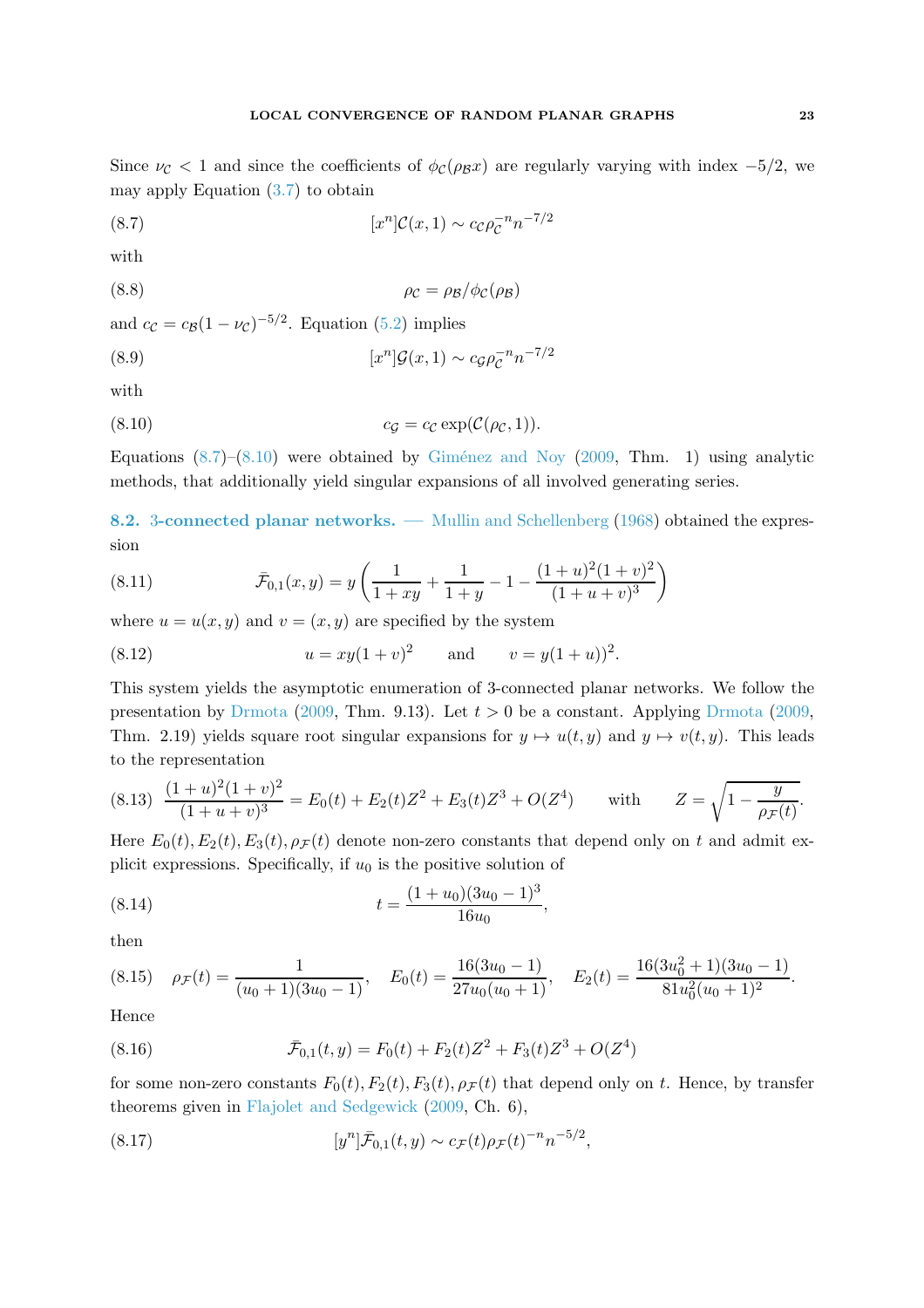with  $c_{\mathcal{F}}(t) = F_3(t) \frac{3}{4\sqrt{3}}$  $\frac{3}{4\sqrt{\pi}}.$ 

**8.3. Non-separable planar maps.** — The functions  $y \mapsto \mathcal{R}(t, y)$  and  $y \mapsto \overline{\mathcal{R}}(t, y)$  both have radius of convergence

<span id="page-23-1"></span>(8.18) 
$$
\rho_{\mathcal{R}}(t) = \frac{\rho_{\mathcal{F}}(t)}{1 + t \rho_{\mathcal{F}}(t)}.
$$

Simplifying Expression [\(7.15\)](#page-20-3) yields

<span id="page-23-3"></span>(8.19) 
$$
\overline{\mathcal{R}}(t,y) = \frac{(1-ty)(1+\tilde{u}+\tilde{v})^3}{(1+\tilde{u})^2(1+\tilde{v})^2} \text{ with } \tilde{u} = u\left(t, \frac{y}{1-ty}\right), \tilde{v} = v\left(t, \frac{y}{1-ty}\right).
$$

Expansion [\(8.13\)](#page-22-3) allows us also to deduce a singular expansion of  $\bar{\mathcal{R}}(t, y)$ , yielding

<span id="page-23-8"></span>(8.20) 
$$
[y^{n}]\bar{\mathcal{R}}(t,y) \sim c_{\bar{\mathcal{R}}}(t)\rho_{\mathcal{R}}(t)^{-n}n^{-5/2}
$$

for some constant  $c_{\bar{\mathcal{R}}}(t) > 0$ . The *v*-parameter from Equation [\(3.2\)](#page-7-0) corresponding to  $\bar{\mathcal{R}}(t, y)$  is given by

<span id="page-23-2"></span>(8.21) 
$$
\nu_{\bar{\mathcal{K}}}(t) := \frac{\rho_{\mathcal{R}}(t) \frac{\partial \bar{\mathcal{R}}}{\partial y}(t, \rho_{\mathcal{R}}(t))}{\bar{\mathcal{R}}(t, \rho_{\mathcal{R}}(t))} = \rho_{\mathcal{R}}(t) \frac{\partial}{\partial y} \log(\bar{\mathcal{R}}(t, y))\big|_{y = \rho_{\mathcal{R}}(t)}.
$$

Using Expansion [\(8.13\)](#page-22-3) it follows that

<span id="page-23-4"></span>(8.22) 
$$
\nu_{\bar{K}}(t) = \frac{E_2}{E_0}(1 + t\rho_{\mathcal{F}}(t)) - t\rho_{\mathcal{F}}(t) = \frac{21u_0^2 + 6u_0 + 1}{48u_0^2}.
$$

The rational function  $r \mapsto \frac{(1+r)(3r-1)^3}{16r}$  increases strictly on  $\mathbb{R}_{>0}$  and assumes the value 0 at  $r = 1/3$ . As  $t > 0$ , it follows from Equation [\(8.14\)](#page-22-4) that

<span id="page-23-5"></span>
$$
(8.23) \t\t\t u_0 = u_0(t) > 1/3
$$

The function  $s \mapsto \frac{21s^2 + 6s + 1}{48s^2}$  $\frac{2+6s+1}{48s^2}$  decreases strictly on  $\mathbb{R}_{>0}$ , and assumes the value 1 at  $s = 1/3$ . Hence

<span id="page-23-7"></span>
$$
(8.24) \t\t \nu_{\bar{\mathcal{K}}}(t) < 1
$$

for all  $t > 0$ . This allows us to apply Equation  $(3.7)$ , yielding

<span id="page-23-6"></span>(8.25) 
$$
[y^n]\bar{K}(t,y) \sim c_{\bar{K}}(t)\rho_{\bar{K}}(t)^{-n}n^{-5/2}
$$

with  $\rho_{\bar{\mathcal{K}}}(t) = \rho_{\mathcal{R}}(t)/\bar{\mathcal{R}}(t, \rho_{\mathcal{R}})$  and  $c_{\bar{\mathcal{K}}}(t) = \rho_{\mathcal{R}}(t)c_{\bar{\mathcal{R}}}(t)(1 - \nu_{\bar{\mathcal{K}}}(t))^{-5/2}$ . Equation [\(5.2\)](#page-12-1) implies  $[y^{n}]\mathcal{D}(t, y) \sim c_{\mathcal{D}}(t)\rho_{\bar{\mathcal{K}}}(t)^{-n}n^{-5/2}$ (8.26)

with  $c_{\mathcal{D}}(t) = c_{\bar{\mathcal{K}}}(t)/(1 - t\bar{\mathcal{K}}(t, \rho_{\bar{\mathcal{K}}}(t)))$ . Hence we may deduce the known asymptotic formula

<span id="page-23-0"></span>(8.27) 
$$
[z^{2n}]\mathcal{V}(t,z) \sim c_{\mathcal{V}}(t)\rho_{\bar{\mathcal{K}}}(t)^{-n}n^{-5/2}
$$

with  $c_{\mathcal{V}}(t) = t c_{\mathcal{D}}(t) \rho_{\bar{K}}(t)$ .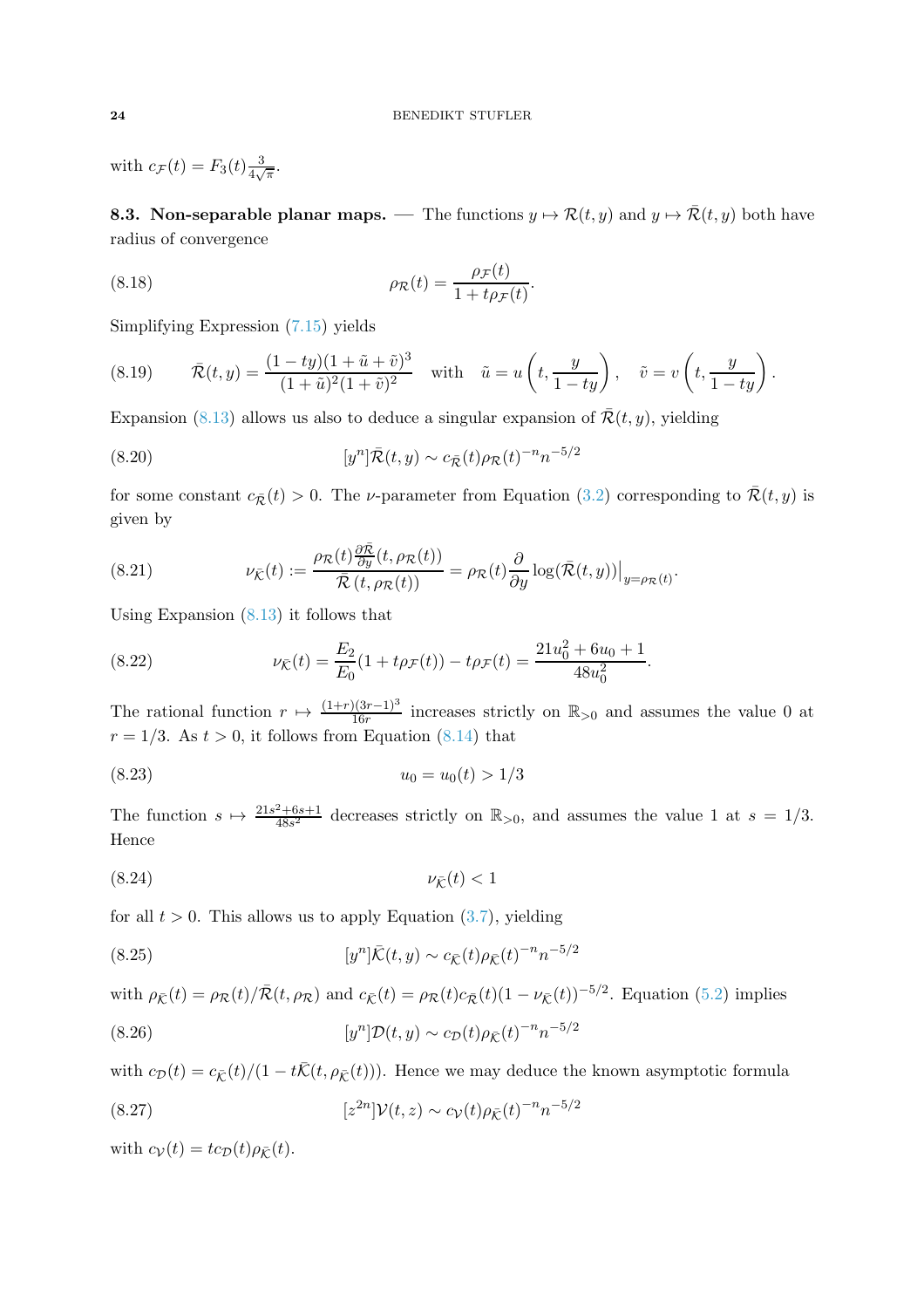**8.4. Planar maps.** — By Equation [\(8.27\)](#page-23-0), the function  $z \mapsto \mathcal{V}(t, z)$  has radius of convergence  $\rho_{\mathcal{V}}(t) = \sqrt{\rho_{\bar{\mathcal{K}}}(t)}$ . Hence the *v*-parameter from Equation [\(3.2\)](#page-7-0) corresponding to  $\mathcal{V}(t, z)$  is given by

<span id="page-24-2"></span>(8.28) 
$$
\nu_{\mathcal{M}}(t) := \frac{\rho_{\mathcal{V}}(t)\frac{\partial \mathcal{V}}{\partial y}(t,\rho_{\mathcal{V}}(t))}{\mathcal{V}(t,\rho_{\mathcal{V}}(t))} = \frac{2\rho_{\bar{\mathcal{K}}}(t)(1+t\mathcal{D}(t,\rho_{\bar{\mathcal{K}}}(t)) + t\rho_{\bar{\mathcal{K}}}(t)\frac{\partial \mathcal{D}}{\partial y}(t,\rho_{\bar{\mathcal{K}}}(t)))}{1+\rho_{\bar{\mathcal{K}}}(t)(1+t\mathcal{D}(t,\rho_{\bar{\mathcal{K}}}(t)))}.
$$

It holds that  $\bar{\mathcal{K}}(t, \rho_{\bar{\mathcal{K}}}(t)) = \rho_{\mathcal{R}}(t)$  by Lemma [3.1.](#page-7-1) Hence, using Equation [\(8.18\)](#page-23-1),

<span id="page-24-1"></span>(8.29) 
$$
\mathcal{D}(t,\rho_{\bar{\mathcal{K}}}(t))=\frac{\bar{\mathcal{K}}(t,\rho_{\bar{\mathcal{K}}}(t))}{1-t\bar{\mathcal{K}}(t,\rho_{\bar{\mathcal{K}}}(t))}=\frac{\rho_{\mathcal{R}}(t)}{1-t\rho_{\mathcal{R}}(t)}=\rho_{\mathcal{F}}(t).
$$

Using  $\rho_{\bar{\mathcal{K}}}(t) = \rho_{\mathcal{R}}(t)/\bar{\mathcal{R}}(t, \rho_{\mathcal{R}}(t)), \bar{\mathcal{K}}(t, \rho_{\bar{\mathcal{K}}}(t)) = \rho_{\mathcal{R}}(t)$ , and Equation [\(8.18\)](#page-23-1), we obtain

<span id="page-24-0"></span>(8.30) 
$$
\rho_{\bar{K}}(t)\frac{\partial \mathcal{D}}{\partial y}(t,\rho_{\bar{K}}(t)) = \frac{\rho_{\bar{K}}(t)\frac{\partial \bar{K}}{\partial y}(t,\rho_{\bar{K}}(t))}{1 - t\bar{K}(t,\rho_{\bar{K}}(t))} = \rho_{\mathcal{F}}(t)\frac{\frac{\partial \bar{K}}{\partial y}(t,\rho_{\bar{K}}(t))}{\bar{\mathcal{R}}(t,\rho_{\bar{K}})}
$$

Differentiating  $\bar{\mathcal{K}}(t, y) = y\bar{\mathcal{R}}(t, \bar{\mathcal{K}}(t, y))$  yields

(8.31) 
$$
\frac{\partial \bar{\mathcal{K}}}{\partial y}(t,y) = \frac{\bar{\mathcal{R}}(t,\bar{\mathcal{K}}(t,y))}{1 - y \frac{\partial \bar{\mathcal{R}}}{\partial y}(t,\bar{\mathcal{K}}(t,y))}.
$$

Using the definition of  $\nu_{\bar{K}}(t)$  in Equation [\(8.21\)](#page-23-2), it follows that Equation [\(8.30\)](#page-24-0) simplifies to

(8.32) 
$$
\rho_{\bar{\mathcal{K}}}(t)\frac{\partial \mathcal{D}}{\partial y}(t,\rho_{\bar{\mathcal{K}}}(t))=\frac{\rho_{\mathcal{F}}(t)}{1-\nu_{\bar{\mathcal{K}}}(t)}.
$$

Using Equation [\(8.29\)](#page-24-1), it follows that Equation [\(8.28\)](#page-24-2) simplifies to

<span id="page-24-3"></span>(8.33) 
$$
\nu_{\mathcal{M}}(t) = \frac{2\rho_{\bar{\mathcal{K}}}(t)\left(1 + t\rho_{\mathcal{F}}(t)(1 + 1/(1 - \nu_{\bar{\mathcal{K}}}(t)))\right)}{1 + \rho_{\bar{\mathcal{K}}}(t)(1 + t\rho_{\mathcal{F}}(t))}.
$$

Note that by Equations  $(8.19)$ ,  $(8.18)$  and  $(8.13)$ 

(8.34) 
$$
\rho_{\bar{\mathcal{K}}}(t) = \frac{\rho_{\mathcal{R}}(t)}{\bar{\mathcal{R}}(t, \rho_{\mathcal{R}}(t))} = \rho_{\mathcal{F}}(t) \frac{(1 + u(1, \rho_{\mathcal{F}}(t)))^2 (1 + v(\rho_{\mathcal{F}}(t)))^2}{(1 + u(t, \rho_{\mathcal{F}}(t)) + v(t, \rho_{\mathcal{F}}(t)))^3} = \rho_{\mathcal{F}}(t) E_0(t).
$$

Plugging this equation into [\(8.33\)](#page-24-3) yields an expression of  $\nu_M(t)$  in terms of t,  $\rho_{\mathcal{F}}(t)$ ,  $E_0(t)$ , and  $\nu_{\bar{K}}(t)$ . Equations [\(8.15\)](#page-22-5) and [\(8.22\)](#page-23-4) yield Expressions of  $\rho_{\bar{F}}(t)$ ,  $E_0(t)$ , and  $\nu_{\bar{K}}(t)$  in terms of  $u_0$ . Hence we obtain an expression of  $\nu_{\mathcal{M}}(t)$  in terms of t and  $u_0$ . Using [\(8.14\)](#page-22-4) we may simplify this to an expression in terms of  $u_0$  alone, yielding

(8.35) 
$$
\nu_{\mathcal{M}}(t) = \frac{2\left(1 + 19u_0 + 51u_0^2 + 225u_0^3\right)}{(1 + u_0)(1 + 3u_0)^3(1 + 9u_0)}.
$$

This rational expression is strictly decreasing in  $u_0$ , and assumes the value 1 at the point  $1/3$ . As  $u_0 = u_0(t) > 1/3$  by [\(8.23\)](#page-23-5), this implies

<span id="page-24-4"></span>
$$
(8.36) \t\t\t \nu_{\mathcal{M}}(t) < 1.
$$

Using Equations  $(3.3)$  and  $(3.5)$ , it follows that

(8.37) 
$$
[zn] \mathcal{M}(t,z) \sim c_{\mathcal{M}}(t) n^{-5/2} \rho_{\mathcal{M}}(t)^{-n}
$$

as  $n \in 2\mathbb{N}_0$  becomes large, with  $\rho_{\mathcal{M}}(t) = \frac{\rho_{\mathcal{V}}(t)}{\mathcal{V}(t,\rho_{\mathcal{V}}(t))}$  and  $c_{\mathcal{M}}(t) = \frac{c_{\mathcal{V}}(t)\rho_{\mathcal{K}}(t)}{\mathcal{V}(t,\rho_{\mathcal{V}}(t))(1-\nu_{\mathcal{M}}(t))^{5/2}}$ .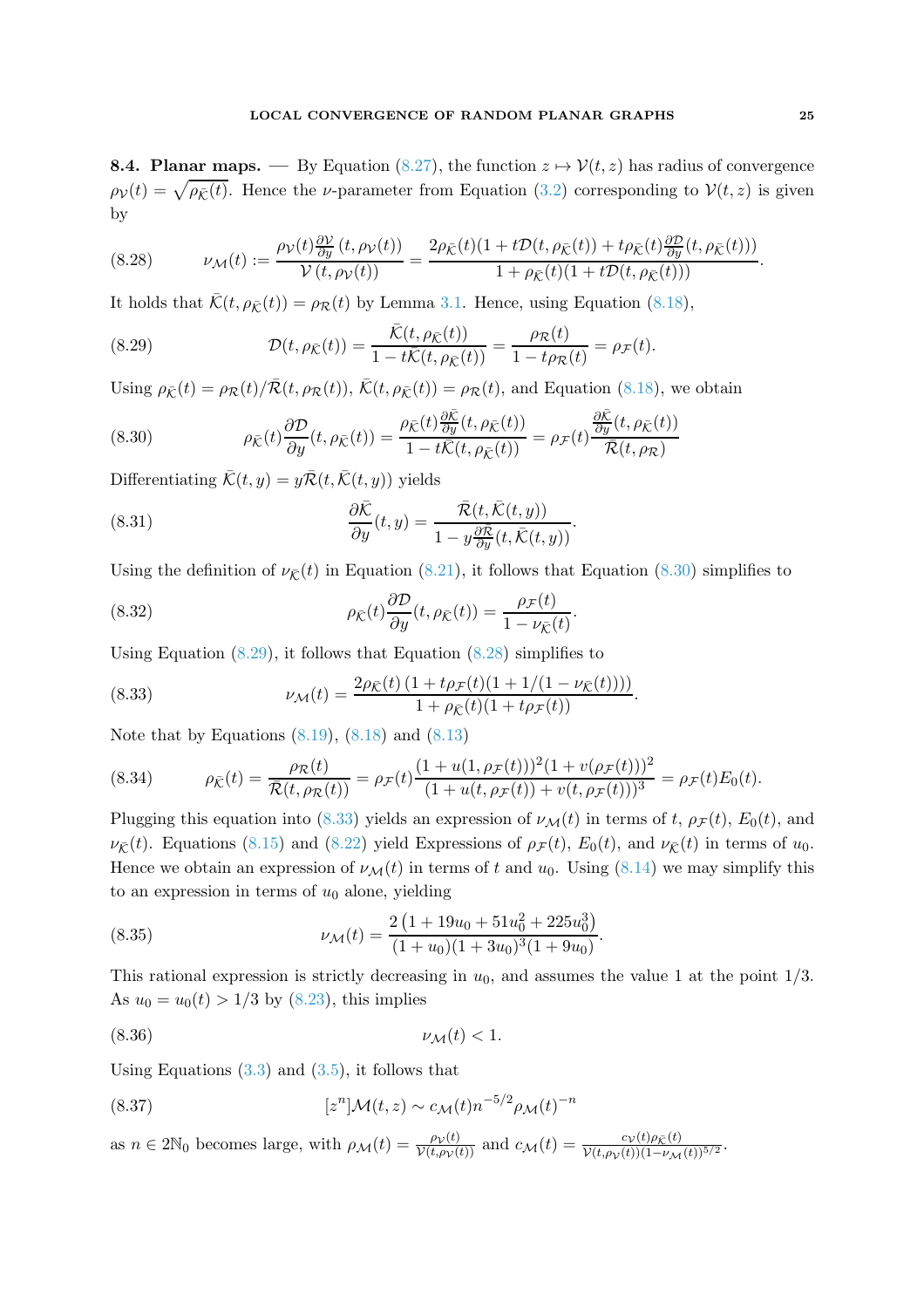8.5. Planar networks. — Simplifying Expression [\(6.19\)](#page-18-3) yields

(8.38) 
$$
\mathcal{R}(t,y) = \frac{e^{\mathcal{F}\left(t,\frac{y}{1-ty}\right) + \frac{ty^2}{1-ty}} y(1-ty)}{1+y-ty-e^{\mathcal{F}\left(t,\frac{y}{1-ty}\right) + \frac{ty^2}{1-ty}} (1-ty)}.
$$

The *v*-parameter from Equation [\(3.2\)](#page-7-0) corresponding to  $\mathcal{R}(t, y)$  may be expressed by

(8.39) 
$$
\nu_{\mathcal{K}}(t) := \frac{\rho_{\mathcal{R}}(t) \frac{\partial \mathcal{R}}{\partial y}(t, \rho_{\mathcal{R}}(t))}{\mathcal{R}(t, \rho_{\mathcal{R}}(t))} = \rho_{\mathcal{R}}(t) \frac{\partial}{\partial y} \log(\mathcal{R}(t, y))\big|_{y = \rho_{\mathcal{R}}(t)}.
$$

Setting

(8.40) 
$$
F(y) := \mathcal{F}\left(t, \frac{y}{1 - ty}\right) + \frac{ty^2}{1 - ty}
$$

we obtain

(8.41) 
$$
\frac{\partial}{\partial y}\log(\mathcal{R}(t,y)) = F'(y) + \frac{1}{y} - \frac{t}{1-ty} - \frac{1-t + \exp(F(y))(t - F'(y)(1-ty))}{1 + y(1-t) - \exp(F(y))(1-ty)}.
$$

Similar as for planar maps, this allows us to express  $\nu_K(t)$  in terms of  $u_0$ , and using Equation [\(8.23\)](#page-23-5) it follows that

<span id="page-25-0"></span>
$$
(8.42) \t\t \nu_{\mathcal{K}}(t) < 1.
$$

Expansion [\(8.13\)](#page-22-3) implies a singular expansion of  $\mathcal{R}(t, y)$ , yielding

<span id="page-25-1"></span>(8.43) 
$$
[y^{n}]\mathcal{R}(t,y) \sim c_{\mathcal{R}}(t)\rho_{\mathcal{R}}(t)^{-n}n^{-5/2}
$$

for some constant  $c_{\mathcal{R}}(t) > 0$ . By Equation [\(3.7\)](#page-8-3) it follows that

(8.44) 
$$
[y^{n}]K(t,y) \sim c_{\mathcal{K}}(t)\rho_{\mathcal{K}}(t)^{-n}n^{-5/2}
$$

with  $\rho_K(t) = \rho_R(t)/R(t, \rho_R)$  and  $c_K(t) = \rho_R(t)c_R(t)(1 - \nu_K(t))^{-5/2}$ . Hence by Equation [\(5.2\)](#page-12-1)

(8.45) 
$$
[y^n] \mathcal{N}(t, y) \sim c_{\mathcal{N}}(t) \rho_{\mathcal{K}}(t)^{-n} n^{-5/2}
$$

with  $c_N(t) = c_K(t)/(1 - t\mathcal{K}(t, \rho_K(t))).$ 

# 9. Quenched local convergence

**9.1. Weighted non-separable maps.** — We use the notation  $v(\cdot)$ ,  $e(\cdot)$ , and  $c(\cdot)$  for the number of vertices, edges, and corners. Let  $t > 0$  be a constant. We let  $\mathsf{M}_n^t$  denote a random planar map with n edges that is drawn with probability proportional to  $t^{v(M)}$ .

As corner-rooted planar maps are asymmetric, it follows from Equation [\(7.1\)](#page-19-6) and Section [4.2](#page-11-2) that any planar map M with n corners corresponds bijectively to a pair  $(T, \beta)$  of a (planted) plane tree T with  $2n + 1$  vertices and a function  $\beta$  that assigns to each vertex  $v \in T$  a nonseparable map with  $d^+$  $T^+(v)$  corners. Here the decoration  $\beta(o)$  of the root vertex  $o$  of  $T$  corresponds to the non-separable component of M containing the root-edge. The non-root corners of  $\beta$ (o) correspond to the offspring vertices of  $o$  in  $T$ . The decorated fringe subtree at such an offspring vertex represents the map inserted at the corresponding corner of  $\beta$ (o). Here *corresponding* means according to a fixed canonical ordering of the non-root corners of  $\beta(o)$ . We choose this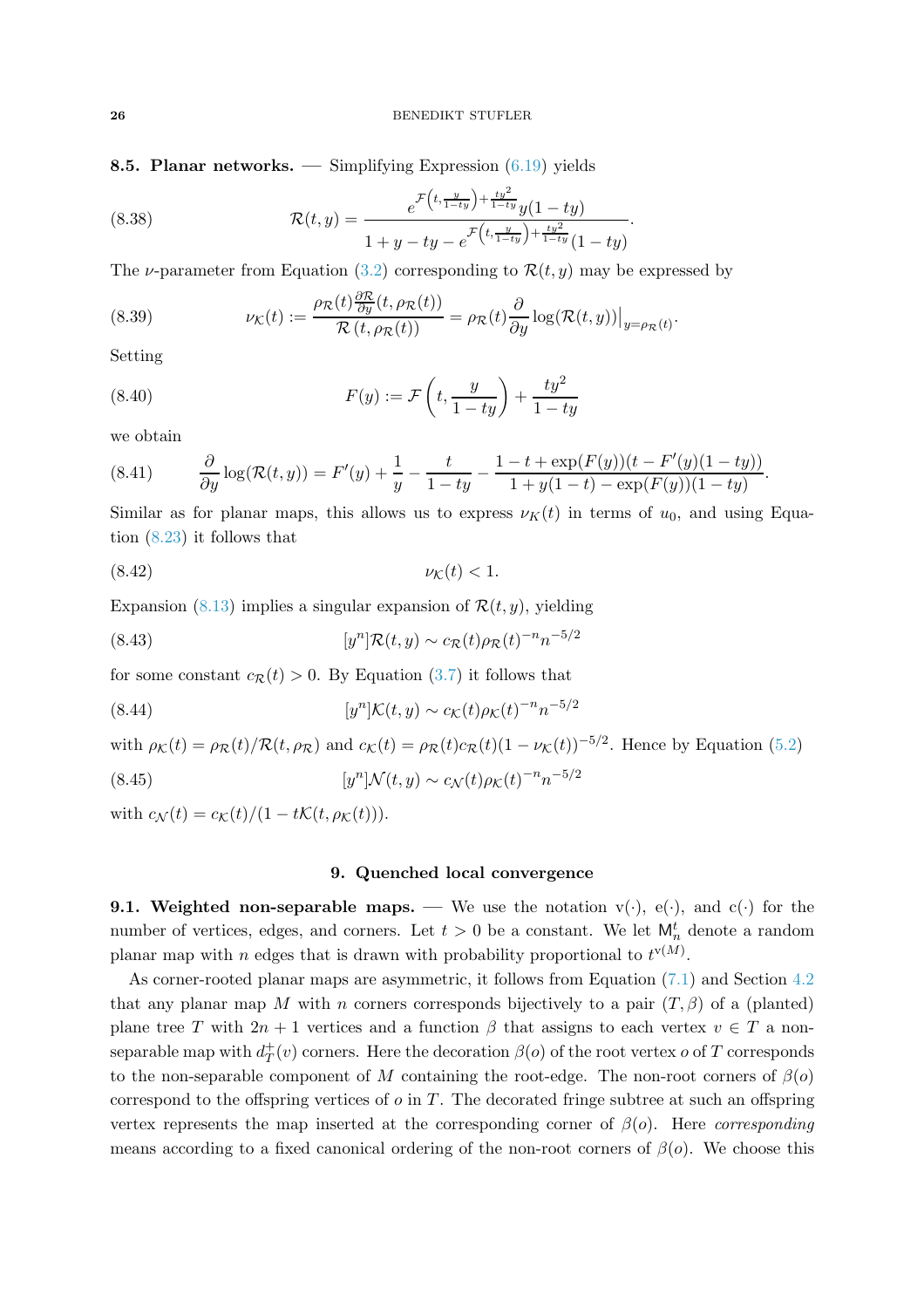ordering according to a breadth-first-search exploration, so that the distance to the root-corner is non-decreasing in the ordering.

The enriched tree  $(\mathsf{T}_n^{\mathcal{M}}, \beta_n^{\mathcal{M}})$  corresponding to the random map  $\mathsf{M}_n^t$  admits an easy description. By Lemma [4.2](#page-11-1) and subsequent remarks on asymmetric species in Section [4.2,](#page-11-2) the random plane tree  $\mathsf{T}^{\mathcal{M}}_n$  is a simply generated tree with weight-sequence  $(\omega_k^{\mathcal{M}})_{k\geq 0}$  given by

(9.1) 
$$
\omega_k^{\mathcal{M}} = [z^k] \mathcal{V}(t, z), \quad k \ge 0.
$$

Given  $\mathsf{T}_n^{\mathcal{M}}$ , each decoration  $\beta_n^{\mathcal{M}}(v)$ ,  $v \in \mathsf{T}_n^{\mathcal{M}}$ , gets drawn with probability proportional to its weight among all non-separable maps with  $d_{\mathsf{T}_{n}^{M}}^{+}(v)$  corners, independently from the remaining decorations. Here the weight of such a map V is  $t^{v(V)-1}$ .

By Inequality [\(8.36\)](#page-24-4), the asymptotic expression [\(8.27\)](#page-23-0), and Lemma [3.1](#page-7-1) it follows that  $\mathsf{T}_n^{\mathcal{M}}$ is distributed like a  $\xi^{\mathcal{M}}$ -Galton–Watson tree  $T^{\mathcal{M}}$  conditioned on having  $2n + 1$  vertices, with offspring distribution  $\xi^{\mathcal{M}}$  satisfying

(9.2) 
$$
\mathbb{E}[\xi^{\mathcal{M}}] < 1 \quad \text{and} \quad \mathbb{P}(\xi^{\mathcal{M}} = 2n) \sim \frac{c_{\mathcal{V}}(t)}{\mathcal{V}(t, \rho_{\bar{\mathcal{K}}}(t))} n^{-5/2}.
$$

This offspring distribution  $\xi^{\mathcal{M}}$  is a random even integer. Hence  $\xi^{\mathcal{M}}/2$  satisfies condition [\(3.4\)](#page-8-1), but  $\xi^{\mathcal{M}}$  does not. However, it is easy to see that Lemma [3.2](#page-8-2) may be extended to this setting. The reason for this is that the proof of Lemma [3.2](#page-8-2) given in [Stufler](#page-61-3) [\(2019a](#page-61-3), Thm. 1.1) uses the well-known fact that  $\Delta(\mathsf{T}_n^{\mathcal{M}})$  corresponds to the largest jump in an n-step random walk with step-distribution  $\xi^{\mathcal{M}}$  conditioned to arrive at  $n-1$  after *n*-steps. Hence the proof of Lemma [3.2](#page-8-2) may be adapted to this setting by rescaling by the factor  $\frac{1}{2}$ . Keeping in mind that  $\mathsf{T}_n^{\mathcal{M}}$  has  $2n + 1$  vertices, it follows that the (with high probability unique) largest non-separable component  $V(M_n^t)$  satisfies

<span id="page-26-1"></span>(9.3) 
$$
\mathbb{P}(e(\mathcal{V}(M_n^t)) = \ell) = \frac{1}{g_{\mathcal{M}}(t)n^{2/3}} \left( h\left(\frac{(1 - \mathbb{E}[\xi^{\mathcal{M}}])n - \ell}{g_{\mathcal{M}}(t)n^{2/3}}\right) + o(1) \right)
$$

uniformly for all  $\ell \in \mathbb{Z}$  with  $g_{\mathcal{M}}(t) > 0$  a constant. A similar probabilistic approach to the block sizes in random planar maps was used by [Addario-Berry](#page-57-9) [\(2019](#page-57-9)), and the local limit theorem itself is a celebrated result by [Banderier et al.](#page-57-10) [\(2001](#page-57-10)). Likewise, Lemma [3.3](#page-9-0) also holds in this setting despite the periodicity, as its proof given in [Stufler](#page-61-3) [\(2019a](#page-61-3), Thm. 1.2) may be adapted analogously.

The following quenched limit was shown recently in [Stufler](#page-61-1) [\(2019b](#page-61-1)) by establishing quenched limits for extended fringe subtrees of re-rooted multi-type Galton–Watson trees and applying the Bouttier–Di Francesco–Guitter bijection, see [Bouttier et al.](#page-57-11) [\(2004,](#page-57-11) Sec. 2). An annealed version may be deduced by applying planar duality to the earlier annealed convergence of faceweighted random planar maps by [Stephenson](#page-61-0) [\(2018](#page-61-0)), who established local convergence of such multi-type trees close to the fixed root.

<span id="page-26-0"></span>LEMMA 9.1 (STUFLER (2019B)).  $-$  Let  $c_n$  denote a uniformly selected corner of  $\mathsf{M}_n^t$ . There is a random infinite planar map  $\hat{M}^t$  with

(9.4) 
$$
\mathbb{P}((\mathsf{M}_n^t, c_n) | \mathsf{M}_n^t) \stackrel{p}{\longrightarrow} \mathfrak{L}(\hat{\mathsf{M}}^t).
$$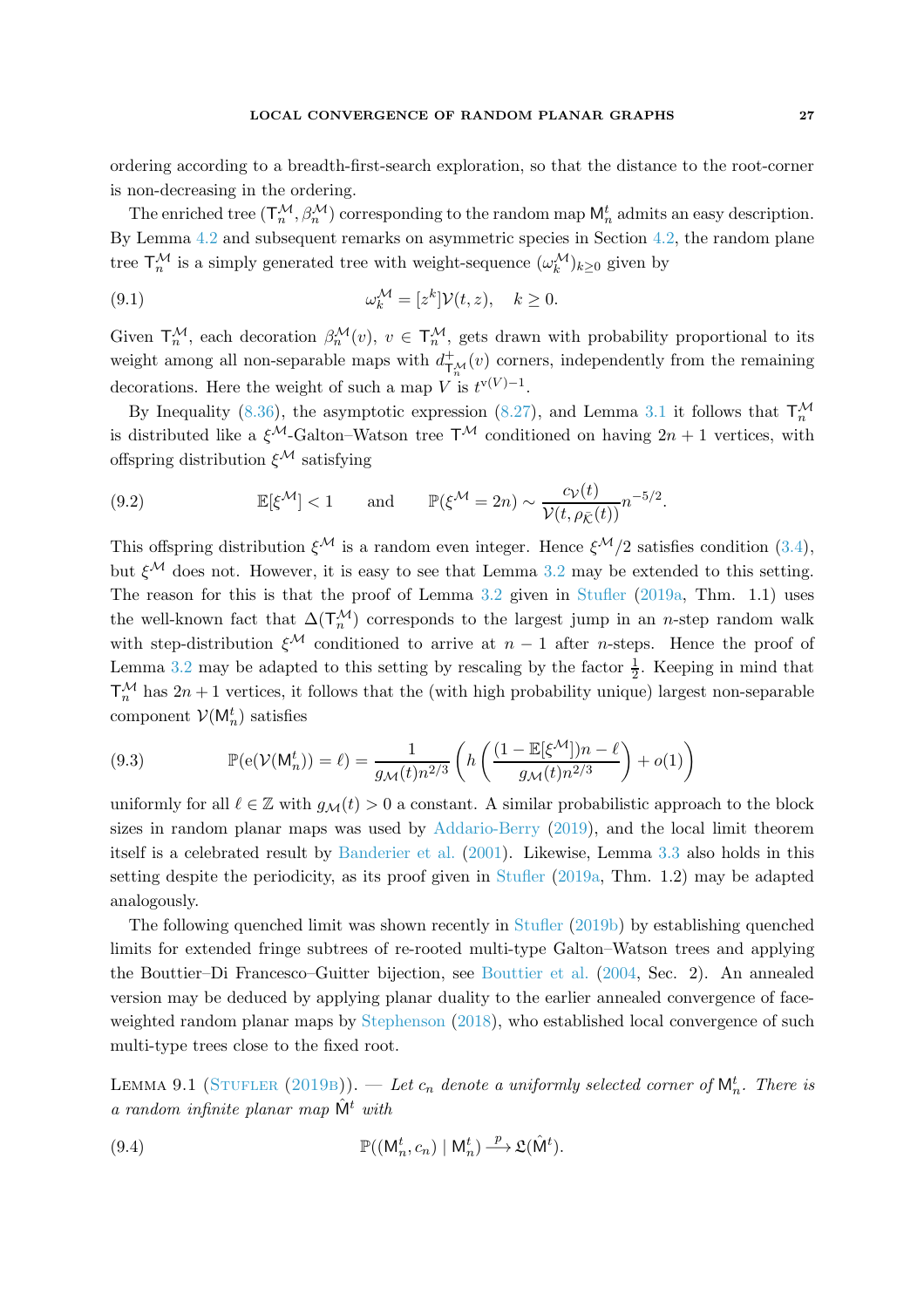Using this convergence we deduce the following Lemma, which is a quenched version of a more general argument on random block-weighted planar maps with no tail assumptions by [Stufler](#page-61-2) [\(2016,](#page-61-2) Thm. 6.59).

<span id="page-27-0"></span>LEMMA 9.2. — The maximal non-separable component  $\mathcal{V}(\mathsf{M}^t_n)$  admits a distributional limit  $\hat{\mathsf{V}}^t$ in the local topology. Letting  $c_n$  denote a uniformly selected corner of  $\mathcal{V}(\mathsf{M}^t_n)$ , it holds that

(9.5) 
$$
\mathbb{P}((\mathcal{V}(\mathsf{M}^t_n),c_n)\mid \mathcal{V}(\mathsf{M}^t_n)) \xrightarrow{p} \mathfrak{L}(\hat{\mathsf{V}}^t).
$$

*Proof.* — Recall that we enumerated the corners of  $V(M_n^t)$  in a canonical order, starting with the root-corner. The map  $M_n^t$  consists of  $\mathcal{V}(M_n^t)$  together with maps  $(\mathcal{M}_i(M_n^t))_{1 \le i \le \Delta(\mathsf{T}_n^{\mathcal{M}})}$  attached to each of its corners. The map  $\mathcal{M}_1(\mathsf{M}_n^t)$  has an additional marked corner, corresponding to the root-corner of  $M_n^t$ . For each  $2 \leq i \leq \Delta(\mathsf{T}_n^{\mathcal{M}})$  the map  $\mathcal{M}_i(\mathsf{M}_n^t)$  attached to the *i*th corner is determined by the fringe subtree  $F_i(\mathsf{T}_n^{\mathcal{M}})$  and the restriction  $\beta_n^{\mathcal{M}}|_{F_i(\mathsf{T}_n^{\mathcal{M}})}$  to its vertex set. The root corner of  $\mathcal{V}(\mathsf{M}_n^t)$  differs, as there are two maps attached to it: the map determined by  $(F_1(\mathsf{T}_n^{\mathcal{M}}), \beta_n^{\mathcal{M}}|_{F_1(\mathsf{T}_n^{\mathcal{M}})})$ , and the bi-corner-rooted map determined by the marked plane tree  $F_0(\mathsf{T}_n^{\mathcal{M}})$  and the restriction of  $\beta_n^{\mathcal{M}}$  to its non-marked vertices.

Let  $T^{\bullet M}$  and  $T^{\circ M}$  be defined for the offspring distribution  $\xi^M$  analogously as  $T^{\bullet}$  and  $T^{\circ}$ were defined for  $\xi$  in Section [3.2.](#page-8-5) For each  $i \geq 2$  let  $M(i)$  be an independent copy of the planar map M corresponding to the tree  $T^{\mathcal{M}}$  with a canonical random decoration. (See Section [4.2](#page-11-2) for the definition of *canonical decorations*.) Let  $M(1)$  denote the random map with a second marked corner that corresponds to canonically decorated versions of  $T_1^{\mathcal{M}}$  and  $T^{\circ\mathcal{M}}$  in the same way as  $\mathcal{M}_1(\mathsf{M}_n^t)$  does to decorated versions of  $F_0(\mathsf{T}_n^{\mathcal{M}})$  and  $\mathcal{F}_1(\mathsf{T}_n^{\mathcal{M}})$ . By (our adaption of) Lemma [3.3,](#page-9-0) we obtain that there is a constant  $C > 0$  such that for any sequence of integers  $(t_n)_n$  with  $t_n \to \infty$  and  $t_n = o(n)$ 

(9.6) 
$$
\left(\mathcal{M}_i(\mathsf{M}_n^t)\right)_{1\leq i\leq \Delta(\mathsf{T}_n^{\mathcal{M}})-t_n} \stackrel{d}{\approx} (\mathsf{M}(i))_{1\leq i\leq \Delta(\mathsf{T}_n^{\mathcal{M}})-t_n}
$$

and with high probability

(9.7) 
$$
\sum_{i=\Delta(T_n^{\mathcal{M}})-t_n}^{\Delta(T_n^{\mathcal{M}})} c(\mathcal{M}_i(\mathsf{M}_n^t)) \leq Ct_n.
$$

The corners of  $M_n^t$  correspond bijectively to the corners of  $(M_i(M_n^t))_{1 \le i \le \Delta(\mathsf{T}_n^{\mathcal{M}})}$  and the  $\Delta(\mathsf{T}_n^{\mathcal{M}})$ corners of  $V(M_n^t)$ . Let us select two corners  $v_1, v_2$  of  $M_n^t$  uniformly at random. It will be notationally convenient to refer to  $v_1$  as a red corner, and  $v_2$  as a blue corner. If  $v_1$  or  $v_2$ corresponds to a corner in a component  $\mathcal{M}_i(\mathsf{M}_n^t)$  or to the corner of  $\mathcal{V}(\mathsf{M}_n^t)$  where  $\mathcal{M}_i(\mathsf{M}_n^t)$  is attached, then we let  $\mathcal{M}_i(\mathsf{M}_n^t)$  denote  $\mathcal{M}_i(\mathsf{M}_n^t)$  together with the location(s) and colour(s) of  $v_1$  and/or  $v_2$ . Otherwise we just set  $\bar{\mathcal{M}}_i(\mathsf{M}_n^t) = \mathcal{M}_i(\mathsf{M}_n^t)$ . Note that this / these location(s) may either be a corner of  $\mathcal{M}_i(\mathsf{M}_n^t)$  or an additional placeholder corner, referring to the corner of  $\mathcal{V}(\mathsf{M}_n^t)$  where  $\mathcal{M}_i(\mathsf{M}_n^t)$  is attached.

Let  $M^{\bullet}$  denote the random bi-corner-rooted map corresponding to a canonical decoration of the tree  $\mathsf{T}^{\bullet,\mathcal{M}}$ . Let  $\mathsf{M}_1^{\bullet}$  and  $\mathsf{M}_2^{\bullet}$  denote independent copies of  $\mathsf{M}^{\bullet}$ . We colour the marked corner of  $M_1^{\bullet}$  red, and the marked corner of  $M_2^{\bullet}$  blue. Note that  $|T^{\bullet M}| = c(M^{\bullet}) + 1$ . If the marked vertex of  $T^{\bullet M}$  coincides with its root-vertex, then we view  $M^{\bullet}$  as marked at a placeholder location.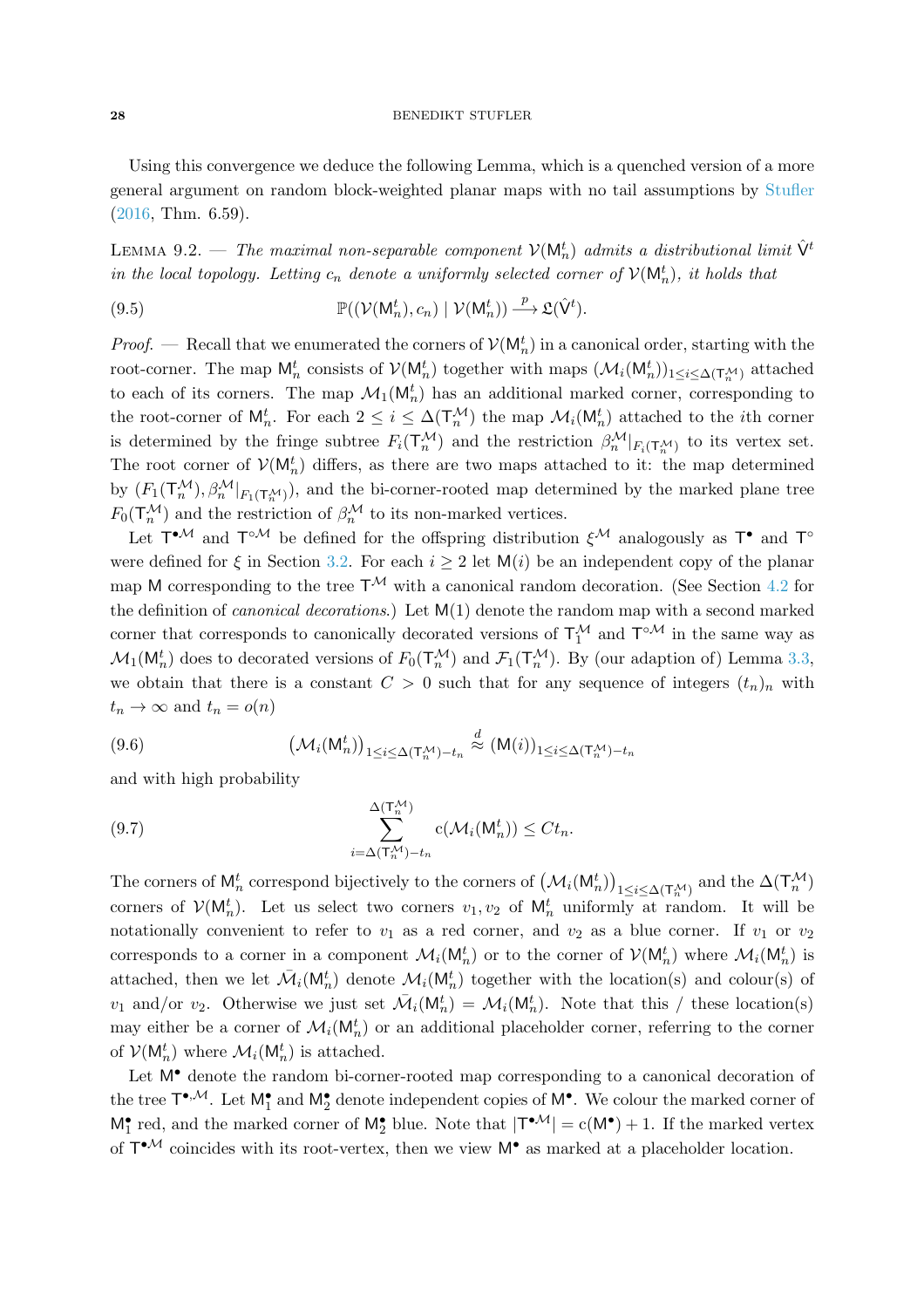Let  $j_1, j_2$  be a uniformly selected pair of distinct integers between 2 and  $\Delta(\mathsf{T}_n^{\mathcal{M}}) - t_n$ . Furthermore, for each  $i \geq 1$  set  $\tilde{M}(i) = M_k^{\bullet}$  if  $i = j_k, k \in \{1, 2\}$ , and  $\tilde{M}(i) = M(i)$  otherwise. It follows by Corollary [3.4](#page-9-1) that

<span id="page-28-0"></span>(9.8) 
$$
\left(\bar{\mathcal{M}}_i(\mathsf{M}_n^t)\right)_{1\leq i\leq \Delta(\mathsf{T}_n^{\mathcal{M}})-t_n} \stackrel{d}{\approx} \left(\tilde{\mathsf{M}}(i)\right)_{1\leq i\leq \Delta(\mathsf{T}_n^{\mathcal{M}})-t_n}.
$$

Let  $r_1$  and  $r_2$  denote fixed non-negative integers. By Proposition [2.3](#page-7-2) and Lemma [9.1](#page-26-0) it follows that the neighbourhoods  $U_{r_1}(\mathsf{M}_n^t, v_1)$  and  $U_{r_2}(\mathsf{M}_n^t, v_2)$  are with high probability disjoint. Repeated application of Proposition [2.3](#page-7-2) also entails that we may select  $(t_n)_n$  to converge sufficiently slowly to infinity such that with high probability neither of these neighbourhoods contains the first or any of the last  $t_n$  corners of  $\mathcal{V}(\mathsf{M}_n^t)$  (with respect to the canonical ordering of its corners).

Let  $M_1$  and  $M_2$  be finite corner rooted planar maps with radii  $r_1$  and  $r_2$ . For  $k = 1, 2$ let  $v'_k$  be the corner of  $\mathcal{V}(\mathsf{M}_n^t)$  where the component containing  $v_k$  is attached. If the distance between  $v_k$  and  $v'_k$  is at least  $r_k$ , then  $U_{r_k}(\mathsf{M}_n^t, v_k)$  is fully contained in the component containing  $v_k$ . If the distance equals some  $h < r_k$ , then  $U_{r_k}(\mathsf{M}_n^t, v_k)$  may be patched together from the  $r_k$ -neighbourhood of  $v_k$  in that component (with additional knowledge of the location of  $v'_k$ within that neighbourhood), the neighbourhood  $U_{r_k-h}(\mathcal{V}(\mathsf{M}^t_n), v'_k)$ , and neighbourhoods in the components attached to corners  $c \in U_{r_k-h}(\mathcal{V}(\mathsf{M}^t_n), v'_k) \setminus \{v'_k\}$  with distance less than  $r_k - h$  from  $v'_{k}$ . By Equation [\(9.8\)](#page-28-0) and the observations made in the penultimate paragraph, we know that jointly and asymptotically the component containing  $v_k$  behaves like  $\mathsf{M}^\bullet$ , and the components attached to the corners c behave like independent copies of a map M corresponding to a canonical decoration of  $T^{\mathcal{M}}$ . This allows us to write

<span id="page-28-1"></span>
$$
(9.9) \quad \mathbb{P}(U_{r_k}(\mathsf{M}_n^t, v_k) = M_k) = o(1) + C_{r_k}(M_k) + \sum_{h=0}^{r_k - 1} p_h \sum_H c_{h,H} \mathbb{P}(U_{r_k - h}(\mathcal{V}(\mathsf{M}_n^t), v_k') = H).
$$

Here  $C_{r_k}(M_k)$  denotes the probability for the event that jointly the distance between the root corner and marked corner in  $M^{\bullet}$  is at least  $r_k$ , and that the  $r_k$ -neighbourhood of the marked corner in  $\mathsf{M}^{\bullet}$  equals  $M_k$ . The constant  $p_h > 0$  denotes the probability solely for the event that this distance in  $M^{\bullet}$  equals h. The constant  $c_{h,H}$  represents the sum of product probabilities for the finitely many ways of patching  $M_k$  together out of a rooted  $r_k$ -neighbourhood in  $M^{\bullet}$ (conditioned on having distance h between the roots), and neighbourhoods in independent Mdistributed components attached to non-root corners c of the sum index map  $H$ . Note that the sum index H ranges over specific submaps of  $M_k$ , and the case  $H = M_k$  occurs only once and for  $h = 0$ . Specifically, letting  $\emptyset$  denote the empty map with no vertices at all,

(9.10) 
$$
c_{0,M_k} = \mathbb{P}(\mathsf{M}^{\bullet} = \emptyset)\mathbb{P}(\mathsf{M} = \emptyset)^{s(M_k)-1} > 0,
$$

with  $s(M_k)$  denoting the number of corners in  $M_k$  with distance less than  $r_k$  from the root-corner. The case  $H = M_k$  and  $h = 0$  is the only summand on the right-hand side of Equation [\(9.9\)](#page-28-1) where  $|H| + (r_k - h)$  attaines its maximum. As the left-hand side of Equation [\(9.9\)](#page-28-1) converges by Lemma [9.1,](#page-26-0) it follows by induction on  $r_k + |M_k|$  that the probability  $\mathbb{P}(U_{r_k}(V(\mathsf{M}^t_n), v'_k) = M_k)$ converges to some constant  $p_{r_k,M_k}$ . (The base case  $r_k = 0$  is trivial.)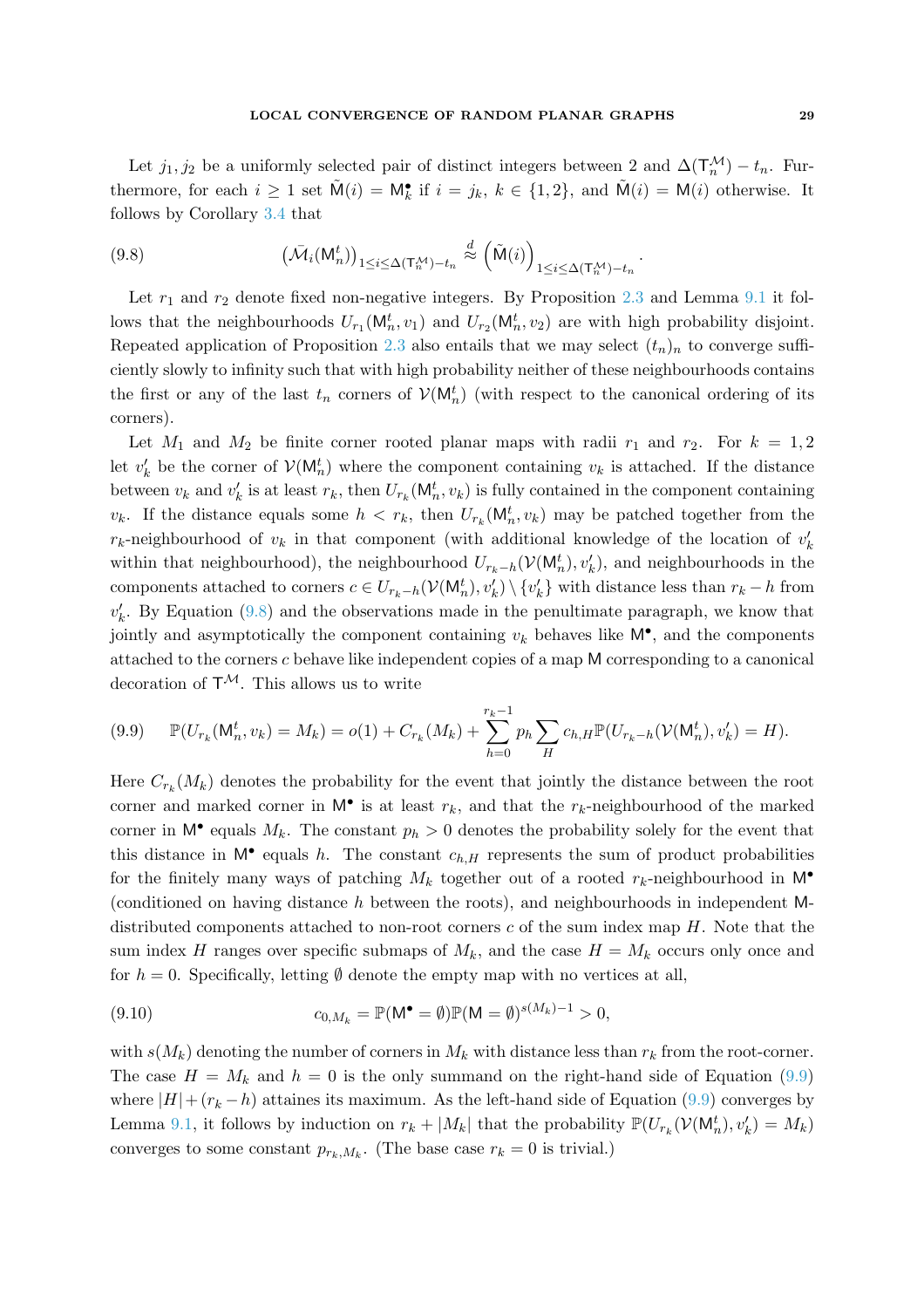### 30 BENEDIKT STUFLER

In order to deduce distributional convergence of the neighbourhood it remains to verify  $\sum_{M_k} p_{r_k,M_k} = 1$ . Suppose that  $1 - \sum_{M_k} p_{r_k,M_k} =: \epsilon > 0$ . Then for any  $s > 0$ 

$$
\mathbb{P}(\mathbf{c}(U_{r_k}(\mathcal{V}(\mathsf{M}^t_n), v'_k)) > s) = 1 - \sum_{M_k, \mathbf{c}(M_k) \le s} \mathbb{P}(U_{r_k}(\mathcal{V}(\mathsf{M}^t_n), v'_k) = M_k) \to 1 - \sum_{M_k, \mathbf{c}(M_k) \le s} p_{r_k, M_k} \ge \epsilon.
$$

This implies that there is a sequence  $s_n \to \infty$  with  $\mathbb{P}(\mathrm{c}(U_{r_k}(\mathcal{V}(\mathsf{M}_n^t), v'_k)) > s_n) \ge \epsilon/2$  for all n. As the distance  $d_{\mathsf{M}_n^t}(v_k, v'_k)$  between the corners  $v_k$  and  $v'_k$  admits the limit distribution  $(p_h)_{h\geq 0}$ , this implies

$$
\mathbb{P}(c(U_{r_k}(\mathsf{M}_n^t), v_k) > s_n) \geq \mathbb{P}(d_{\mathsf{M}_n^t}(v_k, v_k') = 0)\mathbb{P}(c(U_{r_k}(\mathcal{V}(\mathsf{M}_n^t), v_k')) > s_n) \geq p_0\epsilon + o(1).
$$

As  $p_0 > 0$ , this contradicts the distributional convergence of  $U_{r_k}(\mathsf{M}_n^t, v_k)$ . Consequently, it must hold that  $\sum_{M_k} p_{r_k,M_k} = 1$ .

Summing up, there is random infinite graph  $\hat{V}^t$  which is the distributional limit of  $\mathcal{V}(M_n^t)$ rooted according to the stationary distribution, and satisfies

<span id="page-29-0"></span>(9.11) 
$$
\mathbb{P}(U_{r_k}(\hat{\mathsf{M}}^t) = M_k) = C_{r_k}(M_k) + \sum_{h=0}^{r_k-1} p_h \sum_{H} c_{h,H} \mathbb{P}(U_{r_k-h}(\hat{\mathsf{V}}^t) = H).
$$

Using the fact that with high probability  $U_{r_1}(\mathsf{M}_n^t, v_1)$  and  $U_{r_2}(\mathsf{M}_n^t, v_2)$  do not intersect, we obtain analogously as for Equation [\(9.9\)](#page-28-1) that

$$
(9.12)
$$

$$
\mathbb{P}(U_{r_1}(\mathsf{M}_n^t, v_1) = M_1, U_{r_2}(\mathsf{M}_n^t, v_2) = M_2) = o(1) + C_{r_1}(M_1)C_{r_2}(M_2)
$$
\n
$$
+ C_{r_1}(M_1) \sum_{h=0}^{r_2-1} p_h \sum_{H_2} c_{h, H_2} \mathbb{P}(U_{r_2-h}(\mathcal{V}(\mathsf{M}_n^t), v_2') = H_2)
$$
\n
$$
+ C_{r_2}(M_2) \sum_{h=0}^{r_1-1} p_h \sum_{H_1} c_{h, H_1} \mathbb{P}(U_{r_1-h}(\mathcal{V}(\mathsf{M}_n^t), v_1') = H_1)
$$
\n
$$
+ \sum_{\substack{0 \le h_1 < r_1 \\ 0 \le h_2 < r_2}} p_{h_1} p_{h_2} \sum_{H_1, H_2} c_{h_1, H_1} c_{h_2, H_2} \mathbb{P}(U_{r_1-h_1}(\mathcal{V}(\mathsf{M}_n^t), v_1') = H_1, U_{r_2-h_2}(\mathcal{V}(\mathsf{M}_n^t), v_2') = H_2).
$$

By Lemma [9.1](#page-26-0) and Proposition [2.2](#page-6-0) we know that the left-hand side of this equation satisfies

<span id="page-29-1"></span>
$$
(9.13) \qquad \mathbb{P}(U_{r_1}(\mathsf{M}_n^t, v_1) = M_1, U_{r_2}(\mathsf{M}_n^t, v_2) = M_2) \to \mathbb{P}(U_{r_1}(\hat{\mathsf{M}}^t) = M_1)\mathbb{P}(U_{r_2}(\hat{\mathsf{M}}^t) = M_2).
$$

Using convergence of the marginals  $\mathbb{P}(U_{r_k-h}(V(\mathsf{M}^t_n), v'_k) = H_k)$  and a similar inductive argument as before it follows that the joint probability  $\mathbb{P}(U_{r_1}(V(\mathsf{M}_n^t), v'_1) = M_1, U_{r_2}(V(\mathsf{M}_n^t), v'_2) = M_2)$ converges to some constant  $p_{r_1,r_2,M_1,M_2}$ . Using Equations [\(9.11\)](#page-29-0) and [\(9.13\)](#page-29-1) it follows that

$$
\sum_{\substack{0 \le h_1 < r_1 \\ 0 \le h_2 < r_2}} p_{h_1} p_{h_2} \sum_{H_1, H_2} c_{h_1, H_1} c_{h_2, H_2} \mathbb{P}(U_{r_1 - h_1}(\hat{\mathbf{V}}^t) = H_1) \mathbb{P}(U_{r_2 - h_2}(\hat{\mathbf{V}}^t) = H_2) = \sum_{\substack{0 \le h_1 < r_1 \\ 0 \le h_1 < r_1}} p_{h_1} p_{h_2} \sum_{H_1, H_2} c_{h_1, H_1} c_{h_2, H_2} p_{r_1, r_2, M_1, M_2}.
$$

 $0 \leq h_2 < r_2$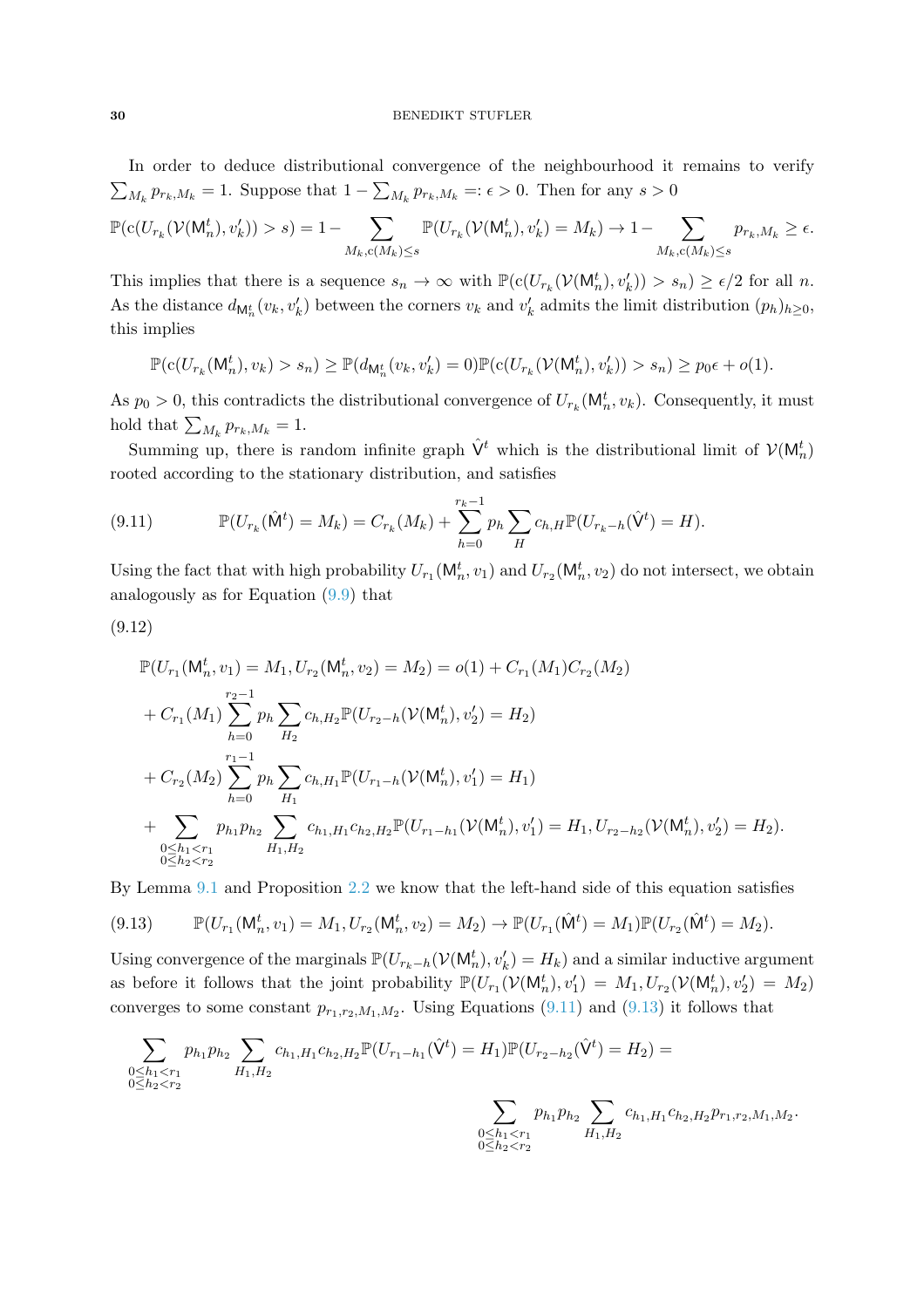Hence, again by induction (on  $r_1 + r_2 + c(M_1) + c(M_2)$ , with the base case being trivial)

(9.14) 
$$
p_{r_1,r_2,M_1,M_2} = \mathbb{P}(U_{r_1}(\hat{\mathsf{V}}^t) = M_1)\mathbb{P}(U_{r_2}(\hat{\mathsf{V}}^t) = M_2).
$$

This verifies that if  $c_n^{(1)}$  and  $c_n^{(2)}$  are uniform independent corners of  $\mathcal{V}(\mathsf{M}_n^t)$ , then

(9.15) 
$$
\left( \left( \mathcal{V}(\mathsf{M}_n^t), c_n^{(1)} \right), \left( \mathcal{V}(\mathsf{M}_n^t), c_n^{(2)} \right) \right) \stackrel{d}{\longrightarrow} \left( \hat{\mathsf{V}}^{t,(1)}, \hat{\mathsf{V}}^{t,(2)} \right),
$$

with  $\hat{V}^{t,(1)}$ ,  $\hat{V}^{t,(2)}$  denoting independent copies of  $\hat{V}^{t}$ . Hence by Proposition [2.2](#page-6-0)

(9.16) 
$$
\mathbb{P}((\mathcal{V}(\mathsf{M}^t_n),c_n)\mid \mathcal{V}(\mathsf{M}^t_n))\xrightarrow{p} \mathfrak{L}(\hat{\mathsf{V}}^t).
$$

**9.2.**  $\bar{K}$ -networks. — Let  $D_n^t$  and  $\bar{K}_n^t$  denote random  $D$ - and  $\bar{K}$ -networks with n edges, drawn with probability proportional to their weight (given by  $t^{\mathbf{v}(\cdot)}$ ). The relation  $\mathcal{V}(x, z) = 1 + z^2 + z^2$  $z^2x\mathcal{D}(x,z^2)$  from Equation [\(7.2\)](#page-19-7) entails that, for  $n \geq 2$ ,  $\mathsf{V}_n$  may be sampled by converting the "invisible" root-edge of  $D_{n-1}$  into a regular one.

The Gibbs partition  $\mathcal{D} = \overline{\mathcal{K}}\text{SEQ}(x\overline{\mathcal{K}})$  from Equation [\(7.8\)](#page-19-3) represents the fact that any  $\mathcal{D}$ network consists of a series composition of a positive number of  $\bar{\mathcal{K}}$ -networks. The discussion in Section [6.3.2](#page-17-0) entails that  $\mathcal{D} = \overline{\mathcal{K}}\text{SEQ}(x\overline{\mathcal{K}})$  has convergent type. Hence, identifying  $\mathcal{D}\text{-networks}$ with sequences of  $\bar{\mathcal{K}}$ -networks,

<span id="page-30-0"></span>(9.17) 
$$
\mathsf{D}_n^t \stackrel{d}{\approx} \left( \bar{\mathsf{K}}(1), \ldots, \bar{\mathsf{K}}(N), \bar{\mathsf{K}}_{n-A}^t, \bar{\mathsf{K}}'(1), \ldots, \bar{\mathsf{K}}'(N') \right),
$$

with

(9.18) 
$$
A := \sum_{i=1}^{N} e(\bar{K}(i)) + \sum_{i=1}^{N'} e(\bar{K}'(i)).
$$

Here  $N$  and  $N'$  denote independent identically distributed non-negative integers with geometric distribution

(9.19) 
$$
\mathbb{P}(N=k) = \overline{\mathcal{K}}(t,\rho_{\overline{\mathcal{K}}})^k(1-\overline{\mathcal{K}}(t,\rho_{\overline{\mathcal{K}}})), \qquad k \geq 0.
$$

The networks  $\bar{\mathsf{K}}(i)$  and  $\bar{\mathsf{K}}'(i), i \geq 1$ , denote independent copies of a random  $\bar{\mathcal{K}}$ -network  $\bar{\mathsf{K}}$  with distribution given by

<span id="page-30-2"></span>(9.20) 
$$
\mathbb{P}(\bar{\mathsf{K}} = \bar{K}) = t^{\mathsf{v}(\bar{K})} \rho_{\bar{\mathsf{K}}}^{\mathsf{e}(\bar{K})} / \bar{\mathsf{K}}(t, \rho_{\bar{\mathsf{K}}}).
$$

Equation [\(9.17\)](#page-30-0) tells us that a large  $\mathcal{D}$ -network has with high probability a giant  $\bar{\mathcal{K}}$ -component. We let  $\bar{\mathcal{K}}(\mathsf{M}_n^t)$  denote the with high probability unique  $\bar{\mathcal{K}}$ -core of the D-network  $\mathcal{D}(\mathsf{M}_n^t)$  corresponding to the non-separable core  $\mathcal{V}(\mathsf{M}_{n}^{t})$ .

<span id="page-30-1"></span>COROLLARY 9.3. — Lemma [9.2](#page-27-0) holds analogously for  $\bar{\mathcal{K}}(\mathsf{M}_n^t)$ , when we treat the "invisible" root-edge of  $\bar{\mathcal{K}}(\mathsf{M}_n^t)$  as a real one.

Proof. — Lemma [9.2](#page-27-0) and the fourth characterization of quenched local convergence in Propo-sition [2.1](#page-5-0) tells us that for any  $r \geq 0$  the percentage of corners whose r-neighbourhoods has a fixed shape M in  $V(\mathsf{M}_n^t)$  concentrates around the limit probability  $\mathbb{P}(U_r(\hat{\mathsf{V}}^t) = M)$ . Equation [\(9.17\)](#page-30-0) and Proposition [2.3](#page-7-2) entail that all but a stochastically bounded number of these

 $\Box$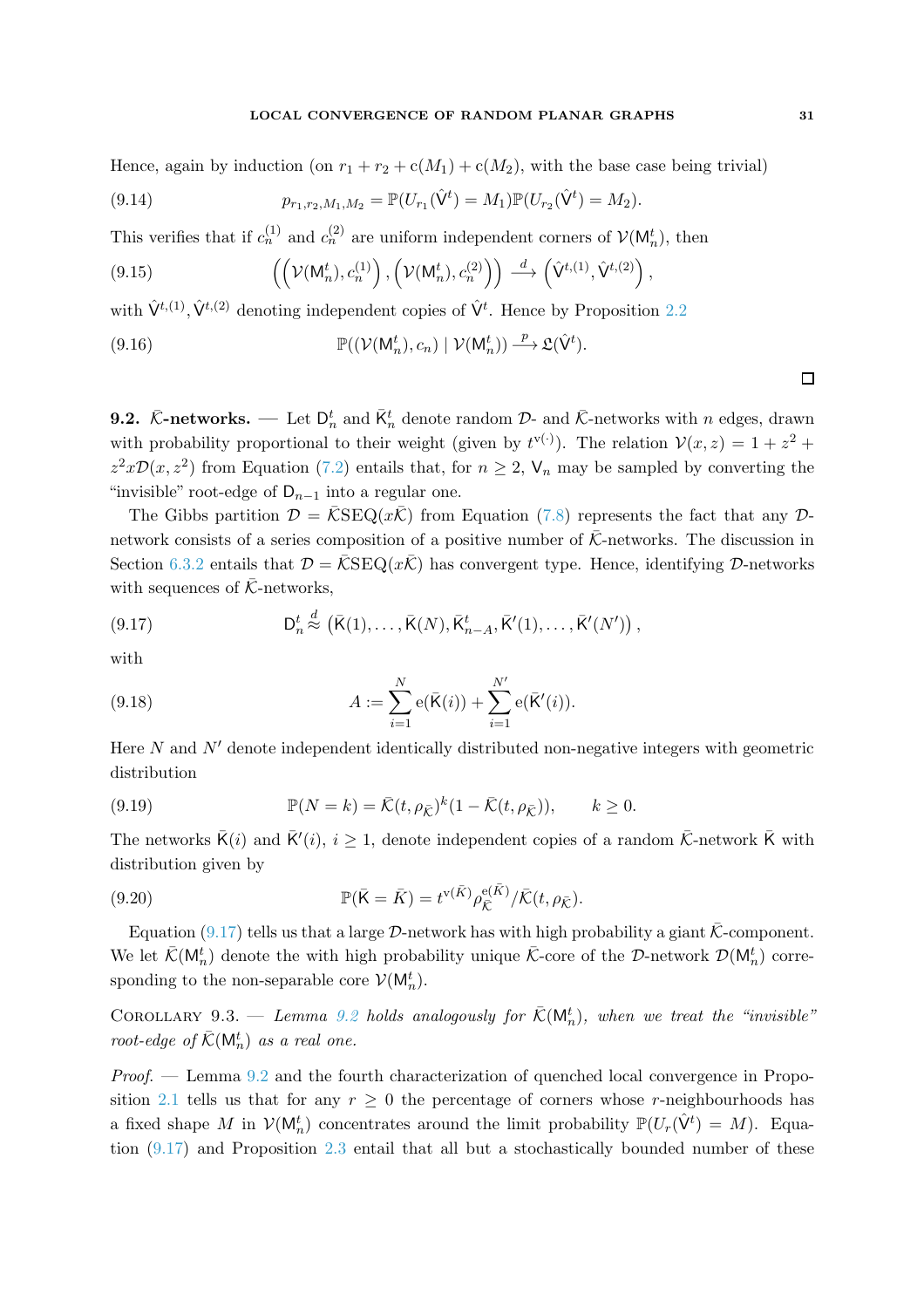corners have the property that their M-shaped r-neighbourhood lies entirely in  $\bar{\mathcal{K}}(\mathsf{M}_n^t)$ . Using again Proposition [2.1,](#page-5-0) it follows that  $\hat{\mathsf{V}}^t$  is also the quenched local limit of  $\bar{\mathcal{K}}(\mathsf{M}_n^t)$ .  $\Box$ 

<span id="page-31-2"></span>COROLLARY 9.4. — Uniformly for  $\ell \in \mathbb{Z}$ 

<span id="page-31-1"></span>(9.21) 
$$
\mathbb{P}(\mathsf{e}(\bar{\mathcal{K}}(\mathsf{M}_n^t)) = \ell) = \frac{1}{g_{\mathcal{M}}(t)n^{2/3}} \left( h\left(\frac{(1 - \mathbb{E}[\xi^{\mathcal{M}}])n - \ell}{g_{\mathcal{M}}(t)n^{2/3}}\right) + o(1) \right).
$$

*Proof.* — As  $\lim_{x\to\infty} h(x) = 0$ , it suffices to show this for integers  $\ell \geq 0$ . The density function h is bounded and uniformly continuous. Hence for any  $k \geq 0$  it holds by Equations [\(9.3\)](#page-26-1) and [\(9.17\)](#page-30-0) that

$$
g_{\mathcal{M}}(t)n^{2/3}\mathbb{P}\left(e(\bar{\mathcal{K}}(\mathsf{M}_n^t))=\ell, e(\bar{\mathcal{D}}(\mathsf{M}_n^t))=\ell+k\right)=h\left(\frac{(1-\mathbb{E}[\xi^{\mathcal{M}}])n-\ell}{g_{\mathcal{M}}(t)n^{2/3}}\right)\mathbb{P}(A=k)+o(1),
$$

with the  $o(1)$  term being uniform in  $\ell$ . Hence for any sequence  $t_n \to \infty$  tending sufficiently slowly to infinity

<span id="page-31-0"></span>
$$
(9.22) \quad g_{\mathcal{M}}(t)n^{2/3}\sum_{k=0}^{t_n} \mathbb{P}\left(e(\bar{\mathcal{K}}(\mathsf{M}_n^t)) = \ell, e(\mathcal{D}(\mathsf{M}_n^t)) = \ell + k\right) = h\left(\frac{(1 - \mathbb{E}[\xi^{\mathcal{M}}])n - \ell}{g_{\mathcal{M}}(t)n^{2/3}}\right) + o(1),
$$

with an uniform  $o(1)$  term. Equation [\(8.25\)](#page-23-6) implies that  $\mathbb{P}(\mathsf{e}(\bar{\mathsf{K}}) = n) \sim c_{\bar{\mathcal{K}}}(t)n^{-5/2}$ . Using Equation  $(9.3)$ , Proposition [5.2,](#page-13-5) and the fact that h is bounded it follows that there are constants  $C, c > 0$  such that

$$
g_{\mathcal{M}}(t)n^{2/3} \sum_{t_n \leq k \leq n} \mathbb{P}(\mathbf{e}(\bar{\mathcal{K}}(\mathsf{M}_n^t)) = \ell, \mathbf{e}(\mathcal{D}(\mathsf{M}_n^t)) = \ell + k)
$$
  
\n
$$
\leq C \sum_{t_n \leq k \leq n} \left( h \left( \frac{(1 - \mathbb{E}[\xi^{\mathcal{M}}])n - \ell - k}{g_{\mathcal{M}}(t)n^{2/3}} \right) + o(1) \right) \frac{\mathbb{P}(\mathbf{e}(\bar{\mathsf{K}}) = \ell) \mathbb{P}(\mathbf{e}(\bar{\mathsf{K}}) = k)}{\mathbb{P}(\mathbf{e}(\bar{\mathsf{K}}) = \ell + k)} \exp\left(-c\frac{k}{\ell}\right)
$$
  
\n
$$
\leq O(\mathbb{P}(\mathbf{e}(\bar{\mathsf{K}}) \geq t_n)).
$$

Together with Equation [\(9.22\)](#page-31-0) this verifies Claim [\(9.21\)](#page-31-1).

**9.3.**  $\bar{\mathcal{R}}$ -networks. — Equation [\(7.14\)](#page-20-1), that is  $\bar{\mathcal{K}} = y\bar{\mathcal{R}}(x,\bar{\mathcal{K}})$ , tells us that a  $\bar{\mathcal{K}}$ -network may be recursively described as an  $\bar{\mathcal{R}}$ -network where we insert an additional edge (corresponding to the factor y) at a specified location, and substitute all other regular edges (if there are any) by  $\bar{\mathcal{K}}$ -networks.

It follows from Equation [\(7.14\)](#page-20-1) and the general results of Section [4.2](#page-11-2) that any  $\bar{\mathcal{K}}$ -network with n edges corresponds bijectively to a pair  $(T, \beta)$  of a planted plane tree T with n vertices and a function  $\beta$  that assigns to each vertex  $v \in T$  an  $\overline{\mathcal{R}}$ -network with  $d^+_{T}(v)$  regular edges.

The bijection may be recursively described as follows: The decoration  $\beta$ (o) of the root vertex o of T is a network with an "invisible" edge connecting the poles,  $d_T^+$  $T^+(o)$  regular edges and an additional "terminal" edge that we label with o. The regular edges may be enumerated in some canonical way (let's say in a breadth-first-search manner), so that each corresponds bijectively to one of the  $d_T^+$  $T(t)$  offspring vertices v of o. The decorated fringe subtree rooted at such a vertex v corresponds bijectively to a network, and we replace the edge of  $\beta$ (o) that corresponds to  $v$  by the "invisible" root-edge of that network, hence creating the final network by a glueing operation.

$$
\Box
$$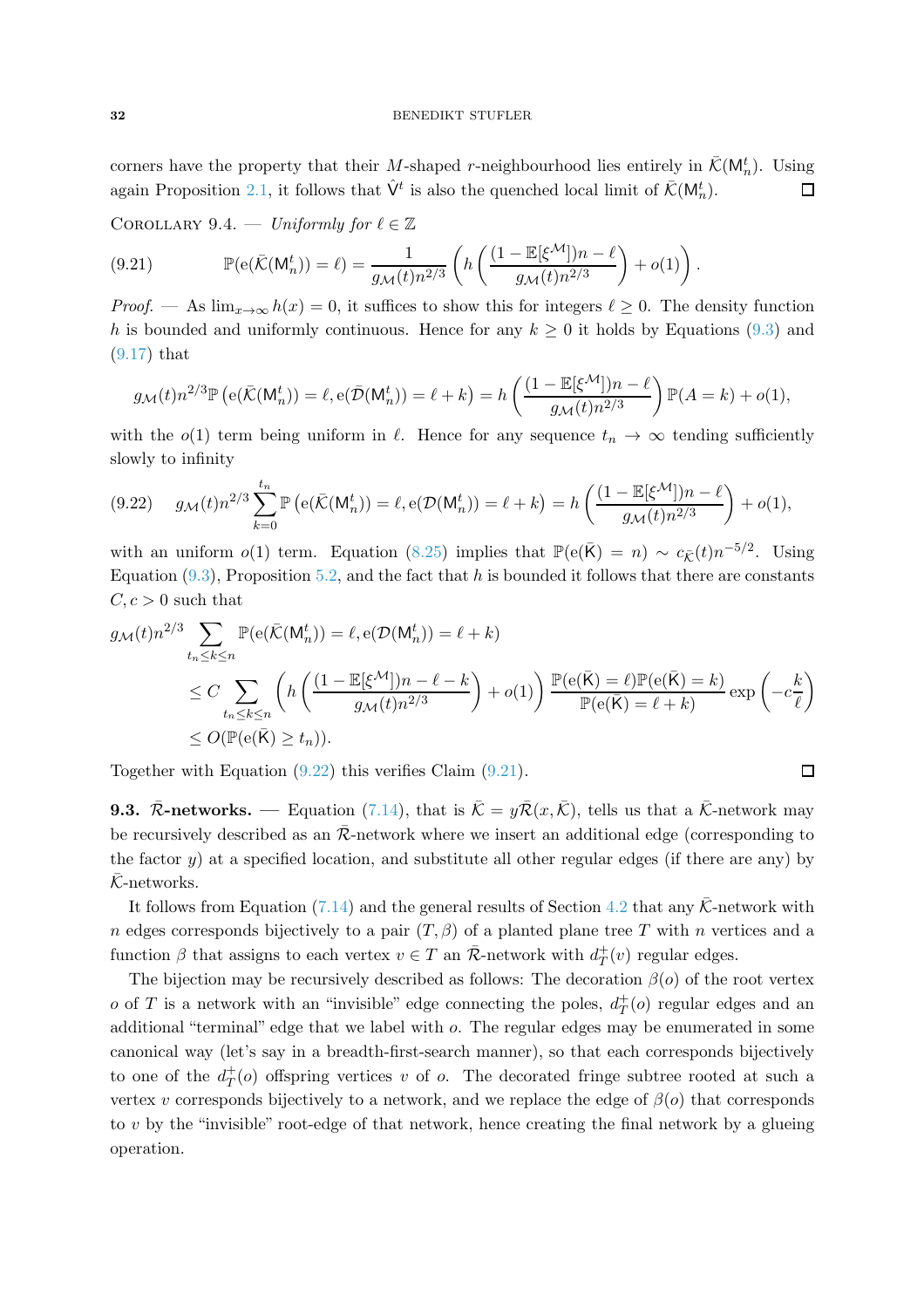The enriched tree  $(\mathsf{T}_n^{\overline{\mathcal{K}}}, \beta_n^{\overline{\mathcal{K}}})$  corresponding to a random  $\overline{\mathcal{K}}$ -network  $\overline{\mathsf{K}}_n^t$  with n edges (drawn with probability proportional to its weight  $t^{v(\cdot)}$  is a canonically decorated simply generated tree with weight-sequence  $(\omega_k^{\overline{\mathcal{K}}})_{k \geq 0}$  given by

(9.23) 
$$
\omega_k^{\overline{\mathcal{K}}} = [y^k] \overline{\mathcal{R}}(t, y).
$$

It follows from Inequality [\(8.24\)](#page-23-7), Equation [\(8.20\)](#page-23-8), and Lemma [3.1](#page-7-1) that  $\mathsf{T}_{n}^{\overline{\mathcal{K}}}$  is distributed like a Galton–Watson tree  $T^{\bar{\mathcal{K}}}$  conditioned on having *n* vertices, with offspring distribution  $\xi^{\bar{\mathcal{K}}}$ satisfying

(9.24) 
$$
\mathbb{E}[\xi^{\bar{\mathcal{K}}}] < 1 \quad \text{and} \quad \mathbb{P}(\xi^{\bar{\mathcal{K}}} = n) \sim \frac{c_{\bar{\mathcal{R}}}(t)}{\bar{\mathcal{R}}(t, \rho_{\mathcal{R}}(t))} n^{-5/2}.
$$

By Lemma [3.2](#page-8-2) it follows that the (with high probability unique) largest  $\bar{\mathcal{R}}$ -component  $\bar{\mathcal{R}}(\bar{\mathsf{K}}_n^t)$ satisfies

<span id="page-32-0"></span>(9.25) 
$$
\mathbb{P}(\mathbf{e}(\bar{\mathcal{R}}(\bar{\mathcal{R}}_n^t)) = \ell) = \frac{1}{g_{\bar{\mathcal{K}}}(t)n^{2/3}} \left( h \left( \frac{(1 - \mathbb{E}[\xi^{\bar{\mathcal{K}}}])n - \ell}{g_{\bar{\mathcal{K}}}(t)n^{2/3}} \right) + o(1) \right)
$$

uniformly for all  $\ell \in \mathbb{Z}$  with  $g_{\bar{K}}(t) > 0$  a constant.

We let  $\bar{\mathcal{R}}(\mathsf{M}^t_n) := \bar{\mathcal{R}}(\bar{\mathcal{K}}(\mathsf{M}^t_n))$  denote the largest  $\bar{\mathcal{R}}$ -component within the largest  $\bar{\mathcal{K}}$ -component of  $\mathcal{V}(\mathsf{M}_n^t)$ . Note the subtlety of this definition. It is clear that with probability tending to 1 the component  $\bar{\mathcal{R}}(\mathsf{M}_n^t)$  actually equals the largest  $\bar{\mathcal{R}}$ -component within the entire map  $\mathsf{M}_n^t$ . However, determining the speed of convergence is something that would require additional work. For this reason, getting a local limit theorem for the size  $e(\bar{\mathcal{R}}(M_n^t))$  requires a little less effort than getting a local limit theorem for the size of the largest  $\bar{\mathcal{R}}$ -component in  $\mathsf{M}_n^t$ .

<span id="page-32-2"></span>A local limit theorem for the size of the largest 3-connected component of  $\mathsf{M}_n^t$  was established by Giménez et al.  $(2013, Thm. 6.4)$  $(2013, Thm. 6.4)$ , and we are going to argue analogously.

COROLLARY 9.5. — It holds uniformly for all  $\ell \in \mathbb{Z}$ 

<span id="page-32-1"></span>
$$
(9.26) \qquad \mathbb{P}(\mathbf{e}(\bar{\mathcal{R}}(\mathsf{M}_n^t)) = \ell) = \frac{1}{\tilde{g}_{\bar{\mathcal{K}}}(t)n^{2/3}} \left( h\left(\frac{(1 - \mathbb{E}[\xi^{\bar{\mathcal{K}}}])(1 - \mathbb{E}[\xi^{\mathcal{M}}])n - \ell}{\tilde{g}_{\bar{\mathcal{K}}}(t)n^{2/3}}\right) + o(1) \right),
$$

with

(9.27) 
$$
\tilde{g}_{\bar{\mathcal{K}}}(t) = \left( \left( g_{\mathcal{M}}(t) (1 - \mathbb{E}[\xi^{\bar{\mathcal{K}}}]) \right)^{3/2} + g_{\bar{\mathcal{K}}}(t)^{3/2} (1 - \mathbb{E}[\xi^{\mathcal{M}}]) \right)^{2/3}.
$$

*Proof.* — It follows from the definition of  $\bar{\mathcal{R}}(\mathsf{M}_n^t)$  that

(9.28) 
$$
\mathbb{P}(\mathsf{e}(\bar{\mathcal{R}}(\mathsf{M}_n^t)) = \ell) = \sum_{N=1}^n \mathbb{P}(\mathsf{e}(\bar{\mathcal{K}}(\mathsf{M}_n^t)) = N) \mathbb{P}(\mathsf{e}(\bar{\mathcal{R}}(\bar{\mathcal{R}}_N^t)) = \ell).
$$

Recall that  $\bar{\mathcal{K}}(\mathsf{M}_n^t) \stackrel{d}{=} \frac{1}{2}\Delta(\mathsf{T}_n^{\mathcal{M}})$  (and that  $\mathsf{T}_n^{\mathcal{M}}$  has  $2n+1$  vertices). It follows by [Stufler](#page-61-3) [\(2019a](#page-61-3), Eq. (2.10)) that there is a constant  $\epsilon_1 > 0$  such that

(9.29) 
$$
\mathbb{P}(\Delta(\mathsf{T}_{n}^{\mathcal{M}}) \leq \epsilon_1 n / \log n) = o(n^{-2/3}).
$$

By [Stufler](#page-61-3) [\(2019a](#page-61-3), Eq. (2.11), Eq. (2.12)) it follows that for any  $0 < \epsilon_2 < 1 - \mathbb{E}[\xi^{\mathcal{M}}]$ 

(9.30) 
$$
\mathbb{P}(\epsilon_1 n/\log n \leq \Delta(\mathsf{T}_n^{\mathcal{M}}) \leq \epsilon_2 n) = O(n^{-2/3}).
$$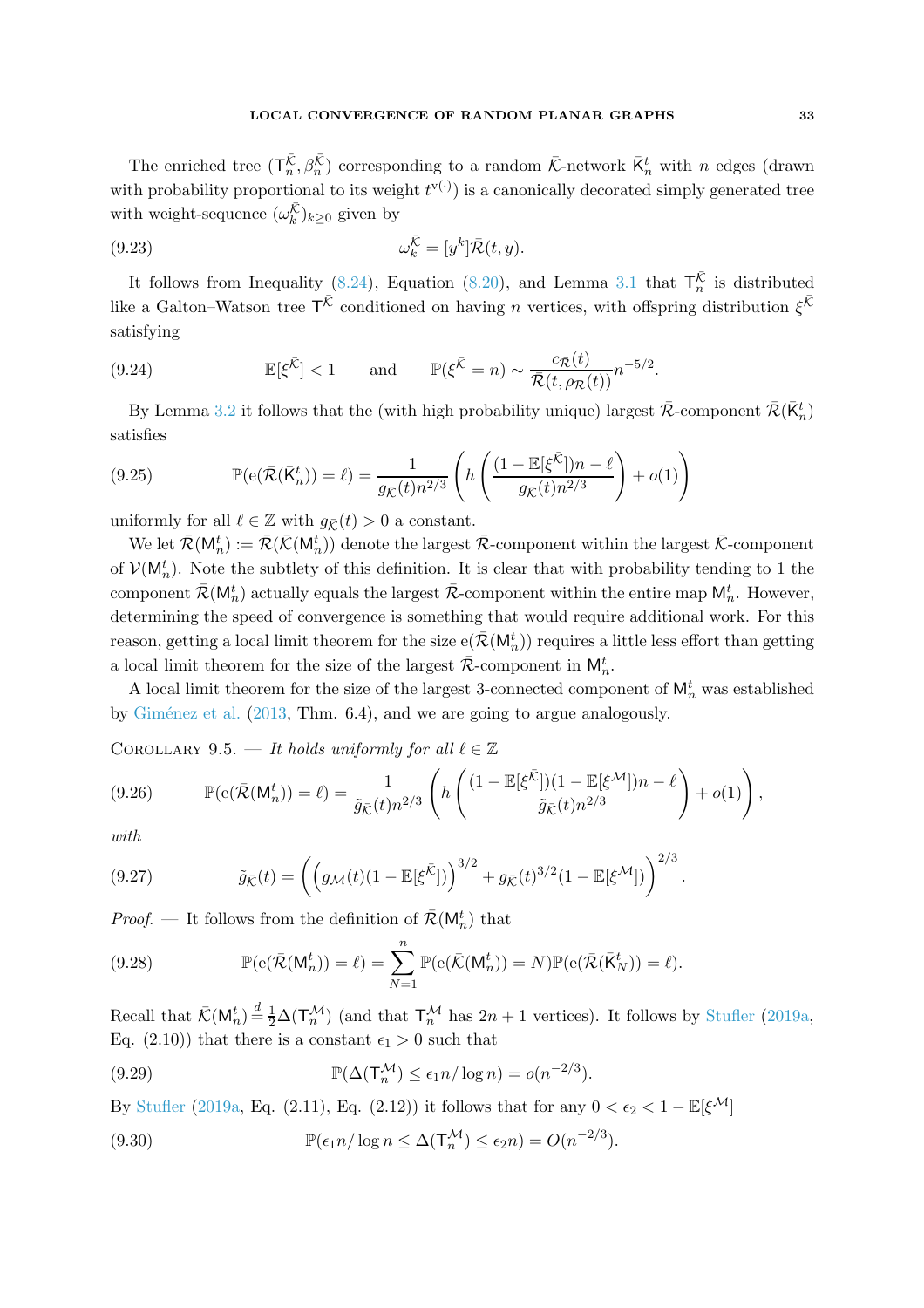#### 34 BENEDIKT STUFLER

Equation [\(9.25\)](#page-32-0) implies that  $\mathbb{P}(\mathsf{e}(\bar{\mathcal{R}}(\bar{\mathsf{K}}_{N}^{t})) = \ell) = O(N^{-2/3})$ , hence

$$
\sum_{N=1}^{\lfloor \epsilon_2 n \rfloor} \mathbb{P}(\mathsf{e}(\bar{\mathcal{K}}(\mathsf{M}^t_n)) = N) \mathbb{P}(\mathsf{e}(\bar{\mathcal{R}}(\bar{\mathsf{K}}^t_N)) = \ell) = o(n^{-2/3}).
$$

Hence by Corollary [9.4](#page-31-2) it follows that for each  $\epsilon > 0$  we may select a constant  $M_1 > 0$  large enough such that the interval  $I_n := (1 - \mathbb{E}[\xi^{\mathcal{M}}])n \pm M_1 n^{2/3}$  satisfies

(9.31) 
$$
\limsup_{n \to \infty} \sup_{\ell \in \mathbb{Z}} n^{2/3} \sum_{N \notin I_n} \mathbb{P}(\mathbf{e}(\bar{\mathcal{K}}(\mathsf{M}_n^t)) = N) \mathbb{P}(\mathbf{e}(\bar{\mathcal{R}}(\bar{\mathsf{K}}_N^t)) = \ell) \le \epsilon,
$$

Using again Equation [\(9.25\)](#page-32-0), it follows that there is a constant  $M_2$  (depending only on  $\epsilon$ ) such that the interval  $J_n := (1 - \mathbb{E}[\xi^{\bar{\mathcal{K}}}])(1 - \mathbb{E}[\xi^{\mathcal{M}}])n \pm M_2 n^{2/3}$  satisfies

(9.32) 
$$
\limsup_{n \to \infty} \sup_{\ell \in J_n} n^{2/3} \mathbb{P}(\mathbf{e}(\bar{\mathcal{R}}(\mathsf{M}_n^t)) = \ell) \leq 2\epsilon.
$$

Hence it suffices to verify Equation [\(9.26\)](#page-32-1) uniformly for  $\ell \in I_n$  as n becomes large. We may write  $N \in I_n$  as  $N = (1 - \mathbb{E}[\xi^{\mathcal{M}}])n + x_N n^{2/3}$  with  $|x_N| \leq M_1$ . Likewise, we may write  $\ell \in J_n$ as  $\ell = (1 - \mathbb{E}[\xi^{\bar{\mathcal{K}}}])(1 - \mathbb{E}[\xi^{\mathcal{M}}])n + y_{\ell}n^{2/3}$  with  $|y_{\ell}| \leq M_2$ . Equations [\(9.21\)](#page-31-1), [\(9.25\)](#page-32-0), and the fact that h is bounded and uniformly continuous imply that uniformly for  $\ell \in J_n$ 

$$
n^{2/3} \sum_{N \in I_n} \mathbb{P}(\mathbf{e}(\bar{\mathcal{K}}(\mathsf{M}_n^t)) = N) \mathbb{P}(\mathbf{e}(\bar{\mathcal{R}}(\bar{\mathcal{K}}_N^t)) = \ell)
$$
  
= 
$$
\frac{1 + o(1)}{g_{\mathcal{M}}(t)g_{\bar{\mathcal{K}}}(t)(1 - \mathbb{E}[\xi^{\mathcal{M}}])^{2/3}n^{2/3}} \sum_{N \in I_n} h\left(\frac{-x_N}{g_{\mathcal{M}}(t)}\right) h\left(\frac{(1 - \mathbb{E}[\xi^{\bar{\mathcal{K}}}])x_N - y_\ell}{g_{\bar{\mathcal{K}}}(t)(1 - \mathbb{E}[\xi^{\mathcal{M}}])^{2/3}}\right).
$$

Taking  $M_1$  large enough and using  $|y_\ell| < M_2$ , it follows that this expression lies in the interval

$$
\pm \epsilon + o(1) + \frac{1}{g_{\mathcal{M}}(t)g_{\bar{\mathcal{K}}}(t)(1 - \mathbb{E}[\xi^{\mathcal{M}}])^{2/3}} \int_{-\infty}^{\infty} h\left(\frac{-z}{g_{\mathcal{M}}(t)}\right) h\left(\frac{(1 - \mathbb{E}[\xi^{\bar{\mathcal{K}}}])z - y_{\ell}}{g_{\bar{\mathcal{K}}}(t)(1 - \mathbb{E}[\xi^{\mathcal{M}}])^{2/3}}\right) dz.
$$

Setting  $a = g_{\mathcal{M}}(t)(1 - \mathbb{E}[\xi^{\bar{\mathcal{K}}}])$  and  $b = g_{\bar{\mathcal{K}}}(t)(1 - \mathbb{E}[\xi^{\mathcal{M}}])^{2/3}$ , and making a linear variable transform, we may rewrite the last summand by  $\int_{-\infty}^{\infty} \frac{1}{a}$ a 3/2-stable random variable X with Laplace transform  $\mathbb{E}[e^{-\lambda X}] = e^{\lambda^{3/2}}$ . Hence the integral  $rac{1}{a}h\left(-\frac{z}{a}\right)$  $rac{z}{a}$ )  $rac{1}{b}$  $\frac{1}{b}h\left(\frac{z-y_{\ell}}{b}\right)dz$ . Recall that h is the density of is the density of a sum  $-aX_1 - bX_2$  evaluated at the point  $y_\ell$ , with  $X_1$  and  $X_2$  denoting independent copies of X. By comparing Laplace transforms it holds that  $-aX_1 - bX_2 = -cX$ with  $c = (a^{3/2} + b^{3/2})^{2/3}$ . Thus

$$
\int_{-\infty}^{\infty} \frac{1}{a} h\left(-\frac{z}{a}\right) \frac{1}{b} h\left(\frac{z-y_{\ell}}{b}\right) dz = \frac{1}{c} h\left(-\frac{y_{\ell}}{c}\right) = \frac{1}{c} h\left(\frac{(1-\mathbb{E}[\xi^{\bar{\mathcal{K}}}])(1-\mathbb{E}[\xi^{\mathcal{M}}])n-\ell}{cn^{2/3}}\right).
$$

<span id="page-33-0"></span>LEMMA 9.6. — The  $\bar{\mathcal{R}}$ -component  $\bar{\mathcal{R}}(\mathsf{M}^t_n)$  admits a distributional limit  $\hat{\bar{\mathsf{R}}}^t$  in the local topology. Letting  $c_n$  denote a uniformly selected corner of  $\bar{\mathcal{R}}(\mathsf{M}^t_n)$ , it holds that

(9.33) 
$$
\mathbb{P}((\bar{\mathcal{R}}(\mathsf{M}^t_n),c_n)\mid \bar{\mathcal{R}}(\mathsf{M}^t_n)) \xrightarrow{p} \mathfrak{L}(\hat{\mathsf{R}}^t).
$$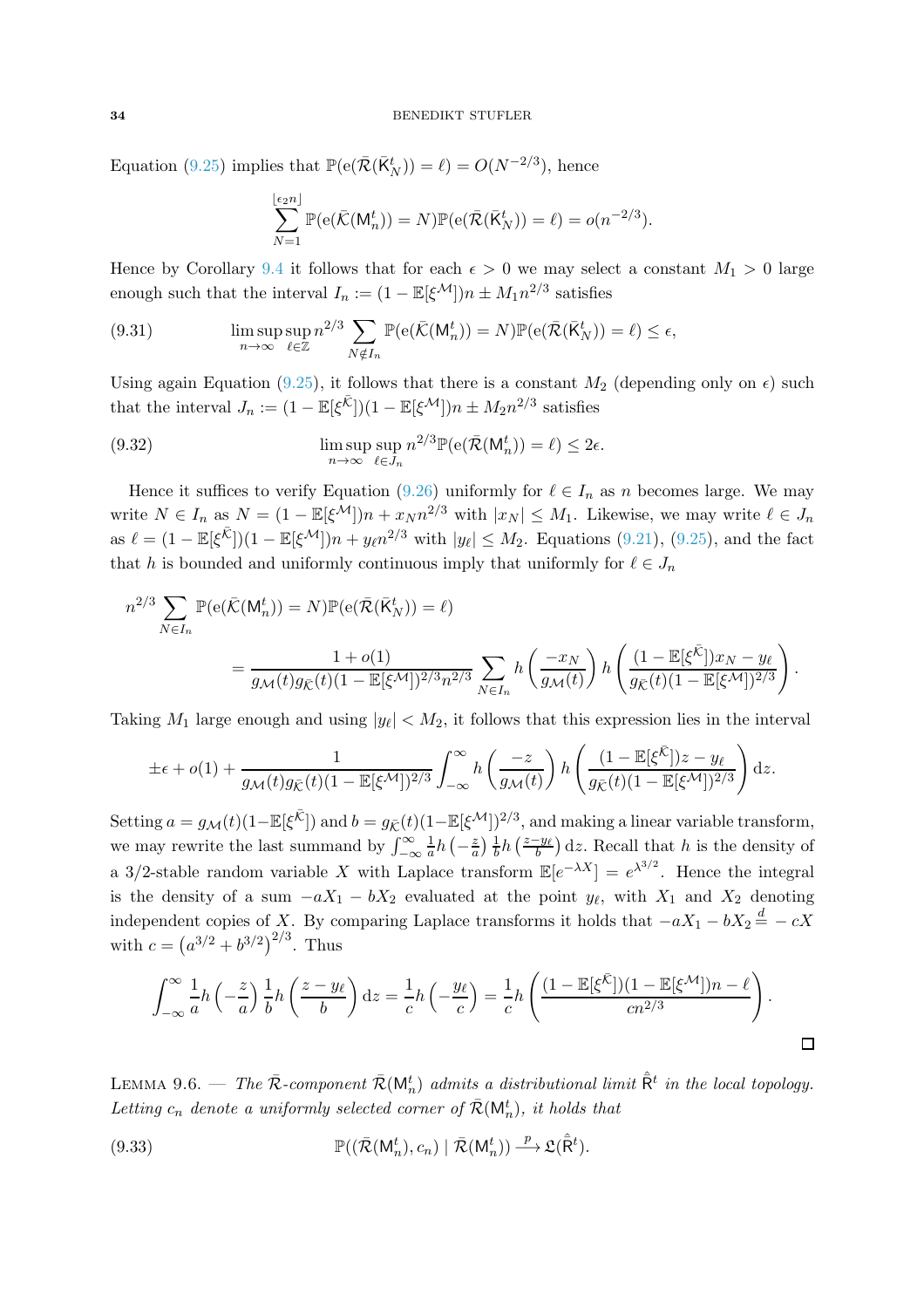*Proof.* — The (regular and "invisible") edges of the core  $\bar{\mathcal{R}}(\bar{\mathsf{K}}_n^t)$  (that is, the canonically selected largest  $\bar{\mathcal{R}}$ -component of  $\bar{\mathsf{K}}_n^t$ ) may be enumerated from 0 to  $e(\bar{\mathcal{R}}(\bar{\mathsf{K}}_n^t))$  in a canonical way, starting with the invisible edge. We give each edge an orientation according to a fair independent coin flip. The map  $\bar{K}_n^t$  is constructed from the core  $\bar{\mathcal{R}}(\bar{K}_n^t)$  by replacing the *i*th (oriented) edge by a network  $\bar{\mathcal{K}}_i(\bar{\mathsf{K}}_n^t)$  for all  $0 \leq i \leq e(\bar{\mathcal{R}}(\bar{\mathsf{K}}_n^t))$ . Here *replacing* means deleting the edge and identifying its start vertex with the south pole and its end vertex with the north pole of the network.

The network  $\bar{\mathcal{K}}_0(\bar{K}_n^t)$  inserted at the "invisible" edge of the core  $\bar{\mathcal{R}}(\bar{K}_n^t)$  carries a second pair of poles that correspond to the poles of  $\bar{K}^t_n$ . For each  $1 \leq i \leq e(\bar{\mathcal{R}}(\bar{K}^t_n))$  the network  $\bar{\mathcal{K}}_i(\bar{K}^t_n)$  is fully described by the fringe subtree  $F_i(\mathsf{T}_n^{\overline{\mathcal{K}}})$  and the restriction  $\beta_n^{\overline{\mathcal{K}}} |_{F_i(\mathsf{T}_n^{\overline{\mathcal{K}}})}$ . The network  $\overline{\mathcal{K}}_i(\overline{\mathsf{K}}_n^t)$ (and its second pair of poles) is fully described by the marked tree  $F_0(\mathsf{T}_n^{\overline{K}})$  and the restriction of  $\beta_n^{\overline{\mathcal{K}}}$  to all unmarked vertices of  $F_0(\mathsf{T}_n^{\overline{\mathcal{K}}})$ .

We define  $T^{\bar{\mathcal{K}}}$ ,  $T^{\bullet \bar{\mathcal{K}}}$  and  $T^{\circ \bar{\mathcal{K}}}$  for the offspring distribution  $\xi^{\bar{\mathcal{K}}}$  analogously as T, T<sup>o</sup> and T<sup>o</sup> were defined for  $\xi$  in Section [3.2.](#page-8-5) For each integer  $i \geq 1$  we let  $\overline{K}(i)$  denote an independent copy of the network  $\bar{K}$  corresponding to  $T^{\bar{K}}$  with canonical random  $\bar{\mathcal{R}}$ -decorations (as defined in Section [4.2\)](#page-11-2). We let  $\bar{K}(0)$  denote the network (with two sets of poles) corresponding to a canonical decoration of the random marked tree  $T^{\circ\bar{K}}$ . It follows from Lemma [3.3](#page-9-0) that there is a constant  $C > 0$  such that for any sequence of integers  $(t_n)_n$  with  $t_n \to \infty$  and  $t_n = o(n)$ 

<span id="page-34-0"></span>(9.34) 
$$
\left(\bar{\mathcal{K}}_i(\bar{\mathcal{K}}_n^t)\right)_{0 \leq i \leq e(\bar{\mathcal{R}}(\bar{\mathcal{K}}_n^t))-t_n} \stackrel{d}{\approx} \left(\bar{\mathcal{K}}(i)\right)_{0 \leq i \leq e(\bar{\mathcal{R}}(\bar{\mathcal{K}}_n^t))-t_n}
$$

and with probability tending to 1 as  $n$  becomes large

<span id="page-34-1"></span>(9.35) 
$$
\sum_{i=e(\overline{\mathcal{R}}(\overline{K}_{n}^{t}))-t_{n}}^{e(\overline{\mathcal{R}}(\overline{K}_{n}^{t}))} e(\overline{\mathcal{K}}_{i}(M_{n}^{t})) \leq Ct_{n}.
$$

The corners of  $\bar{K}^t_n$  (counting the "invisible" edge between the poles as a real edge) correspond bijectively to the corners of the collection  $(\bar{\mathcal{K}}_i(\mathsf{K}_n^t))_{0 \le i \le e(\bar{\mathcal{R}}(\bar{\mathsf{K}}_{\underline{n}}^t))}$  (treating the "invisible" edge between the poles of  $\bar{\mathcal{K}}_0(\mathsf{K}_n^t)$ , that correspond to the poles of  $\bar{\mathsf{K}}_n^t$ , like a real edge). Let us select a red corner  $v_1$  and a blue corner  $v_2$  of  $\bar{\mathsf{K}}_n^t$  uniformly and independently at random. This may be done by uniformly selected two independent edges, and flipping fair coins for each to determine which of the corresponding half-edges to use. For each  $0 \leq i \leq e(\bar{\mathcal{R}}(\bar{\mathsf{K}}_n^t))$  we set  $\tilde{\mathcal{K}}_i(\bar{\mathsf{K}}_n^t) = \bar{\mathcal{K}}_i(\bar{\mathsf{K}}_n^t)$ if neither  $v_1$  nor  $v_2$  lies in this component, and otherwise we let  $\tilde{\mathcal{K}}_i(\bar{\mathsf{K}}_n^t)$  be given by  $\bar{\mathcal{K}}_i(\bar{\mathsf{K}}_n^t)$  with an additional marked red and/or blue corner corresponding to the location(s) of  $v_1$  and/or  $v_2$ .

We let  $\overline{K}^{\bullet}$  denote the network with a marked corner obtained by taking the network corresponding to a canonical decoration of  $T^{\bullet \bar{\mathcal{K}}}$  and flipping a fair coin on which of the two half-edges corresponding to the marked edge to distinguish. We let  $\bar{\mathsf{K}}_1^{\bullet}$  and  $\bar{\mathsf{K}}_2^{\bullet}$  denote independent copies of  $\overline{\mathsf{K}}^{\bullet}$  where we colour the corners red and blue, respectively. Let  $j_1, j_2$  denote a uniformly selected pair of distinct integers between 1 and  $e(\bar{\mathcal{R}}(\bar{K}_n^t)) - t_n$ . For each  $i \geq 0$  we set  $\tilde{\bar{K}}_i^t = \bar{K}_i^t$  if  $i \notin \{j_1, j_2\}$ , and  $\tilde{K}_i^t = \bar{K}_k^{\bullet}$  if  $i = j_k$  for  $k \in \{1, 2\}$ . By Corollary [3.4](#page-9-1) it follows that

<span id="page-34-2"></span>(9.36) 
$$
\left(\tilde{\mathcal{K}}_i(\bar{\mathsf{K}}_n^t)\right)_{0 \leq i \leq e(\bar{\mathcal{K}}(\bar{\mathsf{K}}_n^t))-t_n} \stackrel{d}{\approx} \left(\tilde{\mathsf{K}}(i)\right)_{0 \leq i \leq e(\bar{\mathcal{K}}(\bar{\mathsf{K}}_n^t))-t_n}.
$$

Since  $e(\bar{\mathcal{K}}(M_n^t)) \stackrel{d}{\longrightarrow} \infty$  and  $\bar{\mathcal{K}}(M_n^t) \stackrel{d}{=} \bar{\mathcal{K}}_{e(\bar{\mathcal{K}}(M_n^t))}^t$ , everything so far (in particular Equa-tions [\(9.34\)](#page-34-0),[\(9.35\)](#page-34-1) and [\(9.36\)](#page-34-2)) holds analogously when we replace  $\bar{K}_n^t$  by  $\bar{\mathcal{K}}(\mathsf{M}_n^t)$ . Hence we may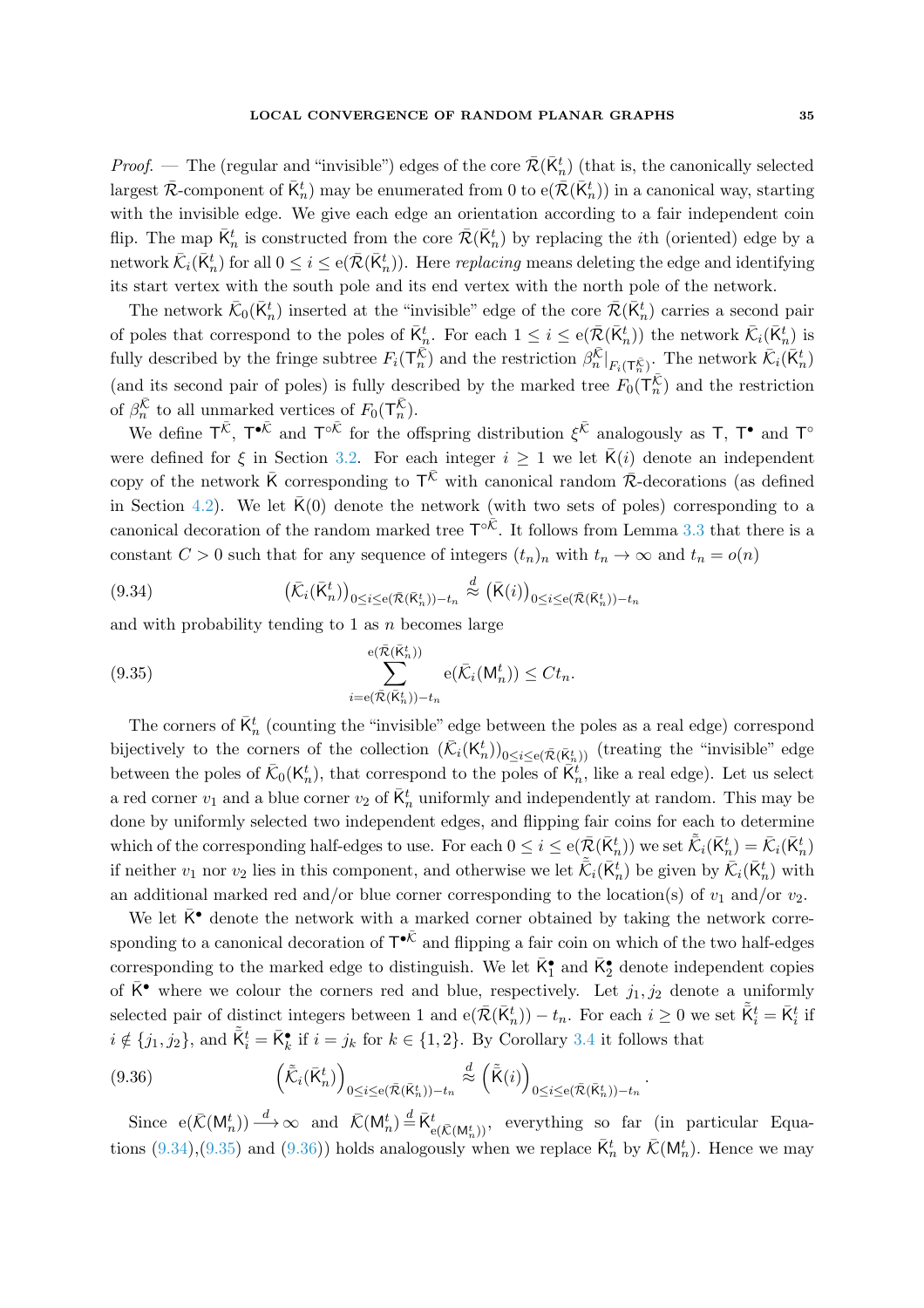write

<span id="page-35-0"></span>(9.37) 
$$
\left(\tilde{\mathcal{K}}_i(\bar{\mathcal{K}}(\mathsf{M}_n^t))\right)_{0\leq i\leq e(\bar{\mathcal{R}}(\mathsf{M}_n^t))-t_n} \stackrel{d}{\approx} \left(\tilde{\mathsf{K}}(i)\right)_{0\leq i\leq e(\bar{\mathcal{R}}(\mathsf{M}_n^t))-t_n},
$$

with the implicitly used indices  $j_1, j_2$  referring this time to a uniformly selected pair of distinct integers between 1 and  $e(\bar{\mathcal{R}}(M_n^t)) - t_n$ .

Let  $r \geq 1$  be a constant. For each  $k \in \{1,2\}$  let  $e_k$  be the *oriented* edge of  $\bar{\mathcal{R}}(\mathsf{M}_n^t)$  where the component containing  $v_k$  is inserted. (Recall that we substitute edges of  $\bar{\mathcal{R}}(\mathsf{M}_n^t)$  by networks, and each edge of  $\bar{\mathcal{R}}(\mathsf{M}_n^t)$  was given a direction so that there is no ambiguity which of the end vertices gets identified with which pole.)

If the distance between  $v_k$  and (both endpoints of)  $e_k$  is at least r, the neighbourhood  $U_r(\bar{\mathsf{K}}_n^t, v_k)$  is fully contained in the  $\bar{\mathcal{R}}$ -component containing the corner  $v_k$ . If the distance  $a_k$  of  $v_k$  from the origin  $e_k(1)$  and the distance  $b_k$  of  $v_k$  from the destination  $e_k(2)$  satisfy  $\min(a_k, b_k) < r$ , then  $U_r(\bar{K}_n^t, v_k)$  may be assembled canonically from the following parts:

- 1. The r-neighbourhood of the corner  $v_k$  in the component containing it, with additional knowledge of the location of  $e_k$  relative to that neighbourhood.
- 2. The (connected) submap  $U(k)$  of  $\bar{\mathcal{R}}(\bar{\mathsf{K}}_n^t)$  (rooted at  $e_k$ ) induced by all edges of  $\bar{\mathcal{R}}(\bar{\mathsf{K}}_n^t)$  whose components contain edges from  $U_r(\bar{\mathsf{K}}_n^t, v_k)$ .
- 3. Neighbourhood(s) of one or both poles (possibly with different radii) within the components inserted at edges  $e \neq e_k$  in  $U(k)$ .

Let us define a *semi-network* analogously as a planar network, with the only different requirement being that adding the "invisible" oriented root-edge must make the semi-network connected (instead of non-separable, as in the case of networks). The necessity for this notion stems from the fact that in the case  $\min(a_k, b_k) < r$  it holds that if a network K gets inserted at an edge  $e \neq e_k$  of  $U(k)$ , then its contribution to (or intersection with) the r-neighbourhood of  $v_k$  in  $\bar{\mathcal{K}}(\mathsf{M}_n^t)$  may have two different shapes: Either it consists of a neighbourhood in K of only one of the poles (and the other is too far away.) Or it consists of the union of neighbourhoods with possibly different radii of the south pole and north pole. These neighbourhoods may or may not overlap. Hence the need for this terminology, to describe how the r-neighbourhood of  $v_k$  in  $\bar{\mathcal{K}}(\mathsf{M}_n^t)$  gets assembled by inserting semi-networks at edges of  $U(k)$ .

It follows from Proposition [2.3](#page-7-2) that the neighbourhoods  $U_r(\bar{\mathcal{K}}(M_n^t), v_1)$  and  $U_r(\bar{\mathcal{K}}(M_n^t), v_2)$ are with high probability disjoint. Applying Proposition [2.3](#page-7-2) repeatedly also entails that we may choose the sequence  $(t_n)_n$  so that it converges sufficiently slowly to infinity such that with high probability neither of these neighbourhoods contains the "invisible" edge between the poles of  $\bar{\mathcal{R}}(\mathsf{M}_n^t)$  or any of the last  $t_n$  edges of  $\bar{\mathcal{R}}(\mathsf{M}_n^t)$  (with respect to the canonical ordering of its edges). (If there would exist a subsequence  $(n')$  along which the probability for  $v_1$  to have distance less than r from the "invisible" edge or some *i*th last edge of  $\bar{\mathcal{R}}(\mathsf{M}_n^t)$  is bounded away from zero, then so is the probability that this happens jointly for  $v_1$  and  $v_2$  (as they are i.i.d.), contradicting that  $d_{\bar{\mathcal{K}}(\mathsf{M}_n^t)}(v_1, v_2) \stackrel{d}{\longrightarrow} \infty.$ 

By Equation [\(9.37\)](#page-35-0) and the discussion of the previous paragraph it follows that jointly and asymptotically the components containing  $v_1$  and  $v_2$  behave like independent copies of  $\overline{\mathsf{K}}^{\bullet}$ , and that the components inserted at edges  $\neq e_1, e_2$  of  $U(1)$  and  $U(2)$  behave jointly like independent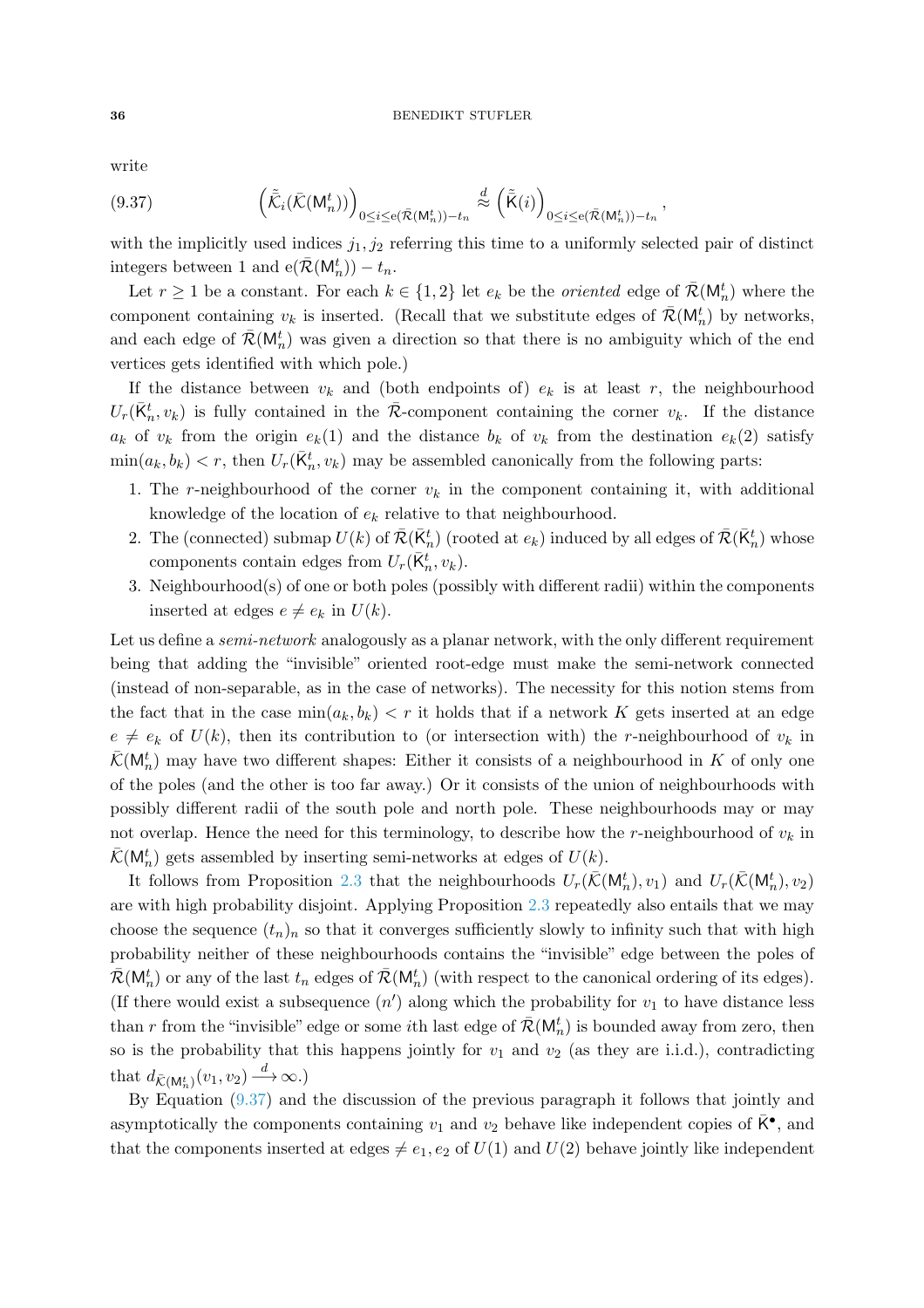copies of K. It also follows that  $U(1) \cap U(2) = \emptyset$  with high probability. (We are going to use this fact below when studying joint probabilities.)

We would like to establish an analogon of Equation [\(9.9\)](#page-28-1) and perform a similar proof by induction as we did in the proof of Lemma [9.2,](#page-27-0) that uses convergence of the  $r$ -neighbourhood of  $v_k$  in  $\bar{\mathcal{K}}(\mathsf{M}_n^t)$  (ensured by Corollary [9.3\)](#page-30-1) to deduce convergence of the *r*-neighbourhood of  $e_k$ in  $\bar{\mathcal{R}}(\mathsf{M}_n^t)$ . However, there is a problem if we work directly with probabilities for events that neighbourhoods of fixed radii have given shapes: The map  $U_r(\bar{\mathcal{R}}(\mathsf{M}^t_n),e_k)$  may have more edges than  $U(k)$ , hence breaking the induction step.

For this reason, we are going to perform the induction with a different family of convergencedetermining events. For any planar maps  $R$  and  $H$ , any subset  $A$  of vertices from  $H$ , and any half-edge v of R we let  $\mathcal{E}(H, A, R, v)$  denote the indicator variable (and, by abuse of notation, also the corresponding event when  $R$  is random) that  $H$  may be embedded as a submap of  $R$ with the root-edge corresponding to  $v$ , such that  $R$  has no additional edges that are incident to A. We are going to refer to the pair  $(H, A)$  as a *community*, and to the subset A as the conservative members of the community. (The analogy is that some community members are open to form new connections to others within and outside of their community, whereas members of the subset A are more conservative.)

Let  $(M_1, A_1)$  and  $(M_2, A_2)$  be given finite communities, with  $M_1$  and  $M_2$  having radii  $r_1, r_2$  < r. In the event  $\mathcal{E}(M_k, A_k, \bar{\mathcal{K}}(\mathsf{M}_n^t), v_k)$  there are finitely many possible shapes  $H_k$  of the submap of the core  $\bar{\mathcal{R}}(\mathsf{M}_n^t)$  induced by edges whose components contain edges of the embedding of  $M_k$  in  $\bar{\mathcal{K}}(\mathsf{M}_n^t)$ . (Here we consider  $H_k$  as rooted at the oriented edge corresponding to  $e_k$ .) For example, if  $H_k$  consists of single oriented edge, then the image of  $M_k$  lies entirely in the component inserted at  $e_k$ . The marked corner in that component corresponds to the root-edge of  $M_k$ . Furthermore, the poles of this component may not correspond to conservative members. As the component inserted at  $e_k$  asymptotically behaves like an independent copy of  $\bar{\mathsf{K}}^{\bullet}$ , it follows that the limiting probability for this subevent is a constant  $C(M_k, A_k)$  determined by the probability of some event for  $\bar{\mathsf{K}}^{\bullet}$ . If  $H_k$  consists of more than its root-edge, then  $M_k$  gets assembled by substituting each edge e of  $H_k$  by a semi-network  $K_e(k)$ . The semi-network inserted at the root-edge of  $H_k$ has a marked corner, that corresponds to the root corner of  $M_k$ . There may be multiple (but only finitely many) choices for such families  $(K_e(k))_e$  for assembling  $M_k$  in this way. If we know the shape  $H_k$  then we know the subset  $B_k$  of vertices of  $H_k$  that correspond to conservative members of  $M_k$ , and if we additionally know the family  $(K_e(k))_e$  then for each e we know the subset of non-pole vertices of the inserted network  $K_e$  that correspond to conservative members. Hence, this subevent is characterized by requiring the event  $\mathcal{E}(H_k, B_k, \bar{\mathcal{R}}(\mathsf{M}_n^t), e_k)$  to take place, and additionally for each edge  $e$  of  $H_k$  the corresponding component needs to have the semi-network  $K_e(k)$  as sub-semi-network and no further edges incident to conservative members of  $K_e(k)$ . We know that jointly and asymptotically the component corresponding to the root-edge of  $H_k$ behaves like an independent copy of  $\bar{K}^{\bullet}$ , and the components corresponding to all other edges behave like independent copies of  $\overline{K}$ . Hence the probability for the entire subcase corresponding to  $H_k$  may be expressed by

$$
o(1) + C_{(H_k, B_k)} \mathbb{P}(\mathcal{E}(H_k, B_k, \bar{\mathcal{R}}(\mathsf{M}_n^t), e_k)).
$$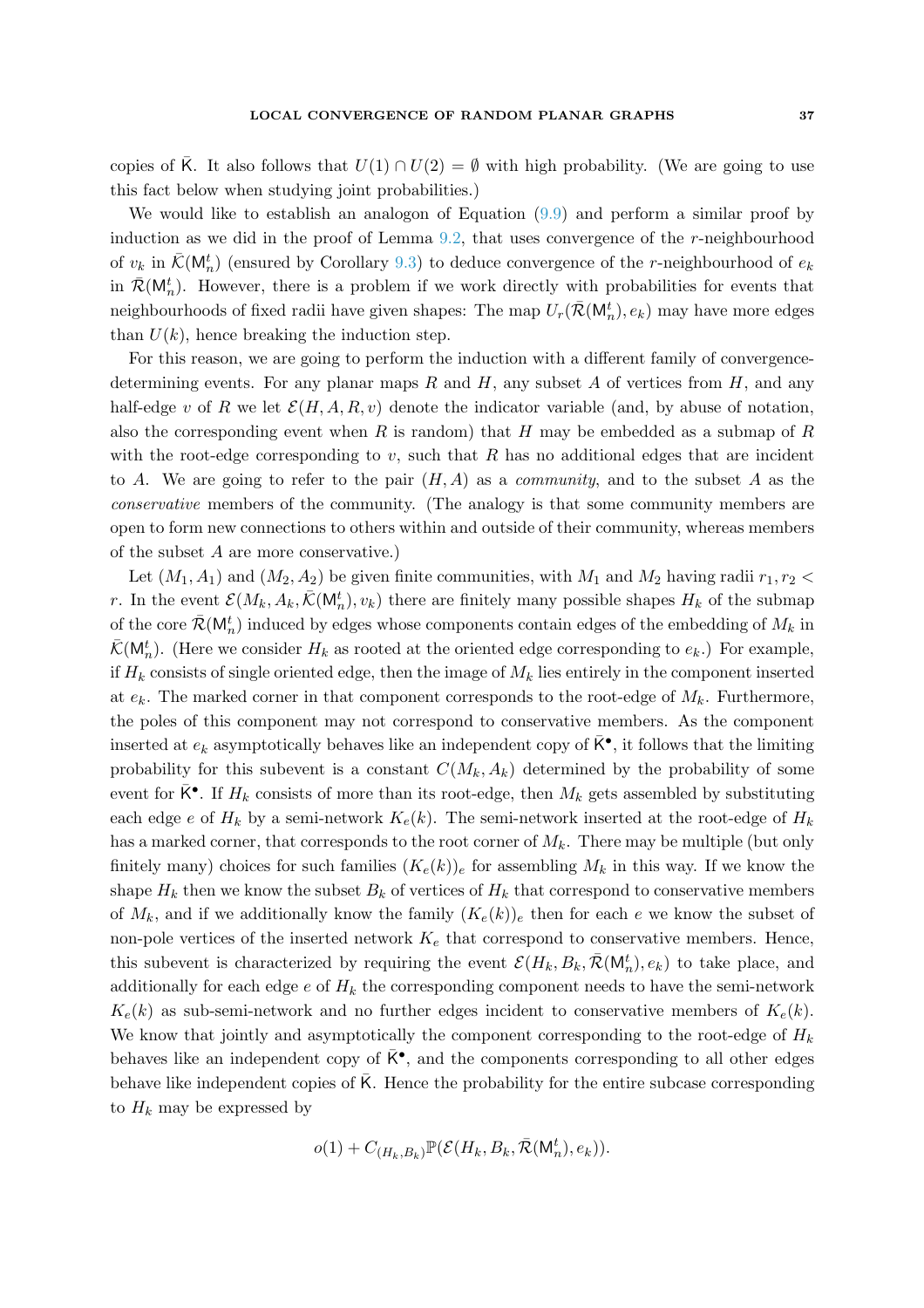Here  $C_{(H_k,B_k)} \geq 0$  denotes a constant that corresponds to a sum (over all choices for the family  $(K_e(k))_e$  of product probabilities for events of independent copies of  $\overline{K}$  (and one copy of  $\overline{K}^{\bullet}$ ). As there are only finitely many choices for  $H_k$ , this allows to write

<span id="page-37-0"></span>(9.38)

$$
\mathbb{P}(\mathcal{E}(M_k, A_k, \bar{\mathcal{K}}(\mathsf{M}_n^t), v_k)) = o(1) + C(M_k, A_k) + \sum_{\substack{(H_k, B_k) \\ e(H_k) \ge 2}} C_{(H_k, B_k)} \mathbb{P}(\mathcal{E}(H_k, B_k, \bar{\mathcal{R}}(\mathsf{M}_n^t), e_k)).
$$

Here the sum index  $(H_k, B_k)$  ranges over some finite set of communities, each having the properties  $e(H_k) \geq 2$  and  $v(H_k) \leq v(M_k)$  and  $e(H_k) \leq e(M_k)$ . There are at most two cases where jointly  $v(H_k) = v(M_k)$  and  $e(H_k) = e(M_k)$ :  $H_k = M_k$  and  $H_k = Inv(M_k)$ , the map obtained by reversing the orientation of the root-edge of  $M_k$ . (It is possible that  $M_k = Inv(M_k)$ , entailing that these cases coincide.)

Note that both conditions  $v(H_k) = v(M_k)$  and  $e(H_k) = e(M_k)$  are necessary to nail the cases of  $H_k$  down to  $M_k$  / Inv $(M_k)$ . There are potentially many more cases of  $H_k$  with  $e(H_k) = e(M_k)$ , but all of them satisfy  $v(H_k) < v(M_k)$ . For example, consider the case where  $M_k$  is a path of length 4 with the root-edge incident to and pointing away from the middle vertex. We could assemble  $M_k$  by replacing the edges of a 4-cycle by semi-networks - by replacing two of the square edges with a network consisting of two poles joined by a single regular edge (plus the "invisible" edge that we discard when substituting), and the other two by a semi-network where there is a single regular edge incident to one of the poles but not to the other. There are also potentially many more cases for  $H_k$  with  $v(H_k) = v(M_k)$ , but all of them satisfy  $e(H_k) < e(M_k)$ . For example when  $M_k$  consists of two vertices joined by 3 edges.

Let us focus on the special case  $H_k = M_k$ . We may assume that  $M_k$  has at least two edges. For  $H_k = M_k$  the semi-network  $K_e(k)$  inserted at an edge e of  $H_k$  to form  $M_k$  must have precisely one regular edge (plus the "invisible" edge that we discard when substituting). Hence there are three possible choices for  $K_e(k)$ . Either the regular edge connects the two poles (we denote this by  $*_S - *_N$ , or it is only incident to the south pole  $(*_S-)$  or only to the north pole  $(-*_N)$ .

- 1. If e is an edge of  $H_k$  with both ends having degree at least 2, then  $K_e(k)$  needs to equal  $*_S$  −  $*_N$ . If e is the root-edge, then the edge of  $K_e(k)$  needs to be oriented to point from south pole to north pole.
- 2. If e points from  $e(1)$  to  $e(2)$  such that  $e(2)$  has degree 1 (and hence  $e(1)$  doesn't, since  $M_k$ was assumed to have at least two edges), then  $K_e(k)$  may either be  $*_S - *_N$  or  $*_S -$ . If e is the root-edge, then the edge of  $K_e(k)$  is oriented to point away from the south pole.
- 3. If  $e(1)$  has degree 1 (and hence  $e(2)$  doesn't), then  $K_e(k)$  may either be  $*_S *_N$  or  $-*_N$ . If e is the root-edge, then the edge of  $K_e(k)$  is oriented and needs to point towards the north pole.

This entails that

$$
C_{(M_k,B_k)} = 0 \quad \text{for} \quad B_k \neq A_k.
$$

Indeed, if  $B_k$  is a strict subset of  $A_k$ , then at least one of the networks  $(K_e(k))_e$  has a conservative member. But the probability is zero for  $\bar{K}$  or  $\bar{K}^{\bullet}$  to have one of the three described shapes with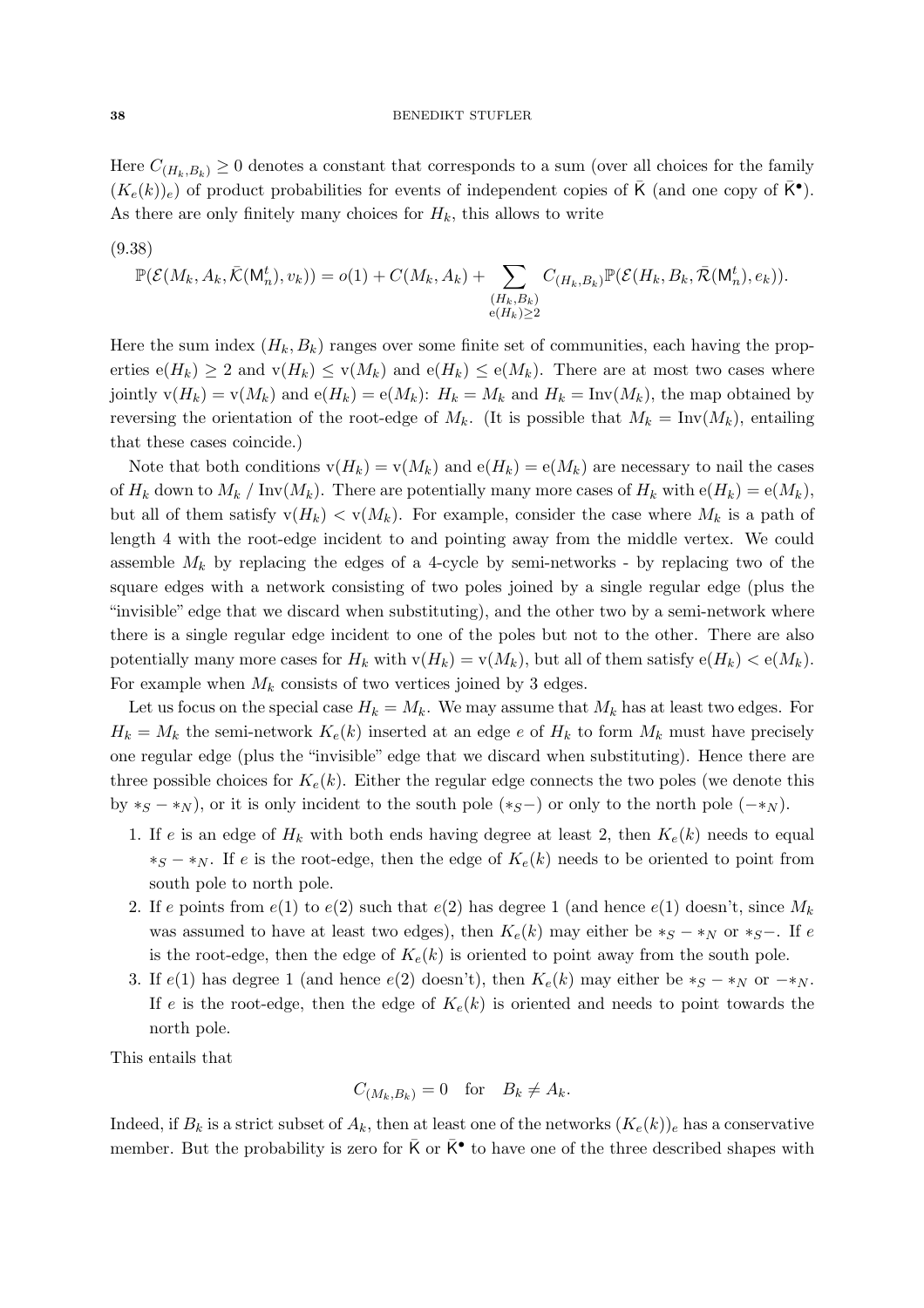### LOCAL CONVERGENCE OF RANDOM PLANAR GRAPHS 39

an additional conservative member that may not be incident to further edges. It also follows that

<span id="page-38-1"></span>
$$
(9.39) \t C_{(M_k, A_k)} > 0.
$$

Let Inv $(e_k)$  denote the result of reversing the direction of  $e_k$ . By symmetry, it follows that

$$
C_{(\text{Inv}(M_k),B_k)}\mathbb{P}(\mathcal{E}(\text{Inv}(M_k),B_k,\bar{\mathcal{R}}(\mathsf{M}_n^t),e_k)) = C_{(M_k,B_k)}\mathbb{P}(\mathcal{E}(M_k,B_k,\bar{\mathcal{R}}(\mathsf{M}_n^t),\text{Inv}(e_k)))
$$
  
=  $C_{(M_k,B_k)}\mathbb{P}(\mathcal{E}(M_k,B_k,\bar{\mathcal{R}}(\mathsf{M}_n^t),e_k)).$ 

This allows us to express Equation [\(9.38\)](#page-37-0) by

<span id="page-38-0"></span>
$$
(9.40) \quad \mathbb{P}(\mathcal{E}(M_k, A_k, \bar{\mathcal{K}}(\mathsf{M}_n^t), v_k)) = o(1) + \sum_{(H_k, B_k) \in \mathfrak{C}(M_k, A_k)} C_{(H_k, B_k)} \mathbb{P}(\mathcal{E}(H_k, B_k, \bar{\mathcal{R}}(\mathsf{M}_n^t), e_k)) + C(M_k, A_k) + D_{(M_k, A_k)} \mathbb{P}(\mathcal{E}(M_k, A_k, \bar{\mathcal{R}}(\mathsf{M}_n^t), e_k)),
$$

with

$$
D_{(M_k, A_k)} = C_{(M_k, A_k)} (1 + \mathbb{1}_{M_k \neq \text{Inv}(M_k)}).
$$

and  $\mathfrak{C}(M_k, A_k)$  denoting a finite collection of communities  $(H_k, B_k)$ , all satisfying  $e(H_k) \geq 2$ , and  $v(H_k) < v(M_k)$  or  $e(H_k) < e(M_k)$ .

The left-hand side of Equation [\(9.40\)](#page-38-0) converges by Corollary [9.3.](#page-30-1) As  $D_{(M_k,A_k)} > 0$  by Equa-tion [\(9.39\)](#page-38-1), it follows by induction on  $v(M_k) + e(M_k)$  (with the base case being trivial) that there is a constant  $p_{M_k,A_k} \geq 0$  with

<span id="page-38-2"></span>(9.41) 
$$
\lim_{n\to\infty} \mathbb{P}(\mathcal{E}(M_k, A_k, \bar{\mathcal{R}}(\mathsf{M}^t_n), e_k)) = p_{M_k, A_k}.
$$

Given a planar map M with a specified corner c, we define the *edge neighbourhood*  $E_r(M, c)$ as the planar map (rooted at  $c$ ) induced by all edges where at least one end-point has distance at most  $r-1$  from c. Hence  $E_r(M,c)$  may be obtained from  $U_r(M,c)$  by removing all edges where both end-points have distance r from c. It is clear that for any sequence  $(X_n)_{n>1}$  of random corner-rooted maps, weak convergence of  $E_{r+1}(\mathsf{X}_n)$  implies weak convergence of  $U_r(\mathsf{X}_n)$ . Conversely, weak convergence of  $U_r(\mathsf{X}_n)$  implies weak convergence of  $E_r(\mathsf{X}_n)$ .

Given a planar map H, the event  $E_r(M, c) = H$  is equivalent to  $\mathcal{E}(H, U_{r-1}(H), M, c)$ . Recalling that we assumed  $M_k$  to have radius  $r_k$ , it follows from Equation [\(9.41\)](#page-38-2) that

(9.42) 
$$
\lim_{n \to \infty} \mathbb{P}(E_{r_k}(\bar{\mathcal{R}}(\mathsf{M}_n^t), e_k) = M_k) = p_{M_k, U_{r_k-1}(M_k)} =: p_{r_k, M_k}.
$$

In order to deduce weak convergence of  $E_{r_k}(\bar{\mathcal{R}}(\mathsf{M}^t_n), e_k)$ , we need to show that  $\sum_{M_k} p_{r_k, M_k} = 1$ . We verify this using a proof by contradiction. Suppose that  $1 - \sum_{M_k} p_{r_k,M_k} =: \epsilon > 0$ . Then for any constant  $s > 0$ 

$$
\mathbb{P}(\mathbf{e}(E_{r_k}(\bar{\mathcal{R}}(\mathsf{M}^t_n),e_k)) > s) = 1 - \sum_{M_k,\mathbf{e}(M_k) \le s} \mathbb{P}(U_{r_k}(E_{r_k}(\bar{\mathcal{R}}(\mathsf{M}^t_n),e_k)) = M_k)
$$

$$
\to 1 - \sum_{M_k,\mathbf{e}(M_k) \le s} p_{r_k,M_k} \ge \epsilon.
$$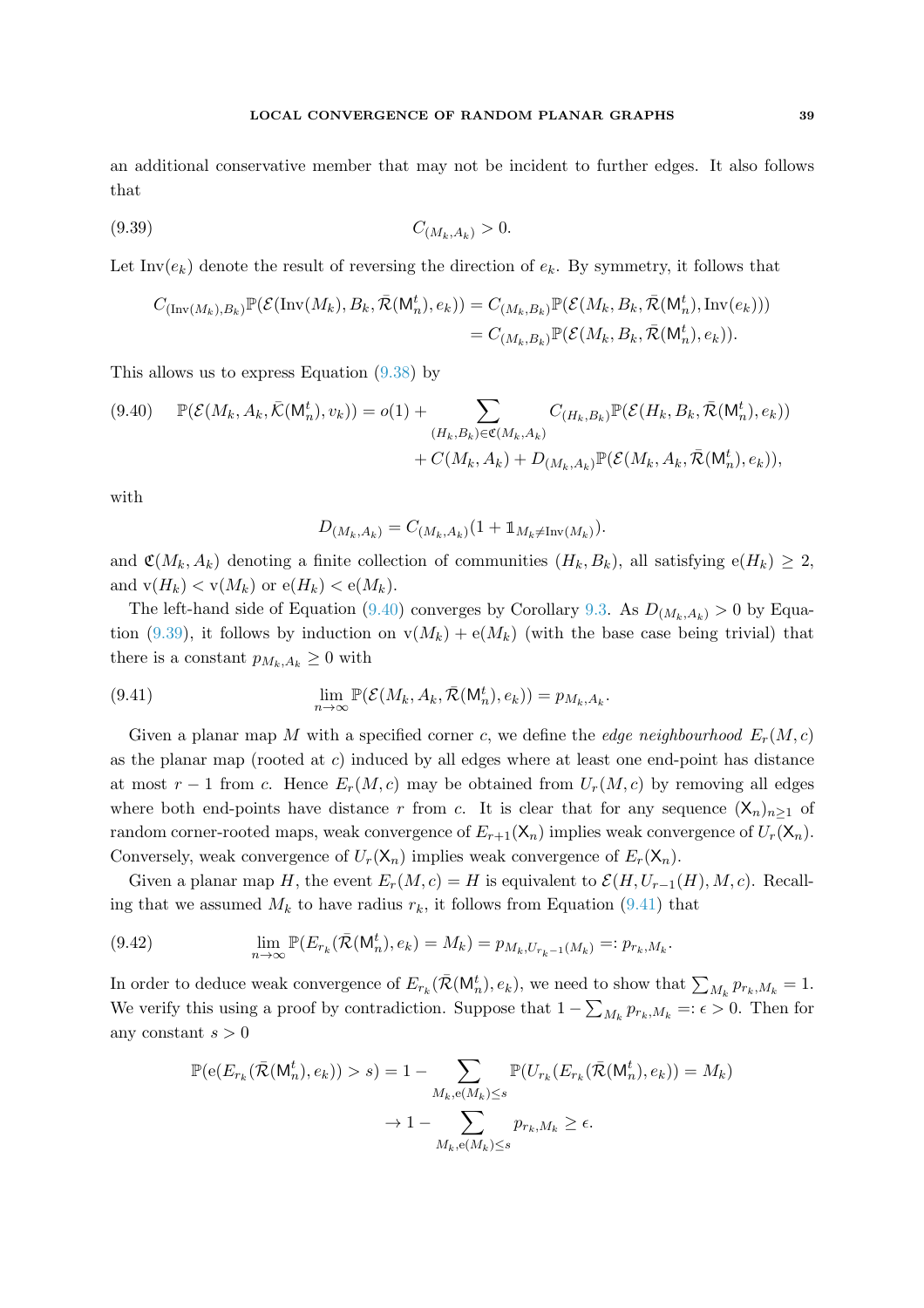### 40 BENEDIKT STUFLER

It follows that there is a sequence  $s_n \to \infty$  with  $\mathbb{P}(\mathrm{e}(E_{r_k}(\bar{\mathcal{R}}(\mathsf{M}^t_n), e_k)) > s_n) \geq \epsilon/2$  for all n. The component containing  $v_k$  (inserted at  $e_k$ ) admits  $\overline{K}^{\bullet}$  as weak limit, hence the probability for  $v_k$ to correspond to  $e_k$  converges to a constant  $p > 0$ . It follows that

$$
\mathbb{P}(\mathsf{e}(E_{r_k}(\bar{\mathcal{K}}(\mathsf{M}_n^t), v_k)) > s_n) \ge (p + o(1))\mathbb{P}(\mathsf{e}(E_{r_k}(\bar{\mathcal{R}}(\mathsf{M}_n^t), e_k)) > s_n) = p\epsilon + o(1).
$$

But this contradicts the distributional convergence of  $E_{r_k}(\bar{K}(M_n^t), v_k)$  ensured by Corollary [9.3.](#page-30-1) It follows that

(9.43) 
$$
\sum_{M_k} p_{r_k, M_k} = 1.
$$

As this holds for all  $r_k$ , there is a random infinite graph  $\hat{R}^t$  (with a root corner  $\hat{e}_{\hat{R}^t}$  which is the distributional limit of  $\bar{\mathcal{R}}(\mathsf{M}_n^t)$  rooted according to the stationary distribution. Letting  $\hat{\bar{\mathsf{K}}}^t$  denote the local limit of  $\bar{\mathcal{K}}(M_n^t)$  (and  $\hat{e}_{\hat{K}^t}$  its root-corner), it follows from Equation [\(9.40\)](#page-38-0) that

<span id="page-39-0"></span>(9.44) 
$$
\mathbb{P}(\mathcal{E}(M_k, A_k, \hat{\mathsf{K}}^t, \hat{e}_{\hat{\mathsf{K}}}^t)) = \sum_{(H_k, B_k) \in \mathfrak{C}(M_k, A_k)} C_{(H_k, B_k)} \mathbb{P}(\mathcal{E}(H_k, B_k, \hat{\mathsf{R}}^t, \hat{e}_{\hat{\mathsf{R}}^t})) + C(M_k, A_k) + D_{(M_k, A_k)} \mathbb{P}(\mathcal{E}(M_k, A_k, \hat{\mathsf{R}}^t, \hat{e}_{\hat{\mathsf{R}}^t})).
$$

As stated above, for any  $r \ge 1$  the neighbourhoods  $U_r(\bar{\mathcal{K}}(\mathsf{M}^t_n), v_1)$  and  $U_r(\bar{\mathcal{K}}(\mathsf{M}^t_n), v_2)$  do not intersect with high probability. Hence jointly and asymptotically the components inserted at  $e_1$ and  $e_2$  behave like independent copies of  $\overline{K}$ , and the components inserted at the remaining edges of  $U(1)$  and  $U(2)$  like independent copies of  $\overline{K}$ . Hence, analogously as for Equation [\(9.40\)](#page-38-0), we obtain

<span id="page-39-2"></span>(9.45)

$$
\mathbb{P}(\mathcal{E}(M_1, A_1, \bar{\mathcal{K}}(\mathsf{M}_n^t), v_1) \text{ and } \mathcal{E}(M_2, A_2, \bar{\mathcal{K}}(\mathsf{M}_n^t), v_2)) = o(1) + C(M_1, A_1)C(M_2, A_2)
$$
\n
$$
+ C(M_1, A_1) \left( \sum_{(H_2, B_2) \in \mathfrak{C}(M_2, A_2)} \mathbb{P}(\mathcal{E}(H_2, B_2, \bar{\mathcal{R}}(\mathsf{M}_n^t), e_2)) + D_{(M_2, A_2)} \mathbb{P}(\mathcal{E}(M_2, A_2, \bar{\mathcal{R}}(\mathsf{M}_n^t), e_2)) \right)
$$
\n
$$
+ C(M_2, A_2) \left( \sum_{(H_1, B_1) \in \mathfrak{C}(M_1, A_1)} C_{(H_1, B_1)} \mathbb{P}(\mathcal{E}(H_1, B_1, \bar{\mathcal{R}}(\mathsf{M}_n^t), e_1) + D_{(M_1, A_1)} \mathbb{P}(\mathcal{E}(M_1, A_1, \bar{\mathcal{R}}(\mathsf{M}_n^t), e_1))) \right)
$$
\n
$$
+ \sum_{\substack{(H_1, B_1) \in \mathfrak{C}(M_1, A_1) \\ (H_2, B_2) \in \mathfrak{C}(M_2, A_2)}} C_{(H_1, B_1)} C_{(H_2, B_2)} \mathbb{P}(\mathcal{E}(H_1, B_1, \bar{\mathcal{R}}(\mathsf{M}_n^t), e_1) \text{ and } \mathcal{E}(H_2, B_2, \bar{\mathcal{R}}(\mathsf{M}_n^t), e_2))
$$
\n
$$
+ D_{(M_1, A_1)} D_{(M_2, A_2)} \mathbb{P}(\mathcal{E}(M_1, A_1, \bar{\mathcal{R}}(\mathsf{M}_n^t), e_1) \text{ and } \mathcal{E}(M_2, A_2, \bar{\mathcal{R}}(\mathsf{M}_n^t), e_2)).
$$

Corollary [9.3](#page-30-1) and Proposition [2.2](#page-6-0) entail that the left-hand side satisfies

<span id="page-39-1"></span>(9.46)

$$
\mathbb{P}(\mathcal{E}(M_1, A_1, \bar{\mathcal{K}}(\mathsf{M}^t_n), v_1) \text{ and } \mathcal{E}(M_2, A_2, \bar{\mathcal{K}}(\mathsf{M}^t_n), v_2)) \to \mathbb{P}(\mathcal{E}(M_1, A_1, \hat{\mathsf{K}}^t, \hat{e}_{\hat{\mathsf{K}}^t})) \mathbb{P}(\mathcal{E}(M_2, A_2, \hat{\mathsf{K}}^t, \hat{e}_{\hat{\mathsf{K}}})).
$$

Since the marginal probabilities  $\mathbb{P}(\mathcal{E}(H_k, B_k, \bar{\mathcal{R}}(\mathsf{M}^t_n), e_k))$  and  $\mathbb{P}(\mathcal{E}(M_k, A_k, \bar{\mathcal{R}}(\mathsf{M}^t_n), e_k))$  converge, and since  $C_{(M_1, A_1)}C_{(M_2, A_2)} > 0$ , it follows by induction on  $v(M_1) + e(M_1) + v(M_2) + e(M_2)$  (with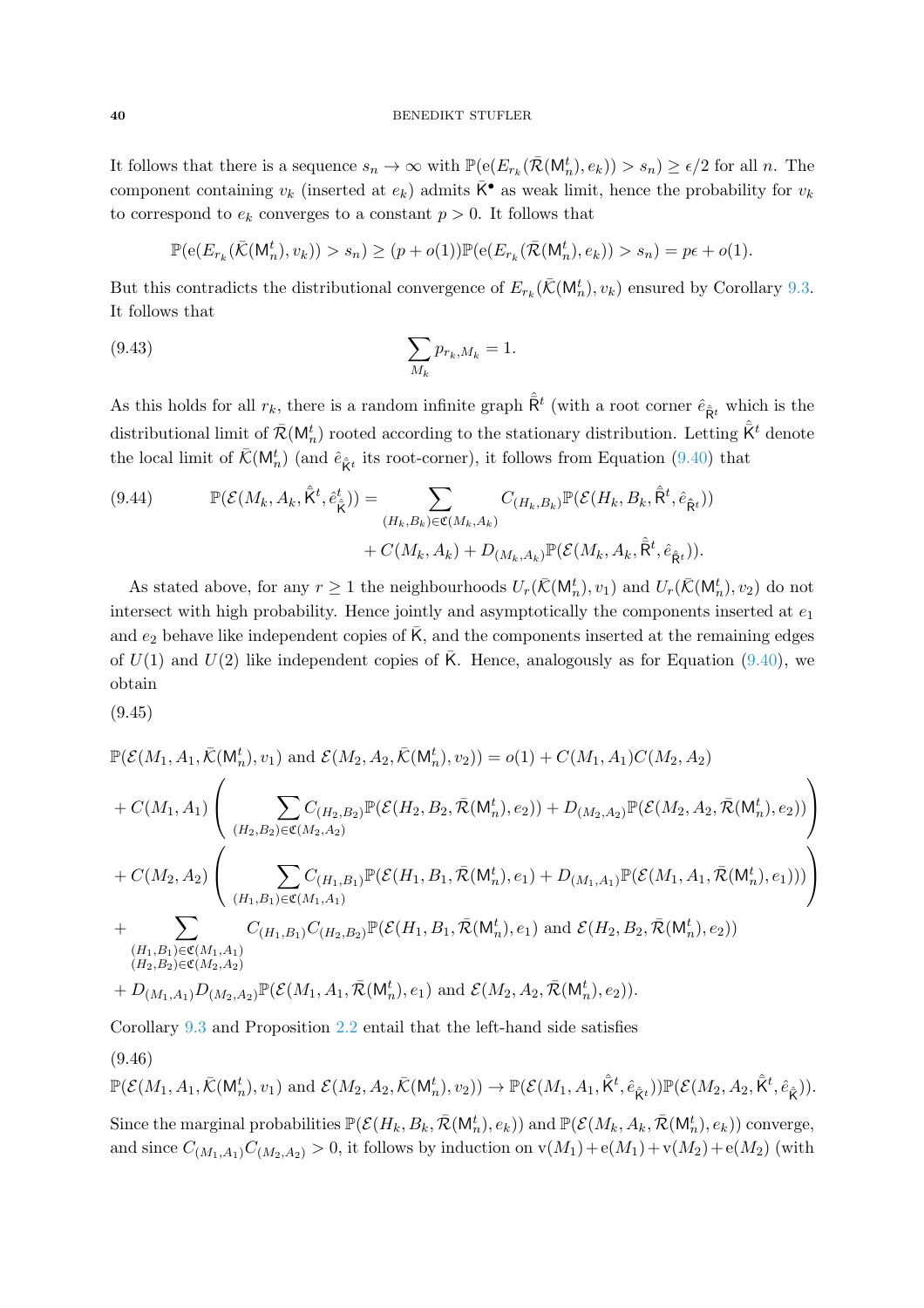the base case being trivial) that there is a constant  $p_{M_1,A_1,M_2,A_2} \geq 0$  with

$$
\lim_{n\to\infty}\mathbb{P}(\mathcal{E}(M_1,A_1,\overline{\mathcal{R}}(\mathsf{M}^t_n),e_1) \text{ and } \mathcal{E}(M_2,A_2,\overline{\mathcal{R}}(\mathsf{M}^t_n),e_2))=p_{M_1,A_1,M_2,A_2}.
$$

It follows by Equations  $(9.44)$ ,  $(9.46)$  and  $(9.45)$  that

$$
\sum_{\substack{(H_1, B_1) \in \mathfrak{C}(M_1, A_1) \\ (H_2, B_2) \in \mathfrak{C}(M_2, A_2)}} C_{(H_1, B_1)} C_{(H_2, B_2)} p_{H_1, B_1, H_2, B_2} + D_{(M_1, A_1)} D_{(M_2, A_2)} p_{M_1, A_1, M_2, A_2}
$$
\n
$$
= \sum_{\substack{(H_1, B_1) \in \mathfrak{C}(M_1, A_1) \\ (H_2, B_2) \in \mathfrak{C}(M_2, A_2)}} C_{(H_1, B_1)} C_{(H_2, B_2)} \mathbb{P}(\mathcal{E}(H_1, B_1, \hat{\mathsf{R}}^t, \hat{e}_{\hat{\mathsf{R}}^t})) \mathbb{P}(\mathcal{E}(H_2, B_2, \hat{\mathsf{R}}^t, \hat{e}_{\hat{\mathsf{R}}^t}))
$$
\n
$$
+ D_{(M_1, A_1)} D_{(M_2, A_2)} \mathbb{P}(\mathcal{E}(M_1, A_1, \hat{\mathsf{R}}^t, \hat{e}_{\hat{\mathsf{R}}^t})) \mathbb{P}(\mathcal{E}(M_2, A_2, \hat{\mathsf{R}}^t, \hat{e}_{\hat{\mathsf{R}}^t})).
$$

By induction on  $v(M_1) + e(M_1) + v(M_2) + e(M_2)$  it follows that

$$
p_{M_1,A_1,M_2,A_2}=\mathbb{P}(\mathcal{E}(M_1,A_1,\hat{\bar{\mathsf{R}}}^t,\hat{e}_{\hat{\bar{\mathsf{R}}}^t}))\mathbb{P}(\mathcal{E}(M_2,A_2,\hat{\bar{\mathsf{R}}}^t,\hat{e}_{\hat{\bar{\mathsf{R}}}^t})).
$$

Thus, if  $c_n^{(1)}$  and  $c_n^{(2)}$  are uniform independent corners of  $\bar{\mathcal{R}}(\mathsf{M}_n^t)$ , then

$$
(9.47) \qquad \left( \left( \bar{\mathcal{R}}(\mathsf{M}^t_n), c_n^{(1)} \right), \left( \bar{\mathcal{R}}(\mathsf{M}^t_n), c_n^{(2)} \right) \right) \stackrel{d}{\longrightarrow} \left( \hat{\mathsf{R}}^{t,(1)}, \hat{\mathsf{R}}^{t,(2)} \right),
$$

with  $\hat{\mathsf{R}}^{t,(1)}$ ,  $\hat{\mathsf{R}}^{t,(2)}$  denoting independent copies of  $\hat{\mathsf{R}}^{t}$ . It follows by Proposition [2.2](#page-6-0) that

(9.48) 
$$
\mathbb{P}((\bar{\mathcal{R}}(\mathsf{M}^t_n),c_n)\mid \bar{\mathcal{R}}(\mathsf{M}^t_n)) \xrightarrow{p} \mathfrak{L}(\hat{\mathsf{R}}^t).
$$

**9.4.**  $\bar{\mathcal{O}}$ -networks. — We define the class of networks  $\bar{\mathcal{O}}$  by

(9.49) 
$$
\overline{\mathcal{O}} := \overline{\mathcal{F}}_{0,1}(x, y\text{SEQ}(xy)),
$$

with x marking vertices (not counting the poles) and y marking regular edges (not counting the "invisible" edge between the poles). That is, it is obtained from a 3-connected map by declaring the oriented root-edge "invisible", it's origin the south pole, it's destination the north pole, and substituting all remaining edges by paths of positive length.

We let  $\bar{\mathcal{O}}^*$  denote the class obtained making a canonical choice of an edge (with a canonical orientation) in  $\overline{O}$ , and declaring it invisible. We may think of the ends of this edge as the second pair of poles of the network. That is, the species  $\overline{O}$  and  $\overline{O}^*$  are related by

$$
\bar{\mathcal{O}} = y\bar{\mathcal{O}}^*.
$$

Let us recall the decomposition of  $\overline{R}$ :

$$
\begin{aligned} \bar{\mathcal{R}} &= \bar{\mathcal{J}} \text{SEQ}(\bar{\mathcal{I}}^*), \\ \bar{\mathcal{I}}^* &= y \text{SEQ}_{\geq 1}(xy) \text{SEQ}(xy) + \bar{\mathcal{O}}^*(x, y)(1 + y \text{SEQ}(xy)), \\ \bar{\mathcal{J}} &= 1 + y \text{SEQ}(xy). \end{aligned}
$$

That is, an  $\overline{\mathcal{R}}$ -network consists of a  $\overline{\mathcal{J}}$ -component and a possibly empty ordered sequence of  $\bar{\mathcal{I}}^*$ -components. We are going to describe this decomposition in detail. A network from the species  $\bar{\mathcal{J}}$  may have two different shapes:

 $\Box$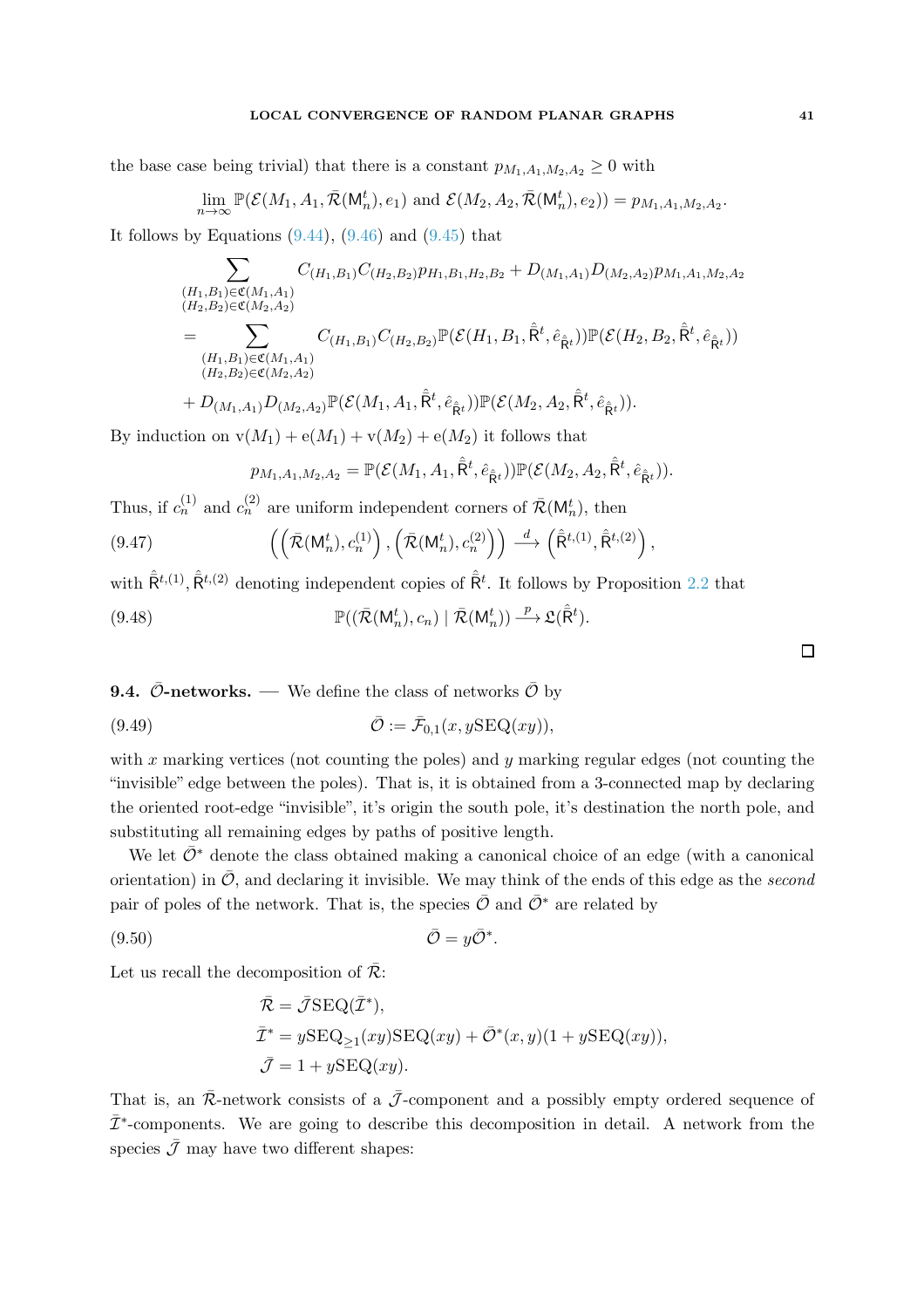- 1. It may be the trivial network consisting of a south pole, a north pole, and only the "invisible" edge between them. This accounts for the summand 1.
- 2. It may consist of two poles joined by a single path of positive length (and, in parallel, the "invisible" edge between the poles). This accounts for the summand  $ySEQ(xy)$ .

Recall that Equation [\(7.14\)](#page-20-1), that is  $\overline{\mathcal{K}} = y\overline{\mathcal{R}}(x,\overline{\mathcal{K}})$ , may be interpreted as a recursive description of  $\bar{\mathcal{K}}$ -networks. It tells us that a  $\bar{\mathcal{K}}$ -network consists of an  $\bar{\mathcal{R}}$ -network where we insert an additional edge (corresponding to the factor y) between the poles of its  $\bar{\mathcal{J}}$ -component, and substitute all other regular edges (if there are any) by  $\bar{\mathcal{K}}$ -networks. In particular, when we interpret  $\bar{\mathcal{R}}(\mathsf{M}_n^t)$ as a planar map, we have to replace the "invisible" edge between its poles by a regular edge, and add an additional edge between the poles of its  $\bar{\mathcal{J}}$ -component.

An element from  $\bar{\mathcal{I}}^*$  is a network with a second pair of poles joined by a second "invisible" edge. It may have the following shapes:

- 1. It may be an  $\bar{\mathcal{O}}^*$ -network. Or it is the parallel composition of an  $\bar{\mathcal{O}}^*$ -network with a path of positive length. These cases account for the summand  $\overline{\mathcal{O}}^*(x, y)(1 + y\text{SEQ}(xy)).$
- 2. It may be constructed as follows: Take the parallel composition of a path of length at least 2 with a path of positive length. Declare the first edge of the first path as "invisible" and its ends as the second pair of poles. This accounts for the summand  $y\text{SEQ}_{\geq 1}(xy)\text{SEQ}(xy)$ .

Finally, a network from

$$
\bar{\mathcal{R}} = \bar{\mathcal{J}}\text{SEQ}(\bar{\mathcal{I}}^*) = \bar{\mathcal{J}} + \bar{\mathcal{J}}\bar{\mathcal{I}}^* + \bar{\mathcal{J}}(\bar{\mathcal{I}}^*)^2 + \bar{\mathcal{J}}(\bar{\mathcal{I}}^*)^3 \dots
$$

may have the following shapes:

- 1. It may consist of a  $\bar{\mathcal{J}}$ -network. This accounts for the summand  $\bar{\mathcal{J}}$ .
- 2. It may be constructed as follows. Take an integer  $k \geq 1$ . Choose arbitrary  $\overline{\mathcal{I}}^*$ -networks  $I_1, \ldots, I_k$  and a  $\bar{\mathcal{J}}^*$ -network J. We substitute the second pair of poles of  $I_1$  by  $I_2$ , then the second pair of poles of  $I_2$  by  $I_3$ , and so on. Finally we substitute the second pair of poles of  $I_k$  by J. This accounts for the summand  $\bar{\mathcal{J}}(\bar{\mathcal{I}}^*)^k$ .

<span id="page-41-2"></span>We let  $\bar{\mathcal{O}}(\mathsf{M}_n^t)$  denote the largest  $\bar{\mathcal{O}}$ -component in the decomposition of  $\bar{\mathcal{R}}(\mathsf{M}_n^t)$ .

LEMMA 9.7.  $-$  1. The  $\bar{\mathcal{O}}$ -component  $\bar{\mathcal{O}}(\mathsf{M}_n^t)$  admits a distributional limit  $\hat{\bar{\mathsf{O}}}^t$  in the local topology. Letting  $c_n$  denote a uniformly selected corner of  $\overline{\mathcal{O}}(\mathsf{M}_n^t)$ , it holds that

<span id="page-41-0"></span>(9.51) 
$$
\mathbb{P}((\bar{\mathcal{O}}(\mathsf{M}^t_n),c_n)\mid \bar{\mathcal{O}}(\mathsf{M}^t_n)) \xrightarrow{p} \mathfrak{L}(\hat{\bar{\mathsf{O}}}^t).
$$

2. It holds uniformly for all  $\ell \in \mathbb{Z}$ 

<span id="page-41-1"></span>
$$
(9.52) \qquad \mathbb{P}(\mathbf{e}(\overline{\mathcal{O}}(\mathsf{M}_n^t)) = \ell) = \frac{1}{\tilde{g}_{\overline{\mathcal{K}}}(t)n^{2/3}} \left( h \left( \frac{(1 - \mathbb{E}[\xi^{\overline{\mathcal{K}}}]) (1 - \mathbb{E}[\xi^{\mathcal{M}}]) n - \ell}{\tilde{g}_{\overline{\mathcal{K}}}(t)n^{2/3}} \right) + o(1) \right).
$$

*Proof.* — The singular expansion  $(8.16)$  entails that

(9.53) 
$$
[y^n] \bar{O}^*(t, y) \sim c_{\bar{O}}(t) \rho_{\mathcal{R}}(t)^{-n} n^{-5/2}
$$

for some constant  $c_{\overline{Q}}(t) > 0$ . The constant

$$
(9.54) \t\t \rho_{\mathcal{R}}(t) < 1/t
$$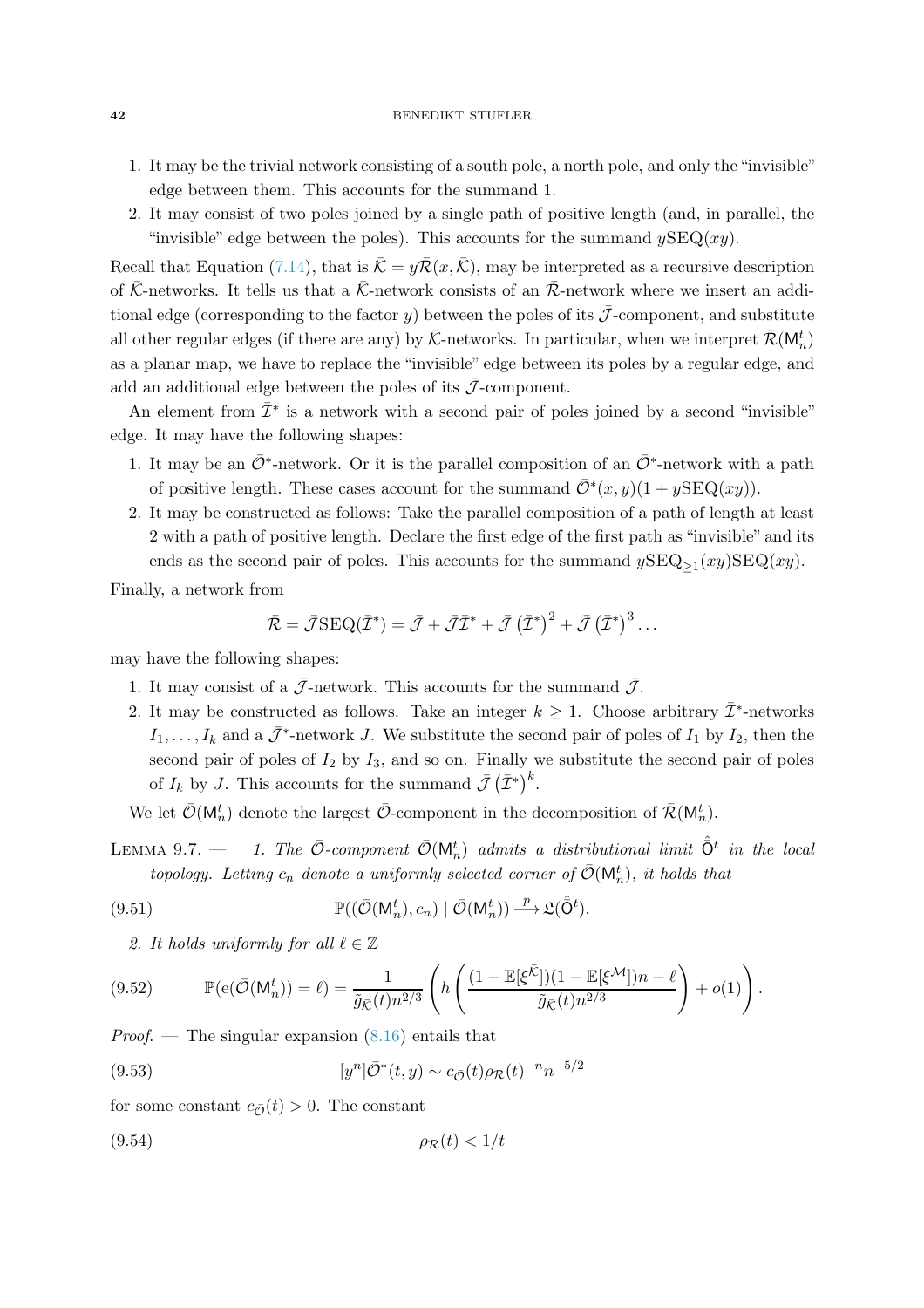is given in Equation [\(8.18\)](#page-23-1). The summand  $ySEQ_{\geq 1}(ty)SEQ(ty)$  has radius of convergence strictly larger than  $\rho_R(t)$ . Using Equation [\(5.5\)](#page-13-1) it follows that

<span id="page-42-0"></span>(9.55) 
$$
[y^n]\bar{\mathcal{I}}^*(t,y) \sim c_{\bar{\mathcal{O}}}(t)(1+\rho_{\mathcal{R}}(t)/(1-t\rho_{\mathcal{R}}(t)))\rho_{\mathcal{R}}(t)^{-n}n^{-5/2}.
$$

Hence by Equation [\(5.2\)](#page-12-1)

<span id="page-42-1"></span>(9.56) 
$$
[y^{n}] \text{SEQ}(\bar{\mathcal{I}}^{*}(t,y)) \sim (1 - \bar{\mathcal{I}}^{*}(t,\rho_{\mathcal{R}}(t)))^{-2} [y^{n}] \bar{\mathcal{I}}^{*}(t,y).
$$

The factor  $\bar{\mathcal{J}}(t, y)$  has radius of convergence strictly larger than  $\rho_{\mathcal{R}}(t)$ . By Proposition [\(5.4\)](#page-13-6) it follows that the  $\bar{\mathcal{J}}$ -component  $\bar{\mathcal{J}}(M_n^t)$  of  $\bar{\mathcal{R}}(M_n^t)$  converges to a random  $\bar{\mathcal{J}}(t, y)$ -object following a Boltzmann distribution with parameter  $\rho_R(t)$ . By Lemma [5.1](#page-12-2) it follows that the SEQ( $\bar{\mathcal{I}}^*$ )component  $\text{SEQ}(\bar{\mathcal{I}}^*)(\mathsf{M}_n^t)$  of  $\bar{\mathcal{R}}(\mathsf{M}_n^t)$  has a giant component and the small fragments converge (analogously as in Equation [\(9.17\)](#page-30-0)) to a Boltzmann distributed  $SEQ(\bar{\mathcal{I}}^*(t, y))^2$ -object with parameter  $\rho_R(t)$ . The generating series  $y\text{SEQ}_{\geq 1}(ty)\text{SEQ}(ty)$  has radius of convergence strictly larger than  $\rho_{\mathcal{R}}(t)$ . Hence the (canonically selected) maximal  $\bar{\mathcal{I}}^*$ -component  $\bar{\mathcal{I}}^*(\mathsf{M}_n^t)$  belongs to  $\overline{\mathcal{O}}^*(t, y)(1 + y\text{SEQ}(ty))$  with probability tending exponentially fast to 1 as n becomes large. It follows from Proposition [\(5.4\)](#page-13-6) that the  $(1+y\text{SEQ}(ty))$ -component of  $\bar{\mathcal{I}}^*(\mathsf{M}_n^t)$  admits a Boltzmann limit distribution with parameter  $\rho_R(t)$ . Summing up, it holds that

(9.57) 
$$
e(\overline{\mathcal{R}}(M_n^t)) = e(\overline{\mathcal{O}}(M_n^t)) + O_p(1).
$$

Equation [\(9.51\)](#page-41-0) now follows from Lemma [9.6,](#page-33-0) by entirely analogous arguments as in the proof of Corollary [9.3.](#page-30-1)

It remains to verify the local limit theorem. To this end, it suffices to verify [\(9.52\)](#page-41-1) for all  $\ell > 1$ . We set  $\lambda := (1 - \mathbb{E}[\xi^{\bar{\mathcal{K}}}])(1 - \mathbb{E}[\xi^{\mathcal{M}}])$ . Let  $X_1$  denote the size of a Boltzmann distributed  $\bar{\mathcal{J}}(t, y)$ object with parameter  $\rho_R(t)$ . Note that  $X_1$  has finite exponential moments. Using Corollary [9.5](#page-32-2) and the fact that h is bounded and uniformly continuous, it follows that for each constant  $k \geq 0$ 

$$
\tilde{g}_{\bar{\mathcal{K}}}(t)n^{2/3}\mathbb{P}(\mathbf{e}(\text{SEQ}(\bar{\mathcal{I}}^*)(\mathsf{M}_n^t)) = \ell, \mathbf{e}(\bar{\mathcal{R}}(\mathsf{M}_n^t)) = \ell + k) = h\left(\frac{\lambda n - \ell}{\tilde{g}_{\bar{\mathcal{K}}}(t)n^{2/3}}\right)\mathbb{P}(X_1 = k) + o(1).
$$

Here the  $o(1)$  term is uniform in  $\ell$ . Hence for any sequence  $(t_n)_n$  of integers that tends sufficiently slowly to infinity, it holds that

<span id="page-42-2"></span>
$$
(9.58) \qquad \tilde{g}_{\bar{\mathcal{K}}}(t)n^{2/3}\sum_{k=0}^{t_n} \mathbb{P}(\mathbf{e}(\text{SEQ}(\bar{\mathcal{I}}^*)(\mathsf{M}_n^t)) = \ell, \mathbf{e}(\bar{\mathcal{R}}(\mathsf{M}_n^t)) = \ell + k) = h\left(\frac{\lambda n - \ell}{\tilde{g}_{\bar{\mathcal{K}}}(t)n^{2/3}}\right) + o(1).
$$

Again, the  $o(1)$ -term is uniform in  $\ell$ . Let  $Y_1$  denote the size of a Boltzmann distributed  $\text{SEQ}(\bar{\mathcal{I}}^*)$ object with parameter  $\rho_R(t)$ . Note that by Equations [\(9.55\)](#page-42-0) and [\(9.56\)](#page-42-1) it holds that

$$
\mathbb{P}(Y_1 = n) \sim c_1 n^{-5/2}
$$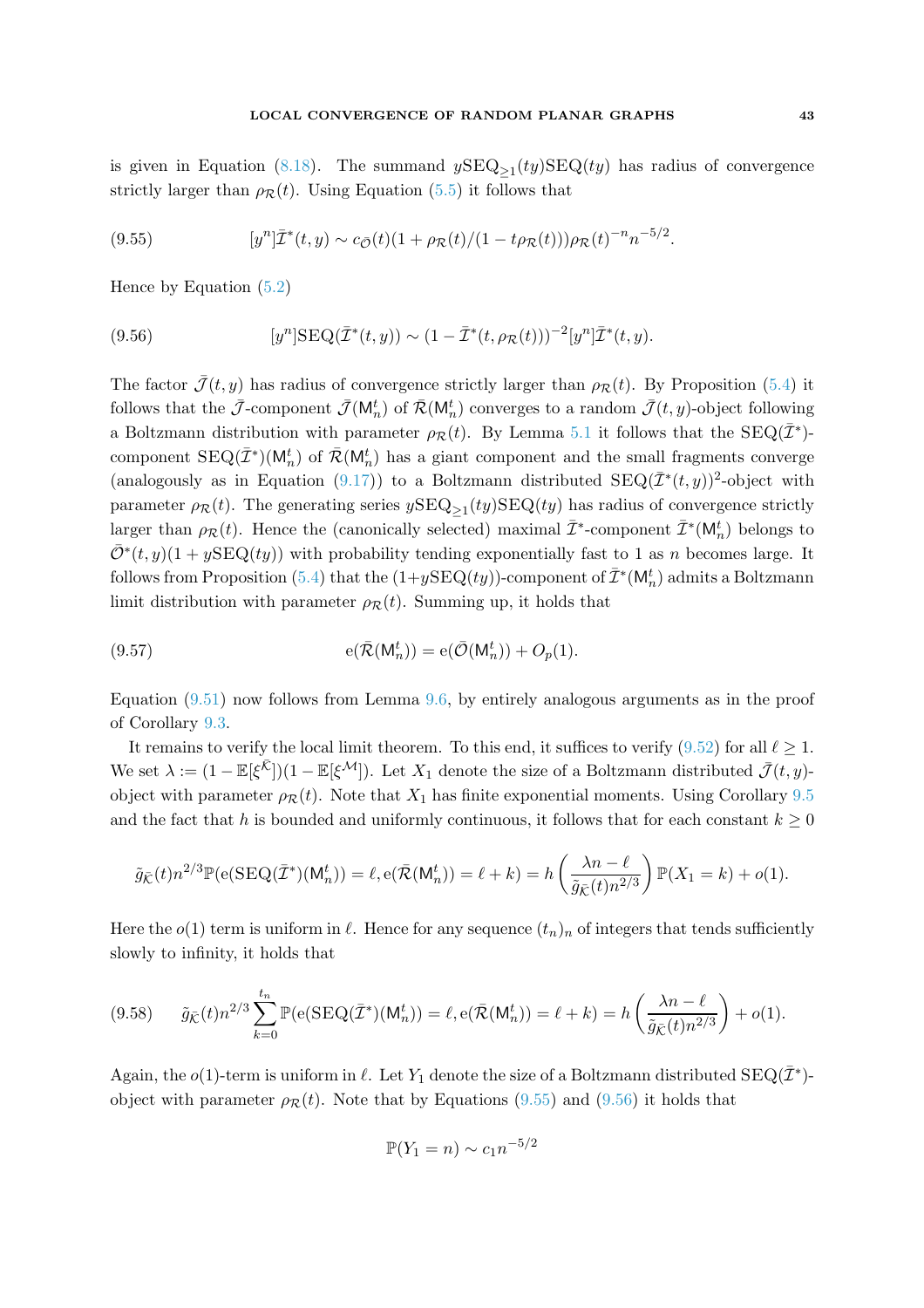### 44 BENEDIKT STUFLER

for some constant  $c_1 > 0$ . Using Corollary [9.5,](#page-32-2) Equation [\(5.6\)](#page-13-3) and [\(5.8\)](#page-14-2), and the fact that h is bounded, it follows that

<span id="page-43-0"></span>(9.59) 
$$
\tilde{g}_{\bar{K}}(t)n^{2/3} \sum_{t_n \leq k \leq n} \mathbb{P}(\mathbf{e}(\text{SEQ}(\bar{\mathcal{I}}^*)(\mathsf{M}_n^t)) = \ell, \mathbf{e}(\bar{\mathcal{R}}(\mathsf{M}_n^t)) = \ell + k)
$$

$$
= \sum_{t_n \leq k \leq n} \left( h\left(\frac{\lambda n - \ell}{\tilde{g}_{\bar{K}}(t)n^{2/3}}\right) + o(1) \right) \frac{\mathbb{P}(X_1 = k)\mathbb{P}(Y_1 = \ell)}{\mathbb{P}(X_1 + Y_1 = \ell + k)}
$$

$$
\leq O(1) \sum_{t_n \leq k \leq n} \mathbb{P}(X_1 = k) \left(1 + \frac{k}{\ell}\right)^{5/2}.
$$

This bound tends to zero uniformly for all  $\ell \geq 1$ , since  $X_1$  has finite exponential moments. Combining Equations [\(9.58\)](#page-42-2) and [\(9.59\)](#page-43-0) yields

<span id="page-43-1"></span>(9.60) 
$$
\mathbb{P}(\mathbf{e}(\text{SEQ}(\bar{\mathcal{I}}^*)(\mathsf{M}_n^t)) = \ell) = \frac{1}{\tilde{g}_{\bar{\mathcal{K}}}(t)n^{2/3}} \left( h\left(\frac{\lambda n - \ell}{\tilde{g}_{\bar{\mathcal{K}}}(t)n^{2/3}}\right) + o(1)\right).
$$

By identical arguments as in the proof of Corollary [9.4,](#page-31-2) it follows that

(9.61) 
$$
\mathbb{P}(\mathbf{e}(\bar{\mathcal{I}}^*(\mathsf{M}_n^t)) = \ell) = \frac{1}{\tilde{g}_{\bar{\mathcal{K}}}(t)n^{2/3}} \left( h\left(\frac{\lambda n - \ell}{\tilde{g}_{\bar{\mathcal{K}}}(t)n^{2/3}}\right) + o(1) \right).
$$

Using identical arguments as for Equations [\(9.58\)](#page-42-2), [\(9.59\)](#page-43-0), and [\(9.60\)](#page-43-1), it follows that

(9.62) 
$$
\mathbb{P}(\mathbf{e}(\bar{\mathcal{O}}(\mathsf{M}_n^t)) = \ell) = \frac{1}{\tilde{g}_{\bar{\mathcal{K}}}(t)n^{2/3}} \left( h\left(\frac{\lambda n - \ell}{\tilde{g}_{\bar{\mathcal{K}}}(t)n^{2/3}}\right) + o(1) \right).
$$

9.5. Transfer between different mixtures. — In the preceding arguments, we transferred properties of  $M_n^t$  to different cores:  $\mathcal{V}(M_n^t)$ ,  $\bar{\mathcal{K}}(M_n^t)$ ,  $\bar{\mathcal{R}}(M_n^t)$ , and  $\bar{\mathcal{O}}(M_n^t)$ . It is an important subtlety of these arguments that each of these cores has a *random* number of edges, for which we deduced a local limit theorem with a 3/2-stable limit law. Conditioned on having a fixed number k of edges, each core gets drawn with probability proportional to its weight (defined by putting weight  $t$  at vertices) among all  $k$ -edge elements of its corresponding class. That is, each core is a mixture of random weighted objects.

**9.5.1.** An absolute continuity relation.  $\qquad$  Let us observe that we have a certain degree of freedom in changing these mixtures. To this end, suppose that S is a space and let  $\mathfrak{B}(S)$  denote its Borel  $\sigma$ -algebra. Let  $(\mathsf{S}_n)_n$  denote a sequence of S-valued random variables. Let  $X_n$  and  $Y_n$ denote random integers, each being independent from  $(S_n)_n$ . Suppose that there are constants  $\mu_X, \mu_Y, g_X, g_Y > 0$  such that

<span id="page-43-2"></span>(9.63) 
$$
\mathbb{P}(X_n = \ell) = \frac{1}{g_X n^{2/3}} \left( h \left( \frac{\mu_X n - \ell}{g_X n^{2/3}} \right) + o(1) \right)
$$

and

<span id="page-43-3"></span>(9.64) 
$$
\mathbb{P}(Y_n = \ell) = \frac{1}{g_Y n^{2/3}} \left( h \left( \frac{\mu_Y n - \ell}{g_Y n^{2/3}} \right) + o(1) \right)
$$

<span id="page-43-4"></span>uniformly for all  $\ell \in \mathbb{Z}$ .

LEMMA 9.8. – Let  $s_n = |n^{\mu_Y}_{\mu_X}|$  $\frac{\mu_Y}{\mu_X}$ .  $\Box$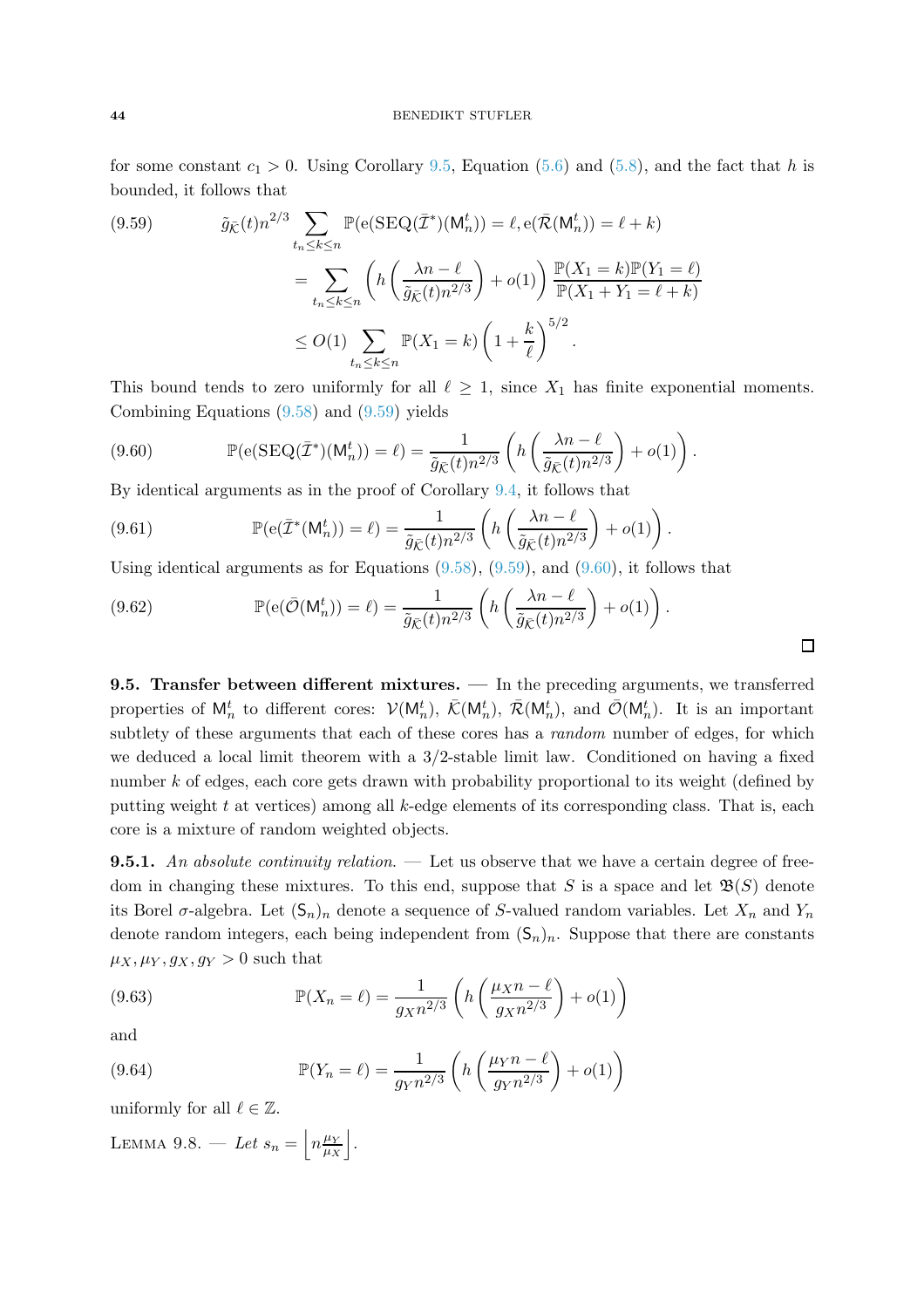1. For each  $\epsilon > 0$  there are constants  $0 < c < C$  and  $N_0 > 0$  such that for all  $n \geq n_0$  and all events  $\mathcal{E} \in \mathfrak{B}(S)$ 

<span id="page-44-0"></span>(9.65) 
$$
c\mathbb{P}(\mathsf{S}_{X_{s_n}}\in\mathcal{E})-\epsilon\leq \mathbb{P}(\mathsf{S}_{Y_n}\in\mathcal{E})\leq C\mathbb{P}(\mathsf{S}_{X_{s_n}}\in\mathcal{E})+\epsilon.
$$

- 2. If  $(S_{X_n})_{n\geq 1}$  is uniformly tight, then so is  $(S_{Y_n})_{n\geq 1}$ .
- 3. If  $S_{X_n} \in \mathcal{E}$  holds with high probability, then so does  $S_{Y_n} \in \mathcal{E}$ .
- 4. In the case where  $S = \mathfrak{G}$  or  $S = \mathfrak{M}$  (defined in Section [2\)](#page-4-0), quenched local convergence of  $S_{X_n}$  to a deterministic law  $\mu$  implies quenched local convergence of  $S_{Y_n}$  to  $\mu$ .

*Proof.* — Using Equations [\(9.63\)](#page-43-2) and [\(9.64\)](#page-43-3) (and the fact that the density function h is bounded, uniformly continuous and positive) it follows that for each constant  $M > 0$  there are constants  $0 < c_M < C_M$  such that uniformly for all integers  $k = \mu_Y n + xn^{2/3}$  with  $|x| \leq M$ 

(9.66) 
$$
\frac{\mathbb{P}(X_{s_n} = k)}{\mathbb{P}(Y_n = k)} = \frac{g_Y h\left(\frac{x}{g_X(\mu_Y/\mu_X)^{2/3}}\right) + o(1)}{g_X(\frac{\mu_Y}{\mu_X})^{2/3} h\left(\frac{x}{g_Y}\right) + o(1)} \in [c_M + o(1), C_M + o(1)].
$$

This yields

$$
\mathbb{P}(\mathsf{S}_{Y_n} \in \mathcal{E}) \le \mathbb{P}(|Y_n - \mu_Y n| \ge Mn^{2/3}) + \sum_{k \in n\mu_Y \pm Mn^{2/3}} \mathbb{P}(Y_n = k) \mathbb{P}(\mathsf{S}_k \in \mathcal{E})
$$
  
\n
$$
\le \mathbb{P}(|Y_n - \mu_Y n| \ge Mn^{2/3}) + (C_M + o(1)) \sum_{k \in n\mu_Y \pm Mn^{2/3}} \mathbb{P}(X_{s_n} = k) \mathbb{P}(\mathsf{S}_k \in \mathcal{E})
$$
  
\n
$$
\le o(1) + \mathbb{P}(|Y_n - \mu_Y n| \ge Mn^{2/3}) + C_M \mathbb{P}(\mathsf{S}_{X_{s_n}} \in \mathcal{E}),
$$

with an  $o(1)$  term that only depends on M and n. Likewise

$$
\mathbb{P}(\mathsf{S}_{Y_n} \in \mathcal{E}) \ge o(1) - \mathbb{P}(|X_{s_n} - \mu_Y n| \ge Mn^{2/3}) + c_M \mathbb{P}(\mathsf{S}_{X_{s_n}} \in \mathcal{E}).
$$

Given  $\epsilon > 0$ , it follows from Equations [\(9.63\)](#page-43-2) and [\(9.64\)](#page-43-3) that we may select M sufficiently large such that

$$
\mathbb{P}(|Y_n - \mu_Y| \ge Mn^{2/3}) \le \epsilon/2 \quad \text{and} \quad \mathbb{P}(|X_{s_n} - \mu_X| \ge Mn^{2/3}) \le \epsilon/2.
$$

This verifies Inequality [\(9.65\)](#page-44-0).

As for the second claim, suppose that  $(S_{X_n})_{n\geq 1}$  is uniformly tight. Let  $\epsilon > 0$  be given. Then there is a compact subset  $K_0 \subset X$  with  $\mathbb{P}(\mathsf{S}_{X_n} \notin K_0) \leq \epsilon/2$  for all n. By Inequality [\(9.65\)](#page-44-0) it follows that there is a constant  $N_0$  with  $\mathbb{P}(\mathsf{S}_{Y_n} \notin K_0) \leq \epsilon$  for all  $n \geq N_0$ . For each  $1 \leq i \leq N_0$ there is a compact subset  $K_i \subset S$  with  $\mathbb{P}(\mathsf{S}_{Y_i} \notin K_i) \leq \epsilon$ , hence  $K = \bigcup_{i=0}^{N_0} K_i$  is compact and satisfies  $\mathbb{P}(\mathsf{S}_{Y_n} \notin K) \leq \epsilon$  for all  $n \geq 1$ .

The third claim follows directly from Inequality [\(9.65\)](#page-44-0).

As for the fourth, Proposition [2.1](#page-5-0) implies that quenched local convergence corresponds to convergence in probability of the percentage of vertices / corners with an (arbitrary but fixed) radius  $r \geq 1$  neighbourhood having an (arbitrary but fixed) shape M. Hence if  $\mathsf{S}_{X_n}$  converges in the quenched sense to a deterministic limit law  $\mu$ , then this percentage of specified points in  $S_{X_n}$  converges in probability to a constant  $p_{r,M}$  given by the corresponding  $\mu$ -probability. The third claim now implies that the same holds for  $\mathsf{S}_{Y_n}$ , yielding quenched convergence of  $\mathsf{S}_{Y_n}$ .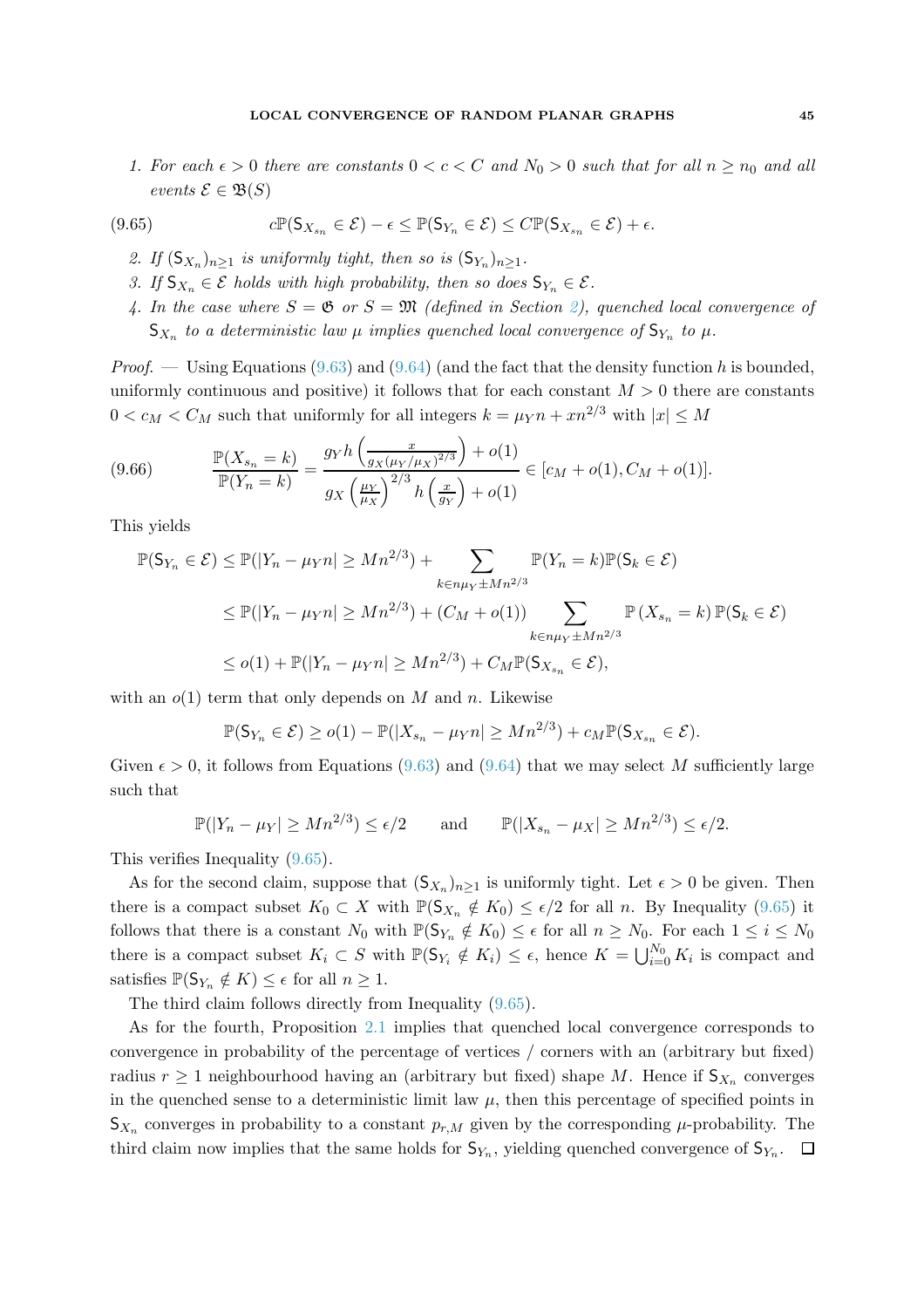**9.6.** An application to random 2-connected planar maps. — Let  $\mathsf{V}_n^t$  denote the random non-separable planar map with n edges drawn with probability proportional to the weight  $t^{v(\cdot)}$ . Recall that in Lemma [9.2](#page-27-0) we established a quenched local limit  $\hat{\mathsf{V}}^t$  of the core  $\mathcal{V}(\mathsf{M}_n^t)$ .

<span id="page-45-0"></span>THEOREM 9.9. — Letting  $c_n$  denote a uniformly selected corner of  $\mathsf{V}^t_n$ , it holds that

(9.67)  $\mathbb{P}((\mathsf{V}_n^t, c_n) | \mathsf{V}_n^t) \xrightarrow{p} \mathfrak{L}(\hat{\mathsf{V}}^t).$ 

We call  $\hat{\mathsf{V}}^t$  the uniform infinite non-separable planar map with weight t at vertices.

The limit  $\hat{M}^t$  may be constructed from the uniform infinite non-separable map  $\hat{V}^t$  by inserting independent random planar maps (with explicit distributions) at each corner of the uniform infinite non-separable planar map, see [Stufler](#page-61-2) [\(2016](#page-61-2), Thm. 6.59). The asymptotic degree distribution of  $\mathsf{V}_n^1$  was established in prior works by [Drmota and Panagiotou](#page-58-2) [\(2013](#page-58-2)).

*Proof of Theorem [9.9](#page-45-0).* — By Lemma [9.7,](#page-41-2) the  $\bar{\mathcal{O}}$ -core  $\bar{\mathcal{O}}(\mathsf{M}_n^t)$  admits a quenched limit  $\hat{\bar{\mathsf{O}}}^t$  in the local topology, and

$$
\mathbb{P}(\mathbf{e}(\bar{\mathcal{O}}(\mathsf{M}_n^t)) = \ell) = \frac{1}{\tilde{g}_{\bar{\mathcal{K}}}(t)n^{2/3}} \left( h\left( \frac{(1 - \mathbb{E}[\xi^{\bar{\mathcal{K}}}]) (1 - \mathbb{E}[\xi^{\mathcal{M}}])n - \ell}{\tilde{g}_{\bar{\mathcal{K}}}(t)n^{2/3}} \right) + o(1) \right).
$$

uniformly for  $\ell \in \mathbb{Z}$ . We may define the cores  $\bar{\mathcal{K}}(\mathsf{V}_n^t)$ ,  $\bar{\mathcal{R}}(\mathsf{V}_n^t)$  and  $\bar{\mathcal{O}}(\mathsf{V}_n^t)$  analogously as for  $\mathsf{M}_n$ , and by analogous arguments it follows that

(9.68) 
$$
\mathbb{P}(e(\bar{O}(V_n^t)) = \ell) = \frac{1}{g(t)n^{2/3}} \left( h\left(\frac{(1 - \mathbb{E}[\xi^{\bar{K}}])n - \ell}{g(t)n^{2/3}}\right) + o(1) \right)
$$

for some constant  $g(t) > 0$ . By Lemma [9.8](#page-43-4) it follows that  $\hat{\bar{O}}^t$  is also the quenched local limit of  $\bar{\mathcal{O}}(\mathsf{V}_n^t)$ . The arguments in the proof of Lemma [9.7,](#page-41-2) that pass quenched local convergence of a large random  $\bar{\mathcal{R}}$ -structure down to its giant  $\bar{\mathcal{O}}$ -core, also entail, conversely, that convergence of such a  $\bar{\mathcal{O}}$ -core entails convergence of the  $\bar{\mathcal{R}}$  structure. Hence  $\hat{\bar{\mathsf{R}}}^t$  is also the quenched local limit of  $\bar{\mathcal{R}}(\mathsf{V}_n^t)$ . Likewise, the arguments in the proof of Lemma [9.6,](#page-33-0) that pass convergence from a large random  $\bar{\mathcal{K}}$ -structure down to its  $\bar{\mathcal{R}}$ -core, easily imply that convergence of the  $\bar{\mathcal{R}}$ -core implies convergence of the  $\bar{\mathcal{K}}$ -structure. Hence  $\bar{\mathcal{K}}(\mathsf{V}_n^t)$  admits  $\hat{\mathsf{K}}^t$  as quenched local limit. The same goes for Corollary [9.3,](#page-30-1) yielding that  $\hat{\mathsf{V}}^t$  is the quenched local limit of  $\mathsf{V}_n^t$ .  $\Box$ 

**9.7.** K-networks. — We let  $K_n^t$  denote a random K-network, drawn with probability proportional to its weight given by  $t^{\mathbf{v}(\cdot)}$ . Equation [\(6.18\)](#page-18-1), that is  $\mathcal{K} \equiv y\mathcal{R}(x,\mathcal{K})$ , and the discussion in Section [4.2](#page-11-2) imply that  $\mathcal{R}$ -enriched plane trees may be transformed into  $\mathcal{K}$ -networks. The network corresponding to such an enriched tree  $(T, \beta)$  with n vertices has n edges and gets constructed as follows. The  $\mathcal R$ -structure  $\beta(o)$  corresponding to the root-vertex  $o$  of  $T$  is a network with  $d_T^+$  $\frac{+}{T}(o)$ regular edges and an additional "terminal" edge. The regular edges correspond bijectively to the fringe subtrees dangling from o. The total network gets constructed recursively by replacing each regular edge by the network corresponding to its fringe subtree. The terminal edge corresponds to the factor y in  $\mathcal{K} \equiv y\mathcal{R}(x,\mathcal{K})$ .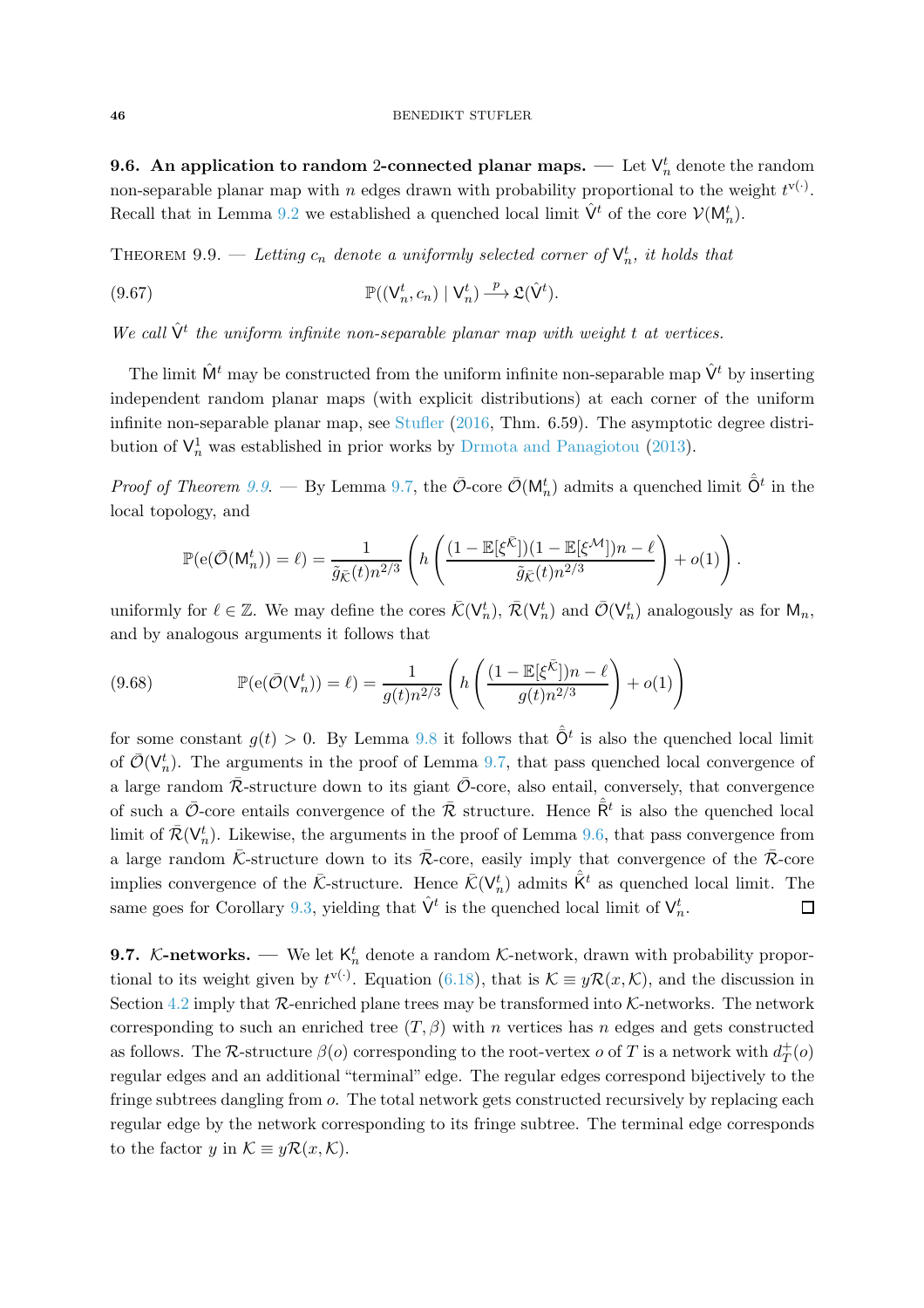### LOCAL CONVERGENCE OF RANDOM PLANAR GRAPHS 47

We let  $\mathsf{T}_{n}^{\mathcal{K}}$  denote the simply generated tree with weight-sequence  $(\omega_{k}^{\mathcal{K}})_{k\geq0}$  given by

(9.69) 
$$
\omega_k^{\mathcal{K}} = [y^k] \mathcal{R}(t, y).
$$

For each vertex v of  $\mathsf{T}_n^{\mathcal{K}}$  we draw a  $d_{\mathsf{T}_n^{\mathcal{K}}}^+$ -sized R-structure  $\beta_n^{\mathcal{K}}(v)$  with probability proportional to its weight. Lemma [4.2](#page-11-1) implies that the random  $K$ -structure corresponding to the random enriched plane tree  $(\mathsf{T}^{\mathcal{K}}_n, \beta^{\mathcal{K}}_n)$  is distributed like  $\mathsf{K}^t_n$ .

Inequality [\(8.42\)](#page-25-0), Equation [\(8.43\)](#page-25-1), and Lemma [3.1](#page-7-1) imply that the simply generated tree  $\mathsf{T}_n^{\mathcal{K}}$ is distributed like a Galton–Watson tree  $\mathsf{T}^{\mathcal{K}}$  conditioned on having n vertices, with offspring distribution  $\xi^{\mathcal{K}}$  satisfying

(9.70) 
$$
\mathbb{E}[\xi^{\mathcal{K}}] < 1 \quad \text{and} \quad \mathbb{P}(\xi^{\mathcal{K}} = n) \sim \frac{c_{\mathcal{R}}(t)}{\mathcal{R}(t, \rho_{\mathcal{R}}(t))} n^{-5/2}.
$$

Lemma [3.2](#page-8-2) entails that there is a constant  $g<sub>K</sub>(t) > 0$  such that the largest R-component  $\mathcal{R}(\mathsf{K}_n^t)$  satisfies

<span id="page-46-1"></span>(9.71) 
$$
\mathbb{P}(e(\mathcal{R}(K_n^t)) = \ell) = \frac{1}{g_{\mathcal{K}}(t)n^{2/3}} \left( h\left(\frac{(1 - \mathbb{E}[\xi^{\mathcal{K}}])n - \ell}{g_{\mathcal{K}}(t)n^{2/3}}\right) + o(1) \right)
$$

uniformly for all  $\ell \in \mathbb{Z}$ .

Similarly as we defined the class of networks  $\overline{O}$ , we let

$$
(9.72)\qquad \qquad \mathcal{O} := \mathcal{F}_{0,1}(x, y \text{SEQ}(xy))
$$

denote the pendant of networks obtained by blowing up regular edges of  $\mathcal{F}_{0,1}$ -networks into paths. [Whitney](#page-61-10)'s theorem, see Whitney [\(1933](#page-61-10)), yields a  $1:2$  correspondence between  $\mathcal{O}$ -networks and  $\mathcal{O}$ -networks, as up to reflection any 3-connected graph has a unique embedding into the 2-sphere (and any 3-connected map has at least 4 vertices and differs from its mirror-image). Thus

<span id="page-46-0"></span>O = 1 2 (9.73) <sup>O</sup>¯.

Recall that  $R$  admits the decomposition

$$
\mathcal{R} = \mathcal{J}\text{SEQ}(\mathcal{I}^*),
$$
  

$$
y\mathcal{I}^* = \mathcal{O} + \text{SET}_{\geq 2}(\mathcal{O} + \mathcal{L}),
$$
  

$$
\mathcal{J} = \text{SET}(\mathcal{O} + \mathcal{L}).
$$

with

(9.74) 
$$
\mathcal{L} := y\mathrm{SEQ}_{\geq 1}(xy).
$$

This means an R-network consists of a  $\mathcal J$ -component and a possibly empty sequence of  $\mathcal I^*$ components. We explain this in detail:

The  $\mathcal{J}$ -component is a network consisting of the parallel composition of a (possibly empty) unordered collection of networks that are either  $\mathcal{O}\text{-networks}$  or paths of length at least 2 (corresponding to  $\mathcal{L}$ ). If the collection is empty, we interpret this as the network consisting of two poles and no regular edges.

A  $y\mathcal{I}^*$ -network is either an  $\mathcal{O}$ -network, or the parallel composition of an unordered collection of at least two networks, each being either an  $\mathcal{O}\text{-network}$  or a path of length at least two. An  $\mathcal{I}^*$ -network is a weighted network (weighted by both the fact that we have weight  $t$  at vertices,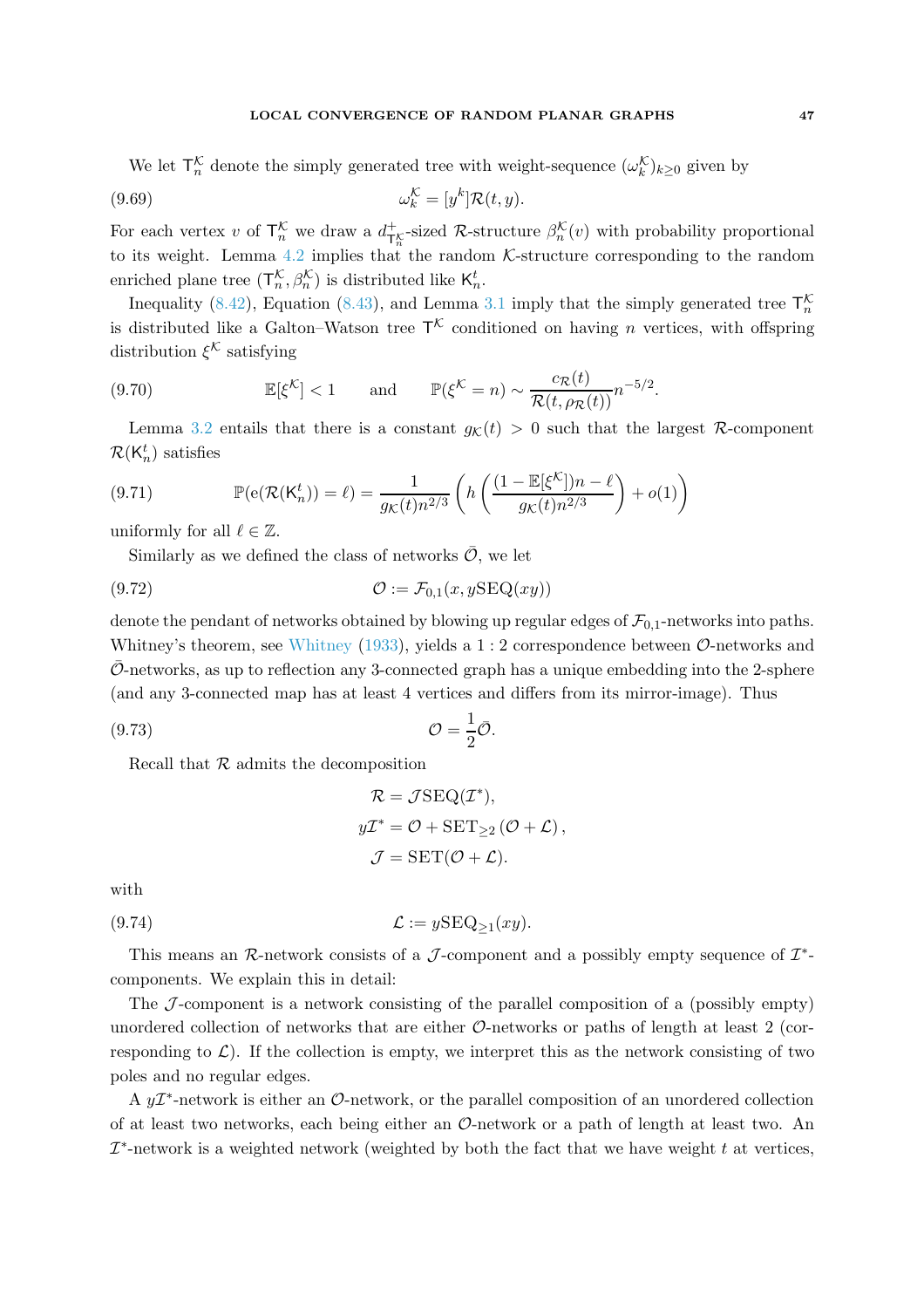### 48 BENEDIKT STUFLER

and that we divided by  $y$ ) that, in addition to the "invisible" edge between the poles, has a second distinguished "invisible" edge.

A network from

$$
\mathcal{R} = \mathcal{J}\mathrm{SEQ}(\mathcal{I}^*) = \mathcal{J} + \mathcal{J}\mathcal{I}^* + \mathcal{J}(\mathcal{I}^*)^2 + \mathcal{J}(\mathcal{I}^*)^3 \dots
$$

is either a J-network, or it belongs to  $\mathcal{J}(\mathcal{I}^*)^k$  for some  $k \geq 1$ . That is, it gets constructed as follows. Take  $k$   $\mathcal{I}^*$ -networks  $I_1, \ldots, I_k$  and a  $\mathcal{J}$ -network  $J$ . Substitute the second "invisible" edge of  $I_1$  by  $I_2$ , then the second "invisible" edge of  $I_2$  by  $I_3$ , and so on. Finally, substitute the second "invisible" edge of  $I_k$  by J.

<span id="page-47-6"></span>We let  $\mathcal{O}(\mathsf{K}_n^t)$  denote the largest  $\mathcal{O}$ -component in the decomposition of  $\mathcal{R}(\mathsf{K}_n^t)$ .

LEMMA 9.10. — 1. It holds uniformly for all  $\ell \in \mathbb{Z}$ 

<span id="page-47-2"></span>(9.75) 
$$
\mathbb{P}(\mathbf{e}(\mathcal{O}(\mathsf{K}_n^t)) = \ell) = \frac{1}{g_{\mathcal{K}}(t)n^{2/3}} \left( h\left(\frac{(1 - \mathbb{E}[\xi^{\mathcal{K}}])n - \ell}{g_{\mathcal{K}}(t)n^{2/3}}\right) + o(1) \right).
$$

2. If  $c_n^{\mathcal{R}}$  denotes a uniformly selected corner of  $\mathcal{R}(\mathsf{K}_n^t)$ , then

<span id="page-47-3"></span>(9.76) 
$$
\mathbb{P}((\mathcal{R}(\mathsf{K}_n^t), c_n^{\mathcal{R}}) \mid \mathcal{R}(\mathsf{K}_n^t)) \xrightarrow{p} \mathfrak{L}(\hat{\mathsf{O}}^t).
$$

3. There is a random infinite planar map  $\hat{\mathsf{K}}^t$  such that

<span id="page-47-4"></span>(9.77) 
$$
\mathbb{P}((\mathsf{K}_n^t, c_n^{\mathcal{K}}) \mid \mathsf{K}_n^t) \xrightarrow{p} \mathfrak{L}(\hat{\mathsf{K}}^t)
$$

with  $c_n^{\mathcal{K}}$  denoting a uniformly selected corner of  $\mathsf{K}_n^t$ . There is also a random infinite planar graph  $\hat{K}^{u,t}$  such that

<span id="page-47-5"></span>(9.78) 
$$
\mathbb{P}((\mathsf{K}_n^t, v_n^{\mathcal{K}}) \mid \mathsf{K}_n^t) \stackrel{p}{\longrightarrow} \mathfrak{L}(\hat{\mathsf{K}}^{\mathrm{u},t})
$$

with  $v_n^{\mathcal{K}}$  denoting a uniformly selected vertex of  $\mathsf{K}_n^t$ .

*Proof.* — We start with the first claim. Equation  $(9.73)$  and the singular expansion  $(8.16)$  entail

(9.79) 
$$
[y^{n}]\mathcal{O}(t,y) \sim c_{\mathcal{O}}(t)\rho_{\mathcal{R}}(t)^{-n}n^{-5/2}
$$

for some constant  $c_{\mathcal{O}}(t) > 0$ . Recall that  $\rho_{\mathcal{R}}(t) < 1/t$  by Equation [\(8.18\)](#page-23-1), so

$$
[y^n]({\mathcal O}(t,y)+{\mathcal L}(t,y))=[y^n]{\mathcal O}(t,y)(1+o(1))
$$

with the  $o(1)$  term tending exponentially fast to zero. By Proposition [5.4](#page-13-6) it follows that

<span id="page-47-0"></span>(9.80) 
$$
[y^n] \mathcal{J}(t,y) \sim c_{\mathcal{J}}(t) [y^n] \mathcal{O}(t,y),
$$

for  $c_{\mathcal{J}}(t) := \exp(\mathcal{O}(t, \rho_{\mathcal{R}}(t)) + t\rho_{\mathcal{R}}(t)^2/(1 - \rho_{\mathcal{R}}(t)))$ . It also follows that large  $\mathcal{J}$ -objects have a giant O-component with a stochastically bounded remainder that admits a limit distribution. Likewise, Propositions [5.4](#page-13-6) and [5.5](#page-14-3) entail that

(9.81) 
$$
[y^n] \mathcal{I}^*(t, y) \sim c_{\mathcal{I}^*}(t) [y^n] \mathcal{O}(t, y)
$$

for some constant  $c_{\mathcal{I}^*}(t) > 0$ . This yields

<span id="page-47-1"></span>(9.82) 
$$
[y^{n}] \text{SEQ}(\mathcal{I}^*(t,y)) \sim (1 - \mathcal{I}^*(t, \rho_{\mathcal{R}}(t)))^{-2} c_{\mathcal{I}^*}(t) [y^{n}] \mathcal{O}(t,y).
$$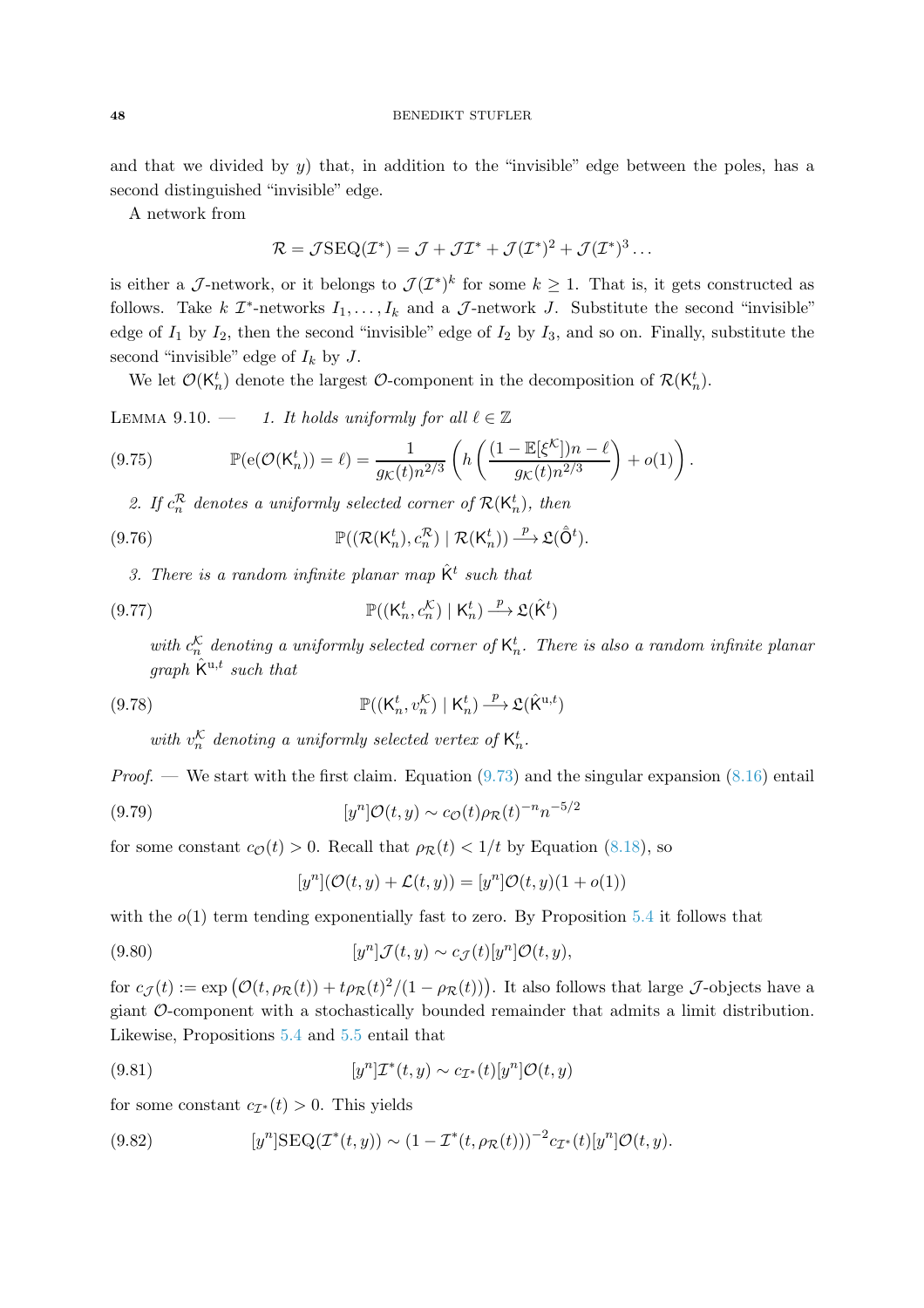It also follows that large  $\mathcal{I}^*$ -objects have a giant  $\frac{1}{y}\mathcal{O}(t, y)$ -component (corresponding canonically to an  $\mathcal{O}\text{-structure}$ , with a stochastically bounded remainder that admits a limit distribu-tion. By Proposition [5.5](#page-14-3) and Equation [\(9.71\)](#page-46-1) it follows that  $\mathcal{R}(\mathsf{K}_n^t)$  has a giant  $\mathcal{O}\text{-component}$ and a stochastically bounded remainder admitting a limit distribution. In particular,

<span id="page-48-2"></span>(9.83) 
$$
e(\mathcal{R}(K_n^t)) = e(\mathcal{O}(K_n^t)) + O_p(1).
$$

We let  $\mathcal{J}(\mathsf{K}_n^t)$  denote the  $\mathcal{J}$ -component of  $\mathcal{R}(\mathsf{K}_n^t)$ , and set  $X_n = \mathsf{e}(\mathcal{J}(\mathsf{K}_n^t))$ . Likewise, we let  $\text{SEQ}(\mathcal{I}^*)(\mathsf{K}_n^t)$  be the  $\text{SEQ}(\mathcal{I}^*)$ -component and let  $Y_n$  denote its size. For any integer  $m \geq 0$  it holds that

<span id="page-48-0"></span>(9.84) 
$$
((X_n, Y_n) | e(\mathcal{R}(K_n^t)) = m) \stackrel{d}{=} ((X, Y) | X + Y = m)
$$

with X and Y denoting the sizes of Boltzmann distributed  $\mathcal{J}(t, y)$  and  $\text{SEQ}(\mathcal{I}^*(t, y))$  objects with parameter  $\rho_R(t)$ . It follows from [Stufler](#page-61-3) [\(2019a](#page-61-3), Eq. (2.10)) that there is a constant  $\epsilon > 0$ such that

<span id="page-48-1"></span>(9.85) 
$$
\mathbb{P}(\mathsf{e}(\mathcal{R}(\mathsf{K}_n^t)) \le \epsilon n/\log n) = \mathbb{P}(\Delta(\mathsf{T}_n^{\mathcal{K}}) \le \epsilon n/\log n) = o(n^{-2/3}).
$$

With foresight we set  $t_n := \lfloor n^{\delta} \rfloor$  for some constant  $\delta$  satisfying  $4/9 < \delta < 1$ . Using Equations  $(9.84)$  and  $(9.85)$  as well as the asymptotics  $(9.80)$  and  $(9.82)$  it follows that

$$
n^{2/3} \mathbb{P}(t_n \le X_n \le e(\mathcal{R}(K_n^t)) - t_n) = o(1) + n^{2/3} \sum_{r = \epsilon n/\log n}^{n} \mathbb{P}(e(\mathcal{R}(K_n^t)) = r) \sum_{s = t_n}^{r - t_n} \frac{\mathbb{P}(X = s) \mathbb{P}(Y = r - s)}{\mathbb{P}(X + Y = r)}
$$
  
=  $o(1) + O(n^{2/3}) \sum_{r = \epsilon n/\log n}^{n} \mathbb{P}(e(\mathcal{R}(K_n^t)) = r) \sum_{s = t_n}^{r - t_n} \left(s \frac{(r - s)}{r}\right)^{-5/2}$   
=  $o(1) + O(n^{2/3}) t_n^{-3/2}$   
=  $o(1).$ 

This entails that  $\mathbb{P}(e(\mathcal{O}(K_n^t)) = \ell)$  may be written as

$$
o(n^{-2/3}) + \sum_{r = \epsilon n/\log n}^{n} \frac{\mathbb{P}(e(\mathcal{R}(K_n^t)) = r)}{\mathbb{P}(X + Y = r)} \sum_{s=0}^{t_n} (\mathbb{P}(X = r - s)\mathbb{P}(Y = s)A + \mathbb{P}(X = s)\mathbb{P}(Y = r - s)B).
$$

Here A denotes the probability that the size of the largest  $\mathcal{O}$ -component found in the decomposition of a pair of a random s-sized  $\text{SEQ}(\mathcal{I}^*(t, y))$ -structure and a random  $(r - s)$ -sized  $\mathcal{J}(t, y)$ structure equals precisely  $\ell$ . The probability B is defined analogously for a random  $(r - s)$ -sized  $\text{SEQ}(\mathcal{I}^*(t, y))$ -structure and a random s-sized  $\mathcal{J}(t, y)$ -structure.

We would like to replace A and B by the corresponding probabilities that involve only the  $r - s$  sized components. To this end, let  $\delta'$  be a fixed constant satisfying  $\delta < \delta' < 1$ . It follows from Proposition [5.2](#page-13-5) that the probability for the size of the largest  $\mathcal{O}$ -component in an  $r - s \ge \Theta(n/\log n)$  sized random  $\mathcal{J}(t, y)$ -structure to be smaller than  $n^{\delta'}$  decays faster than any power of  $1/n$ . The same goes for the largest  $\mathcal{I}^*(t, y)$ -structure in a random  $r - s$ sized  $\text{SEQ}(\mathcal{I}^*(t, y))$ -structure. As  $\mathcal{L}(t, y)$  has radius of convergence strictly larger than  $\rho_{\mathcal{R}}(t)$ ,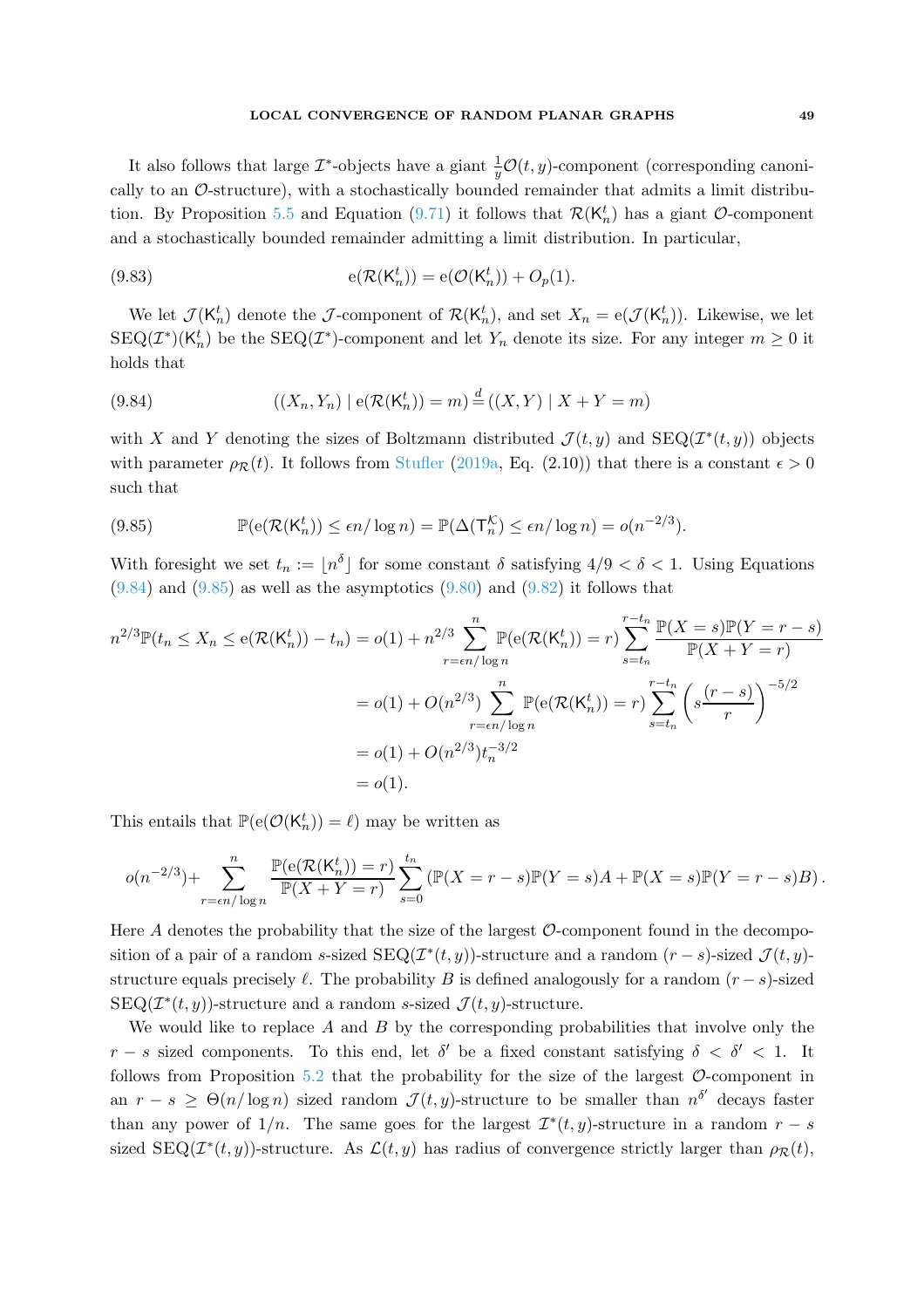### 50 BENEDIKT STUFLER

it follows that the total variational distance between a random  $m$ -sized  $y\mathcal{I}^*$ -structure and a random m-sized

<span id="page-49-2"></span>(9.86) 
$$
\mathcal{L} + y\mathcal{I}^* = \text{SET}_{\geq 1}(\mathcal{O} + \mathcal{L})
$$

is exponentially small in m as  $m \to \infty$ . This allows us to apply Proposition [5.2](#page-13-5) again, yielding that the probability for the largest  $\mathcal{O}$ -component within the largest  $\mathcal{I}^*(t, y)$  in a random  $(r - s)$ sized  $\text{SEQ}(\mathcal{I}^*(t, y))$ -structure to be less than  $n^{\delta'}$  tends to zero faster than any power of  $1/n$ .

Summing up, we may assume that

<span id="page-49-1"></span>
$$
\ell \ge n^{\delta'} \tag{9.87}
$$

and replace the constants A and B in the previous expression for  $\mathbb{P}(\mathsf{e}(\mathcal{O}(\mathsf{K}_n^t)) = \ell)$  by constants  $\tilde{A}$  and  $\tilde{B}$ , with  $\tilde{A}$  the probability for the size of the largest  $\mathcal{O}$ -component in a random  $(r - s)$ sized  $\mathcal{J}(t, y)$ -structure to equal  $\ell$ , and  $\tilde{B}$  analogously the probability for the size of the largest  $\mathcal{O}$ -component in a random  $(r - s)$ -sized  $\text{SEQ}(\mathcal{I}^*(t, y))$ -structure to equal  $\ell$ .

There is a constant  $0 < p < 1$  such that uniformly for all  $r \geq \epsilon n / \log n$  and all  $0 \leq s \leq t_n$ 

$$
\frac{\mathbb{P}(X=r-s)}{\mathbb{P}(X+Y=r)} \sim p \quad \text{and} \quad \frac{\mathbb{P}(Y=r-s)}{\mathbb{P}(X+Y=r)} \sim 1-p.
$$

Hence

<span id="page-49-0"></span>
$$
(9.88) \quad n^{2/3} \mathbb{P}(\mathbf{e}(\mathcal{O}(\mathsf{K}_n^t)) = \ell) = o(1) + (p + o(1))n^{2/3} \sum_{r = \epsilon n/\log n}^{n} \mathbb{P}(\mathbf{e}(\mathcal{R}(\mathsf{K}_n^t)) = r) \sum_{s=0}^{t_n} \mathbb{P}(Y = s) \tilde{A}
$$

$$
+ (1 - p + o(1))n^{2/3} \sum_{r = \epsilon n/\log n}^{n} \mathbb{P}(\mathbf{e}(\mathcal{R}(\mathsf{K}_n^t)) = r) \sum_{s=0}^{t_n} \mathbb{P}(X = s) \tilde{B}.
$$

Let  $(s_n)_n$  denote an arbitrary sequence of positive integers satisfying  $s_n \leq t_n$  and  $s_n \to \infty$ . We are going to argue that in Equation [\(9.88\)](#page-49-0) only summands with  $0 \leq s \leq s_n$  contribute, regardless how slowly  $s_n$  tends to infinity. We start with the sum involving A. Let Z denote the size of a random Boltzmann distributed  $\mathcal{O}(t, y)$ -object. By Proposition [5.2](#page-13-5) and the fact that  $\mathcal{L}(t, y)$  has radius of convergence strictly larger than  $\rho_{\mathcal{R}}(t)$  it follows that uniformly for  $\epsilon n/\log n \leq r \leq n$  and  $s_n \leq s \leq t_n$ 

(9.89) 
$$
\tilde{A} \leq E_n + C \frac{\mathbb{P}(Z = \ell) \mathbb{P}(Z = r - s - \ell)}{\mathbb{P}(Z = r - s)} \exp\left(-\frac{r - s - \ell}{\ell}\right) \mathbb{1}_{\ell \leq r - s}
$$

for some constant  $C > 0$  and an error term  $E_n$  that depends only on n and tends to zero faster than any power of  $1/n$ . (Here's a detailed justification:  $E_n$  is bounded by the probability that the largest  $O + \mathcal{L}$ -component in the random  $(r - s)$ -sized  $\mathcal{J}(t, y) = \text{SET}(\mathcal{O} + \mathcal{L})$  structure is an L-structure. Proposition [5.2](#page-13-5) ensures that the size of this structure is at least  $n^{\delta'}$  with a probability that tends to zero faster than any power of  $1/n$ . As  $\mathcal{L}(t, y)$  has radius of convergence strictly larger than  $\rho_R(t)$ , it follows that the same holds for the decay of  $E_n$ .) Continuing the argument, we may consider the two cases  $\ell \ge (r - s)/2$  and  $\ell < (r - s)/2$  separately to obtain

$$
(9.90) \quad \frac{\mathbb{P}(Z=\ell)\mathbb{P}(Z=r-s-\ell)}{\mathbb{P}(Z=r-s)} = O(1)(\mathbb{P}(Z=\ell)\mathbb{1}_{\ell < (r-s)/2} + \mathbb{P}(Z=r-s-\ell)\mathbb{1}_{\ell \ge (r-s)/2}).
$$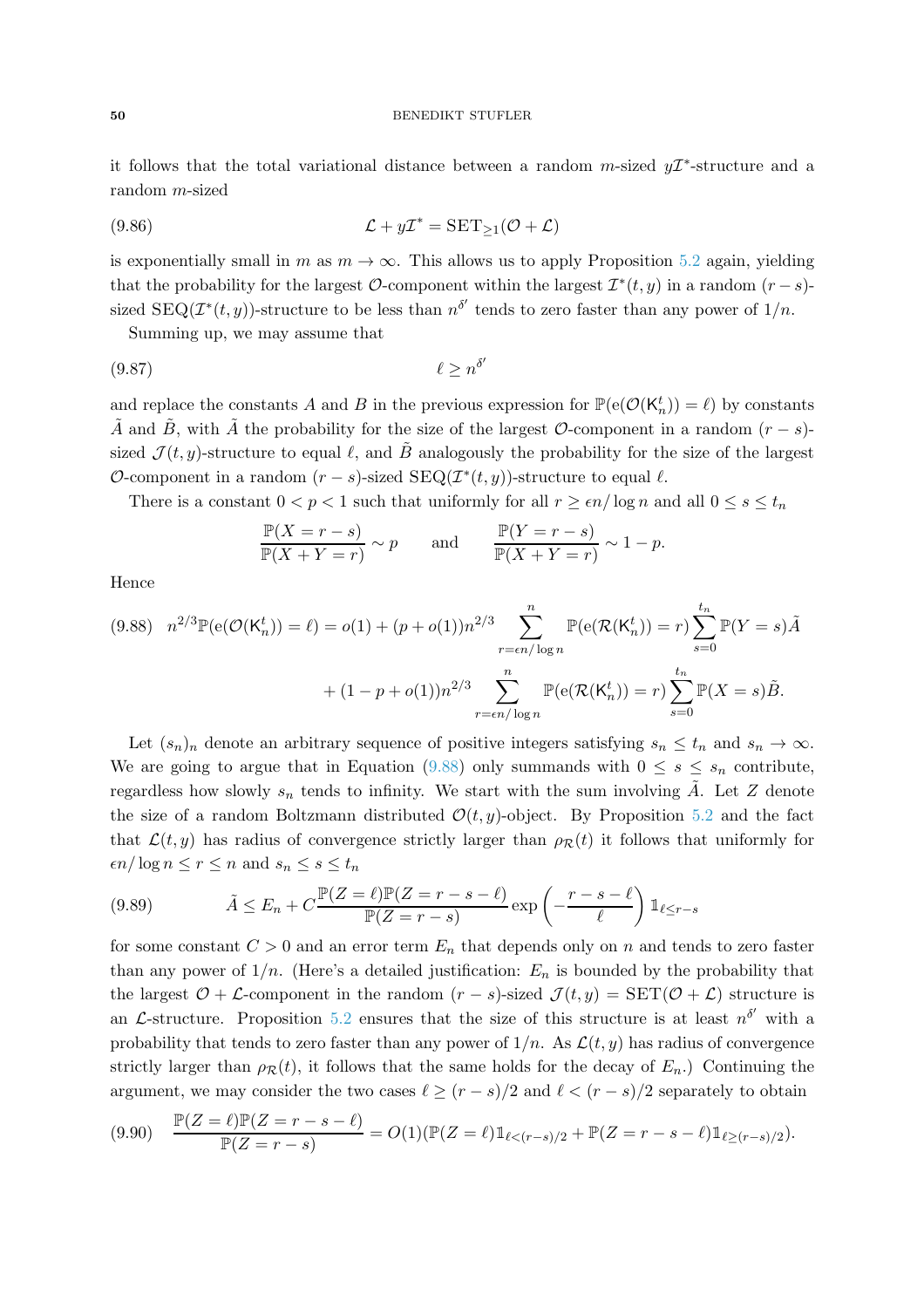Using Equation  $(9.71)$  and Inequality  $(9.87)$ , it follows that

$$
n^{2/3} \sum_{r=\epsilon n/\log n}^{n} \mathbb{P}(\mathbf{e}(\mathcal{R}(\mathsf{K}_{n}^{t})) = r) \sum_{s=s_{n}}^{t_{n}} \mathbb{P}(Y=s) \tilde{A}
$$
  
= o(1) + O(1) 
$$
\sum_{s=s_{n}}^{t_{n}} \mathbb{P}(Y=s) \sum_{r=\max(\epsilon n/\log n, \ell+s)}^{n} \left( (r-s-\ell)^{-5/2} + \mathbb{P}(Z=\ell) \exp\left(-\frac{r-s-\ell}{\ell}\right) \right)
$$
  
= o(1) + O(1) $\mathbb{P}(s_{n} \leq Y \leq t_{n}).$ 

This bound clearly tends to zero. Hence we have tight control over the size of the components, the next step is to control the deviation of  $\ell$  from  $r - s$ . For any sequence of positive integers  $(u_n)_n$  that tends to infinity it follows by the same exact bounds that

$$
n^{2/3} \sum_{r=\epsilon n/\log n}^{n} \mathbb{P}(\mathbf{e}(\mathcal{R}(\mathsf{K}_{n}^{t}))=r) \sum_{s=0}^{s_{n}} \mathbb{P}(Y=s) \tilde{A} \mathbb{1}_{r-s-\ell \geq u_{n}} = o(1).
$$

The Gibbs partition  $\mathcal{J} = \text{SET}(\mathcal{O} + \mathcal{L})$  is convergent. Hence for any constant integer  $u \geq 0$  it holds that A (a quantity that depends on  $r - s$  and  $\ell$ ) converges to a limiting probability  $a_u$ (with  $\sum_{u\geq 0} a_u = 1$ ) uniformly for all  $r, s, \ell$  with  $r - s = \ell + u$ . Moreover, the local limit theorem in Equation [\(9.71\)](#page-46-1) entails that

$$
\mathbb{P}(\mathsf{e}(\mathcal{R}(\mathsf{K}_n^t)) = \ell + x) \sim \mathbb{P}(\mathsf{e}(\mathcal{R}(\mathsf{K}_n^t)) = \ell + x)
$$

uniformly for all integers x with  $|x| = o(n^{2/3})$  and all integers  $\ell$  satisfying Inequality [\(9.87\)](#page-49-1). Hence we may choose the sequences  $(t_n)_n$  and  $(u_n)_n$  to tend to infinity sufficiently slowly so that

$$
n^{2/3} \sum_{r = \epsilon n/\log n}^{n} \sum_{s=0}^{s_n} \mathbb{P}(Y = s) \tilde{A} \mathbb{1}_{r-s-\ell \le u_n}
$$
  
=  $n^{2/3} \sum_{s=0}^{s_n} \sum_{u=0}^{u_n} \mathbb{P}(e(\mathcal{R}(K_n^t)) = \ell + u + s) \mathbb{P}(Y = s)(a_u + o(1))$   
=  $n^{2/3} \mathbb{P}(e(\mathcal{R}(K_n^t)) = \ell).$ 

Hence Equation [\(9.88\)](#page-49-0) simplifies to

<span id="page-50-0"></span>(9.91) 
$$
n^{2/3} \mathbb{P}(e(\mathcal{O}(K_n^t)) = \ell) = o(1) + pn^{2/3} \mathbb{P}(e(\mathcal{R}(K_n^t)) = \ell) + (1 - p + o(1))n^{2/3} \sum_{r = \epsilon n/\log n}^{n} \mathbb{P}(e(\mathcal{R}(K_n^t)) = r) \sum_{s=0}^{t_n} \mathbb{P}(X = s)\tilde{B},
$$

with the  $o(1)$  terms being uniform in n and all  $\ell$  satisfying Inequality [\(9.87\)](#page-49-1). We have also established above that  $n^{2/3} \mathbb{P}(e(\mathcal{O}(K_n^t)) = \ell)$  tends to zero uniformly for all  $\ell$  that do not satisfy Inequality [\(9.87\)](#page-49-1), as does the right hand side of Equation [\(9.75\)](#page-47-2). Hence the restriction on  $\ell$  is not a real restriction at all.

The double sum involving  $B$  may be treated using analogous arguments: first argue as before that we may discard all summands for which  $s_n \leq s \leq t_n$ . Then expand  $\tilde{B}$  and discard the summands for which the largest  $\mathcal{I}^*$ -component in the  $(r - s)$ -sized component is not close to  $r - s$ . Then use Equation [\(9.86\)](#page-49-2) and again the same arguments to discard all summands for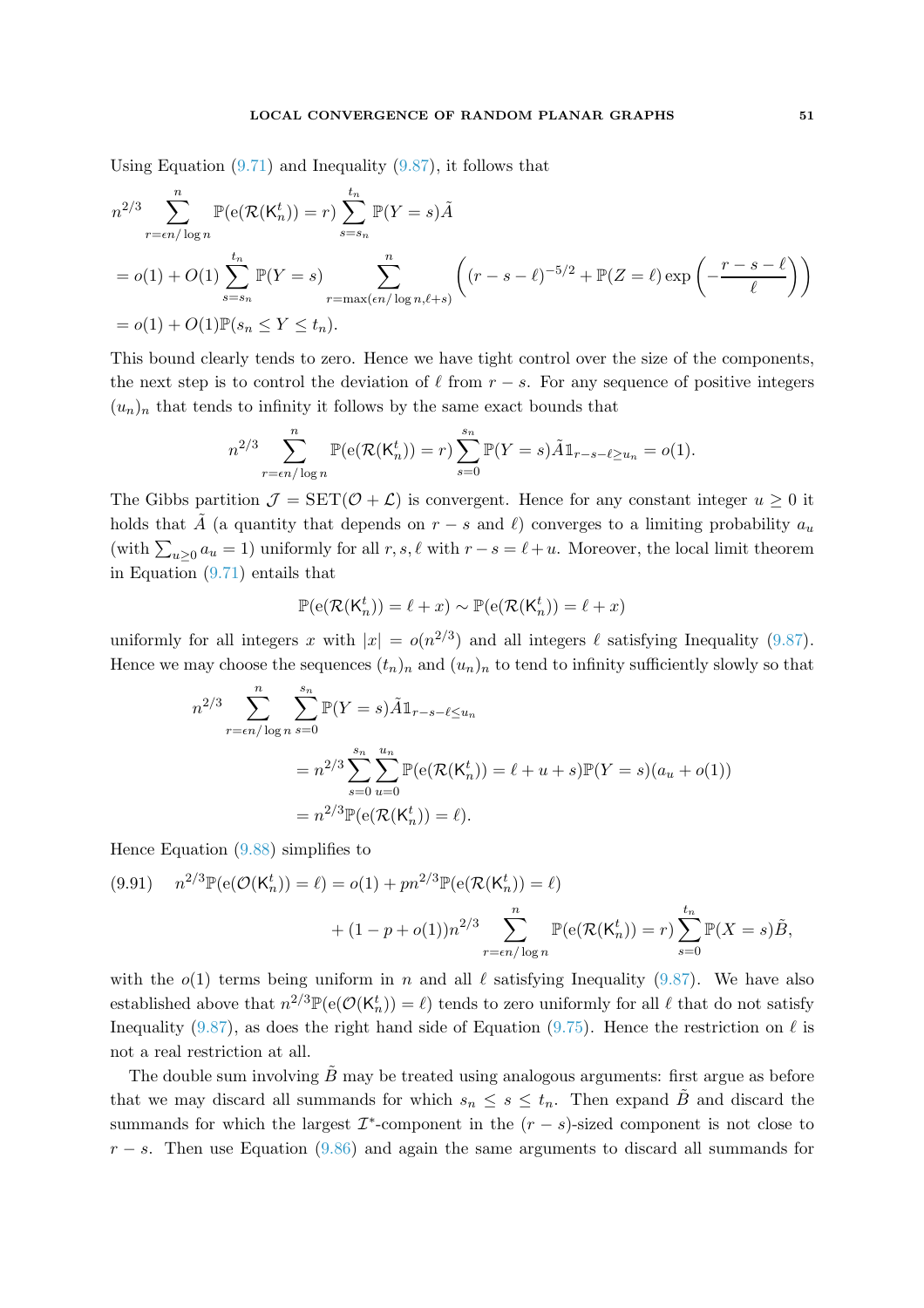which the largest  $\mathcal{O}$ -component within that largest  $\mathcal{I}^*$ -component is not close to the size of the  $\mathcal{I}^*$ -component. It is clear how to carry out each of these tedious but not difficult steps, hence we leave the details to the inclined reader.

Having taken care of the double sum involving  $B$ , Equation [\(9.91\)](#page-50-0) reduces to

(9.92) 
$$
\mathbb{P}(\mathbf{e}(\mathcal{O}(\mathsf{K}_n^t)) = \ell) = o(n^{-2/3}) + \mathbb{P}(\mathbf{e}(\mathcal{R}(\mathsf{K}_n^t)) = \ell).
$$

By Equation  $(9.71)$  this readily implies Equation  $(9.75)$ .

Equation [\(9.75\)](#page-47-2) and Lemma [9.7](#page-41-2) state local limit theorems for the sizes of the cores  $\bar{\mathcal{O}}(\mathsf{K}_n^t)$  and  $\mathcal{O}(\mathsf{K}_n^t)$ . Equation [\(9.73\)](#page-46-0) ensures that conditioned on having a common fixed size, the cores follow the same conditional distribution. This allows us to apply Lemma [9.8](#page-43-4) to transfer the quenched local limit of  $\bar{\mathcal{O}}(\mathsf{K}_n^t)$  (stated in Lemma [9.7\)](#page-41-2) to a quenched local limit theorem for  $\mathcal{O}(\mathsf{K}_n^t)$ . That is,

(9.93) 
$$
\mathbb{P}((\mathcal{O}(\mathsf{K}_n^t), v_n) | \mathcal{O}(\mathsf{K}_n^t)) \xrightarrow{p} \mathfrak{L}(\hat{\mathsf{O}}^t),
$$

with  $v_n$  denoting a uniformly selected corner of  $\mathcal{O}(\mathsf{K}_n^t)$ . Equation [\(9.83\)](#page-48-2) now allows us to argue analogously as in Corollary [9.3](#page-30-1) to deduce the local limit [\(9.76\)](#page-47-3).

It remains to show the statements directly concerning  $K_n^t$ . We may copy the proof of Lemma [9.6](#page-33-0) almost word by word, replacing all occurrences of  $\overline{K}$  and  $\overline{R}$  by K and R, to de-duce analogons to Equation [\(9.34\)](#page-34-0) and Inequality [\(9.35\)](#page-34-1). In particular,  $\mathsf{K}_n^t$  is obtained from the R-core  $\mathcal{R}(\mathsf{K}_n^t)$  by substituting edges by K-networks. For any deterministic sequence  $t_n \to \infty$ with  $t_n = o(n)$  it holds that all but  $t_n$  K-components jointly and asymptotically behave like independent copies of a network  $K^t$  that follows the Boltzmann distribution for the class  $\mathcal{K}(t, y)$ . The total number of corners in the remaining  $t_n$  components is with high probability smaller than  $t_n$  times a constant that does not depend on n. Likewise, an analogon of Equation [\(9.36\)](#page-34-2) holds, meaning that if we select two corners of  $K_n^t$  uniformly and independently at random, then their components asymptotically behave like independent copies of a size-biased version  $K^{\bullet}$  of  $K^{t}$ , and the edges corresponding to these components are asymptotically uniform edges of  $\mathcal{R}(\mathsf{K}_n^t)$ . The subsequent arguments in the proof of Lemma [9.6](#page-33-0) that pass convergence from a large random  $\bar{\mathcal{K}}$ -structure down to its  $\bar{\mathcal{R}}$ -core, also imply that conversely convergence of the  $\bar{\mathcal{R}}$ -core implies convergence of the  $\bar{K}$ -structure. As we may copy the proof of Lemma [9.6](#page-33-0) word by word (replacing all occurrences of  $\bar{\mathcal{K}}$  and  $\bar{\mathcal{R}}$  by  $\mathcal{K}$  and  $\bar{\mathcal{R}}$ ), this means that the local convergence [\(9.76\)](#page-47-3) implies the local limit [\(9.77\)](#page-47-4).

It remains to prove the local convergence [\(9.78\)](#page-47-5) with respect to the uniform distribution. We will use a transfer argument by [Drmota and Stufler](#page-58-14) [\(2018](#page-58-14)), that is based on an extension of a formula by [Liskovets](#page-60-14) [\(1999,](#page-60-14) Eq. (2.3.1)). Given an integer  $r \ge 1$  and a finite rooted graph G, the limit [\(9.77\)](#page-47-4) implies that the number  $Y_n$  of half-edges in  $\mathsf{K}_n^t$  having r-neighbourhood isomorphic to G satisfies

$$
Y_n/(2n) \xrightarrow{p} \mathbb{P}(U_r(\hat{\mathsf{K}}^t) = G).
$$

Letting  $d(G)$  denote the root-degree of G, the number  $X_n$  of vertices in  $\mathsf{K}_n^t$  having rneighbourhood isomorphic to G is given by

$$
X_n = Y_n/d(G).
$$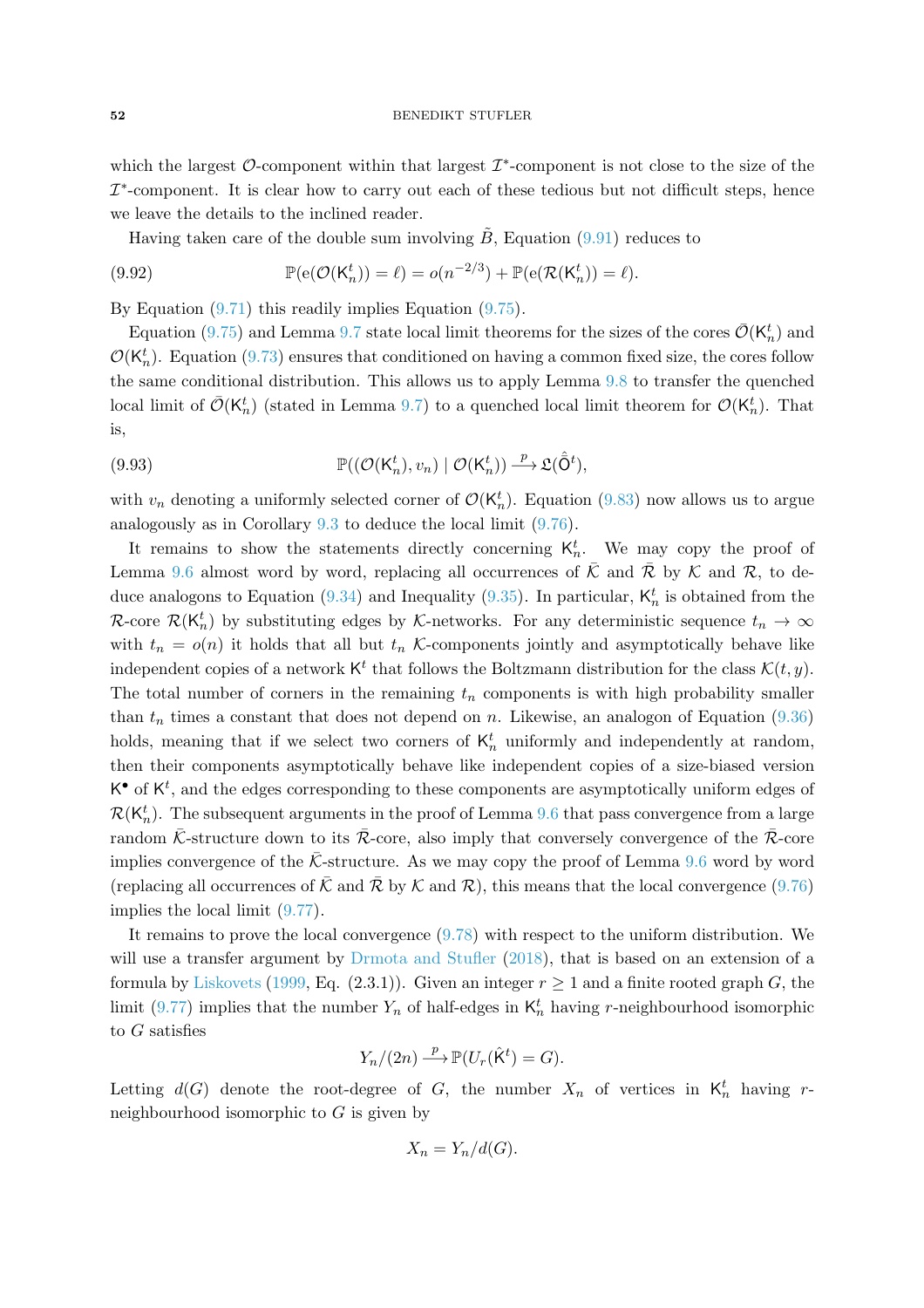By the limit [\(9.99\)](#page-52-1) below it follows that

$$
X_n/\mathbf{v}(\mathsf{K}_n^t) = Y_n/(d(G)\mathbf{v}(\mathsf{K}_n^t)) \stackrel{d}{\longrightarrow} 2\mathbb{P}(U_r(\hat{\mathsf{K}}^t) = G)/(d(G)q_1) =: p_{r,G}.
$$

We may deduce  $\sum_{G} p_{r,G} = 1$  by identical arguments as in the proof of [Drmota and Stufler](#page-58-14) [\(2018](#page-58-14), Eq. (6)), hence verifying the existence of a random infinite planar graph  $\hat{K}^{u,t}$  with

(9.94) 
$$
\mathbb{P}((\mathsf{K}_n^t, v_n^{\mathcal{K}}) \mid \mathsf{K}_n^t) \xrightarrow{\ p} \mathfrak{L}(\hat{\mathsf{K}}^{\mathrm{u},t}).
$$

 $\Box$ 

**9.8.** 2-connected planar graphs. — Let  $N_n^t$  denote a random N-network with n regular edges and weight  $t$  at non-pole vertices. The convergent Gibbs partition

$$
\mathcal{N}(t, y) = \mathcal{K}(t, y) \text{SEQ}(t\mathcal{K}(t, y))
$$

expresses that any  $\mathcal N$ -network consists of a series composition of a positive number of  $\mathcal K$ -networks. This is completely analogous to the fact that D-networks are series compositions of a positive number of N-networks. Hence Equations [\(9.17\)](#page-30-0)–[\(9.20\)](#page-30-2) still hold if we replace  $D_n^t$  by  $N_n^t$  and any occurrence of  $\overline{K}$  and  $\overline{K}$  by K and K. That is, identifying N-networks with sequences of K-networks, it follows that

<span id="page-52-2"></span>(9.95) 
$$
N_n^t \stackrel{d}{\approx} (K(1), ..., K(F), K_{n-E}^t, K'(1), ..., K'(F'))
$$

with a random integer

$$
E := \sum_{i=1}^{F} e(K(i)) + \sum_{i=1}^{F'} e(K'(i)).
$$

Here we let  $F$  and  $F'$  denote independent identically distributed geometric variables with distribution

(9.96) 
$$
\mathbb{P}(F=k) = \mathcal{K}(t,\rho_{\mathcal{K}})^k (1-\mathcal{K}(t,\rho_{\mathcal{K}})), \qquad k \geq 0.
$$

The networks  $\mathsf{K}(i)$  and  $\mathsf{K}'(i), i \geq 1$ , denote independent copies of a Boltzmann distributed  $\mathcal{K}(t, y)$ -network K with distribution given by

(9.97) 
$$
\mathbb{P}(\mathsf{K}=K)=t^{\mathsf{v}(K)}\rho_{\mathcal{K}}^{\mathsf{e}(K)}/\mathcal{K}(t,\rho_{\mathcal{K}}).
$$

The relation  $\mathcal{N} = (1 + y) \frac{2}{x^2} \frac{\partial \mathcal{B}}{\partial y} - 1$  entails that the result  $\mathsf{B}_n^t$  of adding an edge between the poles of  $\mathsf{N}_n^t$  (if it isn't already present) is the random 2-connected planar graph with n edges and weight  $t$  at vertices. The enumerative results of [Bender et al.](#page-57-1) [\(2002](#page-57-1)) entail that there is a number  $0 < q_1 < 1$  such that

(9.98) 
$$
v(B_n^t)n^{-1} \xrightarrow{p} q_1.
$$

By Equation [\(9.95\)](#page-52-2), it readily follows that

<span id="page-52-1"></span>(9.99) 
$$
v(K_n^t)n^{-1} \stackrel{p}{\longrightarrow} q_1.
$$

<span id="page-52-0"></span>This concentration phenomena is used in the proof of Lemma [9.10](#page-47-6) in order to pass from the stationary distribution to the uniform distribution. Hence Lemma [9.10](#page-47-6) is now fully verified and having it at hand, it follows from Equation  $(9.95)$  (by identical arguments as in the proof of Corollary [9.3\)](#page-30-1) that: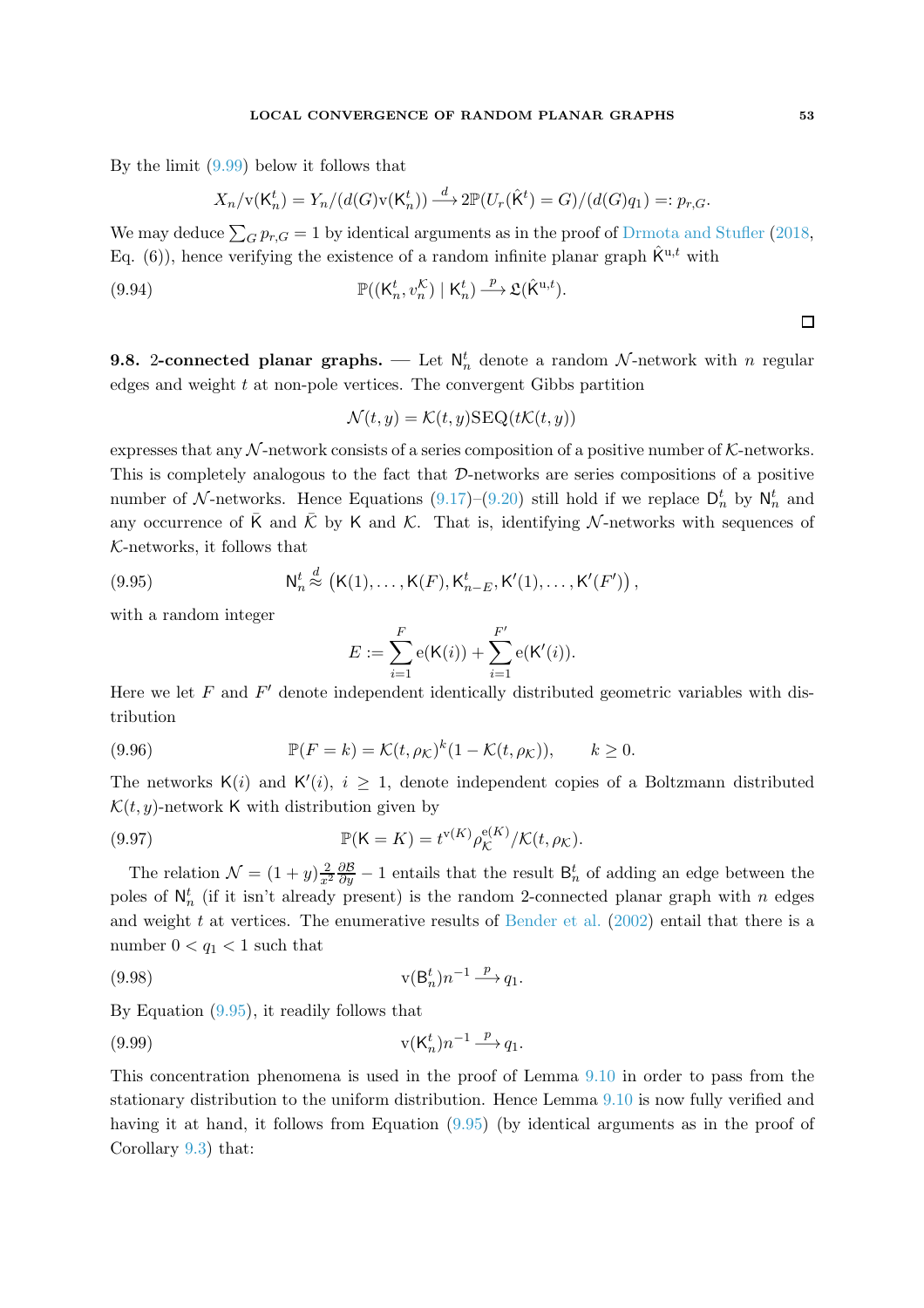THEOREM 9.11. — Letting  $v_n^{\mathcal{B}}$  denote a vertex selected according to the uniform distribution  $\mu_n^{\mathcal{B},t}$  on the vertex set of  $\mathsf{B}_n^t$ , it holds that

(9.100) 
$$
\mathbb{P}((\mathsf{B}_n^t, v_n^{\mathcal{B}}) \mid \mathsf{B}_n^t) \xrightarrow{\ p} \mathfrak{L}(\hat{\mathsf{K}}^{\mathrm{u},t})
$$

Likewise, Equation [\(9.77\)](#page-47-4) implies such a limit when  $v_n^e$  is chosen according to the stationary distribution instead. We let  $\ddot{B}$  denote the limit in the case  $t = 1$ .

Letting  $\mathcal{O}(\mathsf{B}_n^t)$  denote the  $\mathcal{O}\text{-core}$  of the largest K-component of the N-network  $\mathsf{N}_n^t$  (out of which we constructed  $B_n^t$ ), it follows by identical arguments as in the proof of Corollary [9.4](#page-31-2) that Equation [\(9.75\)](#page-47-2) implies

(9.101) 
$$
\mathbb{P}(\mathbf{e}(\mathcal{O}(\mathsf{B}_n^t)) = \ell) = \frac{1}{g_{\mathcal{K}}(t)n^{2/3}} \left( h\left(\frac{(1 - \mathbb{E}[\xi^{\mathcal{K}}])n - \ell}{g_{\mathcal{K}}(t)n^{2/3}}\right) + o(1) \right).
$$

uniformly for all  $\ell \in \mathbb{Z}$ 

**9.9. Bundles of 2-connected planar graphs.** — Equation  $(6.2)$  entails that planar graphs (with vertices as atoms) are W-enriched trees for the class  $W$  given by

<span id="page-53-0"></span>(9.102) 
$$
\mathcal{W}(x) = \text{SET}\left(\frac{\partial \mathcal{B}}{\partial x}(x, 1)\right).
$$

That is, a W-object is an unordered collection (or bundle) of derived (that is, rooted at a vertex without a label) 2-connected planar graphs that are glued together at their distinguished vertices. The resulting vertex becomes the root of the W-object. By the discussion in Section [4.2,](#page-11-2) this entails that the random planar graph  $P_n$  may be generated as follows (see also [Panagiotou et al.](#page-60-7)  $(2016, Prop. 3.6)$  $(2016, Prop. 3.6)$ :

- 1. Generate a simply generated tree  $\mathsf{T}_n^{\mathcal{P}}$  with weight sequence  $(\omega_k^{\mathcal{P}})_{k\geq 0}$  given by  $\omega_k^{\mathcal{P}}$  =  $[x^k] \mathcal{W}(x)$ .
- 2. For each vertex  $v \in \mathsf{T}_n^{\mathcal{P}}$  let  $\beta_n^{\mathcal{P}}(v)$  denote a uniformly selected W-structure with  $d_{\mathsf{T}_n^{\mathcal{P}}}(v)$ labelled non-root vertices.
- 3. Assemble  $P_n$  from the *W*-enriched tree  $(T_n^p, \beta_n^p)$  by applying the correspondence between rooted planar graphs and W-enriched trees, and forgetting about the root vertex.

The last step means that we start with the W-object  $\beta^{\mathcal{P}}(o)$  of the root o of  $\mathsf{T}_{n}^{\mathcal{P}}$  and identify its non-marked vertices in a canonical way with the offspring vertices of  $o$ . The graph is then constructed recursively by identifying each non-marked vertex of  $\beta^{\mathcal{P}}(o)$  with the rooted graph corresponding to the enriched fringe subtree of  $(T_n^{\mathcal{P}}, \beta_n^{\mathcal{P}})$  at the corresponding offspring of o.

Inequality [\(8.5\)](#page-21-3), the asymptotic expression [\(8.6\)](#page-21-4), and Lemma [3.1](#page-7-1) entail that  $\mathsf{T}_n^{\mathcal{P}}$  follows the distribution of a Galton–Watson tree  $T^{\mathcal{P}}$  conditioned on having n vertices, with offspring law  $\xi^{\mathcal{P}}$  satisfying

(9.103) 
$$
\mathbb{E}[\xi^{\mathcal{P}}] = \rho_{\mathcal{B}} \frac{\partial^2 \mathcal{B}}{\partial x^2}(\rho_{\mathcal{B}}, 1) < 1 \quad \text{and} \quad \mathbb{P}(\xi^{\mathcal{P}} = n) \sim c_{\mathcal{P}} \rho_{\mathcal{B}}^{-n} n^{-5/2},
$$

for some constant  $c_P > 0$ . We let  $W(P_n)$  denote the W-structure corresponding to the lexicographically first vertex of  $\mathsf{T}_n^{\mathcal{P}}$  with maximal outdegree. By Lemma [3.2](#page-8-2) it follows that the (with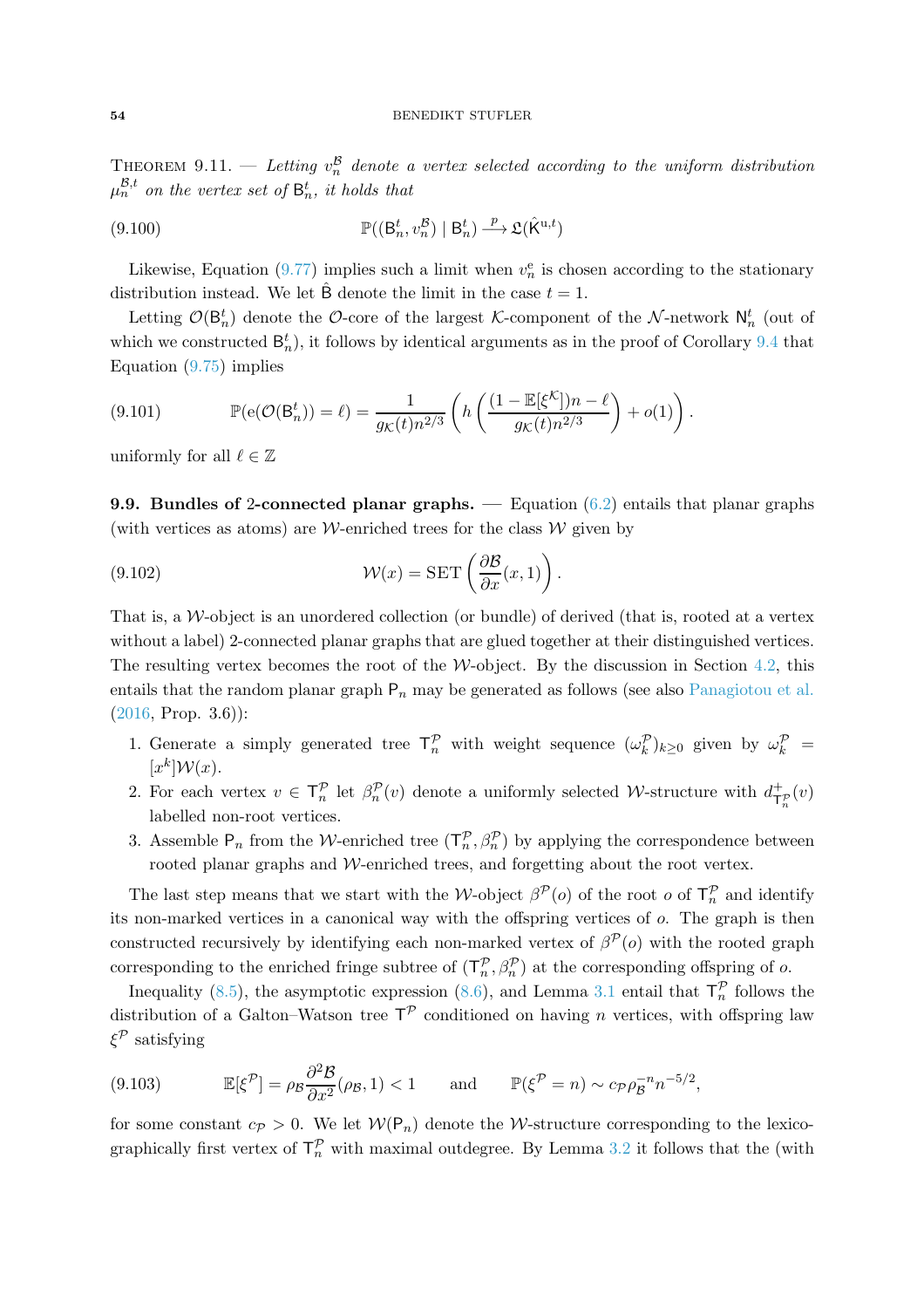# LOCAL CONVERGENCE OF RANDOM PLANAR GRAPHS 55

high probability unique) largest W-component  $W(P_n)$  satisfies

<span id="page-54-0"></span>(9.104) 
$$
\mathbb{P}(v(\mathcal{W}(\mathsf{P}_n)) = \ell) = \frac{1}{g_{\mathcal{P}} n^{2/3}} \left( h \left( \frac{(1 - \mathbb{E}[\xi^{\mathcal{P}}])n - \ell}{g_{\mathcal{P}} n^{2/3}} \right) + o(1) \right)
$$

uniformly for all  $\ell \in \mathbb{Z}$  with  $g_p > 0$  a constant. The second largest W-component has order  $O_p(n^{2/3})$ , this follows for example from [Janson](#page-59-6) [\(2012](#page-59-6), Thm. 19.34). The Gibbs partition [\(9.102\)](#page-53-0) is convergent, that is  $W(P_n)$  exhibits a giant B-component denoted by  $\mathcal{B}(W(P_n))$ , and the small fragments admit a limit distribution. Hence the  $\mathcal{B}\text{-core }\mathcal{B}(\mathcal{P}_n) := \mathcal{B}(\mathcal{W}(\mathcal{P}_n))$  corresponds with high probability to the largest 2-connected block of  $P_n$ .

REMARK 9.12. — By identical arguments as in the proof of Corollary [9.4,](#page-31-2) Equation  $(9.104)$ implies that uniformly for all  $\ell \in \mathbb{Z}$ 

<span id="page-54-1"></span>(9.105) 
$$
\mathbb{P}(v(\mathcal{B}(\mathsf{P}_n)) = \ell) = \frac{1}{g_{\mathcal{P}}n^{2/3}} \left( h\left(\frac{(1 - \mathbb{E}[\xi^{\mathcal{P}}])n - \ell}{g_{\mathcal{P}}n^{2/3}}\right) + o(1) \right).
$$

A loc[al limit law for the number of vertices](#page-59-5)  $L_n$  of the largest block in  $P_n$  was proven by Giménez et al.  $(2013, Thm. 5.4)$  $(2013, Thm. 5.4)$ . Note that Equation  $(9.105)$  is a slightly different statement. Clearly  $L_n \stackrel{d}{\approx}$  v( $\mathcal{B}(\mathsf{P}_n)$ ), but in order to deduce a local limit theorem for  $L_n$  we would additionally have to verify that the probability for the event, that simultaneously  $v(\mathcal{B}(P_n)) = \ell$  and  $L_n > v(\mathcal{B}(P_n))$ , lies in  $o(n^{-2/3})$  uniformly for all  $\ell$ . The proof is similar to arguments used in the proof of [Stufler](#page-61-3)  $(2019a, Thm. 1.1)$  $(2019a, Thm. 1.1)$ , specifically the step that shows that the bound in [Stufler](#page-61-3)  $(2019a, Eq. (3.23))$  $(2019a, Eq. (3.23))$ tends to zero. We leave the details to the reader, since this subtle difference between  $\mathcal{B}(P_n)$  and the largest 2-connected block is not relevant for the arguments in the present work.

Note that conditioning the core  $\mathcal{B}(P_n)$  on having a certain number of edges does not yield the uniform distribution on the 2-connected planar graphs with that number of edges. This effect does not go aways as n becomes large. In fact, letting  $E_n$  denote the number of edges in the largest 2-connected block of  $P_n$ , it was shown by Giménez et al. [\(2013](#page-59-5), Lem. 6.6) that

<span id="page-54-2"></span>
$$
(9.106) \t\t \mathcal{B}(P_n) \stackrel{d}{\approx} B_{E_n}^{\rho_B}
$$

as n tends to infinity. That is, we have to introduce weight  $t = \rho_B$  at vertices. Here we assume  $E_n$  to be independent from  $(B_k^{\rho_B})$  $\binom{\mu}{k}$ <sub>k</sub> $\geq$ <sup>0.</sup> Giménez et al. [\(2013](#page-59-5), Thm. 6.5) showed that the number  $E_n$  has order  $\alpha_0 n$  with an analytically given constant

$$
\alpha_0 \approx 2.17
$$

and a fluctuation of order  $n^{2/3}$  that admits a local limit theorem of Airy type. Letting  $v_n$  denote a uniformly selected vertex of  $\mathcal{B}(\mathsf{P}_n)$ , it follows from [\(9.106\)](#page-54-2) and Theorem [9.11](#page-52-0) that

<span id="page-54-3"></span>(9.108) 
$$
\mathbb{P}((\mathcal{B}(\mathsf{P}_n), v_n) | \mathcal{B}(\mathsf{P}_n)) \xrightarrow{p} \mathfrak{L}(\hat{\mathsf{B}}).
$$

As the Gibbs partition [\(9.102\)](#page-53-0) is convergent, it follows from [\(9.108\)](#page-54-3)

<span id="page-54-4"></span>(9.109) 
$$
\mathbb{P}((\mathcal{W}(\mathsf{P}_n), v_n) | \mathcal{B}(\mathsf{P}_n)) \stackrel{p}{\longrightarrow} \mathfrak{L}(\hat{\mathsf{B}}).
$$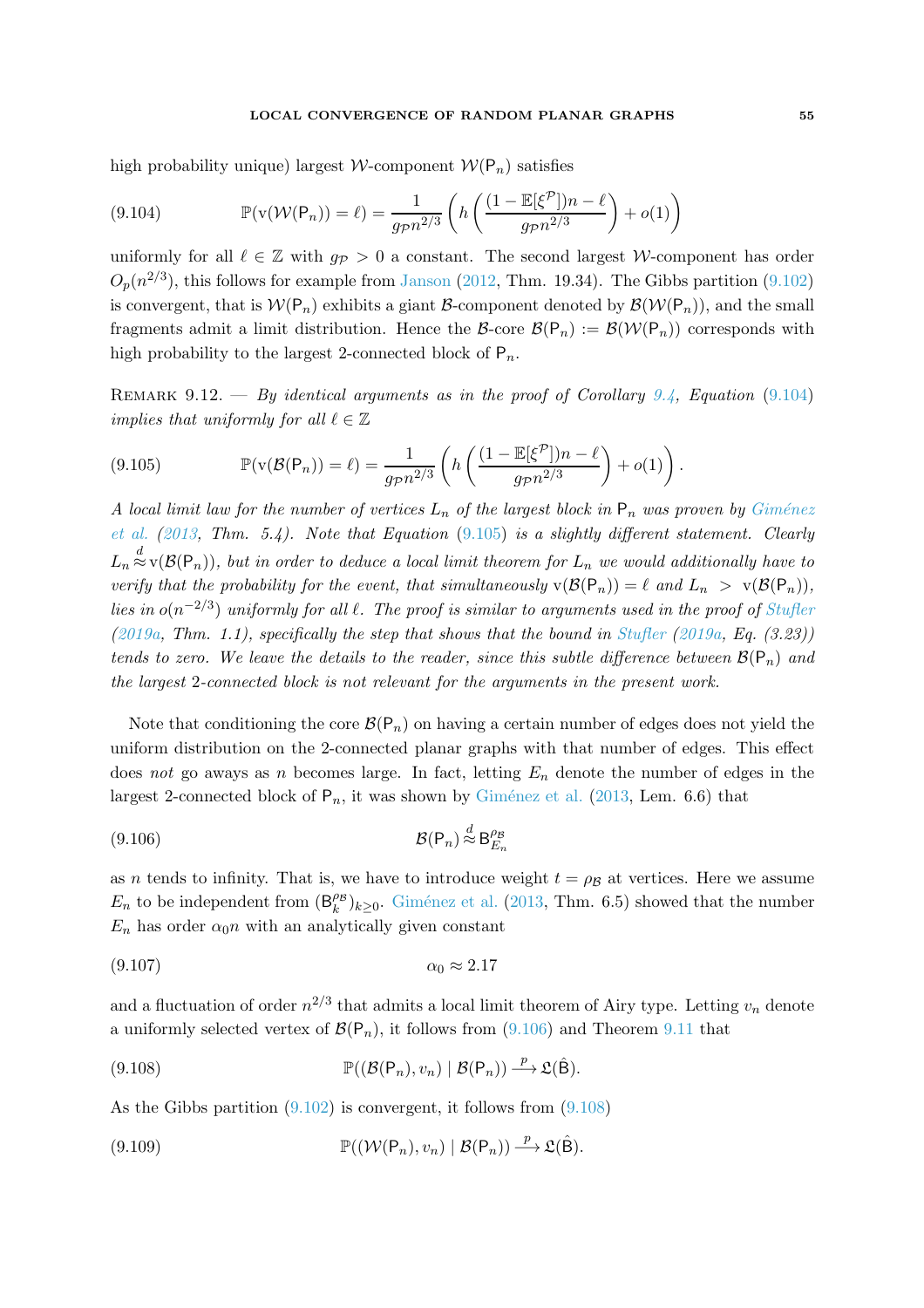### 56 BENEDIKT STUFLER

9.10. Connected planar graphs. — A result of [Stufler](#page-61-2) [\(2016,](#page-61-2) Thm. 6.39) states that for block-weighted random graphs in a certain condensation regime (encompassing  $P_n$ ) annealed local convergence of the random connected graph is equivalent to annealed local convergence of its 2-connected core. By Equation [\(9.108\)](#page-54-3) Theorem [9.11](#page-52-0) it holds that the 2-connected core  $\mathcal{B}(\mathsf{P}_n)$ of the uniform connected planar graph  $P_n$  with n labelled vertices admits a distributional limit  $\hat{\mathsf{B}}$  in the local topology. Hence  $\mathsf{P}_n$  admits an annealed local limit  $\hat{\mathsf{P}}$ . As stated in [Stufler](#page-61-2) [\(2016](#page-61-2), Thm. 6.39), it also follows that the UIPG  $\hat{P}$  may be constructed from the uniform infinite 2connected planar graph Bˆ by inserting an independent copy of a Boltzmann distributed rooted connected planar graph at each non-root vertex of the uniform infinite random 2-connected graph  $\hat{B}$ , and a Boltzmann distributed doubly rooted connected planar graph at the root of  $\hat{B}$ .

We are now going to prove quenched convergence of  $P_n$ .

*Proof of Theorem [1.1](#page-0-1).* — The graph  $P_n$  consists of its W-core  $W(P_n)$  together with planar graphs  $(\mathcal{P}_i(\mathsf{P}_n))_{1\leq i\leq \mathsf{v}(\mathcal{W}(\mathsf{P}_n))}$  attached to each of its vertices. We assume that the case  $i =$  $v(W(P_n))$  corresponds to the component attached to the root of  $W(P_n)$ . For all  $i \geq 1$  we let  $P(i)$  denote an independent copy of a Boltzmann distributed vertex-rooted connected planar graph P. Note that P corresponds to the canonical decoration of a  $\xi^{\mathcal{P}}$ -Galton–Watson tree. Hence by Lemma [3.3,](#page-9-0) it follows that there is a constant  $C > 0$  such that for any sequence of integers  $(t_n)_n$  with  $t_n \to \infty$  and  $t_n = o(n)$  it holds that

(9.110) 
$$
(\mathcal{P}_i(\mathsf{P}_n))_{1 \leq i \leq \mathsf{v}(\mathcal{W}(\mathsf{P}_n)) - t_n} \stackrel{d}{\approx} (\mathsf{P}(i))_{1 \leq i \leq \mathsf{v}(\mathcal{W}(\mathsf{P}_n)) - t_n}.
$$

and with high probability

(9.111) 
$$
\sum_{i=v(W(\mathsf{P}_n)) - t_n}^{v(W(\mathsf{P}_n))} v(\mathcal{P}_i(\mathsf{P}_n)) \leq Ct_n.
$$

We select two vertices  $v_1$  and  $v_2$  of  $P_n$  uniformly and independently at random. We refer to  $v_1$  as the red vertex, and  $v_2$  as the blue vertex. The vertices of  $P_n$  correspond bijectively to the vertices of  $(\mathcal{P}_i(\mathsf{P}_n))_{1\leq i\leq v(\mathcal{W}(\mathsf{P}_n))}$ . (The edges of  $\mathsf{P}_n$  correspond bijectively to the edges of  $(\mathcal{P}_i(\mathsf{P}_n))_{1 \leq i \leq \mathsf{v}(\mathcal{W}(\mathsf{P}_n))}$  plus the edges of  $\mathcal{W}(\mathsf{P}_n)$ . For all  $1 \leq i \leq \mathsf{v}(\mathcal{W}(\mathsf{P}_n))$  we let  $\overline{\mathcal{P}}_i(\mathsf{P}_n)$ denote the vertex-rooted connected planar graph  $\mathcal{P}_i(\mathsf{P}_n)$  with the additional information if and where it contains a marked red or blue vertex. We let  $\mathsf{P}_1^{\bullet}$  and  $\mathsf{P}_2^{\bullet}$  denote independent copies of a Boltzmann distributed doubly vertex-rooted planar graph. We colour the second root of  $\mathsf{P}_1^{\bullet}$ red and the second root of  $\mathsf{P}_2^{\bullet}$  blue. We let  $j_1$  and  $j_2$  denote a pair of uniformly selected distinct integers between 1 and  $v(W(P_n)) - t_n$ . For each  $1 \leq i \leq v(W(P_n))$  we set  $\bar{P}(i) = P(i)$  if  $i \neq j_1$ and  $i \neq j_2$ . If  $i = j_k$  (for  $k = 1$  or  $k = 2$ ) we set  $\bar{P}(i) = P_k^{\bullet}$ . It follows by Corollary [3.4](#page-9-1) that

<span id="page-55-0"></span>(9.112) 
$$
(\overline{\mathcal{P}}_i(\mathsf{P}_n))_{1 \leq i \leq \mathsf{v}(\mathcal{W}(\mathsf{P}_n)) - t_n} \stackrel{d}{\approx} (\overline{\mathsf{P}}(i))_{1 \leq i \leq \mathsf{v}(\mathcal{W}(\mathsf{P}_n)) - t_n}.
$$

We let  $r \geq 0$  denote fixed arbitrary integers. By Proposition [2.3](#page-7-2) and the local conver-gence [9.109](#page-54-4) it follows that the neighbourhoods  $U_r(\mathsf{P}_n, v_1)$  and  $U_r(\mathsf{P}_n, v_2)$  are with high probability disjoint. Applying Proposition [2.3](#page-7-2) repeatedly also entails that we may choose the sequence  $(t_n)_n$  to converge sufficiently slowly to infinity such that with high probability neither of these neighbourhoods contains any of the last  $t_n$  vertices of  $W(P_n)$ . It follows that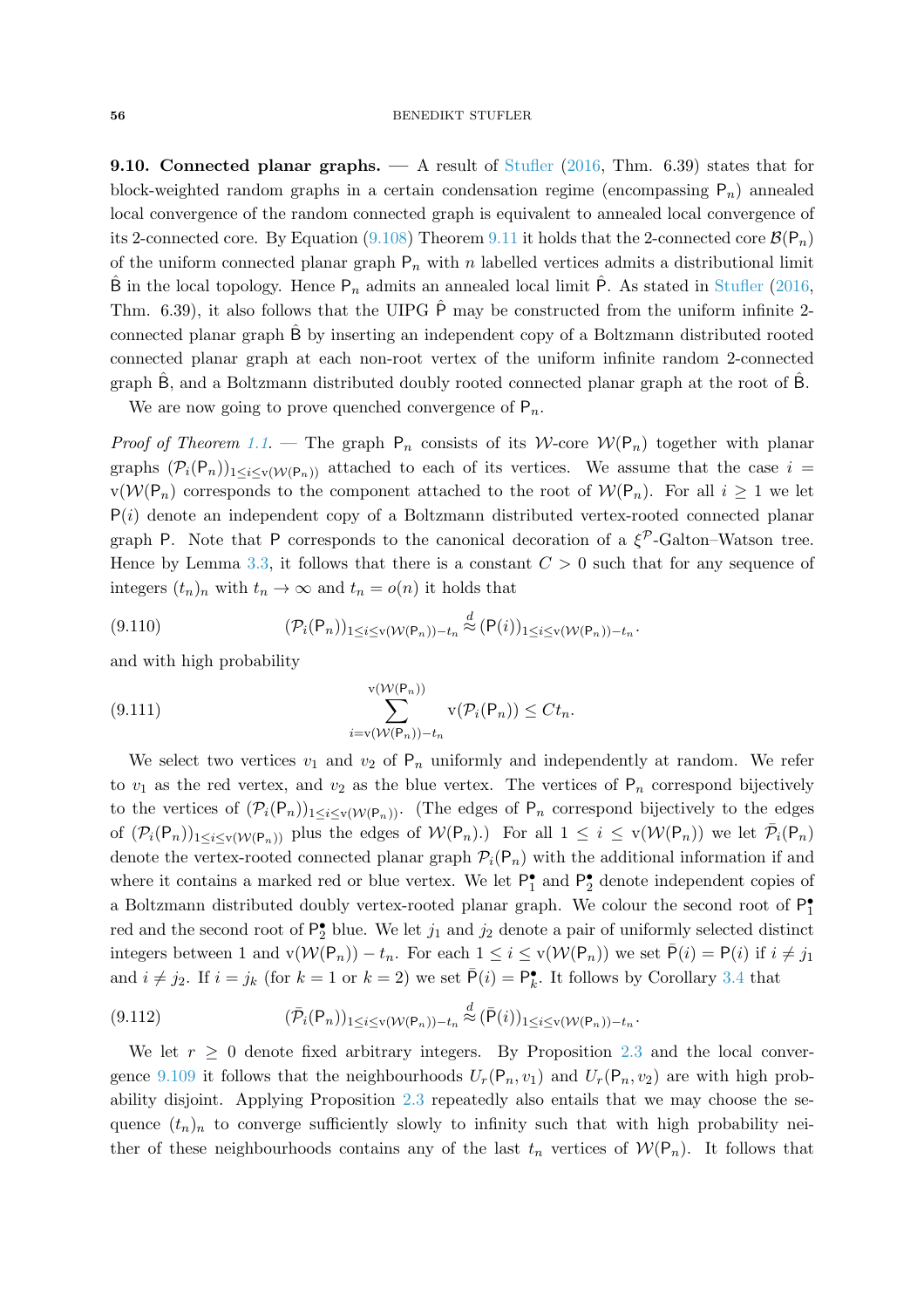with high probability the union  $U_r(\mathsf{P}_n, v_1) \cup U_r(\mathsf{P}_n, v_2)$  does not intersect with  $\mathcal{P}_i(\mathsf{P}_n)$  for any  $\mathbf{v}(\mathcal{W}(\mathsf{P}_n)) - t_n + 1 \leq i \leq \mathbf{v}(\mathcal{W}(\mathsf{P}_N)).$ 

For  $k \in \{1,2\}$  we let  $v'_{k}$  denote the vertex of  $W(P_n)$  corresponding to the component containing  $v_k$ . If  $d_{\mathsf{P}_n}(v_k, v'_k) \geq r$  then  $U_r(\mathsf{P}_n, v_k)$  is fully contained in the component  $\mathcal{P}$ -component containing  $v_k$ . If the distance equals some  $h < r$ , then  $U_r(P_n, v_k)$  is glued together from the r-neighbourhood of  $v_k$  in that component (with additional information on the location of  $v'_k$ within that neighbourhood), the neighbourhood  $U_{r-h}(\mathcal{W}(\mathsf{P}_n), v'_k)$ , and neighbourhoods in the P-components corresponding to vertices from  $U_{r-h-1}(\mathcal{W}(\mathsf{P}_n), v'_k) \setminus \{v'_k\}.$ 

Equation  $(9.112)$ , the local convergence  $(9.109)$  and the observations made in the penultimate paragraph entail that asymptotically and jointly the components corresponding to  $v'_1$  and  $v'_2$  behave like independent copies of  $P^{\bullet}$ , and the components corresponding to vertices from  $U_r(\mathcal{W}(\mathsf{P}_n), v'_1) \setminus \{v'_1\}$  and  $U_r(\mathcal{W}(\mathsf{P}_n), v'_2) \setminus \{v'_2\}$  behave like independent copies of  $\mathsf{P}$ , and the neighbourhoods  $U_r(\mathcal{W}(\mathsf{P}_n), v'_1)$  and  $U_r(\mathcal{W}(\mathsf{P}_n), v'_1)$  behave like independent copies of the neighbourhood  $U_r(\hat{\mathsf{B}})$ . It follows that the pair of neighbourhoods  $(U_{r_1}(\mathsf{P}_n,v_1), U_{r_2}(\mathsf{P}_n,v_2))$  converges in distribution to a pair of independent copies of a certain random rooted graph with radius  $r$ . As this is true for arbitrary r, it follows by Proposition [2.2](#page-6-0) that there exists an infinite random rooted planar graph  $\hat{P}$  with

(9.113) 
$$
\mathbb{P}((P_n, v_n) | P_n) \xrightarrow{p} \mathfrak{L}(\hat{P}).
$$

The number of edges  $e(P_n)$  is known to satisfy a normal central limit theorem, see Giménez et al. [\(2013,](#page-59-5) Thm. 4.1). Arguing analogously as in the proof of [Drmota and Stufler](#page-58-14) [\(2018,](#page-58-14) Thm. 2.1), it follows that the convergence of Theorem [1.1](#page-0-1) also entails a local limit (following a different distribution) for  $P_n$  marked according to the stationary distribution. We close the Section with the following remark on the small blocks in  $P_n$ .

REMARK 9.13. — The Gibbs partition  $(9.102)$  is convergent. This entails that the W-core  $W(P_n)$  consists of a giant 2-connected component and a remainder that asymptotically behaves like a Boltzmann distributed W-object, that is a Poisson( $\mathcal{B}(\rho_B, 1)$ ) number of independent copies of Boltzmann distributed 2-connected  $\mathcal{B}(x, 1)$ -graph B. It follows that the collection frag( $P_n$ ) of all blocks with non-maximal size satisfies

(9.114) 
$$
\operatorname{frag}(P_n) \stackrel{d}{\approx} (B(i))_{1 \le i \le N_n}
$$

with  $(\mathsf{B}(i))_{i\geq 1}$  denoting independent copies of B, and N an independent random integer with a Poisson distribution

(9.115) 
$$
N_n \stackrel{d}{=} \text{Poisson}(n\mathcal{B}(\rho_{\mathcal{B}}, 1)).
$$

#### References

<span id="page-56-0"></span>Romain Abraham and Jean-François Delmas. Local limits of conditioned Galton-Watson trees: the infinite spine case. Electron. J. Probab. 19, no. 2, 19 (2014). ISSN 1083-6489.

 $\Box$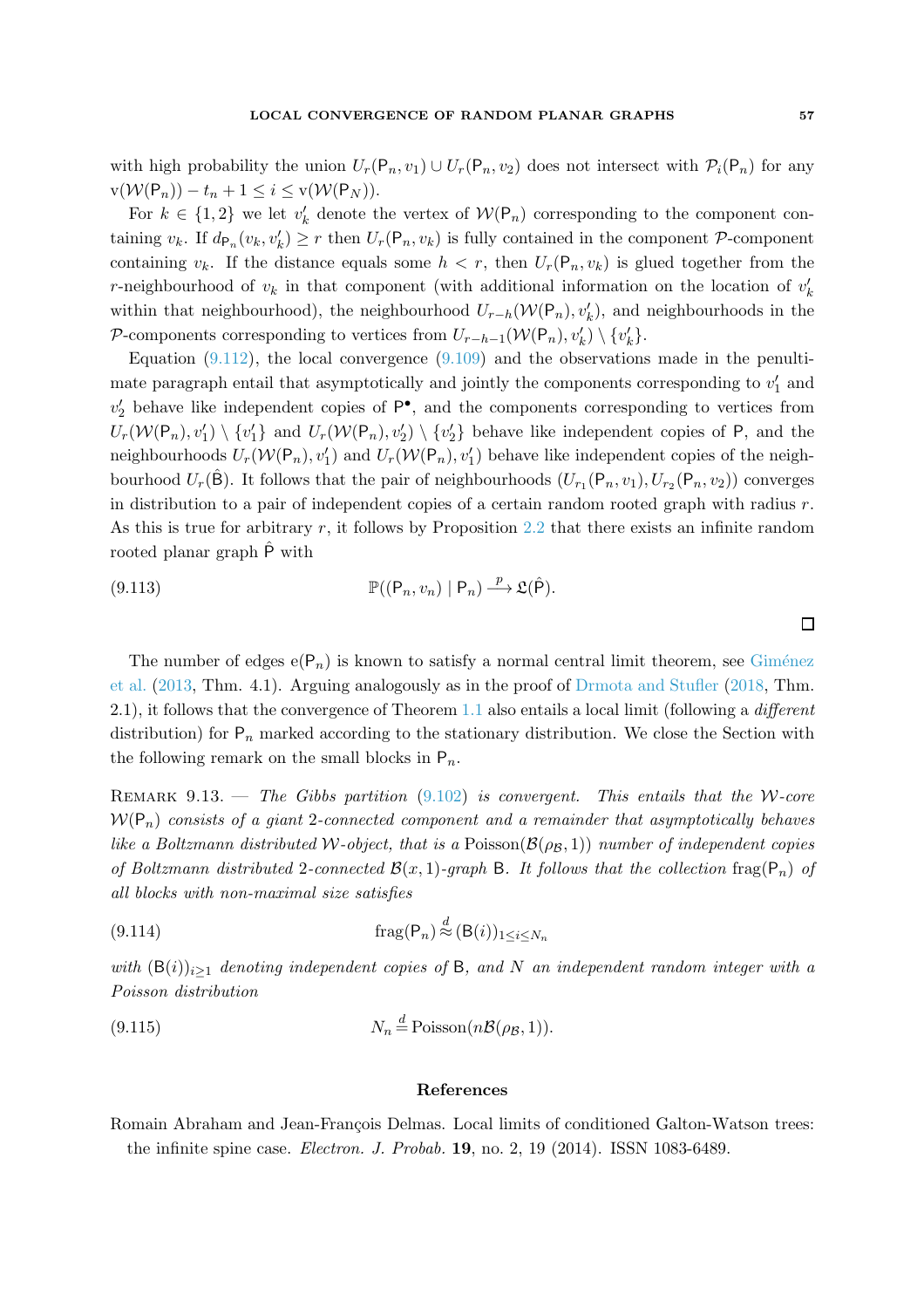- <span id="page-57-4"></span>Louigi Addario-Berry. Growing random 3-connected maps. Electron. Commun. Probab. 19, no. 54, 12 (2014). ISSN 1083-589X. doi:10.1214/ECP.v19-3314. URL <https://doi.org/10.1214/ECP.v19-3314>.
- <span id="page-57-9"></span>Louigi Addario-Berry. A probabilistic approach to block sizes in random maps. ALEA Lat. Am. J. Probab. Math. Stat. 16 (1), 1–13 (2019).
- <span id="page-57-3"></span>Omer Angel and Oded Schramm. Uniform infinite planar triangulations. Comm. Math. Phys. 241 (2-3), 191–213 (2003). ISSN 0010-3616. doi:10.1007/978-1-4419-9675-6-16. URL [http://dx.doi.org/10.1007/978-1-4419-9675-6\\_16](http://dx.doi.org/10.1007/978-1-4419-9675-6_16).
- <span id="page-57-10"></span>Cyril Banderier, Philippe Flajolet, Gilles Schaeffer and Michèle Soria. Random maps, coalescing saddles, singularity analysis, and Airy phenomena. Random Structures Algorithms 19 (3-4), 194–246 (2001). ISSN 1042-9832. doi:10.1002/rsa.10021. URL <http://dx.doi.org/10.1002/rsa.10021>. Analysis of algorithms (Krynica Morska, 2000).
- <span id="page-57-1"></span>Edward A. Bender, Zhicheng Gao and Nicholas C. Wormald. The number of labeled 2-connected planar graphs. Electron. J. Combin. 9 (1), Research Paper 43, 13 (2002). ISSN 1077-8926. URL [http://www.combinatorics.org/Volume\\_9/Abstracts/v9i1r43.html](http://www.combinatorics.org/Volume_9/Abstracts/v9i1r43.html).
- <span id="page-57-8"></span>François Bergeron, Gilbert Labelle and Pierre Leroux. Combinatorial species and tree-like structures, volume 67 of Encyclopedia of Mathematics and its Applications. Cambridge University Press, Cambridge (1998). ISBN 0-521-57323-8. Translated from the 1994 French original by Margaret Readdy, With a foreword by Gian-Carlo Rota.
- <span id="page-57-6"></span>Patrick Billingsley. Convergence of probability measures. Wiley Series in Probability and Statistics: Probability and Statistics. John Wiley & Sons, Inc., New York, second edition (1999). ISBN 0-471-19745-9. doi:10.1002/9780470316962. URL <https://doi.org/10.1002/9780470316962>. A Wiley-Interscience Publication.
- <span id="page-57-2"></span>Jakob E. Björnberg and Sigurdur Ö. Stefánsson. Recurrence of bipartite planar maps. Electron. J. Probab. 19, no. 31, 40 (2014). ISSN 1083-6489. doi:10.1214/EJP.v19-3102. URL <http://dx.doi.org/10.1214/EJP.v19-3102>.
- <span id="page-57-11"></span>Jérémie Bouttier, Philippe Di Francesco and Emmanuel Guitter. Planar maps as labeled mobiles. Electron. J. Combin. 11 (1), Research Paper 69, 27 (2004). ISSN 1077-8926. URL [http://www.combinatorics.org/Volume\\_11/Abstracts/v11i1r69.html](http://www.combinatorics.org/Volume_11/Abstracts/v11i1r69.html).
- <span id="page-57-7"></span>Axel Bücher and Ivan Kojadinovic. A note on conditional versus joint unconditional weak convergence in bootstrap consistency results. Journal of Theoretical Probability (2018). ISSN 1572-9230. doi:10.1007/s10959-018-0823-3. URL <https://doi.org/10.1007/s10959-018-0823-3>.
- <span id="page-57-0"></span>Guillaume Chapuy, Éric Fusy, Omer Giménez and Marc Noy. On the diameter of random planar graphs. Combin. Probab. Comput. 24 (1), 145–178 (2015). ISSN 0963-5483. doi: 10.1017/S0963548314000467. URL <https://doi.org/10.1017/S0963548314000467>.
- <span id="page-57-5"></span>Guillaume Chapuy, Eric Fusy, Mihyun Kang and Bilyana Shoilekova. A complete ´ grammar for decomposing a family of graphs into 3-connected components. Electron. J. Combin. 15 (1), Research Paper 148, 39 (2008). ISSN 1077-8926. URL [http://www.combinatorics.org/Volume\\_15/Abstracts/v15i1r148.html](http://www.combinatorics.org/Volume_15/Abstracts/v15i1r148.html).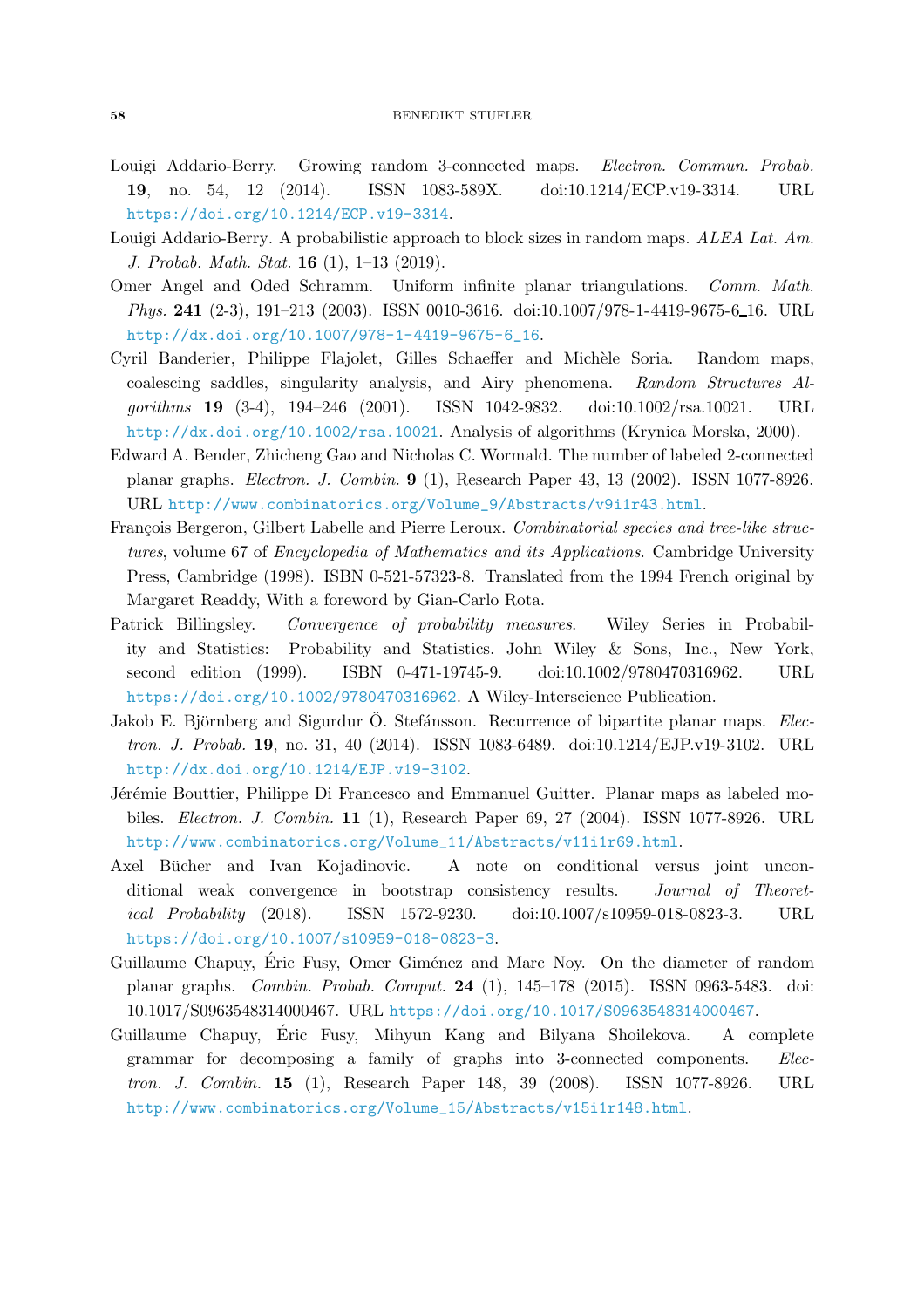- <span id="page-58-9"></span>Joshua Chover, Peter Ney and Stephen Wainger. Functions of probability measures. J. Analyse Math. 26, 255–302 (1973). ISSN 0021-7670.
- <span id="page-58-11"></span>William H. Cunningham and Jack Edmonds. A combinatorial decomposition theory. *Canad.* J. Math. 32 (3), 734–765 (1980). ISSN 0008-414X. doi:10.4153/CJM-1980-057-7. URL <https://doi.org/10.4153/CJM-1980-057-7>.
- <span id="page-58-8"></span>Nicolas Curien. Random graphs - the local convergence point of view (2018). URL <https://www.math.u-psud.fr/~curien/cours/cours-RG.pdf>.
- <span id="page-58-3"></span>Nicolas Curien, Laurent Ménard and Grégory Miermont. A view from infinity of the uniform infinite planar quadrangulation. ALEA Lat. Am. J. Probab. Math. Stat.  $10$  (1), 45–88 (2013). ISSN 1980-0436.
- <span id="page-58-4"></span>Alain Denise, Marcio Vasconcellos and Dominic J. A. Welsh. The random planar graph. Congr. Numer. 113, 61–79 (1996). ISSN 0384-9864. Festschrift for C. St. J. A. Nash-Williams.
- <span id="page-58-5"></span>Denis Denisov, Antonius B. Dieker and Vsevolod Shneer. Large deviations for random walks under subexponentiality: the big-jump domain. Ann. Probab.  $36(5)$ , 1946–1991 (2008). ISSN 0091-1798. doi:10.1214/07-AOP382. URL <http://dx.doi.org/10.1214/07-AOP382>.
- <span id="page-58-12"></span>Michael Drmota. Random trees. SpringerWienNewYork, Vienna (2009). ISBN 978-3-211-75355- 2. doi:10.1007/978-3-211-75357-6. URL <http://dx.doi.org/10.1007/978-3-211-75357-6>. An interplay between combinatorics and probability.
- <span id="page-58-1"></span>Michael Drmota, Omer Giménez and Marc Noy. Degree distribution in random planar graphs. J. Combin. Theory Ser. A 118 (7), 2102–2130 (2011). ISSN 0097-3165. doi:10.1016/j.jcta. 2011.04.010. URL <https://doi.org/10.1016/j.jcta.2011.04.010>.
- <span id="page-58-0"></span>Michael Drmota, Omer Giménez, Marc Noy, Konstantinos Panagiotou and A. Steger. The maximum degree of random planar graphs. Proc. Lond. Math. Soc. (3) 109 (4), 892–920 (2014). ISSN 0024-6115. doi:10.1112/plms/pdu024. URL <https://doi.org/10.1112/plms/pdu024>.
- <span id="page-58-2"></span>Michael Drmota and Konstantinos Panagiotou. A central limit theorem for the number of degree-k vertices in random maps. Algorithmica  $66$  (4),  $741-761$  (2013). ISSN 0178-4617. URL <https://doi.org/10.1007/s00453-013-9751-x>.
- <span id="page-58-14"></span>Michael Drmota and Benedikt Stufler. Pattern occurrences in random planar maps. arXiv e-prints arXiv:1801.10007 (2018). <1801.10007>.
- <span id="page-58-7"></span>Michael Drmota and Guan-Ru Yu. The number of double triangles in random planar maps. Proceedings AofA 2018. Leibniz International Proceedings in Informatics. 110, 19:1–19:18 (2018).
- <span id="page-58-10"></span>Paul Embrechts and Edward Omey. Functions of power series. Yokohama Math. J. 32 (1-2), 77–88 (1984). ISSN 0044-0523.
- <span id="page-58-13"></span>Philippe Flajolet and Robert Sedgewick. Analytic combinatorics. Cambridge University Press, Cambridge (2009). ISBN 978-0-521-89806-5. doi:10.1017/CBO9780511801655. URL <http://dx.doi.org/10.1017/CBO9780511801655>.
- <span id="page-58-6"></span>Sergey Foss, Dmitry Korshunov and Stan Zachary. An introduction to heavy-tailed and subexponential distributions. Springer Series in Operations Research and Financial Engineering. Springer, New York, second edition (2013). ISBN 978-1-4614-7100-4; 978-1-4614-7101-1. doi: 10.1007/978-1-4614-7101-1. URL <http://dx.doi.org/10.1007/978-1-4614-7101-1>.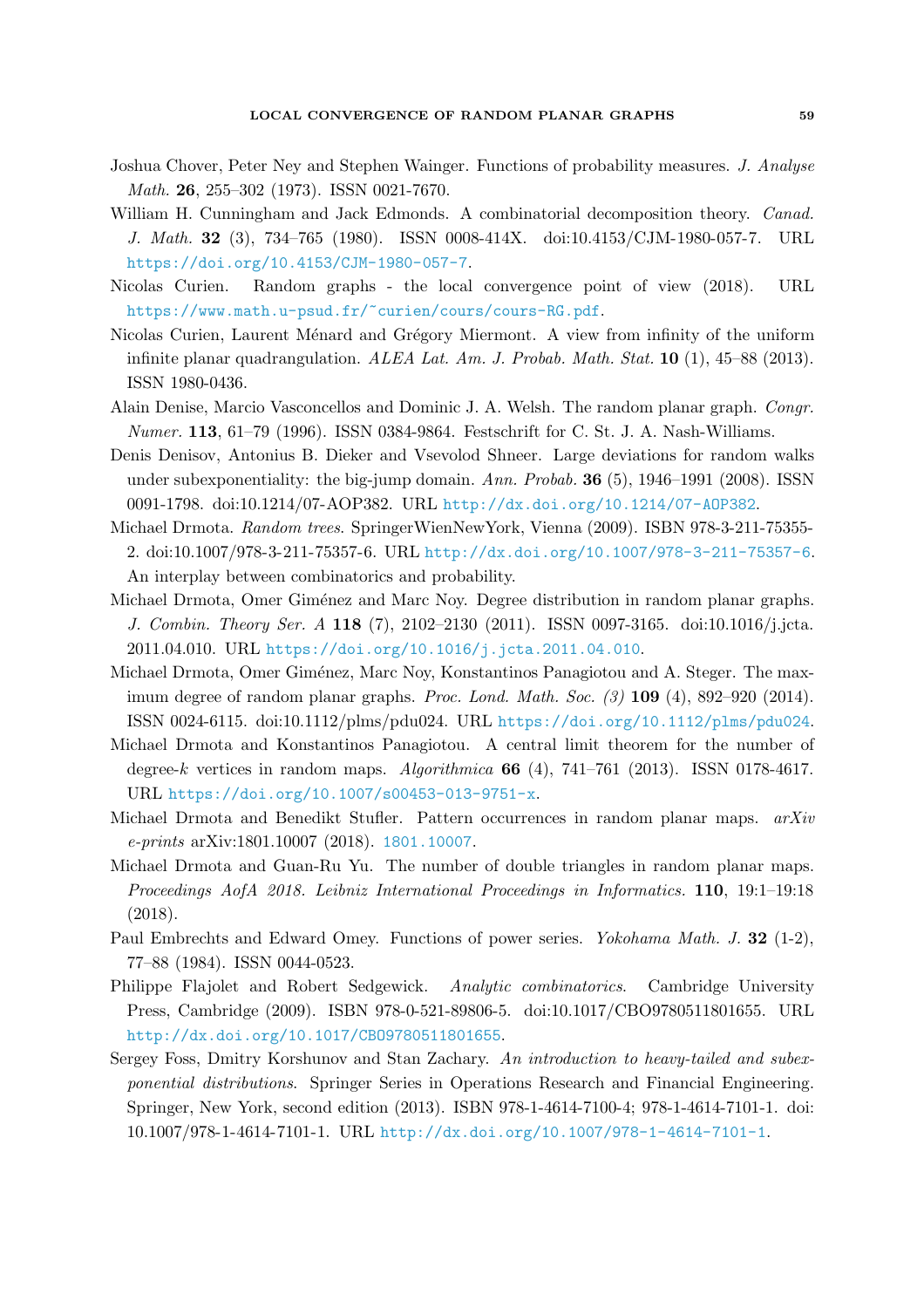- <span id="page-59-11"></span>Andrei Gagarin, Gilbert Labelle, Pierre Leroux and Timothy Walsh. Structure and enumeration of two-connected graphs with prescribed three-connected components. Adv. in Appl. Math. 43 (1), 46–74 (2009). ISSN 0196-8858. doi:10.1016/j.aam.2009.01.002. URL <https://doi.org/10.1016/j.aam.2009.01.002>.
- <span id="page-59-3"></span>Stefanie Gerke and Colin McDiarmid. On the number of edges in random planar graphs. Combin. Probab. Comput. 13 (2), 165–183 (2004). ISSN 0963-5483. doi:10.1017/S0963548303005947. URL <https://doi.org/10.1017/S0963548303005947>.
- <span id="page-59-0"></span>Omer Giménez and Marc Noy. Asymptotic enumeration and limit laws of planar graphs. J. Amer. Math. Soc. 22 (2), 309–329 (2009). ISSN 0894-0347. doi:10.1090/S0894-0347-08-00624-3. URL <https://doi.org/10.1090/S0894-0347-08-00624-3>.
- <span id="page-59-5"></span>Omer Giménez, Marc Noy and Juanjo Rué. Graph classes with given 3-connected components: asymptotic enumeration and random graphs. Random Structures Algorithms 42 (4), 438–479 (2013). ISSN 1042-9832. doi:10.1002/rsa.20421. URL <https://doi.org/10.1002/rsa.20421>.
- <span id="page-59-1"></span>Ori Gurel-Gurevich and Asaf Nachmias. Recurrence of planar graph limits. Ann. of Math. (2) 177 (2), 761–781 (2013). ISSN 0003-486X. doi:10.4007/annals.2013.177.2.10. URL <http://dx.doi.org/10.4007/annals.2013.177.2.10>.
- <span id="page-59-13"></span>Frank Harary and Edgar M. Palmer. Graphical enumeration. Academic Press, New York-London (1973).
- <span id="page-59-12"></span>J. E. Hopcroft and R. E. Tarjan. Dividing a graph into triconnected components. SIAM J. Comput. 2, 135–158 (1973). ISSN 0097-5397. doi:10.1137/0202012. URL <https://doi.org/10.1137/0202012>.
- <span id="page-59-6"></span>Svante Janson. Simply generated trees, conditioned Galton-Watson trees, random allocations and condensation. Probab. Surv. 9, 103–252 (2012). ISSN 1549-5787. doi:10.1214/11-PS188. URL <http://dx.doi.org/10.1214/11-PS188>.
- <span id="page-59-8"></span>Thordur Jonsson and Sigurdur Örn Stefánsson. Condensation in nongeneric trees. J. Stat. Phys. 142 (2), 277–313 (2011). ISSN 0022-4715. doi:10.1007/s10955-010-0104-8. URL <http://dx.doi.org/10.1007/s10955-010-0104-8>.
- <span id="page-59-9"></span>André Joyal. Une théorie combinatoire des séries formelles. Adv. in Math. 42 (1), 1–82 (1981). ISSN 0001-8708. doi:10.1016/0001-8708(81)90052-9. URL [http://dx.doi.org/10.1016/0001-8708\(81\)90052-9](http://dx.doi.org/10.1016/0001-8708(81)90052-9).
- <span id="page-59-7"></span>Igor Kortchemski. Limit theorems for conditioned non-generic Galton-Watson trees. Ann. Inst. Henri Poincar´e Probab. Stat. 51 (2), 489–511 (2015). ISSN 0246-0203. doi:10.1214/ 13-AIHP580. URL <http://dx.doi.org/10.1214/13-AIHP580>.
- <span id="page-59-2"></span>Maxim Krikun. Local structure of random quadrangulations. ArXiv Mathematics e-prints (2005). <math/0512304>.
- <span id="page-59-4"></span>Valentas Kurauskas. On local weak limit and subgraph counts for sparse random graphs. ArXiv e-prints (2015). <1504.08103>.
- <span id="page-59-10"></span>Gilbert Labelle. Une nouvelle démonstration combinatoire des formules d'inversion de Lagrange. Adv. in Math. 42 (3), 217–247 (1981). ISSN 0001-8708. doi:10.1016/0001-8708(81)90041-4. URL [http://dx.doi.org/10.1016/0001-8708\(81\)90041-4](http://dx.doi.org/10.1016/0001-8708(81)90041-4).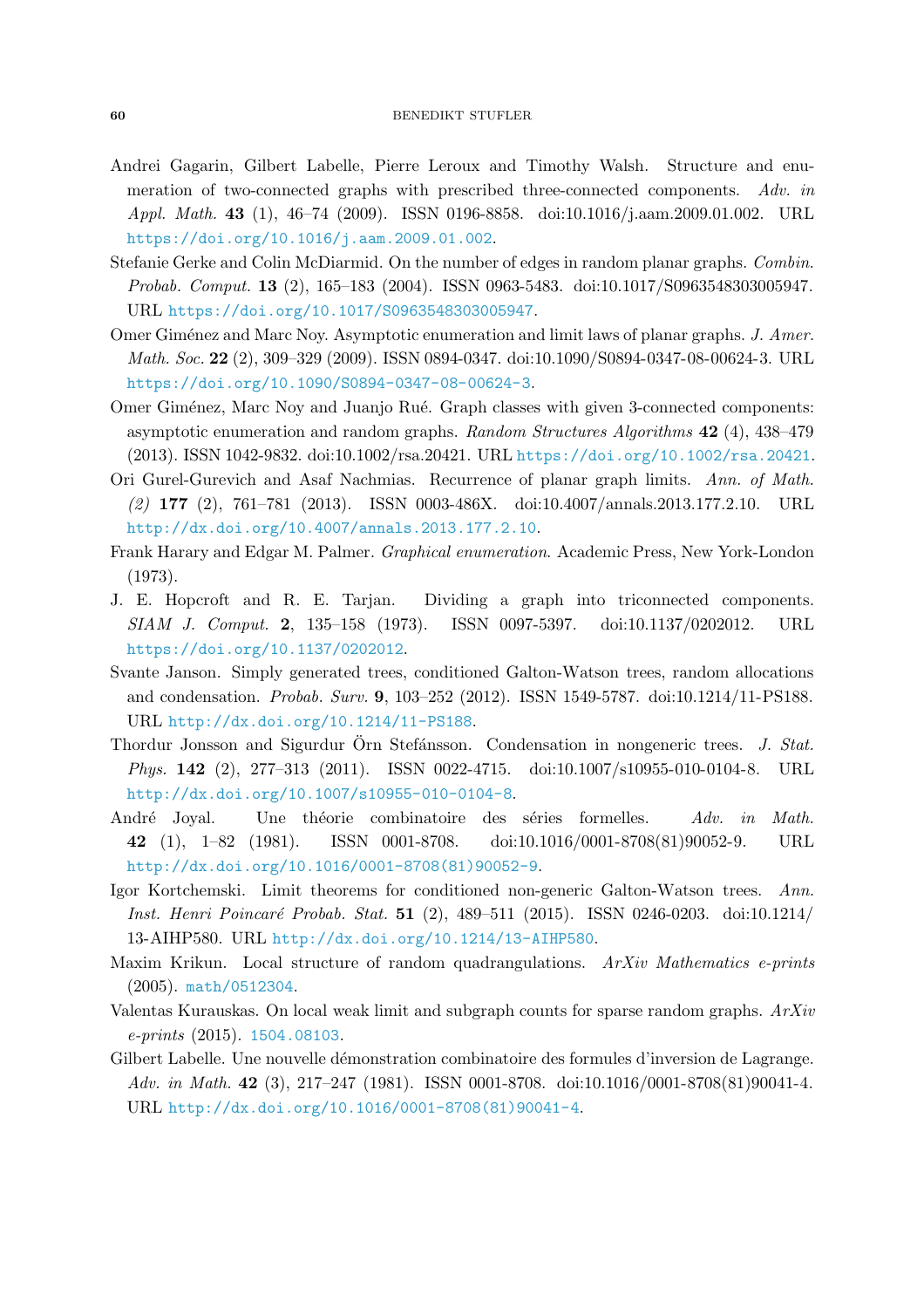- <span id="page-60-14"></span>Valery A. Liskovets. A pattern of asymptotic vertex valency distributions in planar maps. J. Combin. Theory Ser. B 75 (1), 116–133 (1999). ISSN 0095-8956. doi:10.1006/jctb.1998.1870. URL <https://doi.org/10.1006/jctb.1998.1870>.
- <span id="page-60-9"></span>Saunders Mac Lane. A structural characterization of planar combinatorial graphs. Duke Math. J. 3 (3), 460–472 (1937). ISSN 0012-7094. doi:10.1215/S0012-7094-37-00336-3. URL <https://doi.org/10.1215/S0012-7094-37-00336-3>.
- <span id="page-60-10"></span>Colin McDiarmid. Random graphs on surfaces. J. Combin. Theory Ser. B 98 (4), 778–797 (2008). ISSN 0095-8956. doi:10.1016/j.jctb.2007.11.006. URL <http://dx.doi.org/10.1016/j.jctb.2007.11.006>.
- <span id="page-60-11"></span>Colin McDiarmid. Random graphs from a minor-closed class. Combin. Probab. Comput. 18 (4), 583–599 (2009). ISSN 0963-5483. doi:10.1017/S0963548309009717. URL <http://dx.doi.org/10.1017/S0963548309009717>.
- <span id="page-60-12"></span>Colin McDiarmid. Random graphs from a weighted minor-closed class. Electron. J. Combin. 20 (2), Paper 52, 39 (2013). ISSN 1077-8926.
- <span id="page-60-5"></span>Colin McDiarmid, Angelika Steger and Dominic J. A. Welsh. Random planar graphs. J. Combin. Theory Ser. B 93 (2), 187–205 (2005). ISSN 0095-8956. doi:10.1016/j.jctb.2004.09.007. URL <http://dx.doi.org/10.1016/j.jctb.2004.09.007>.
- <span id="page-60-3"></span>Laurent Ménard and Pierre Nolin. Percolation on uniform infinite planar maps. Electron. J. Probab. 19, no. 79, 27 (2014). ISSN 1083-6489. doi:10.1214/EJP.v19-2675. URL <http://dx.doi.org/10.1214/EJP.v19-2675>.
- <span id="page-60-0"></span>Bojan Mohar and Carsten Thomassen. Graphs on surfaces. Johns Hopkins Studies in the Mathematical Sciences. Johns Hopkins University Press, Baltimore, MD (2001). ISBN 0- 8018-6689-8.
- <span id="page-60-13"></span>Ronald C. Mullin and Paul. J. Schellenberg. The enumeration of c-nets via quadrangulations. J. Combinatorial Theory 4, 259–276 (1968).
- <span id="page-60-2"></span>Marc Noy. Random planar graphs and beyond. Proc. ICM (2014).
- <span id="page-60-6"></span>Marc Noy, Clément Requilé and Juanjo Rué. Further results on random cubic planar graphs. arXiv e-prints arXiv:1802.06679 (2018). <1802.06679>.
- <span id="page-60-4"></span>Deryk Osthus, Hans Jürgen Prömel and Anusch Taraz. On random planar graphs, the number of planar graphs and their triangulations. J. Combin. Theory Ser. B 88 (1), 119–134 (2003). ISSN 0095-8956. doi:10.1016/S0095-8956(02)00040-0. URL [https://doi.org/10.1016/S0095-8956\(02\)00040-0](https://doi.org/10.1016/S0095-8956(02)00040-0).
- <span id="page-60-1"></span>Konstantinos Panagiotou and Angelika Steger. On the degree distribution of random planar graphs. In Proceedings of the Twenty-Second Annual ACM-SIAM Symposium on Discrete Algorithms, pages 1198–1210. SIAM, Philadelphia, PA (2011).
- <span id="page-60-7"></span>Konstantinos Panagiotou, Benedikt Stufler and Kerstin Weller. Scaling limits of random graphs from subcritical classes. Ann. Probab. 44 (5), 3291–3334 (2016). ISSN 0091-1798. doi: 10.1214/15-AOP1048.
- <span id="page-60-8"></span>Jim Pitman. Combinatorial stochastic processes, volume 1875 of Lecture Notes in Mathematics. Springer-Verlag, Berlin (2006). ISBN 978-3-540-30990-1; 3-540-30990-X. Lectures from the 32nd Summer School on Probability Theory held in Saint-Flour, July 7–24, 2002, With a